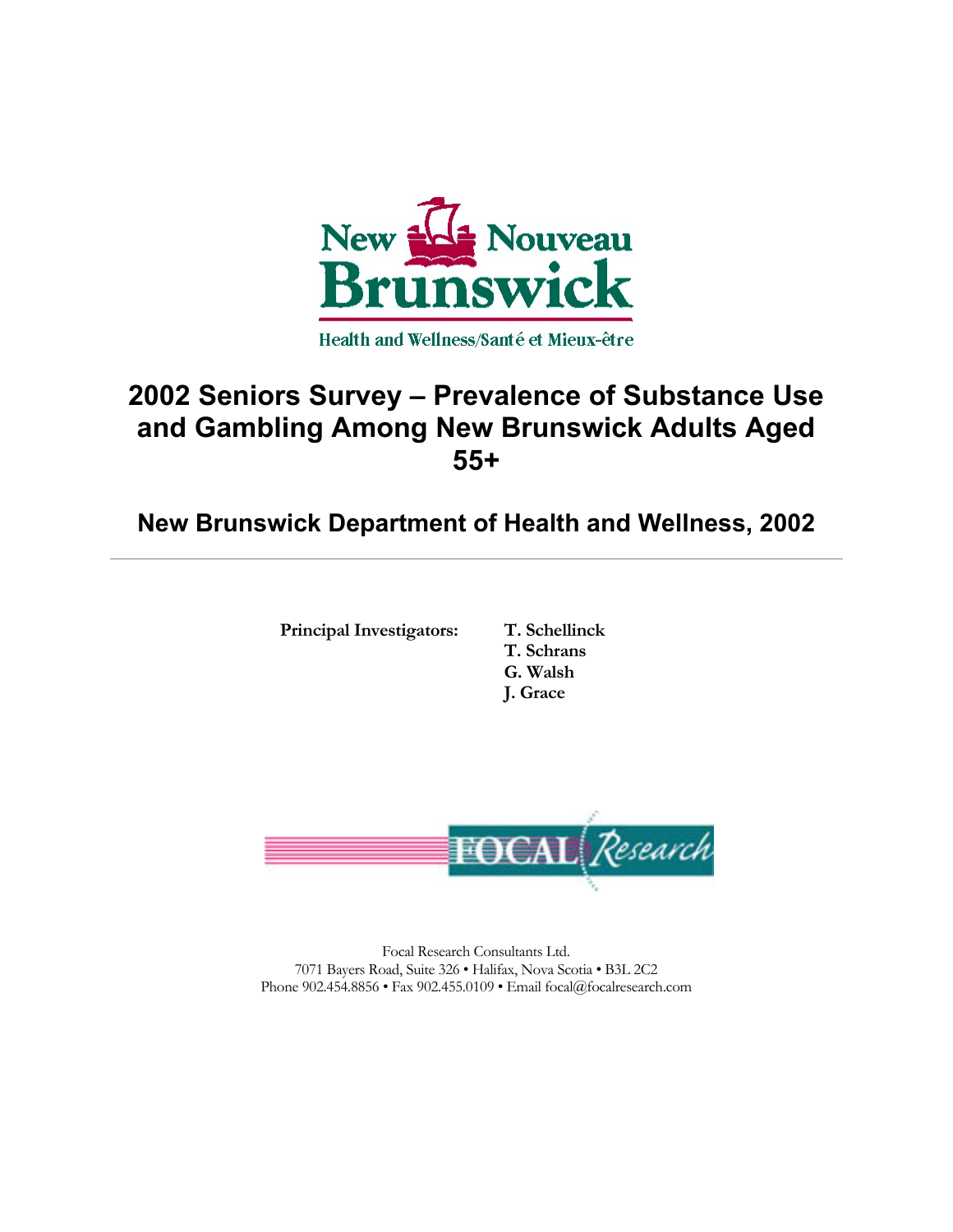

# **TABLE OF CONTENTS**

| 1.0                                                               |                                                                               |  |
|-------------------------------------------------------------------|-------------------------------------------------------------------------------|--|
| 2.0                                                               |                                                                               |  |
| 2.1<br>2.2<br>2.3<br>2.4<br>2.5                                   |                                                                               |  |
|                                                                   |                                                                               |  |
| 3.1<br>3.2<br>3.3<br>3.4<br>3.5<br>3.6<br>3.7                     |                                                                               |  |
|                                                                   |                                                                               |  |
| 4.1<br>4.2                                                        |                                                                               |  |
|                                                                   |                                                                               |  |
|                                                                   |                                                                               |  |
|                                                                   |                                                                               |  |
| 6.1<br>6.2<br>6.3                                                 |                                                                               |  |
|                                                                   |                                                                               |  |
| 7.1<br>7.2<br>7.3<br>7.4<br>7.5<br>7.6                            | REGULAR MONTHLY PARTICIPATION IN ANY GAMBLING ACTIVITIES IN THE LAST YEAR  65 |  |
|                                                                   |                                                                               |  |
| 8.1<br>8.2                                                        |                                                                               |  |
|                                                                   |                                                                               |  |
|                                                                   |                                                                               |  |
| APPENDIX C - REGIONAL ADDICTIONS SERVICE CENTRES (HEALTH REGIONS) |                                                                               |  |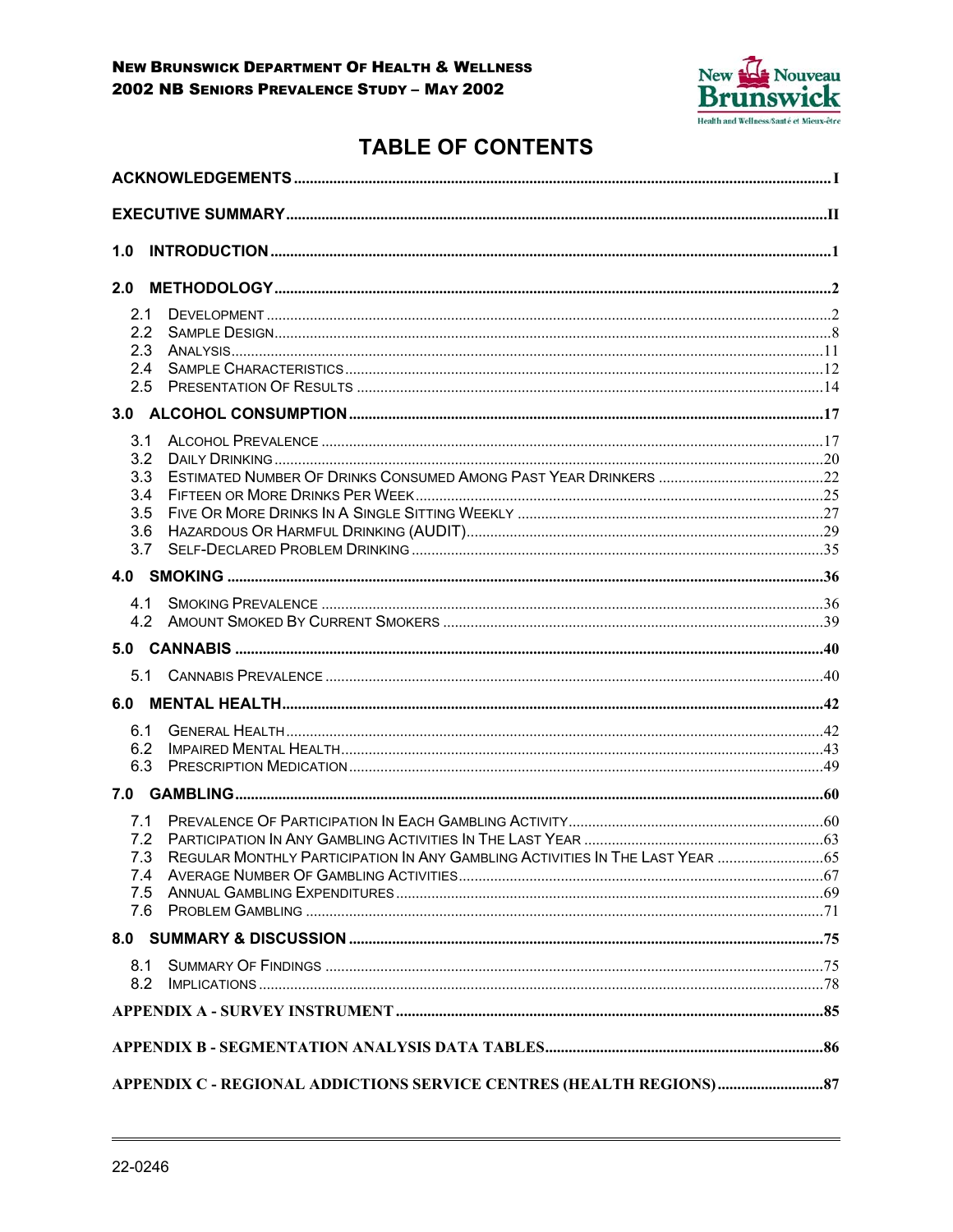

## **LIST OF TABLES**

| TABLE 2.4.1 - DEMOGRAPHIC CHARACTERISTICS OF NEW BRUNSWICK SENIORS, AGED 55+, 2002 12                 |  |
|-------------------------------------------------------------------------------------------------------|--|
| TABLE 2.5.1 - PERCENTAGE WHO CONSUMED ALCOHOL DAILY IN THE PAST YEAR, NEW BRUNSWICK SENIORS, AGED     |  |
|                                                                                                       |  |
| TABLE 3.1.1 - PERCENTAGE WHO CONSUMED ALCOHOL DURING THE PAST YEAR, NEW BRUNSWICK SENIORS, AGED       |  |
|                                                                                                       |  |
| TABLE 3.2.2 - PERCENTAGE WHO CONSUMED ALCOHOL DAILY IN THE PAST YEAR, NEW BRUNSWICK SENIORS, AGED     |  |
|                                                                                                       |  |
| TABLE 3.3.1 - AVERAGE NUMBER OF DRINKS CONSUMED PER WEEK, NEW BRUNSWICK SENIORS & DRINKERS, 2002.     |  |
|                                                                                                       |  |
| TABLE 3.4.1 - PERCENTAGE WHO CONSUMED 15 OR MORE DRINKS PER WEEK, IN THE PAST YEAR, NEW BRUNSWICK     |  |
|                                                                                                       |  |
| TABLE 3.5.1 - PERCENTAGE WHO CONSUMED 5 OR MORE DRINKS IN ONE SITTING ON A WEEKLY BASIS DURING THE    |  |
|                                                                                                       |  |
| TABLE 3.6.1 - RESPONSES TO 10 AUDIT QUESTIONS, NEW BRUNSWICK SENIORS, AGED 55+, 200230                |  |
| TABLE 3.6.2 - PERCENTAGE WHO HAVE AN AUDIT SCORE OF 8+, NEW BRUNSWICK SENIORS, AGED 55+, 200233       |  |
| TABLE 3.6.3 - PERCENTAGE WHO HAVE AN AUDIT SCORE OF 11+, NEW BRUNSWICK SENIORS, AGED 55+, 2002. .34   |  |
| TABLE 4.1.1 - PERCENTAGE WHO CURRENTLY SMOKE, NEW BRUNSWICK SENIORS, AGED 55+, 2002. 37               |  |
| TABLE 4.1.2 PERCENTAGE WHO CURRENTLY SMOKE, NEW BRUNSWICK SENIORS, AGED 55+, 200238                   |  |
| TABLE 5.1.1 - PERCENTAGE WHO HAVE EVER USED CANNABIS DURING THEIR LIFETIME (TRIAL), NEW BRUNSWICK     |  |
|                                                                                                       |  |
| TABLE 5.1.2 - FREQUENCY OF CANNABIS USE AMONG TRIAL USERS, NEW BRUNSWICK SENIORS, AGED 55+, 200240    |  |
| TABLE 5.1.3 - PERCENTAGE WHO HAVE EVER USED CANNABIS, NEW BRUNSWICK SENIORS, AGED 55+, 2002. 41       |  |
| TABLE 6.2.1: PERCENTAGE REPORTING IMPAIRED MENTAL HEALTH, NEW BRUNSWICK SENIORS, AGED 55+, 2002.44    |  |
| TABLE 6.2.2 - PERCENTAGE REPORTING IMPAIRED MENTAL HEALTH, A GENERAL HEALTH SCORE OF 3+, NEW          |  |
|                                                                                                       |  |
| TABLE 6.3.1 - PERCENTAGE WHO USED ANY PRESCRIPTION MEDICATIONS IN THE LAST YEAR, NEW BRUNSWICK        |  |
|                                                                                                       |  |
| TABLE 6.3.2 - PERCENTAGE WHO USED ANY PRESCRIPTION MEDICATION TO RELIEVE PAIN IN THE LAST YEAR, NEW   |  |
|                                                                                                       |  |
| TABLE 6.3.3 - PERCENTAGE WHO USED ANY PRESCRIPTION MEDICATION TO ASSIST SLEEP IN THE LAST YEAR, NEW   |  |
|                                                                                                       |  |
| TABLE 6.3.4 - PERCENTAGE REPORTING USING PRESCRIPTION MEDICATION TO TREAT ANXIETY OR PANIC ATTACKS IN |  |
|                                                                                                       |  |
| TABLE 7.1.1 - PREVALENCE OF VARIOUS GAMBLING ACTIVITIES, NEW BRUNSWICK SENIORS, AGED 55+, 2002.  62   |  |
| TABLE 7.2.1 - PERCENTAGE WHO PARTICIPATED IN ANY GAMBLING ACTIVITIES DURING THE PAST YEAR, NEW        |  |
|                                                                                                       |  |
| TABLE 7.3.1 - PERCENTAGE WHO PARTICIPATED REGULARLY (1+ TIMES PER MONTH) IN ANY GAMBLING ACTIVITIES   |  |
|                                                                                                       |  |
| TABLE 7.5.1 - AVERAGE ANNUAL EXPENDITURE ON GAMBLING, NEW BRUNSWICK SENIORS, GAMBLED IN THE LAST      |  |
|                                                                                                       |  |
|                                                                                                       |  |
| TABLE 7.6.2 - RESPONSE TO CPGI MEASUREMENT ITEMS, NEW BRUNSWICK SENIORS, 200272                       |  |
| TABLE 7.6.3 - CANADIAN PROBLEM GAMBLING INDEX, NEW BRUNSWICK SENIORS, AGED 55+, 200274                |  |
|                                                                                                       |  |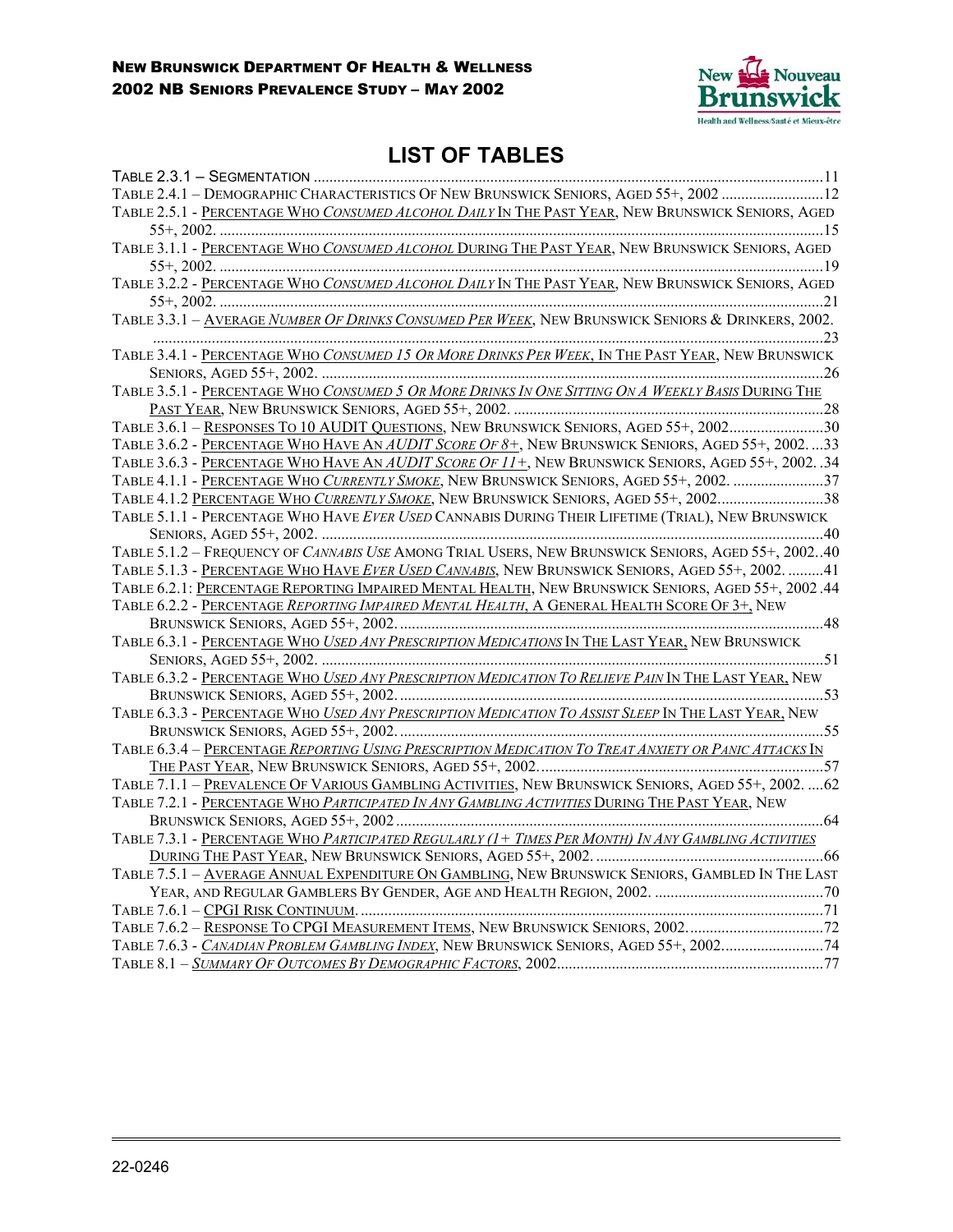

## **LIST OF FIGURES**

| FIGURE 3.2.1 - PREVALENCE OF DRINKING IN THE LAST 12 MONTHS - NEW BRUNSWICK SENIORS, AGED 55+, 2002.<br>20 |
|------------------------------------------------------------------------------------------------------------|
| FIGURE 3.3.2 - PERCENTAGE DRINKING BY AVERAGE NUMBER OF DRINKS PER WEEK CATEGORIES - NEW                   |
| 24                                                                                                         |
| FIGURE 3.3.3- PERCENTAGE DRINKING BY AVERAGE NUMBER OF DRINKS PER WEEK CATEGORIES - NEW                    |
| BRUNSWICK SENIORS WHO DRANK IN THE PAST 12 MONTHS, 2002.<br>.24                                            |
| FIGURE 4.1.1 - CURRENT SMOKING STATUS - NEW BRUNSWICK SENIORS, AGED 55+, 2002.<br>36                       |
| FIGURE 4.2.1 - AVERAGE NUMBER OF CIGARETTES SMOKED PER DAY - NEW BRUNSWICK CURRENT SMOKERS,                |
| 39                                                                                                         |
| FIGURE 6.1.1 - DESCRIPTION OF GENERAL HEALTH COMPARED TO OTHERS YOUR AGE - NEW BRUNSWICK SENIORS,          |
| AGED $55+$ , 2002.<br>42                                                                                   |
| FIGURE 6.2.1 - PERCENTAGE REPORTING IMPAIRED MENTAL HEALTH SYMPTOMS (GHQ 12), NEW BRUNSWICK                |
| 46                                                                                                         |
| FIGURE 6.2.2 - PERCENTAGE REPORTING IMPAIRED MENTAL HEALTH SYMPTOMS (GHQ 12), NEW BRUNSWICK                |
| 47                                                                                                         |
| FIGURE 6.3.1 - USE OF PRESCRIPTION MEDICATIONS IN THE LAST YEAR, NEW BRUNSWICK SENIORS, 55+, 2002  49      |
| FIGURE 6.3.2 - OVERLAP IN USE OF PRESCRIPTION MEDICATION FOR ANXIETY AND DEPRESSION IN THE LAST YEAR       |
| .58                                                                                                        |
| FIGURE 7.4.1 - AVERAGE NUMBER OF GAMBLING ACTIVITIES, NEW BRUNSWICK SENIORS, PAST YEAR GAMBLERS &          |
| REGULAR GAMBLERS, BY AGE CATEGORY, 2002<br>.68                                                             |
| FIGURE 7.4.2 - AVERAGE NUMBER OF GAMBLING ACTIVITIES, NEW BRUNSWICK SENIORS, PAST YEAR GAMBLERS &          |
| REGULAR GAMBLERS, BY HEALTH REGION, 2002<br>-68                                                            |
| FIGURE 7.6.1 - PROPORTION OF SENIORS AT RISK FOR PROBLEM GAMBLING BASED ON CPGI SCORES, NEW                |
| <b>BRUNSWICK SENIORS, 2002.</b><br>72                                                                      |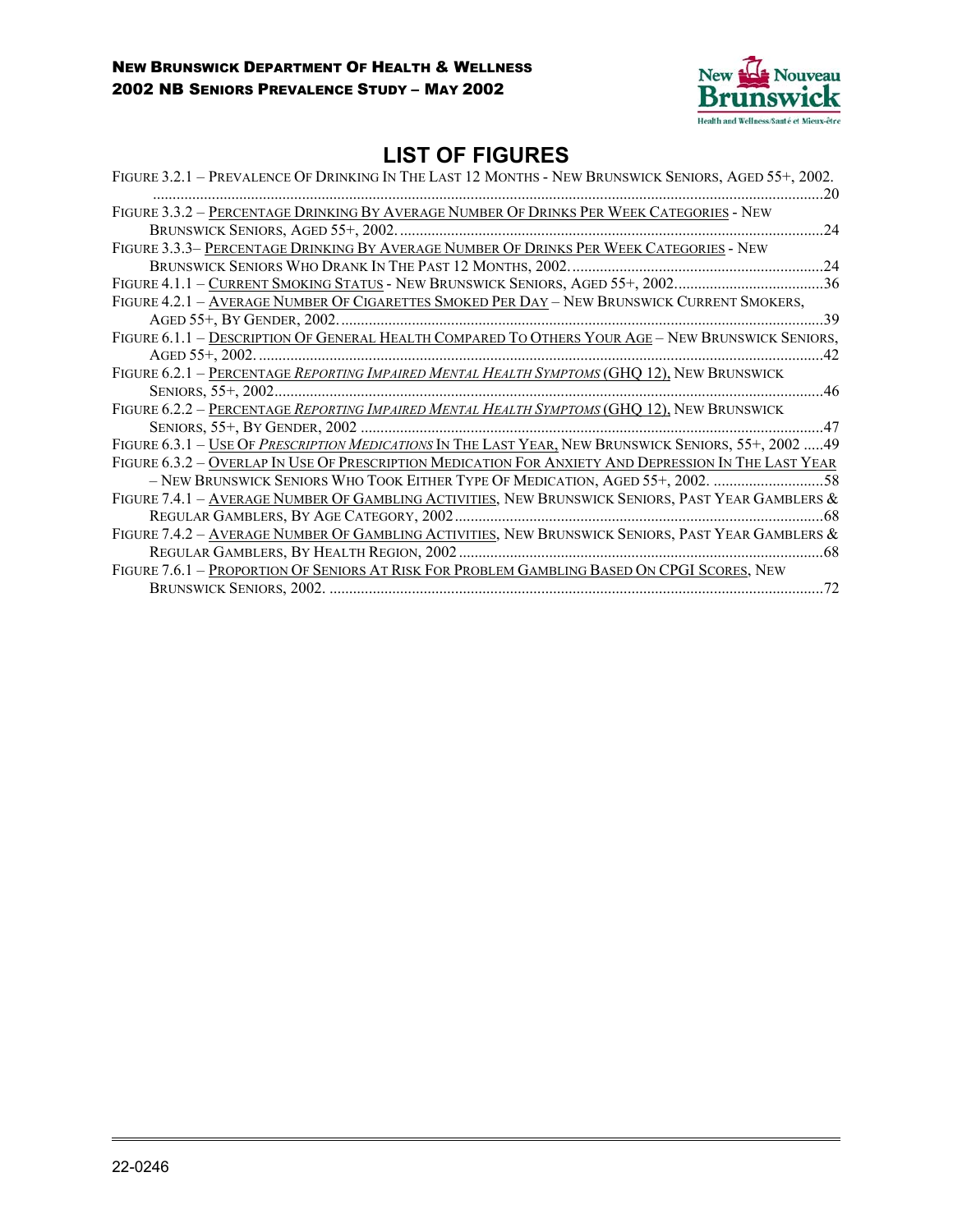

### *ACKNOWLEDGEMENTS*

The 2002 New Brunswick Seniors Prevalence Study has benefited from the cooperation and assistance of many individuals in the health and addictions area, and other related research activity in the field. Several groups and organizations were valuable resources in the development of the questionnaire, methodology and analysis, including the Canadian Centre on Substance Abuse (CCSA), the Centre for Addiction and Mental Health (CAMH), and the Addictions Research Foundation (ARF).

In particular, we wish to acknowledge the contribution of Edward Adlaf and Anca Ialomiteanu for providing technical advice and support. The framework adopted for the analysis and reporting format was based on the work they conduct for the CAMH Monitor: Substance Use and Mental Health Indicators Among Ontario Adults.

Special thanks are extended to Bob Jones, John Boyne and the Steering Committee at the New Brunswick Department of Health & Wellness for their commitment, valuable insight and constructive contribution to the process.

Finally, we thank our dedicated staff and the seniors in New Brunswick who participated in the study for providing us with quality information, upon which to report.

Any errors or omissions are solely our own responsibility. The opinions expressed in the document are those of the authors and do not necessarily reflect the views or policies of the New Brunswick Department of Health & Wellness.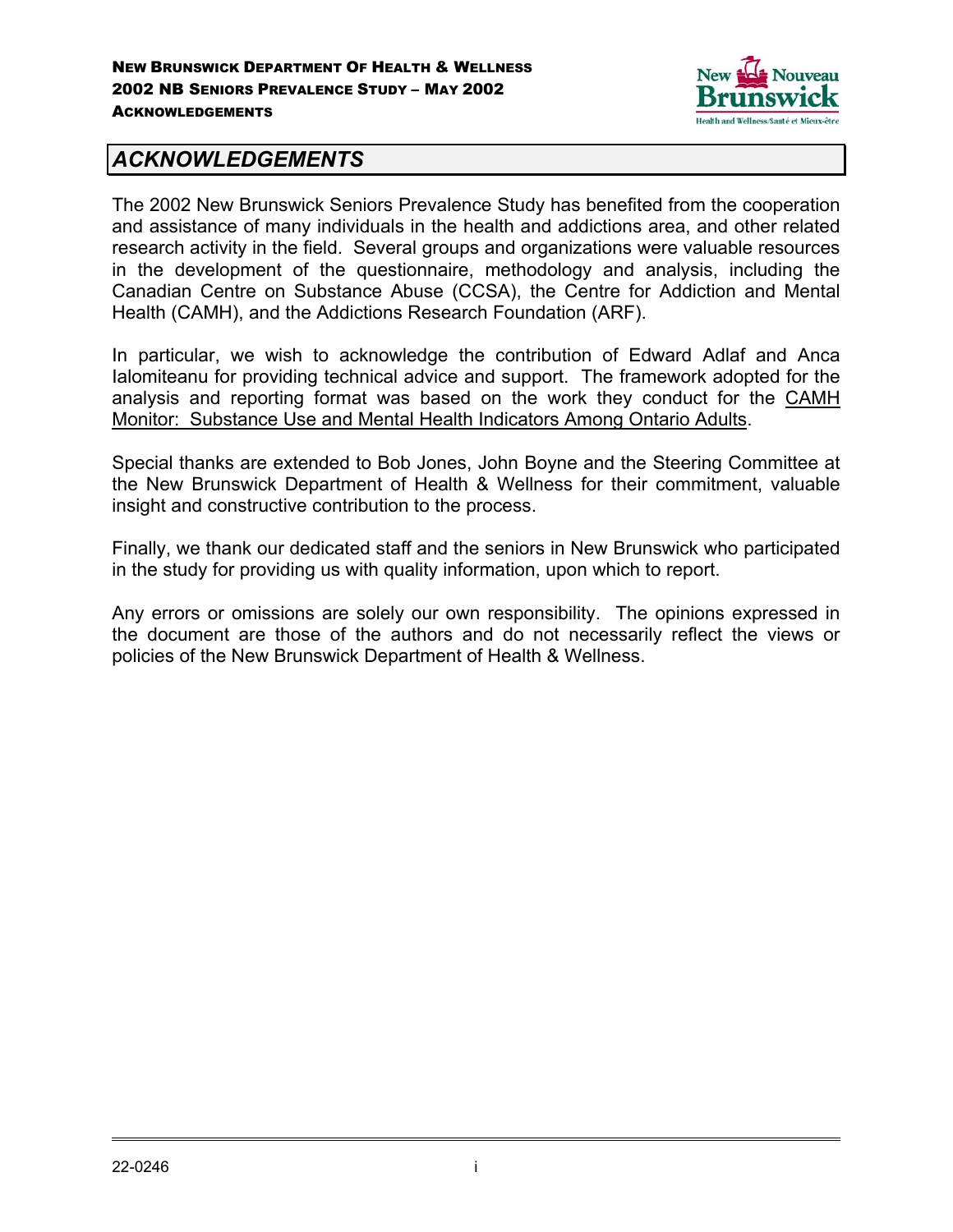

#### *EXECUTIVE SUMMARY*

This report describes the prevalence of substance use and gambling among senior adults, aged 55 years or older, who live in private households in New Brunswick. A separate survey to address the unique needs of seniors living in non-household or institutionalized settings is beyond the scope of the current study. However, the results of the current study are valid and valuable for informing community based health policy, prevention, and intervention, particularly from a planning and harm reduction perspective. As the first survey conducted specifically with seniors in NB, the results also provide benchmark measures for future tracking and monitoring and can be used for comparison with prevalence rates in other provincial, national and international jurisdictions.

During February 2002, 1,000 seniors living in 685 randomly selected households throughout the province, completed a telephone survey incorporating various standardized and validated instruments to measure:

- gambling participation and problem gambling
- harmful and hazardous drinking
- tobacco use
- cannabis use and dependence
- general mental health
- psychotherapeutic drug use and dependence

An overall response rate of 64.8% was achieved for the study, with 87.2% of all eligible households on the random sample successfully screened and 74.3% of all qualified individuals 55 years or older taking part in the study. Results for total seniors are accurate within  $\pm$  3.09% at the 95% confidence interval.

Descriptive and multivariate analysis was used to obtain more rigorous estimates of the association of key demographic characteristics with substance use and other mental health indicators.

|                | <b>Measure</b>                                                                                                                | <b>Estimate</b>                                                                        |
|----------------|-------------------------------------------------------------------------------------------------------------------------------|----------------------------------------------------------------------------------------|
| Gambling       | Percent who have ever participated in any gambling<br>activities                                                              | 83.0%                                                                                  |
|                | Percent who participated in any gambling activities<br>within the past 12 months (Past Year Gamblers)                         | 74.3%                                                                                  |
|                | Percent who participated in any gambling activities on a<br>regular monthly basis in the past 12 months (Regular<br>Gamblers) | 49.2%                                                                                  |
|                | Average number of gambling activities in the past 12<br>months                                                                | 1.5 - all seniors<br>2.0 - past year gamblers<br>2.1 - regular gamblers                |
|                | Average annual expenditure on gambling activities                                                                             | \$284.49 - all seniors<br>\$382.89 - past year gamblers<br>\$558.80 - regular gamblers |
|                | Percent who are at any risk for problem gambling<br>(score of 1+ on CPGI)                                                     | 2.8% - all seniors<br>3.8% - past year gamblers<br>5.1% - regular gamblers             |
| <b>Alcohol</b> | Percent drinking alcohol in the past 12 months<br>(drinkers)                                                                  | 51.8%                                                                                  |
|                | Percent drinking daily                                                                                                        | 5.4% - all seniors<br>$10.4\%$ - of drinkers                                           |
|                | Average number of alcoholic drinks consumed per week                                                                          | 1.4 drinks per wk – all seniors<br>2.7 drinks per wk - drinkers                        |

#### **Substance Use, Mental Health And Gambling Indicators, NB Seniors Aged 55+, 2002.**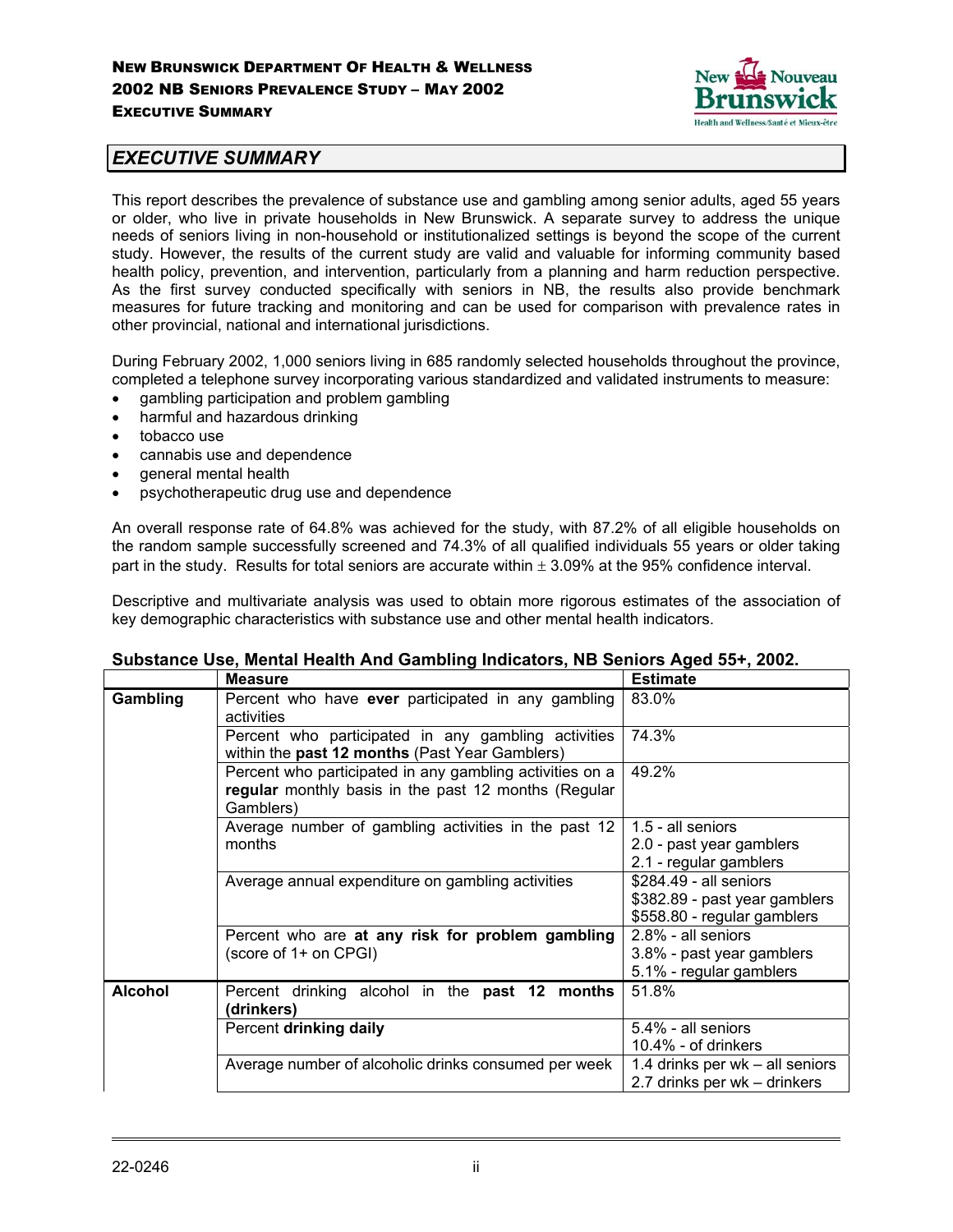

|                                          | <b>Measure</b>                                                                                         | <b>Estimate</b>           |
|------------------------------------------|--------------------------------------------------------------------------------------------------------|---------------------------|
|                                          | Percent drinking 15+ drinks per week                                                                   | 1.4%                      |
|                                          | Percent drinking 5+ drinks in a single sitting on a weekly                                             | 1.8%                      |
|                                          | basis                                                                                                  |                           |
|                                          | Percent reporting hazardous or harmful drinking                                                        | $2.8\%$ - all seniors     |
|                                          | (AUDIT score of 8+)                                                                                    | 5.5% - of drinkers        |
|                                          | Percent self-declaring past or current problem drinking                                                | 5.0%                      |
|                                          | Percent whose self-declared drinking problems are                                                      | 4.2%                      |
|                                          | completely resolved                                                                                    |                           |
| <b>Smoking</b>                           | Percent who are current smokers (smoke daily and/or                                                    | 13.6%                     |
|                                          | smoke occasionally and have smoked over<br>- 100                                                       |                           |
|                                          | cigarettes)                                                                                            |                           |
|                                          | Percent who smoke daily                                                                                | 12.4%                     |
|                                          | Average number of cigarettes smoked per day (for                                                       | 17.2 cigarettes/day       |
|                                          | current smokers)                                                                                       |                           |
| <b>Cannabis</b>                          | Percent who have ever used cannabis at least once in                                                   | 5.3%                      |
|                                          | their lifetime (Ever Used)                                                                             |                           |
|                                          | Percent who have used cannabis during the past 12                                                      | 0.7%                      |
|                                          | months                                                                                                 |                           |
| <b>Mental</b>                            | Percent who report their general health as very good or                                                | 41.6%                     |
| Health                                   | excellent compared to others the same age                                                              |                           |
|                                          | Percent who are able to think clearly and solve                                                        | 83.3%                     |
|                                          | problems                                                                                               |                           |
|                                          | Percent who report they are usually happy and                                                          | 72.1%                     |
|                                          | interested in life                                                                                     |                           |
|                                          | Percent who are usually able to remember most things                                                   | 59.2%                     |
|                                          | Percent reporting impaired mental health (score of 3+<br>out of 12 on the General Health Questionnaire | 20.8%                     |
|                                          | instrument)                                                                                            |                           |
|                                          | Percent who used any prescription medication in the                                                    | 85.0%                     |
| <b>Prescription</b><br><b>Medication</b> | last 12 months                                                                                         |                           |
|                                          | Percent who used prescription medication for pain relief                                               | 34.1%                     |
|                                          | Percent who used prescription medication to assist                                                     | 17.1%                     |
|                                          | sleep                                                                                                  |                           |
|                                          | Percent who used prescription medication to treat                                                      | 9.5%                      |
|                                          | depression                                                                                             |                           |
|                                          | Percent who used prescription medication to reduce                                                     | 9.4%                      |
|                                          | anxiety/panic attacks                                                                                  |                           |
|                                          | Percent requiring larger amount of prescription to                                                     | 3.8% - all seniors        |
|                                          | achieve same effect                                                                                    | 4.5% - prescription users |
|                                          | Percent who have tried and/or were advised by doctor to                                                | 5.5%                      |
|                                          | cut down prescription medication                                                                       |                           |
|                                          | Percent experiencing withdrawal symptoms as a result                                                   | 1.1%                      |
|                                          | of reducing and/or stopping                                                                            |                           |
|                                          | Percent reporting dependence on prescription drugs                                                     | 1.3% - all seniors        |
|                                          |                                                                                                        | 1.5% - prescription users |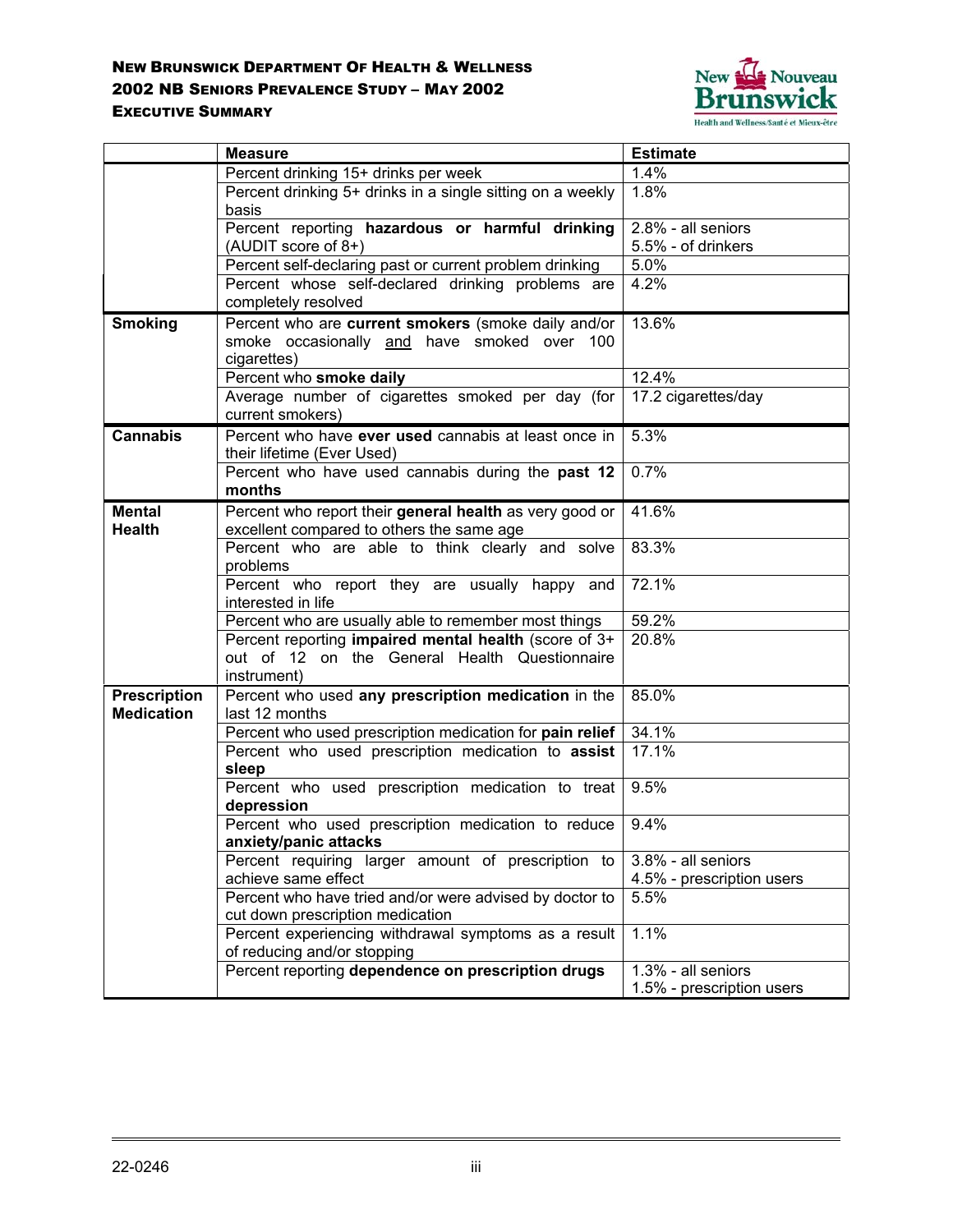

#### **Associations and Risk Factors for Substance Use and Gambling**

There are basic demographic characteristics, primarily gender and age that distinguish substance use and gambling involvement among seniors in NB.

**Gender** was significantly associated with 6 of the 14 outcomes measured. Similar to results obtained for research with all adults in other parts of Canada, male seniors in NB are more likely than women seniors to:

- drink alcohol within the past year
- drink alcohol daily

- consume more drinks weekly
- drink 15 or more alcoholic beverages on average each week
- drink 5 or more drinks on a single occasion weekly
- drink hazardously or harmfully
- have ever used cannabis
- take part in gambling activities on a regular basis (1+ times per month)

Comparatively, senior women are more likely than their male counterparts to report the use of any prescription medication. However, there is no significant difference for gender in the tendency to have used any of the specific types of pharmaceutical drugs measured in the study (e.g. prescribed pain, sleeping aids, anxiety or depression medication).

In contrast to trends noted for adults in the general population, gender is not associated with increased risks for smoking among seniors (senior males do not have higher odds for tobacco use, although, once they do smoke senior men tend to report a higher quantity of cigarettes smoked daily).

**Age** is one of the strongest predictors of substance use and gambling among seniors in NB and is significantly associated with 8 of the 14 outcomes including:

- past year drinking
- current smoking
- trial of cannabis
- prescription drug use for anxiety and/or depression
- gambling in the past year, regularly, and at any level of risk for problem gambling

For each of these items, use declines significantly with age. This positions younger seniors as a primary target group for interventions.

**Marital Status** is significantly associated with likelihood of drinking alcohol and the use of prescription drugs by seniors. Although the relationship is not as strong as that noted for age and gender, the results suggest that those seniors who were previously married and are now no longer living with a spouse or partner (widowed, divorced), are more likely to have drank in the past year and to have been prescribed medication, in particular to help them sleep. Although those who have never been married are least likely to consume alcohol, these seniors appear to be at greater risk for excessive drinking (15 + drinks/week) than those who are, or have been, involved in a spousal relationship.

**Education** level increases with prevalence of alcohol use but is inversely related to involvement in regular gambling activity.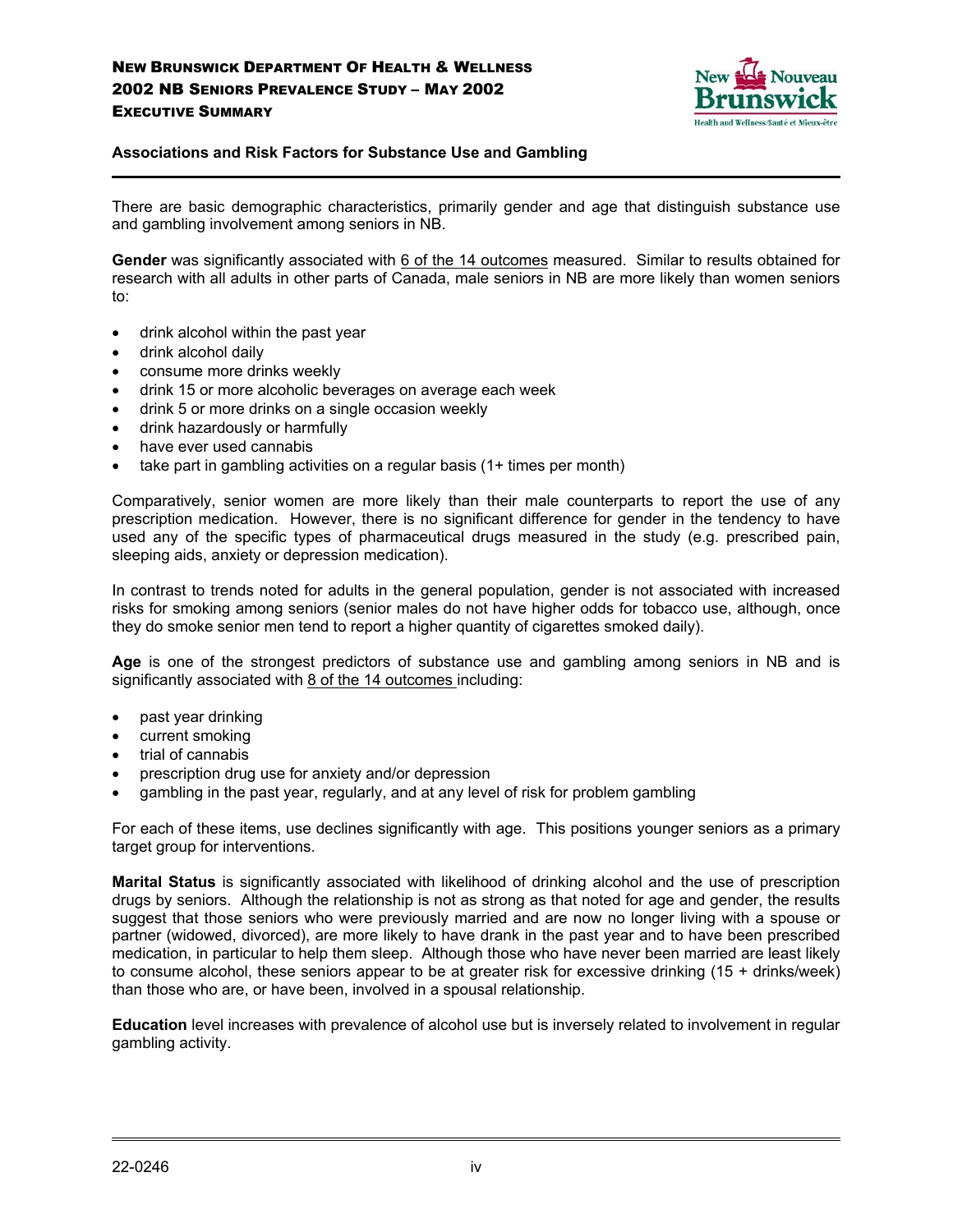

**Income** is similarly related to alcohol consumption by seniors, with those having the highest incomes (\$50K+) more likely to report higher rates of regular drinking (15+ /week). Conversely, lower income seniors (<\$25k) report significantly higher prevalence for smoking.

**Health Region** (area of residence) was also a significant factor for 3 of the 14 outcomes measured; general alcohol consumption, prescription drug use, and gambling. Health Region 1 (Moncton area) reported higher prevalence for drinking in the past year yet had lower rates of prescribed medication for anxiety or panic attacks. In contrast in Health Region 2 (Saint John area) seniors tended to have significantly higher rates of use for anxiety medication. Regular gambling is significantly lower for seniors living in Health Region 3 (Fredericton area) with rates over twice as high reported for those living in Region 4 (Rest of Province/Northern NB).

#### **Associations and Risk Factors Related to Mental Health**

Overall the majority (≈69%), of seniors in NB rate their general health as at least "good" compared to others the same age, although almost one in three seniors consider their health to be comparatively only fair (22%) or poor (8%).

#### **General Mental Health**

About one in five seniors (≈22%) currently report symptoms of impaired mental health, primarily due to the following conditions:

- feeling constantly under strain (19.3%)
- unable to enjoy normal activities (18.5%)
- lost sleep over worry (15.8%)
- feeling unhappy and depressed (15.5%)
- not feeling useful (14.5%)
- feeling less happy than usual (13.8%)
- unable to concentrate (11.9%)

There are no significant differences in the odds of impaired mental health for any of the six demographic characteristics measured.

#### **Prescription Drug Use**

Most seniors in NB (85%) have been prescribed some form of medication in the last year, with use significantly related to gender and marital status. Women and those who were previously married and are no longer living with a spouse or partner, have greater odds of having used any prescribed medication over the past 12 months.

Despite high use of prescription drugs, seniors in the province self-report low levels of dependence (1% - 2%). A higher proportion (4%-5%) indicated that they have required increased amounts of a given medication to achieve the same medicinal effects, primarily senior men.

Approximately 6% of seniors indicate having attempted to cut back or had a doctor suggest reductions in medication, with 1%, or  $\approx$  one in five of those who reduced a medication, reporting having experienced withdrawal symptoms.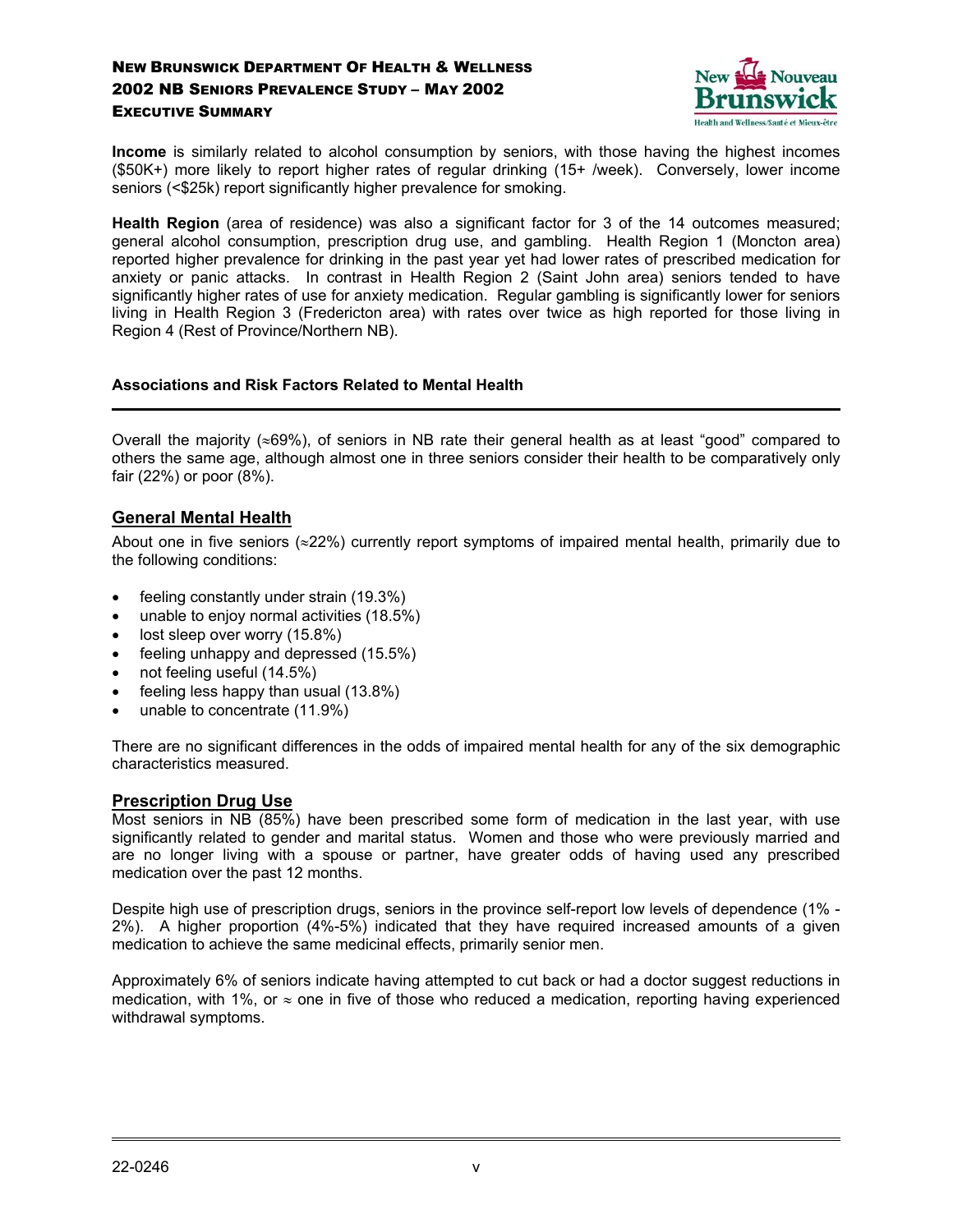

#### **Prevalence Rates by Type of Medication**

| <b>Pain Medication</b>  | $\bullet$<br>$\bullet$ | most prevalent form of the 4 medications measured, with approximately<br>one-third of seniors having taken prescription strength pain medication in<br>the last year<br>no significant associations between use and any demographic group                        |
|-------------------------|------------------------|------------------------------------------------------------------------------------------------------------------------------------------------------------------------------------------------------------------------------------------------------------------|
| <b>Sleep Medication</b> | $\bullet$              | $\approx$ 17% of all seniors have taken prescription medication to help them sleep<br>only significant predictor was for marital status; those who have been<br>previously married (widowed, divorced) are more likely to report use of<br>drugs to induce sleep |

#### **Anti-Anxiety Drugs and Anti-Depressants:**

In total ≈ 14% of seniors reported use of any prescription medication to treat anxiety or depression in the past year, with just over one-third ( $\approx$  5% of all seniors) having been prescribed both types of drugs.

| <b>Anxiety/Panic Attacks</b> | $\approx$ 9.4% of seniors were prescribed medication to reduce anxiety or panic         |
|------------------------------|-----------------------------------------------------------------------------------------|
|                              | attacks                                                                                 |
|                              | and a transformation of the sixteen and state in the constitution of the time ■ control |

- use is significantly related to age, marital status and Health Region
- Prevalence decreases with age, is lower for those living with a spouse or partner, and for those seniors living in Health Region 1 (Moncton area)
- Reported use is highest for those who are widowed or no longer living with a spouse, and for those seniors residing in Health Region 2 (Saint John area)
- **Depression**  $\approx$  9.5% of seniors have been prescribed medication to treat depression over the last year
	- only significant predictor of use is related to age, with likelihood of having used an anti-depressant decreasing with age

#### **Summary of Key Findings Related to Substance Use and Gambling**

**Alcohol** Approximately half of all seniors in NB reported drinking alcohol in the past year, with 5.5% or 1 out of every 10 of these senior drinkers consuming alcohol on a daily basis. Currently 3% of seniors are identified as being involved in hazardous or harmful drinking. This means that approximately 1 in 18 seniors who consumed any alcohol last year are at risk for hazardous drinking. This risk increases with the frequency of drinking, climbing to 1 in 6 for those seniors who drink daily.

> The rate of hazardous drinking for seniors in NB is well below national figures for adults in general (≈13% -18%) and is comparable to results for senior adult

 $\overline{a}$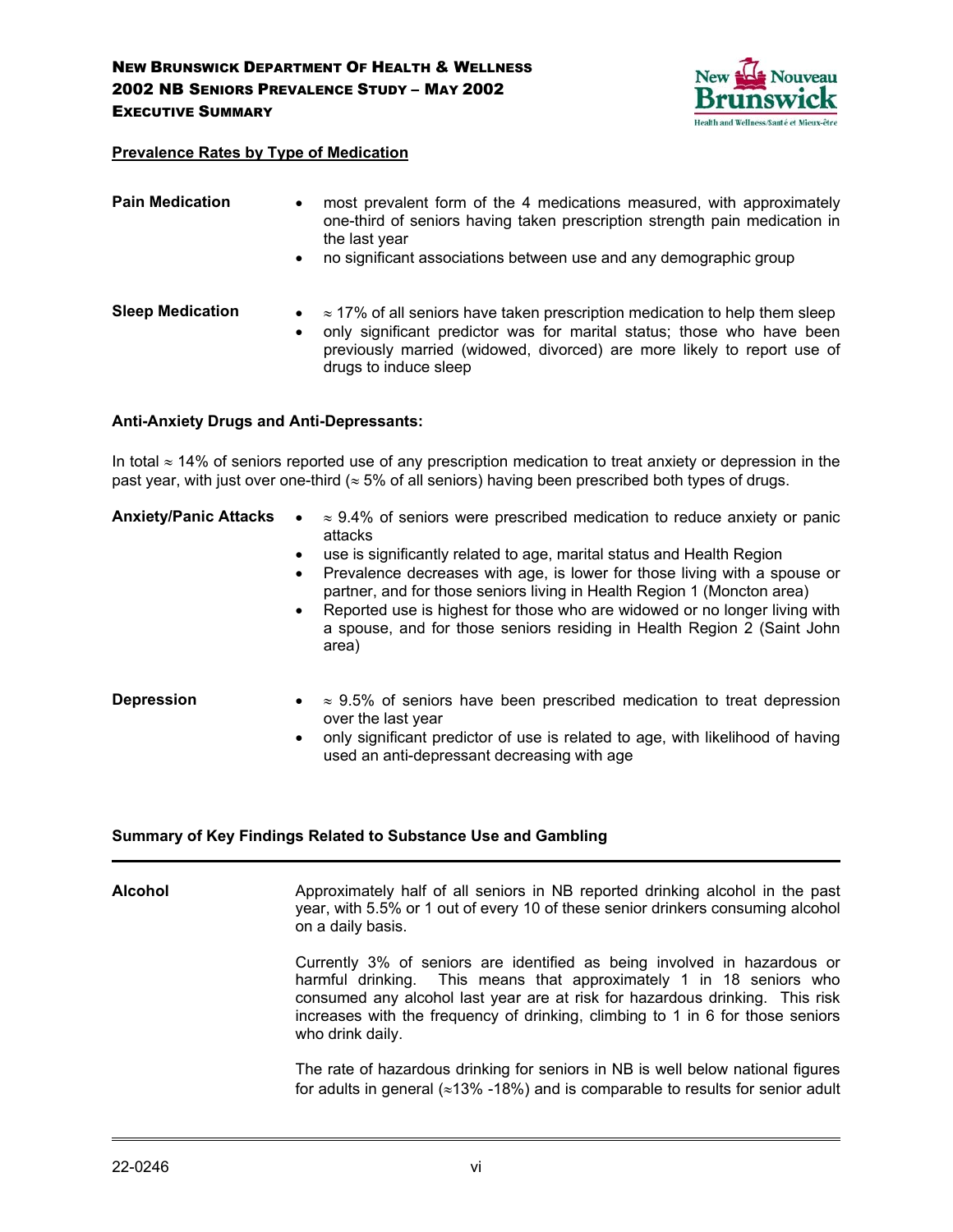

in Ontario as published in the CAMH Monitor ( $\approx$  5%).

While prevalence of hazardous drinking indicates the proportion of seniors qualifying for high risk drinking behaviours on a standardized screen, the experience of alcohol related problems is not necessarily exclusive to meeting this criteria. National recommended guidelines for alcohol use indicate that alcohol consumption on any one day should not exceed two standard drinks. Moreover, men should limit intake to 14 drinks or less per week and women should be consuming 9 or less drinks.<sup>1</sup> Currently only 3% of seniors who drink are reporting consumption rates beyond these recommended levels. However, such guidelines may be too excessive for seniors, particularly given the high level of prescription drug use or existing medical conditions among seniors.

- currently 20% of seniors typically drink alcohol on a regular weekly basis, with 8% of all seniors, on average, consuming 5 or more alcoholic beverages every week.
- when only those seniors who drink are considered approximately 44% are characterized as regular weekly drinkers, with 17% of senior drinkers consuming 5 or more drinks per week and 7%, on average, consuming alcohol at levels of 10 drinks or more per week.
- the only demographic characteristic significantly related to hazardous or harmful drinking is gender with males almost 8 times more likely than women to be identified as drinking in a hazardous manner.
- there is evidence that among seniors, risks for regular and excessive drinking increase as education levels and income levels go up.

To reduce or avoid alcohol related problems for seniors it may be advantageous to focus efforts on communicating recommended or adjusted guidelines for drinking, with specific emphasis on those circumstances when use of alcohol is contraindicated, especially among the high risk groups noted above.

 $\overline{a}$ 

<sup>1</sup> Single, E., Truong, M. , Adlaf, E., & Ialomiteanu, AA. (1999) Canadian Profile: Alcohol, Tobacco and Other Drugs 1999. Ottawa: Canadian Centre on Substance Abuse and Centre for Addiction and Mental Health.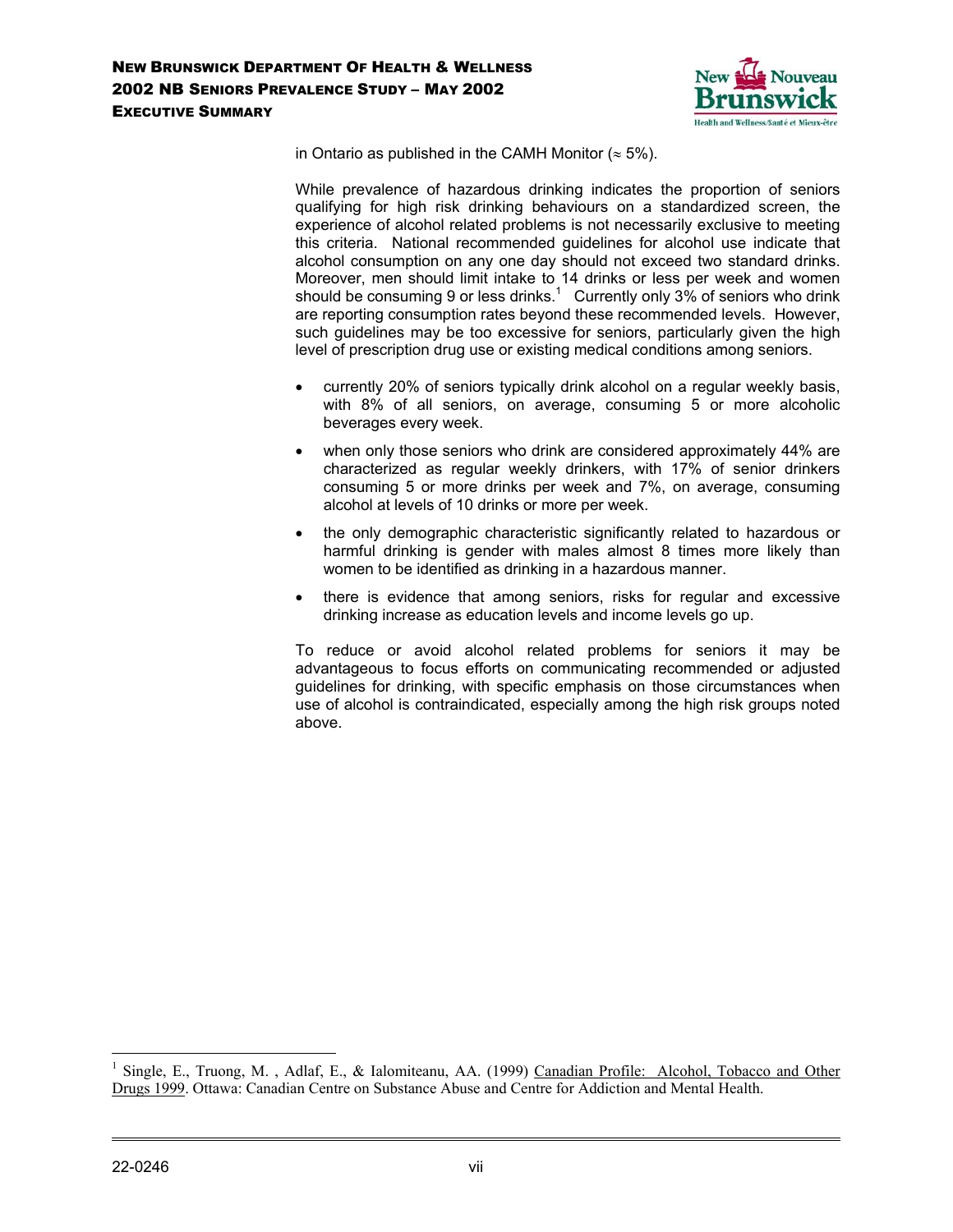

| <b>Smoking</b>  | Approximately, one out of every two seniors in NB have smoked at some time,<br>either currently (14%) or in the past (37%). Almost 70% of these adults are ex-<br>smokers largely having quit 5 or more years ago. Of the remaining adults $\approx$<br>12% are smoking on a daily basis, with a slight majority (57%) smoking under<br>20 cigarettes per day. Although according to Health Canada any level of<br>smoking is considered high risk, currently 5.3% of seniors are smoking daily at<br>excessive levels of 20+ cigarettes per day.                                                                                                                                                                                                                                                                                                                                        |
|-----------------|------------------------------------------------------------------------------------------------------------------------------------------------------------------------------------------------------------------------------------------------------------------------------------------------------------------------------------------------------------------------------------------------------------------------------------------------------------------------------------------------------------------------------------------------------------------------------------------------------------------------------------------------------------------------------------------------------------------------------------------------------------------------------------------------------------------------------------------------------------------------------------------|
|                 | After adjusting for other factors only age and income are significantly related to<br>smoking rates by seniors.                                                                                                                                                                                                                                                                                                                                                                                                                                                                                                                                                                                                                                                                                                                                                                          |
|                 | • those seniors in the lowest income bracket (<\$25k per year) are at almost<br>3 times the risk for smoking<br>• smoking declines with age; the adjusted odds for smoking are almost 5<br>times higher for younger seniors (age $55 - 64$ years) versus those 75<br>years or older.                                                                                                                                                                                                                                                                                                                                                                                                                                                                                                                                                                                                     |
|                 | There is no difference in the percent of former smokers across age categories.<br>However, as age increases the proportion that have never smoked goes up,<br>while the proportion of current smokers declines. This suggests that the lower<br>risk for older seniors is associated with a reduced life expectancy for smokers<br>in general. However, it also appears that a generation bias may exist such that<br>those born prior to 1937, especially women, are less likely to have taken up<br>smoking than those seniors born after this date. There may be increasing<br>health implications related to smoking as those seniors age 55 to 64 years<br>grow older. Currently, daily smoking rates are twice as high among seniors<br>under age 65 ( $\approx$ 17% versus $\approx$ 8.5%) suggesting this is an important group to<br>target and support for cessation programs. |
| <b>Cannabis</b> | Only a small number of seniors in NB have ever tried cannabis (5.3%) and less<br>than 1% report use over the past year. Among lifetime users (have ever tried<br>cannabis) only 4% indicated regular use each month.                                                                                                                                                                                                                                                                                                                                                                                                                                                                                                                                                                                                                                                                     |
|                 | the odds of having ever used cannabis are 3.5 times higher among male<br>$\bullet$<br>seniors.<br>likelihood of use declines with age.<br>٠<br>levels of current use were too low to assess dependence in the current<br>study                                                                                                                                                                                                                                                                                                                                                                                                                                                                                                                                                                                                                                                           |
|                 | For the most part seniors in NB report low exposure to and use of cannabis,<br>although rates of trial are substantially higher among those under 65 years of<br>age (10% versus $\approx$ 2%) and thus may become a more relevant consideration<br>in the future. Regardless cannabis use currently poses low risk to seniors in<br>the province.                                                                                                                                                                                                                                                                                                                                                                                                                                                                                                                                       |
| Gambling        | The majority of seniors (85%) have participated in gambling at some time in<br>the past with three-quarters having reported involvement in at least one<br>gambling activity over the past year.                                                                                                                                                                                                                                                                                                                                                                                                                                                                                                                                                                                                                                                                                         |
|                 | Lottery draws are the most popular gambling activities with 43% of seniors in                                                                                                                                                                                                                                                                                                                                                                                                                                                                                                                                                                                                                                                                                                                                                                                                            |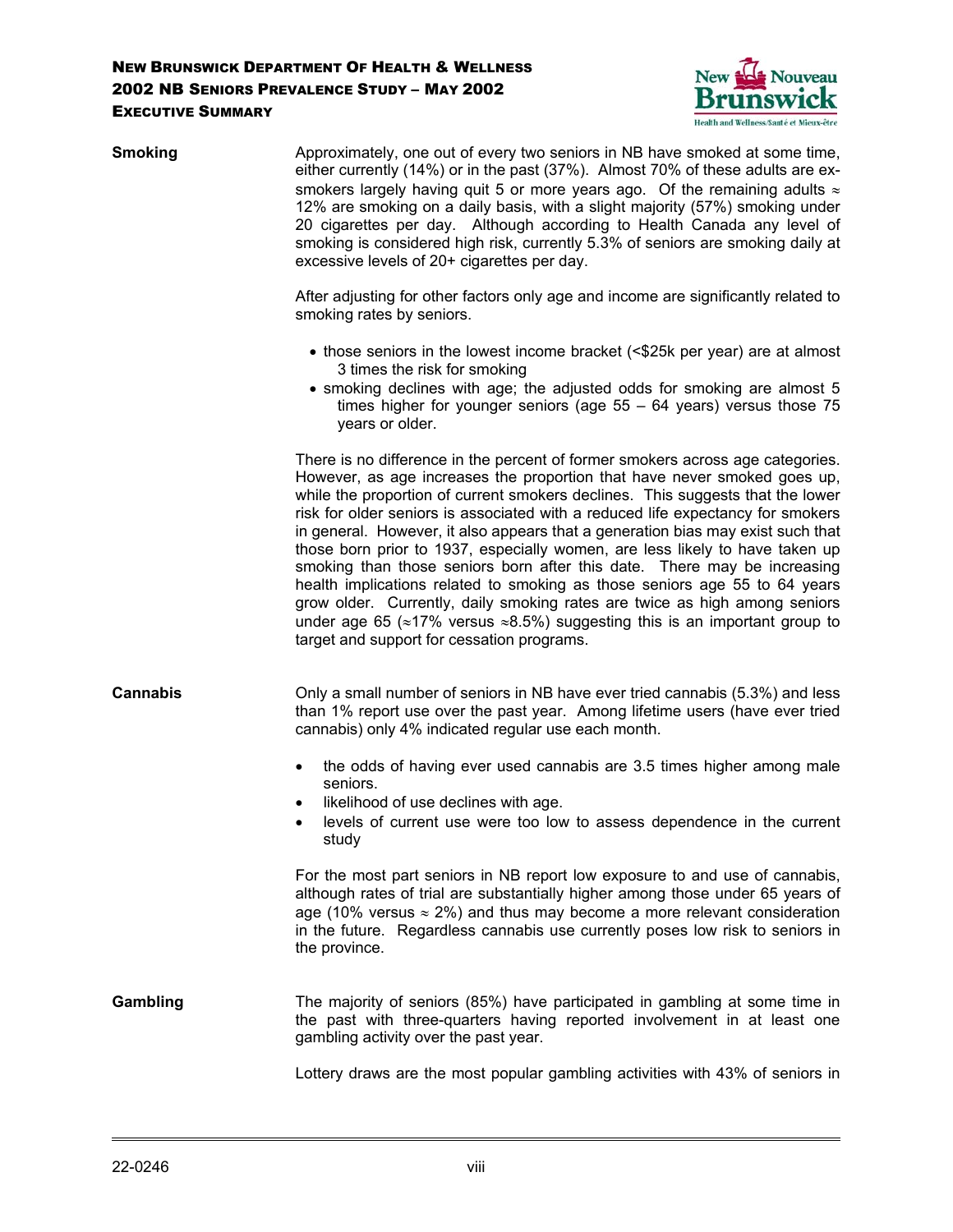

NB reporting regular monthly play especially in Health Region 4 (Rest of Province/Northern) as compared to Health Region 3 (Fredericton Area).

Scratch n' Win lottery tickets (≈13%) and Bingo (≈8%) are the only other games of chance typically played by seniors on a regular basis.

Only 2% of seniors report having played VLTs in the past year as compared to 15% for adults in general in  $NB<sup>2</sup>$  About 3 times as many seniors indicated play of slot machines at a casino setting (6%), especially younger seniors (age 55 - 64), and those living in Health Region 1 (Moncton Area). It is noteworthy that play of slots by seniors is similar to that noted for all adults in NB ( $\approx$ 9%).

- Age is the only significant predictor of gambling in the last year with participation rates declining as seniors become older.
- The odds of regular gambling by seniors are significantly higher for males, those seniors age 55 to 64 years, those with lower education levels, those living in Health Region 4 (Rest of Province/Northern)
- Due to higher participation rates, male seniors in NB, on average, have higher gambling expenditures than women. However, those senior women who gamble on a regular basis are playing more games of chance and spend at levels similar to men.

The vast majority (97%) of seniors in NB is not currently identified as having any risk for problem gambling. Only 3% are scoring at any level of risk, with less than 1% triggering for high risk gambling. These rate are lower than that noted for adults in general in NB, primarily due to lower levels of involvement in video lottery gambling or machine gambling which is associated with  $\approx$  90% of gambling problems identified in the province. $3$  Changes in distribution strategies and the types of gambling options available in NB can be expected to influence participation by seniors. This will be most relevant in relation to draw games, instant lottery tickets, bingo and casino slot machines, all of which have higher appeal to seniors. In particular older adults may be vulnerable to the expansion of satellite or TV type bingo, and the introduction of daily or more frequent draw games or other developments that increase their access to participation. Ensuring seniors are educated about how "the games work", informed of the potential risks and provided information to manage their gambling, ideally before they engage in the activity will be critical to reducing or avoiding problem development. This will require proactive initiatives in anticipation of the impact of changes in the gaming industry. Development of policy or recommended guidelines for gambling may have as much potential benefit for seniors as has been the case for alcohol and other substance use.

 $\overline{a}$ <sup>2</sup> Focal Research, NBDOHW, 2001 Survey of Gambling and Problem Gambling in New Brunswick. p 2-4

<sup>&</sup>lt;sup>3</sup> Ibid Section 5 p 5-7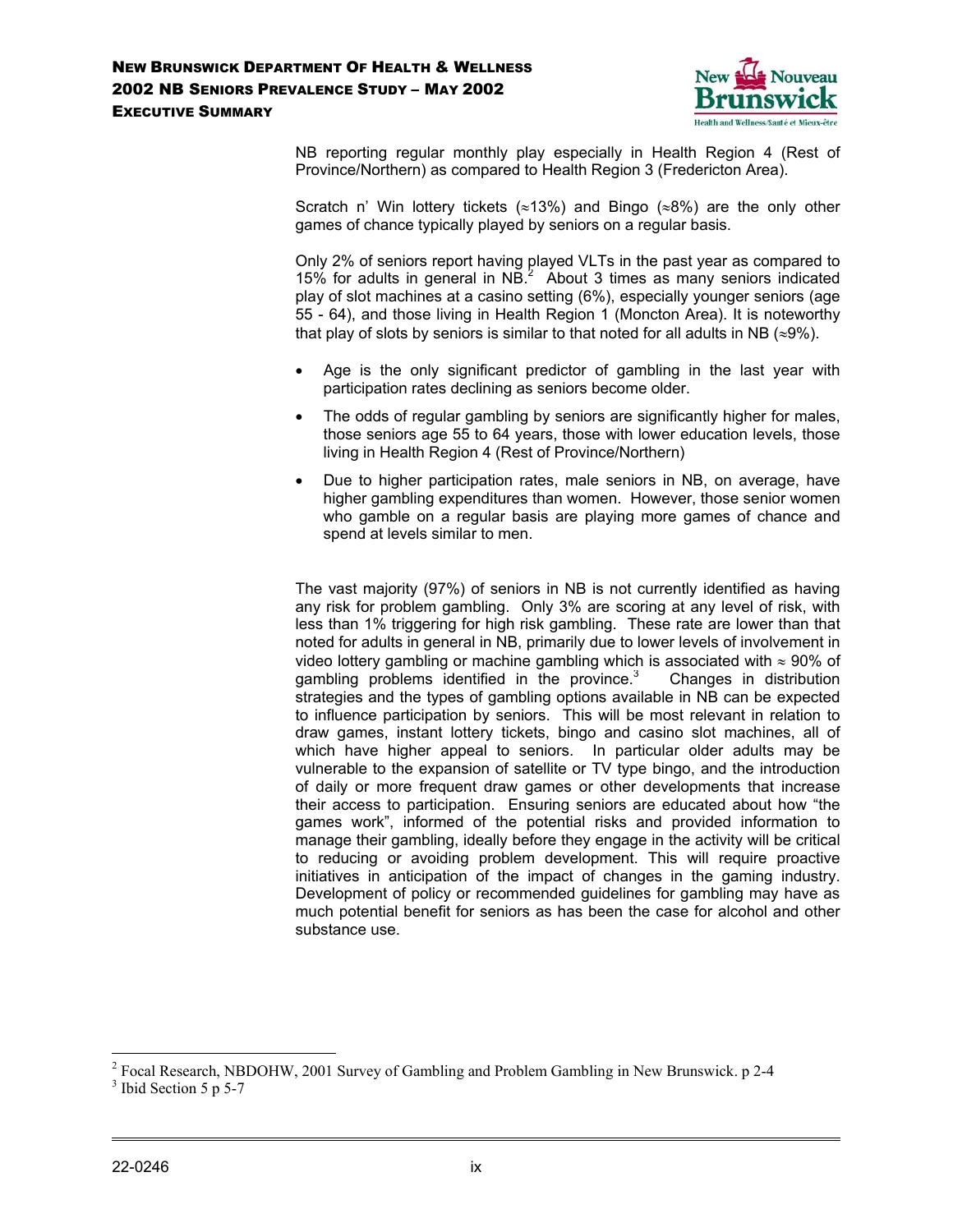

#### **Public Health Implications**

In terms of substance use and gambling, the results suggest that among seniors in NB there are two primary targets for remedial or preventative intervention; males in general and seniors who are age 55 to 64 years. This younger group of seniors in the province is more likely to drink, smoke, have tried illicit drugs, use prescription medication for depression and/or anxiety despite exhibiting levels of impaired mental health comparable to that of older seniors, and to gamble. Not only are these younger seniors more likely to report current use but collectively they are also more likely to have tried the substance or activity. This means that as this group ages, trial rates among all seniors will climb as will the long-term effects of use and/or abuse. Currently, younger seniors account for approximately 40% of all adults over 55 years of age in NB. The proportion of seniors falling in this age category will increase substantially as the baby boomers continue to grow older (those born  $\approx$  1945 to 1964). In fact within the next five years the number of seniors aged 55 to 64 years in New Brunswick will increase by approximately 30% and account for more than half of all seniors in the region.<sup>4</sup> Thus this group can be expected to continue to exert increasing influence on the healthcare system and health policy for seniors.

In general, the prevalence of pharmaceutical drug use and specifically the use of pain medication, sleeping aids, and psychotherapeutic drugs, poses unique needs in terms of policy development for seniors in the province. This also has implications for alcohol consumption guidelines and goals as it relates to interactions between alcohol and prescription drug use.

Finally, the findings also suggest that independent of any demographic associations, a significant proportion of seniors in NB are scoring for impaired mental health. The results are not indicative of those seniors qualifying for more severe or diagnosable mental disorders. However, approximately 21% of all seniors, who live in residential non-institutionalized settings, are estimated to be experiencing symptoms that could be expected to effect their capability of functioning productively on a social or emotional level. This rate of impaired mental health is higher than that noted in Ontario for general adults (15.5%) or for seniors (55-64 years: 14%, 65 years +: 10.6%).<sup>5</sup> Overall, it can be estimated that 1 in 5 seniors, in NB, are reporting symptoms of mental health impairment, with approximately 1 in 7 seniors having been prescribed medication over the past year to treat anxiety and/or depression. Stress is reported to be a primary contributing factor. According to recent research cited in the 1999 CAMH Monitor "depression is one of the principal sources of the total burden of disease, followed only by cardiovascular disease" (p 83). Therefore, setting targets for improved mental health of seniors in New Brunswick can be expected to have benefits for healthcare in general.

 $\overline{a}$ 4 Financial Post, FP Markets: Canadian Demographics 2002

<sup>&</sup>lt;sup>5</sup> Adlaf, E.M., Ialomiteanu, A., Paglia, A. (1999) CAMH Monitor 1999: Substance Use and Mental Health Indicators Among Ontario Adults (1977-1999). Toronto: Centre for Addictions and Mental Health.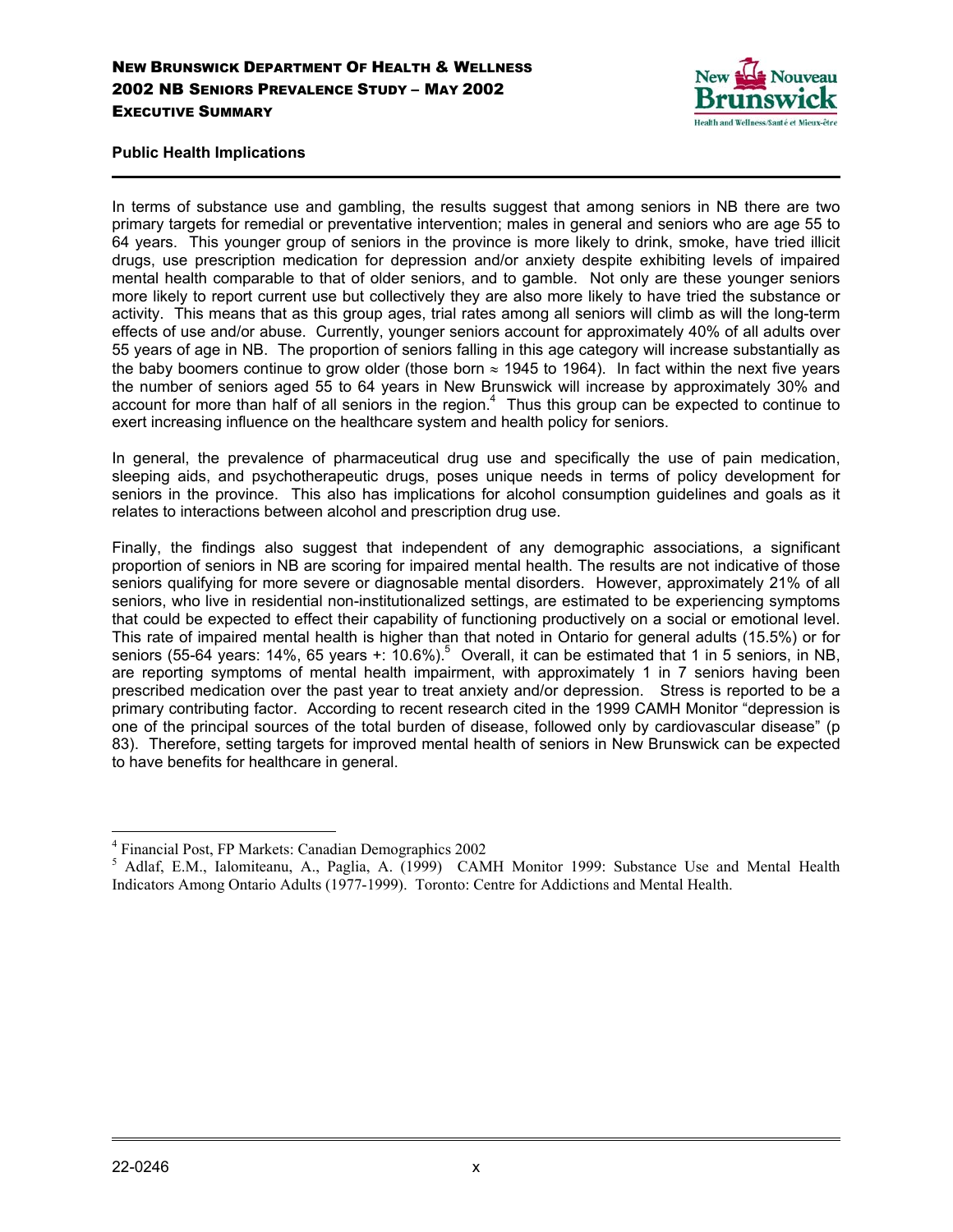

## *1.0 INTRODUCTION*



### *Healthy People, Healthy Communities, Working Together*

The mission of the New Brunswick Department of Health and Wellness (NB DOHW) is to "improve and support the well-being of New Brunswickers through an integrated service network focused on individuals, families and communities." Its core business areas include:

- Prevention and promotion
- Protection
- Provision of Care, including rehabilitation; support and maintenance; acute intervention and treatment.

There are seven Regional Addiction Service (RAS) Centres in the province of New Brunswick. Each RAS has a mandate to provide prevention and treatment services for alcohol problems, other substance abuse (i.e., drugs) and gambling problems. Therefore, knowledge about the prevalence of substance use and mental health among the various populations served by NBDOHW is critical to informed health policy and programs. In particular, a need was identified for information regarding the unique requirements of seniors in the province.

The aging population in New Brunswick is having a significant and growing impact on healthcare in the province. Unfortunately, there is a little research from the general senior population specifically examining the implications of gambling, alcohol, licit and illicit drug use, and tobacco use. Thus, the New Brunswick Department of Health & Wellness (NBDOH&W) commissioned Focal Research to undertake a representative telephone survey to measure the benchmark prevalence rates of these behaviours among New Brunswick seniors, to assist Regional Addiction Services in planning for and managing the healthcare needs of this population.

The purpose of the current report is twofold:

- To describe the extent of substance use (alcohol, tobacco, cannabis), general mental health (including use of related prescription medication) and gambling involvement among adults 55 years of age or older in New Brunswick,
- To identify socio-demographic correlates or risk factors related to use and outcomes.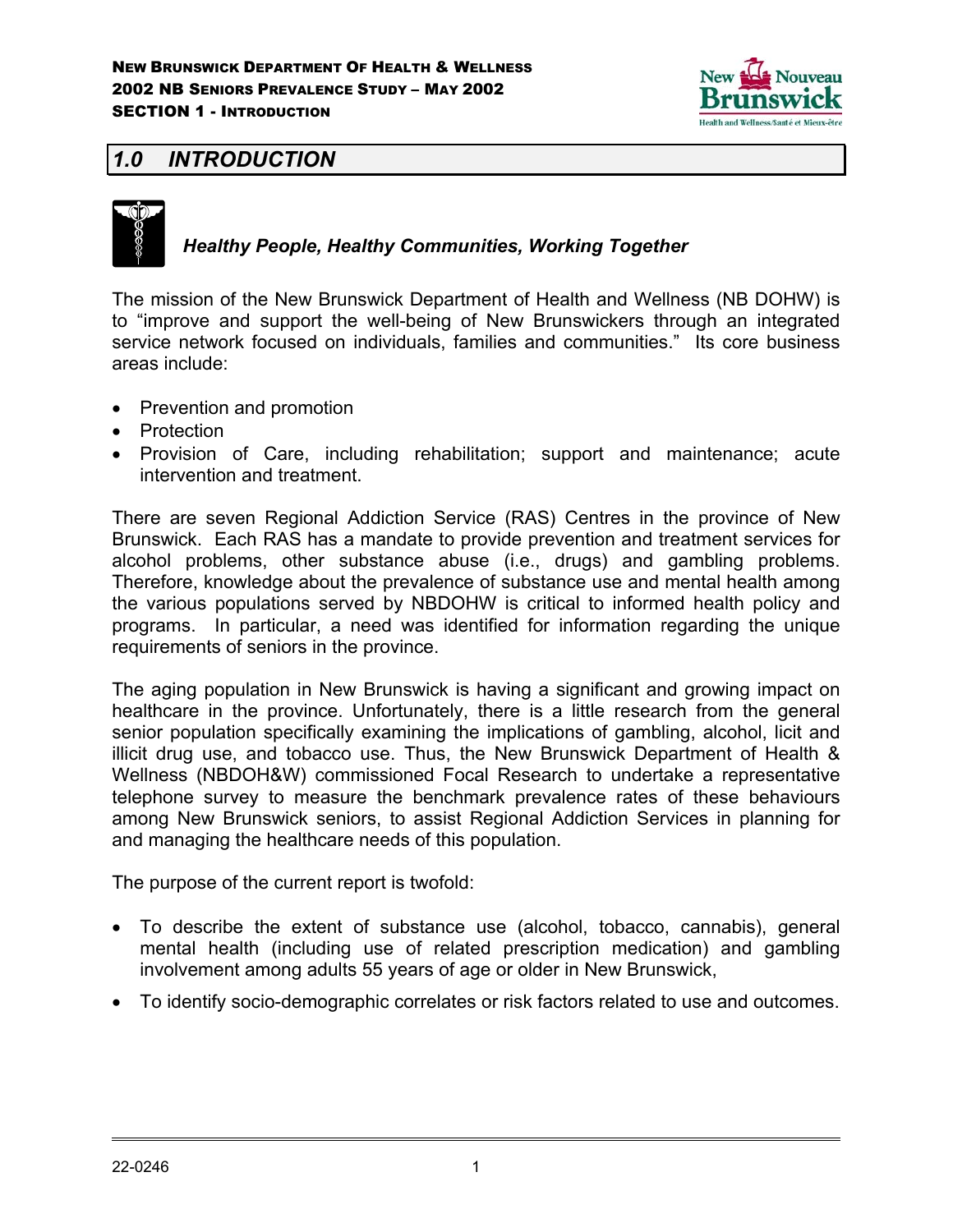

## *2.0 METHODOLOGY*

### **2.1 Development**

A developmental phase for this project was undertaken to:

- identify the key survey inputs and analysis outputs in order to establish benchmark measures for each of the primary areas of inquiry;
- develop and test a survey instrument that addresses alcohol and other substance abuse, including drugs and tobacco as well as gambling; and
- confirm project design, methodology and assumptions for data collection.

### **2.1.1 Literature Search and Review**

A literature search was initially undertaken to review research related to prevalence measures, conducted with seniors in jurisdictions throughout Canada and abroad such as the United States and Australia. In many cases, the lack of research specifically focused on seniors required a review of more broad-based research which examined seniors as a subset of the total sample. This included reviews of related research through the Canadian Centre on Substance Abuse (CCSA), Centre for Addiction and Mental Health (CAMH) and Ontario Drug Monitor, as well as consultation with key informants in the field. In particular the CAMH Monitor: Substance Use and Mental Health Indicators Among Ontario Adults 1997-2000 provided valuable background information and the framework for the design of the 2002 NB Seniors Prevalence Study. For detailed information refer to the Summary Report of the developmental phase of the study (December 2001).

It should be noted gambling indicators have not traditionally comprised measures included in most prevalence studies focusing on substance use, particularly with seniors<sup>6</sup> In fact, Alberta and Manitoba are the only other Canadian provinces to have examined gambling issues among seniors specifically. In the Manitoba Study, information was collected from 25 key informants rather than a representative sample of seniors<sup>72</sup>. Alternatively, the sample for the Alberta study<sup>8</sup> consisted of the random selection of 800 seniors stratified across six geographic regions of the province. However, the overall response rate for the study was 37% and both married seniors and male seniors were underrepresented.

 $\overline{a}$ 

<sup>&</sup>lt;sup>6</sup> For exception refer to Canada's Alcohol & Other Drugs Survey (CADS) in 1994. As of 2000, the CAMH Monitor includes a reduced SOGS-Ra. As of 2000, the CAMH Monitor includes a reduced Sogs-Ra (South Oaks Gambling Screen) measure to track problem gambling.

<sup>7</sup> Doupe, M. (1999). *Gambling and Seniors*. Winnipeg: Addictions Foundation of Manitoba.

<sup>&</sup>lt;sup>8</sup> Hirsch, P. (2000). Seniors and Gambling: Exploring the Issues. Edmonton: AADAC.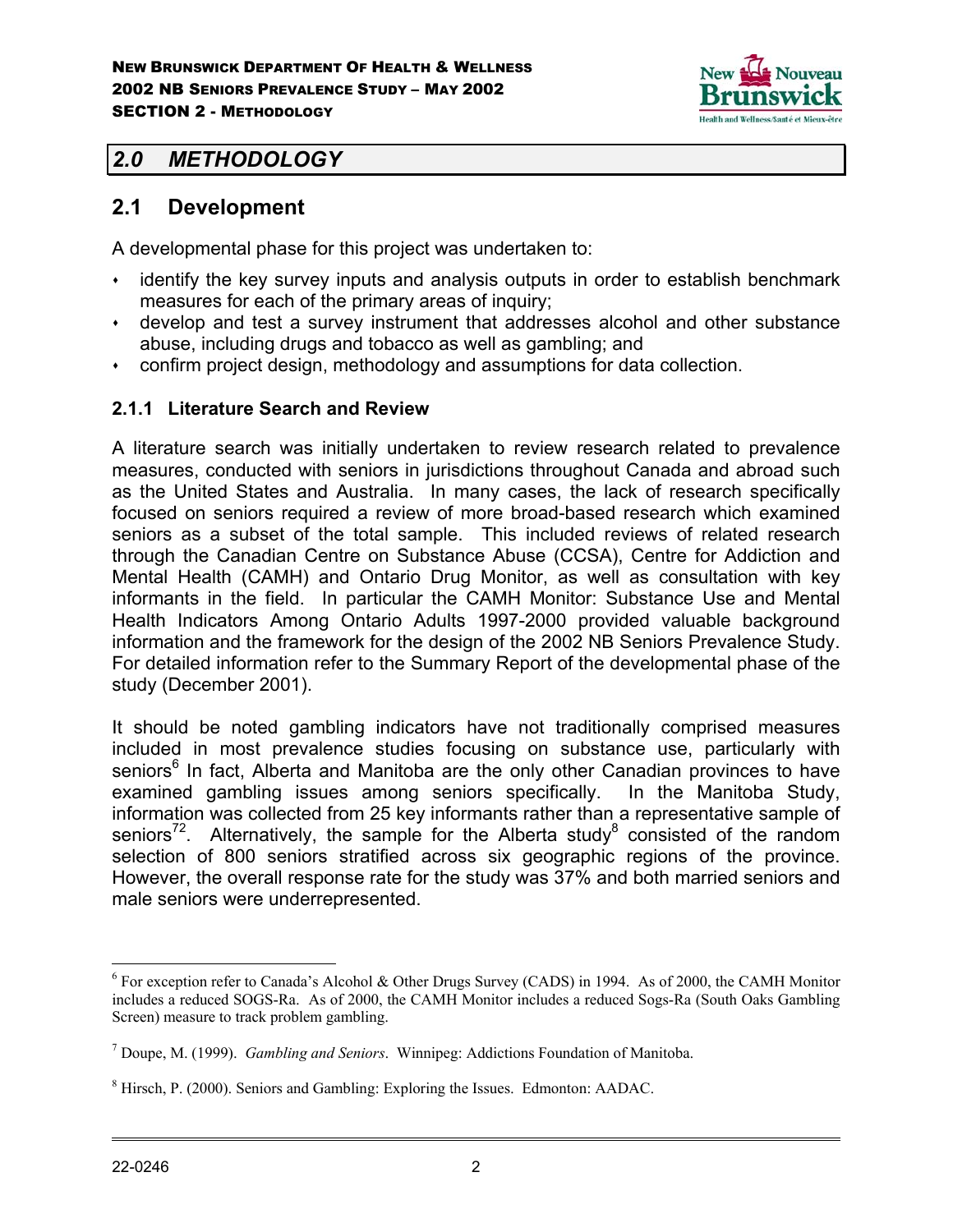

Therefore, to gain additional insight for the gambling component of the survey, principal investigators at Focal re-examined results for adults 55 years or older from the 2001 Measure of Gambling and Problem Gambling in New Brunswick (conducted By Focal Research in 2001). Other national studies were also reviewed such as the Australian Productivity and Planning Commission Report (1999), National Gambling Impact Study Commission (1999) and Canadian Gambling Behaviour and Attitudes Report produced for the Canada West Foundation (2000). This review provided background information in defining the critical measures for the New Brunswick Study and assisted in identifying sampling considerations.

Following a review of research and literature related to the prevalence of the specified behaviours within seniors' populations, the various measures and screens used to analyze and collect the information were evaluated.

### **2.1.2 Survey Instrument**

Focal Research consulted with key informants from the addictions research field to determine which survey instruments would best meet the stated goals and objectives of the research. In some cases, the instruments have a known name (e.g. the General Health Questionnaire or GHQ), while others simply consist of a series of questions that have been used historically to address a particular topic by leading addictions researchers.

Following a thorough review of the various prevalence measures, Focal Research recommended that these standardized and validated instruments be incorporated into the Senior Prevalence Survey. Adopting these measures substantially reduced additional development costs in designing and validating new measures for use with seniors. Furthermore, the use of the screens enhanced the integrity of the data, and facilitates comparisons with adults in other jurisdictions and age groups.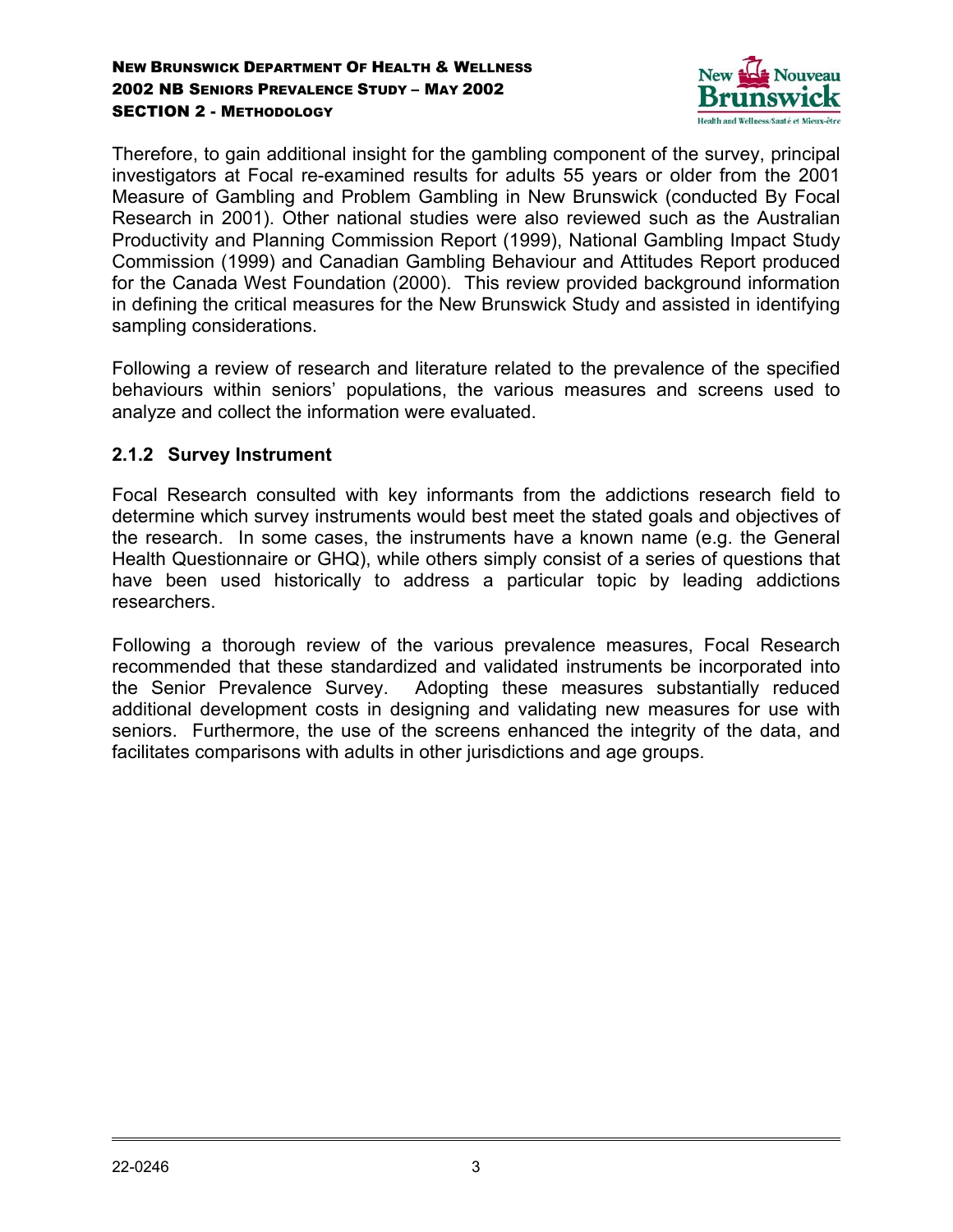

The questionnaire was divided into the following eight sections:

| <b>Section</b>                          | <b>Description</b>                                                                                                                                                                                                                                                                                                                                                                                                                                                                                                                                                                                                       |
|-----------------------------------------|--------------------------------------------------------------------------------------------------------------------------------------------------------------------------------------------------------------------------------------------------------------------------------------------------------------------------------------------------------------------------------------------------------------------------------------------------------------------------------------------------------------------------------------------------------------------------------------------------------------------------|
| 1. General Health Questions             | A self-report question on general health and the<br>General Health Questionnaire (GHQ), a 12-item<br>instrument designed by the to measure<br>depression/anxiety and problems with social<br>functioning in the past month <sup>9</sup> . It should be noted that<br>the GHQ does not provide a clinical determination of<br>a psychiatric disorder, rather it provides an indication<br>of an individual's risk of future problems.                                                                                                                                                                                     |
| 2. Tobacco Consumption                  | Measures have a longstanding tradition of appearing<br>in substance use/abuse surveys conducted by the<br>former Addiction Research Foundation and continue<br>to be used by the Centre for Addictions and Mental<br>Health <sup>10</sup> , and Health Canada <sup>11</sup> : ever smoked, ever<br>smoked 100+ cigarettes, daily smoking, age when<br>started smoking daily, duration since last smoked,<br>number of cigarettes smoked per day                                                                                                                                                                          |
| 3. Alcohol Consumption                  | Includes a standard set of consumption questions that<br>have been used in provincial surveys of alcohol use<br>(e.g., the 2000 CAMH Monitor, an on-going<br>epidemiological survey of the Ontario adult<br>population <sup>4</sup> ) and national surveys (e.g., Canada's<br>Alcohol and Other Drugs Survey <sup>5</sup> ) – lifetime drinking,<br>past year drinking, frequency of drinking in the past<br>year, number of drinks, frequency of consuming 5+<br>drinks per sitting, Alcohol Use Disorders Identification<br>Test (AUDIT) measures, self-identified lifetime<br>drinking problem and problem resolution |
| 4. Psychotherapeutic Drug Use           | Use of any prescription medication in the past year,<br>use of prescription medication to assist sleep, to<br>relieve pain, to reduce anxiety or panic attacks, to<br>treat depression, self-identified dependence,<br>reduction of use, withdrawal symptoms                                                                                                                                                                                                                                                                                                                                                             |
| 5. Cannabis Consumption                 | Lifetime use, past year use, frequency of past year<br>use, self-identified problem and problem resolution                                                                                                                                                                                                                                                                                                                                                                                                                                                                                                               |
| 6. Participation in Gambling Activities | Trial (ever played), frequency of play, average<br>expenditure, play in the past month for the various<br>gambling activities (including unregulated gambling)                                                                                                                                                                                                                                                                                                                                                                                                                                                           |

 9 Goldberg, D.P., Hillier, V.F. (1979). A scaled version of the General Health Questionnaire. Psychological Medicine, 9: 139-145.

<sup>10</sup> Adlaf, E.M., Ialomiteanu, A., Paglia, A. (2000). CAMH Monitor 2000: Technical Guide. Toronto: Centre for Addictions and Mental Health.

<sup>&</sup>lt;sup>11</sup> MacNeil, P., Ikuko, Webster. (1995). Canada's Alcohol and Other Drugs Survey 1994: A Discussion of the Findings. Ottawa: Health Canada.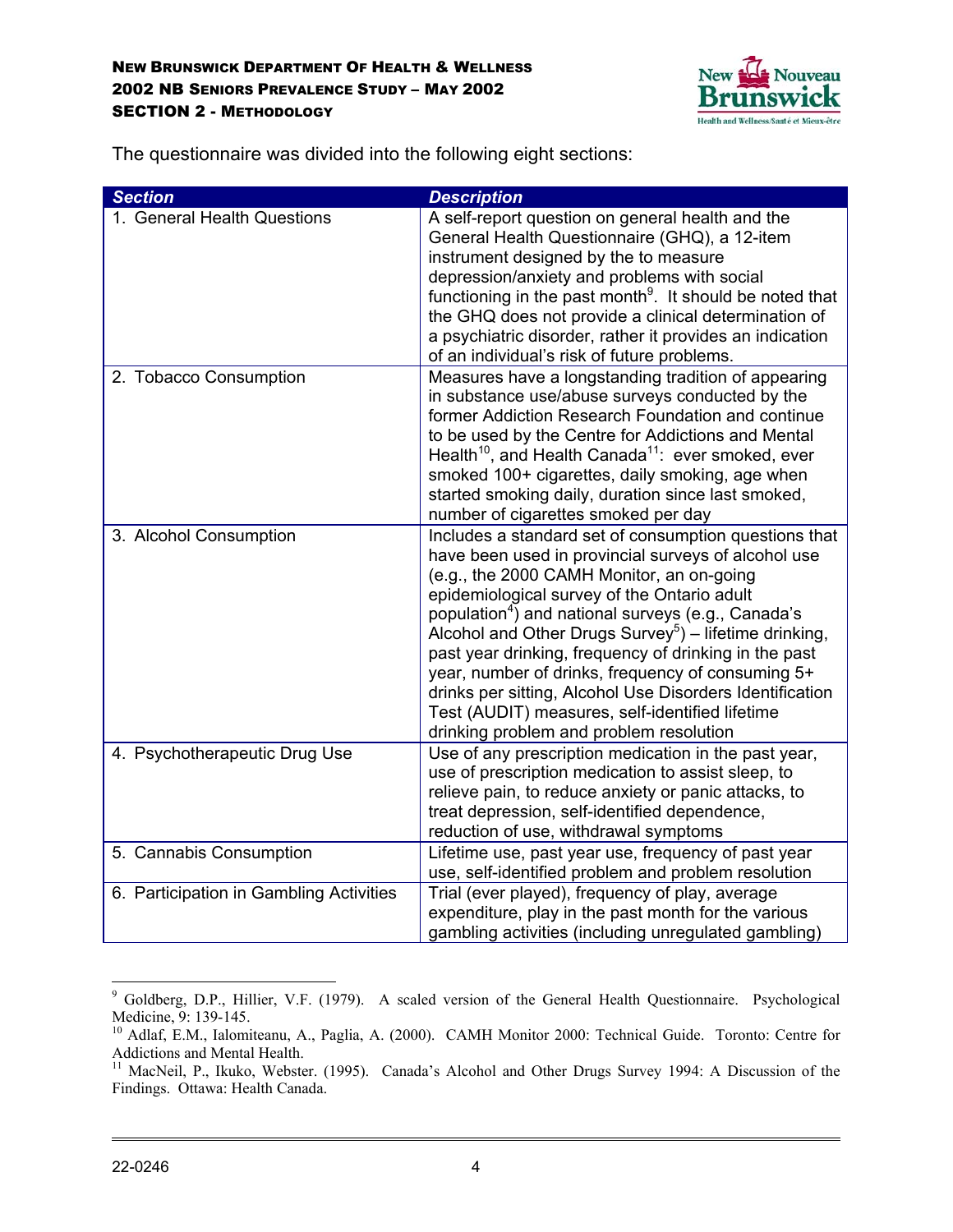

| 7. Problem Gambling Statements | Gambling behaviours, motivations and opinions, as<br>well as personal, domestic and social implications of<br>gambling                                                                                                                      |
|--------------------------------|---------------------------------------------------------------------------------------------------------------------------------------------------------------------------------------------------------------------------------------------|
| 8. Problem Gambling            | The Canadian Problem Gambling Index                                                                                                                                                                                                         |
| 9. Lifetime Problem Gambling   | Self-identified lifetime problem gambling and problem<br>resolution                                                                                                                                                                         |
| 10. Demographics               | Age, gender, mother tongue, marital status,<br>education, employment status, household income,<br>religion, number of residents in household, presence<br>of gamblers in the household, regional hospital name,<br>county/area of residence |

Following the survey pretesting process, the finalized questionnaire was translated into French through the NBDOH&W to include francophone participants in the study.

### **2.1.3 Survey Pretesting**

### **Qualitative Testing**

Formalized testing of the questionnaire was initiated on Monday January 14, 2002. The initial draft of the Seniors Prevalence Study questionnaire was first evaluated by the NBDOHW Steering Committee and then tested qualitatively, through focus groups with qualified survey respondents.

Two in-depth discussion groups were conducted in Moncton NB, with seniors ranging in age from 55 to 80 years. The primary purpose of the groups was to assess the questionnaire components in terms of the following:

- Ease of understanding
- Willingness to comply with survey requests
- Relevance of questions/question wording
- Potential/likelihood of support service requirements during data collection (e.g., need for referral agencies or other services as a consequence of participating in the survey)
- Order of questions in the survey
- The impact of other issues related to data collection with seniors (e.g., survey length, response rates, gender differences)

In total, 19 seniors participated in the evaluation of the initial questionnaire draft. Participants were selected to ensure a broad range of demographic and behavioural characteristics. All participants completed the survey prior to participating in detailed discussion surrounding each measure. The sessions provided valuable information for refining the survey instrument and methodology.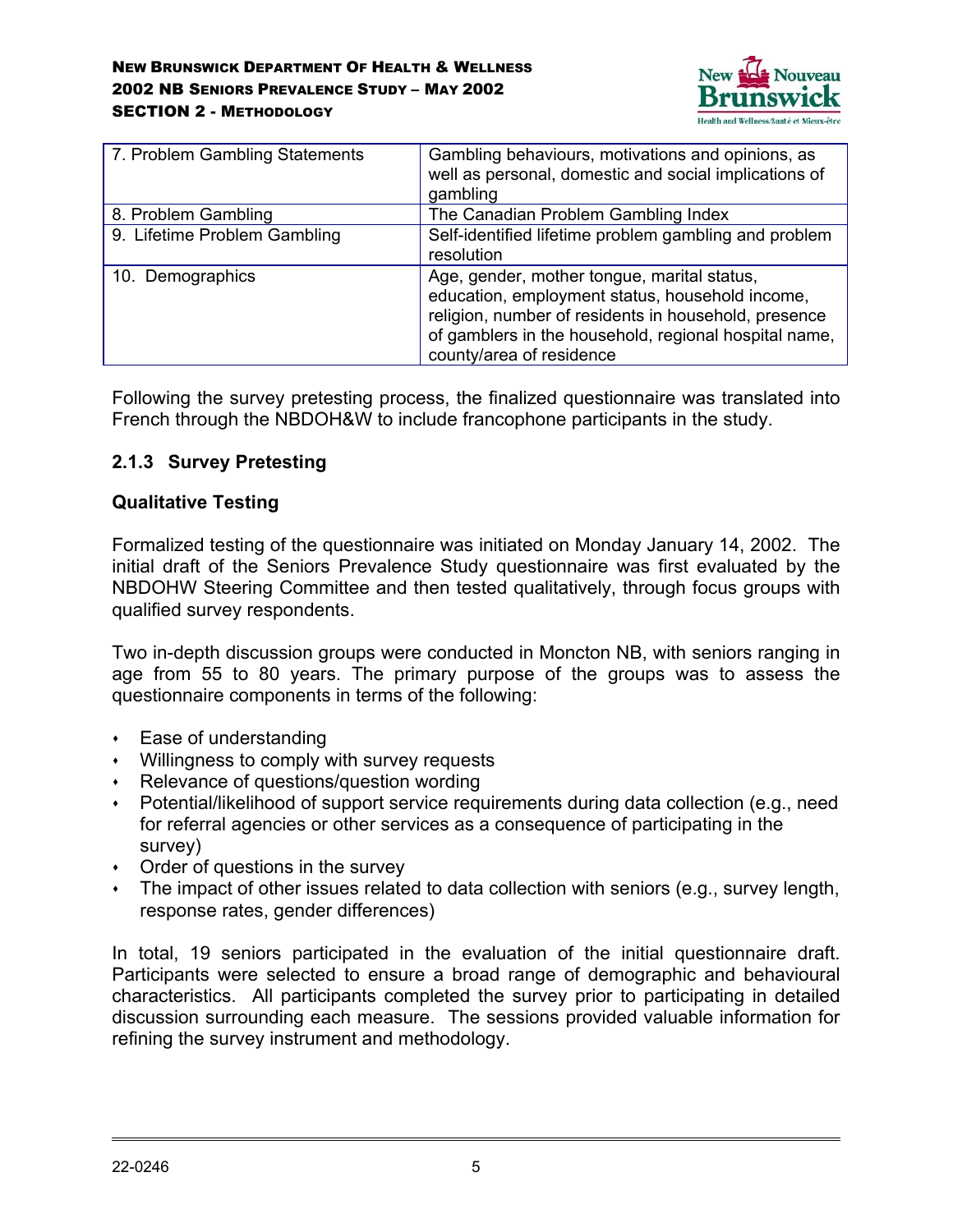

A Draft 2 Questionnaire was produced based upon the results and insight gained from the in-depth discussion groups with seniors. The new survey was designed and evaluated by the principal investigators as well as those individuals who had facilitated the qualitative research, in preparation for the quantitative pilot study.

### **Quantitative Testing – Pilot Study**

Pilot testing of the questionnaire occurred from January 23 to January 29, 2002, with a total of four survey drafts.

| <b>Total Pretest Questionnaires</b> | $n = 60$ |
|-------------------------------------|----------|
| Version 4 – January 29              | $n = 11$ |
| Version 3 – January 28              | $n=5$    |
| Version 2 – January 24 & 26/02      | $n = 23$ |
| Version 1 - January 23 & 24/02      | $n = 21$ |

Version One of the questionnaire, resulting from focus group testing, was pre-tested by senior level interviewers on January 23 & 24, 2002 (n=21). All interviewers and principal investigators participated in a detailed debriefing session. Given the feedback from the interviewers and the survey results, the questionnaire was modified to better meet the time requirements, adjust skip patterns and enhance the value of the information obtained. Version Two of the revised questionnaire was then pre-tested on January 24 & 26, 2002 (n=23). Following analysis of the data (n=44) and instrument, additional opportunities to improve the survey were incorporated and subsequently tested over 2 further iterations of the questionnaire.

Overall, a total of 60 pretest surveys were collected. The data was analyzed to evaluate key indices and survey questions, and to confirm project assumptions and estimated prevalence rates.

### **Interviewer Sensitivity Training**

All interviewing personnel at Focal must successfully complete a mandatory data collection course customized to meet or exceed industry standards for social and market research. In preparation for the current study Focal provided a professionally led training seminar with all staff involved in data collection for the project. The seminar was undertaken to facilitate the quality of the data collected from adults age 55 years or older, and consisted of training for the specific screens, as well as sensitivity training for dealing with seniors on sensitive, private issues. The session used both internal and external professional resources including guidelines contributed by John Boyne and the Steering Committee of NBDOHW and formal on-site instruction by Mr. John LaRocque, Co-ordinator, Addictions Services, Nova Scotia Department Of Health. Staff were introduced and briefed on the various support services offered in New Brunswick for seniors and related programs. The 24 hour Help Line was notified of the study and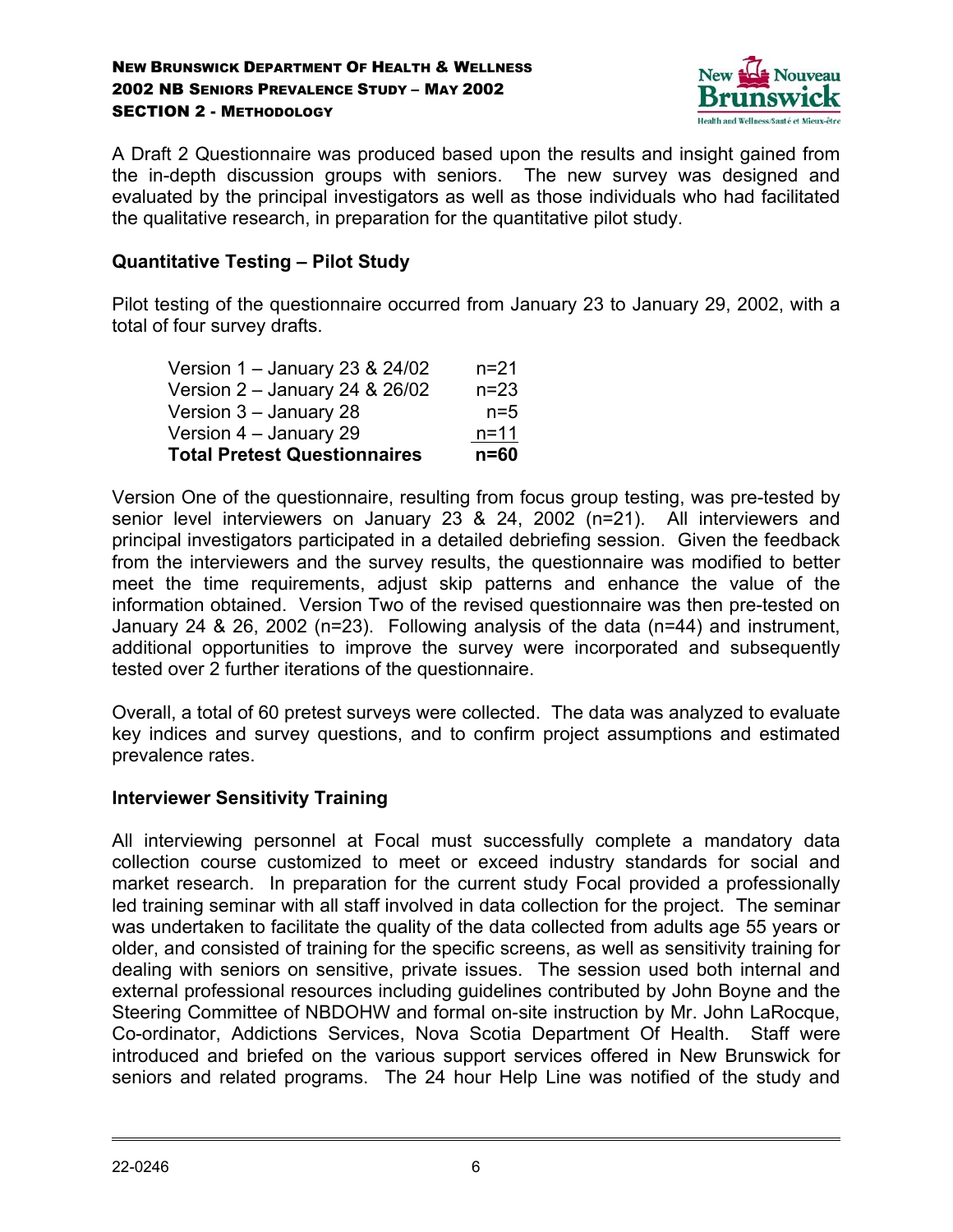

were available for immediate remedial action or referral throughout data collection for the project.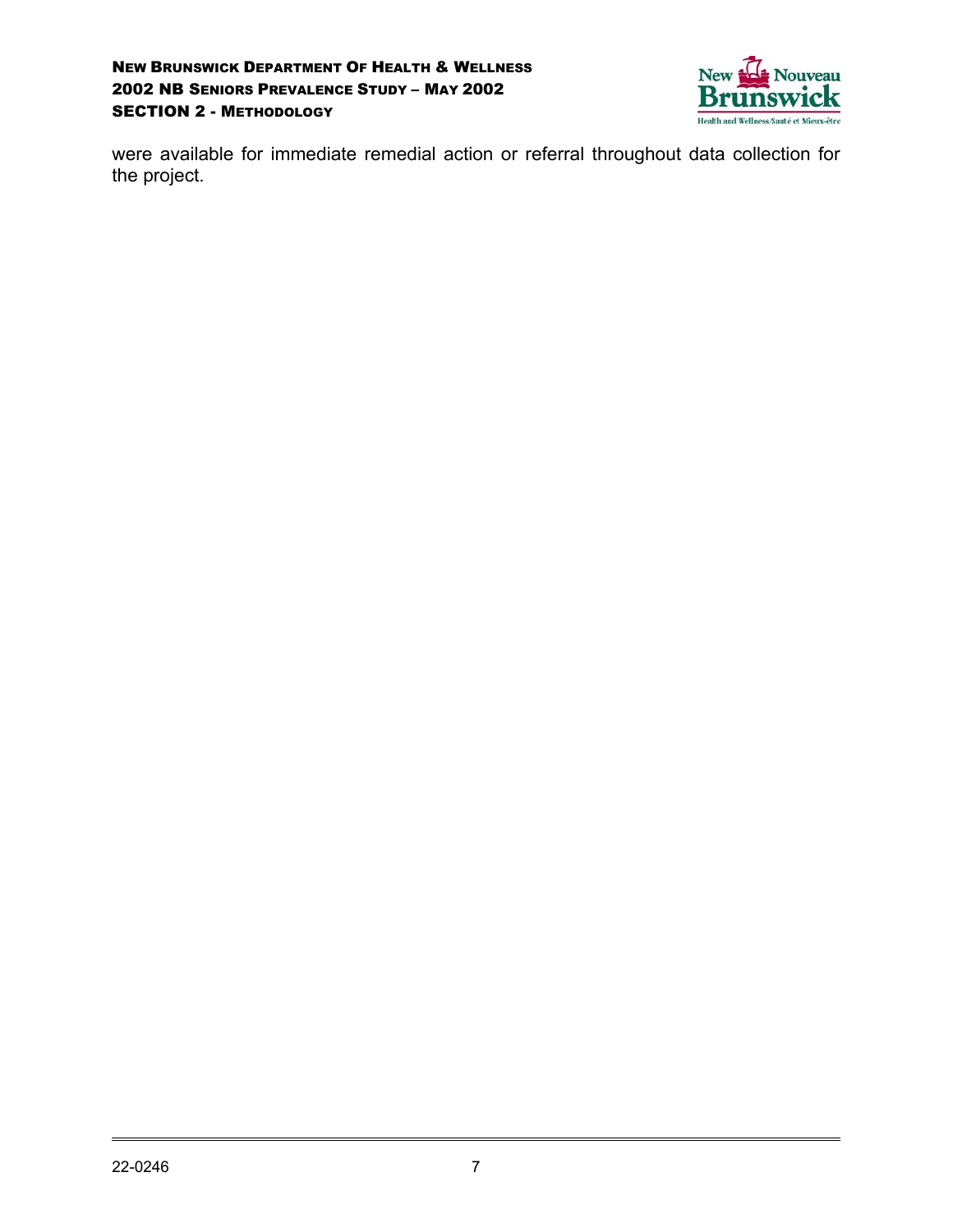

# **2.2 Sample Design**

The sampling frame for the 2002 New Brunswick Seniors Prevalence Study consisted of all residential telephone numbers in New Brunswick. Focal Research currently uses customized software from ASDE Inc. of Hull, Quebec for sampling purposes. This software, Canada Survey Sampler, is a geographically stratified random sampling program incorporating both listed and unlisted telephone numbers. The software has been customized to accommodate Focal's strict sampling procedures.

The sample was designed to reflect seniors living in private, residential households, and does not include those currently residing in institutions, non-residential settings or who are homeless. Substance use, mental health and gambling involvement can be expected to differ among residential and non-residential seniors. Research to address the unique needs of seniors living in institutionalized or non-household settings is beyond the scope of the current project. However, the results of the current study are valid and valuable for informing community based health policy, prevention and intervention, particularly from a monitoring and harm reduction perspective.

### **2.2.1 Sampling Frame**

A household sampling method was used for the Seniors Prevalence Study, whereby all adults aged 55 years and older living in a randomly selected household were eligible for participation in the study.

Obtaining a sample of seniors based on the random selection of only one adult per household is less effective in accurately estimating prevalence rates even when efforts to randomize the selection of household member are introduced (e.g. "next birthday" method). First, such an approach is subject to self-selection bias<sup>12</sup> and will overrepresent those living in single adult households<sup>13</sup>. Second, household composition is expected to be associated with risk factors for substance use, abuse, mental health and gambling.

For example, it was found in the 1997/98 Nova Scotia Video Lottery Players Survey 1997/98 conducted by Focal Research, that approximately 30% of households with one regular video lottery player also have at least one other adult who plays video lottery on

 $\overline{a}$ 

 $12$  Self-selection bias refers to the tendency for those individuals who are easily accessible (e.g., answer the phone, are home, are willing to participate) to participate in a survey regardless of the use of methods to randomize the selection of household members.

<sup>&</sup>lt;sup>13</sup> Behaviours and attitudes are strongly associated to household characteristics. Single adult households only comprise approximately 13% of households in NB. However, in a random sample based on the selection of only one adult per household, those adults living alone are always selected thus representing almost twice the percent of adults selected on the sample ( $\approx$ 25%). The increased influence of these individuals has implications for results.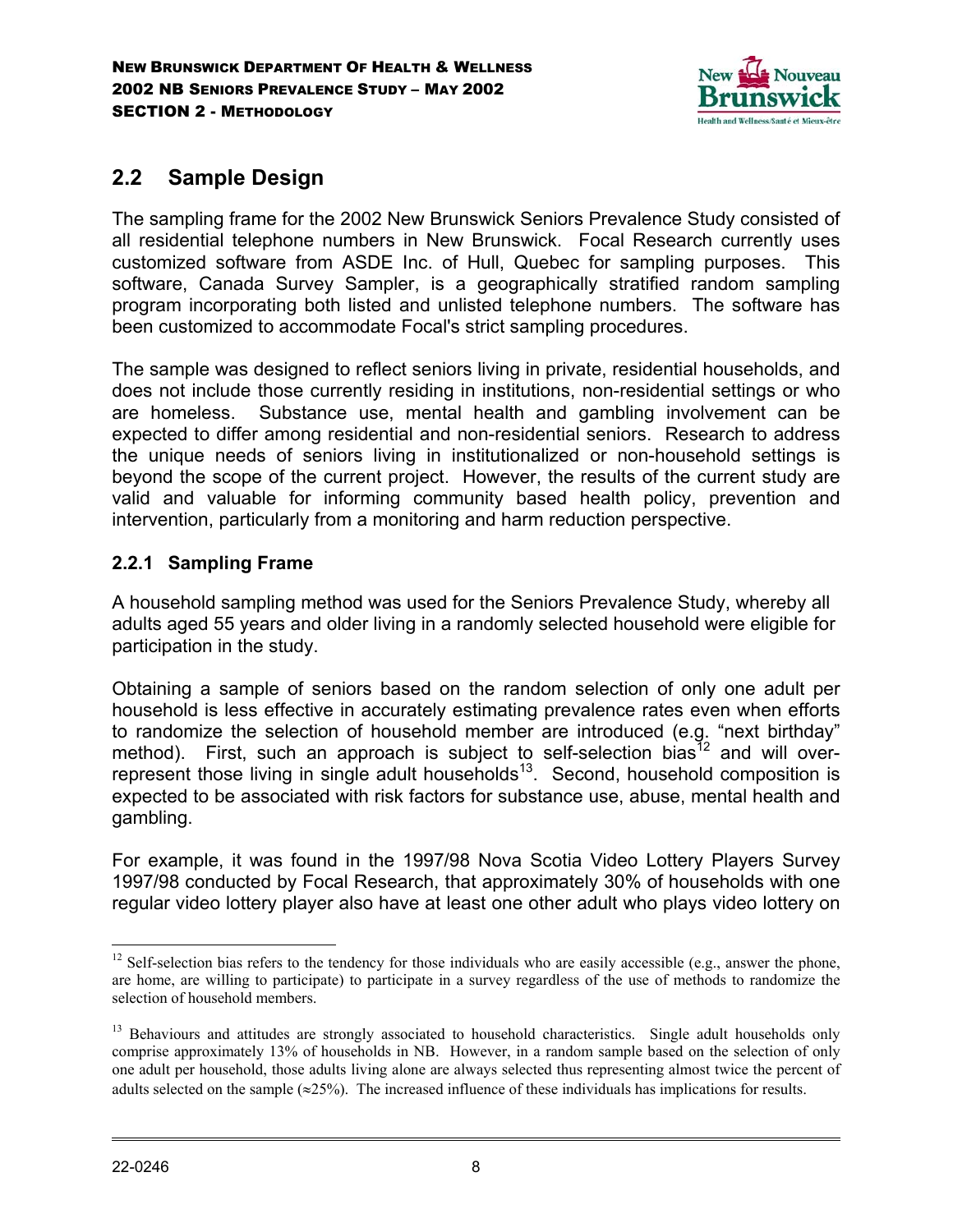

a regular monthly basis. Moreover, if someone is a problem VL gambler and lives with another regular player, in almost half of the cases (45%), both are involved in problem play. The implication of this finding suggests that a random sample of seniors in the current study would under-represent the actual prevalence of seniors who abuse gambling. Household composition is also associated with risk factors for problem gambling. For example, the absence of a spouse or partner tends to lead to higher risk for problem gambling once an individual takes up regular playing patterns.

Assuming similar relationships exist for alcohol, tobacco, and other drug use, the findings for these behaviours would also be underestimated by choosing to use a random sample of one adult per household rather than a random sample of all eligible adults residing in a single household. This approach also minimizes the need for weighting the data to be representative of the population of seniors residing in private households.

### **2.2.2 Project Statistics**

| Dates of Data Collection:    | February $7 -$ March 1, 2002                      |
|------------------------------|---------------------------------------------------|
| Area Sampled:                | <b>Province of New Brunswick</b>                  |
| <b>Qualified Respondent:</b> | Resident of New Brunswick aged 55 years or older  |
| Survey Length:               | Range: $10 - 64$ minutes<br>Average: 16.6 minutes |

*Completion Rate Per Staff Hour:* 0.86

The data were collected from February 7 to March 1, 2002. Data collection was fully supervised and conducted from Focal Research Consultants' centralized data collection facility in Halifax, Nova Scotia. Each survey was 100% edited for accuracy and completeness. Random quality control checks (participant re-contacts by supervisory staff) were conducted with 10% to 15% of each interviewer's surveys. Response rates were maximized by controlling the release of phone numbers to the interviewers and requiring unlimited callbacks to be made on the numbers released, over various days of the week and times of day.

Data entry occurred concurrently with data collection to maximize turn-around and allow for preliminary data checks/reviews. A minimum 15% manual quality control check was performed on the entered surveys. In addition, the data were submitted to customized data cleaning programs, which incorporate logic checks, as well as out of the range value checks. The data file was labeled using SPSS version 10.0.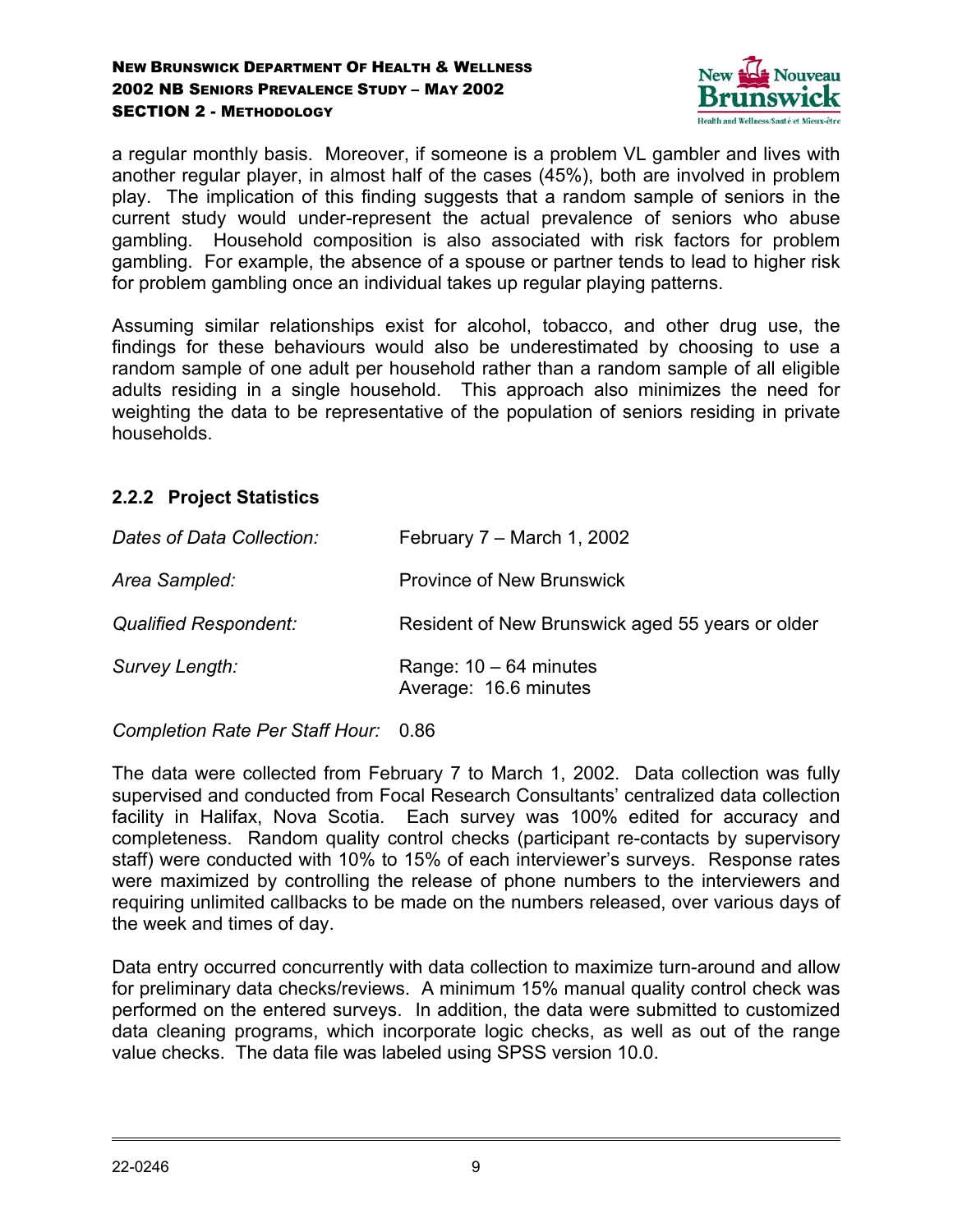

*Call Disposition Report:*

| <b>Household Sampling:</b>                       |                                              |      |  |  |  |
|--------------------------------------------------|----------------------------------------------|------|--|--|--|
| <b>Total numbers</b>                             |                                              | 4996 |  |  |  |
| Invalid Sample:                                  | Not in service                               | 660  |  |  |  |
|                                                  | Non-Residential number                       | 118  |  |  |  |
|                                                  | <b>Total Invalid</b>                         | 778  |  |  |  |
| <b>Total Eligible Numbers</b>                    |                                              |      |  |  |  |
| Non-Contacts:                                    | No answer                                    | 144  |  |  |  |
|                                                  | Household refusal                            | 396  |  |  |  |
|                                                  | <b>Total Non-Contacts:</b>                   | 540  |  |  |  |
| Cooperative Contacts:                            | Household disqualified (no seniors aged 55+) | 2756 |  |  |  |
|                                                  | Households with adults aged 55               | 922  |  |  |  |
|                                                  | <b>Total Cooperative Contacts</b>            | 3678 |  |  |  |
| <b>Household Response Rate</b>                   |                                              |      |  |  |  |
| - Cooperative contacts  . Total Eligible Numbers |                                              |      |  |  |  |

 $=$  Cooperative contacts  $\div$  Total Eligible Numbers

### *Qualified Respondent Sampling:*

| <b>Total Eligible Households</b>                    | 922                |     |  |  |
|-----------------------------------------------------|--------------------|-----|--|--|
| <b>Total Seniors Within Eligible Households</b>     |                    |     |  |  |
| Average # Of Seniors Per Eligible Household         |                    |     |  |  |
| Non-Contacts:                                       | 99                 |     |  |  |
|                                                     | Respondent refusal | 246 |  |  |
|                                                     | 345                |     |  |  |
| <b>Completed Surveys</b>                            | 1000               |     |  |  |
| <b>Qualified Respondent Response Rate</b>           |                    |     |  |  |
| $=$ Completed Surveys $\div$ Total Eligible Seniors |                    |     |  |  |

## **Overall Study Response Rate 64.8%** = Qualified Respondent Response Rate \* Household Response Rate

(0.743 \* 87.2)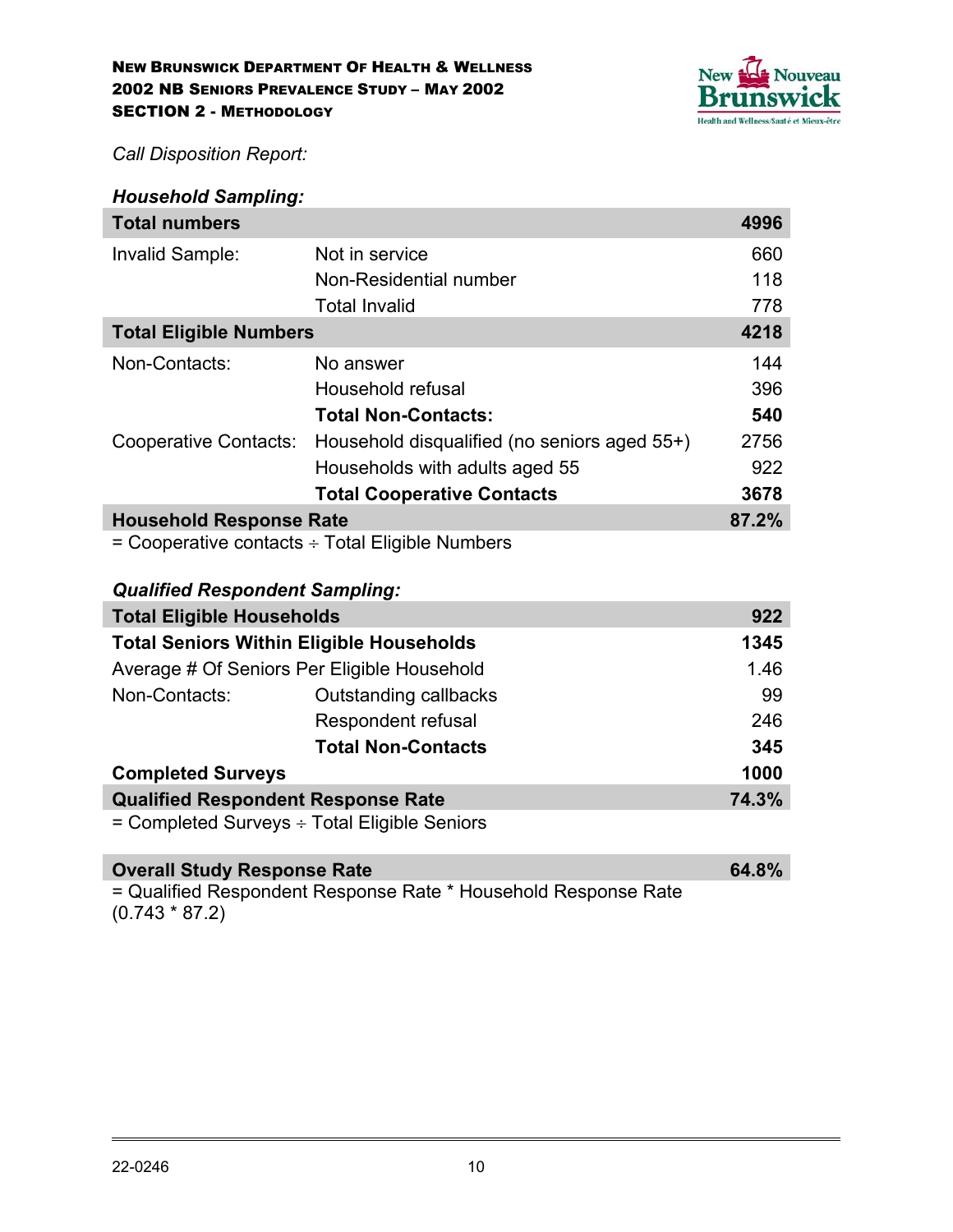

## **2.3 Analysis**

This research provides NBDOH&W with benchmark measures for the prevalence of substance use and gambling among senior citizens in the province. Therefore, the analysis is primarily descriptive. Results were examined and, given the random sampling techniques and response rate achieved, it was not necessary to weight the data to accurately represent the underlying population.

Associations between substance use/gambling and six key demographic characteristics – gender, age, marital status, education, income and health region<sup>14</sup> – are examined. Multivariate analysis was conducted to determine associations with all six characteristics considered (i.e., logistic regression models controlling for the demographic factors). This analysis provides robust estimates while reducing problems of misinterpretation due to multi-collinearity among the demographic characteristics, or other confounding factors. All differences noted are significant at the 95%+ confidence level ( $p$ <. 05)

In this report, estimates are considered unstable and thus are suppressed if the percentage was less than 1%.

Segmentation analysis was also undertaken, profiling response for seniors by gender, age category, and health region of residence.

|                |                         |             |                | <b>Margin of</b><br><b>Error (95%</b> |
|----------------|-------------------------|-------------|----------------|---------------------------------------|
|                |                         |             | % of Total     | Confidence                            |
|                | <b>Categories</b>       | Sample size | <b>Seniors</b> | Level)                                |
| Gender:        | Male                    | $n = 360$   | 36.0%          | ± 5.2%                                |
|                | Female                  | $n = 640$   | 64.0%          | $\pm$ 3.9%                            |
| Age category:  | $55 - 64$ years         | $n = 438$   | 43.8%          | ± 4.7%                                |
|                | $65 - 74$ years         | $n = 297$   | 29.7%          | ± 5.7%                                |
|                | $75+$ years             | $n = 265$   | 26.5%          | $\pm 6.0\%$                           |
| Health Region: | HR 1 (Moncton area)     | $n = 244$   | 24.4%          | ± 6.3%                                |
|                | HR 2 (Saint John area)  | $n = 252$   | 25.2%          | $\pm 6.2%$                            |
|                | HR 3 (Fredericton area) | $n = 228$   | 22.8%          | ± 6.5%                                |
|                | HR 4 (Rest Of Province) | $n = 276$   | 27.6%          | $± 5.9\%$                             |
| <b>TOTAL</b>   |                         | $n=1,000$   | 100.0%         | ± 3.1%                                |

### **Table 2.3.1 – Segmentation**

 $\overline{a}$ <sup>14</sup> NOTE: There are 7 Regional Addictions Services (RAS) Centres in NB (Health Regions 1 through 7). In discussion with the NBDOH&W, for analysis purposes, Health Regions  $4 - 7$  were combined for this study. Detailed breakdowns of New Brunswick Health Regions are included in Appendix C.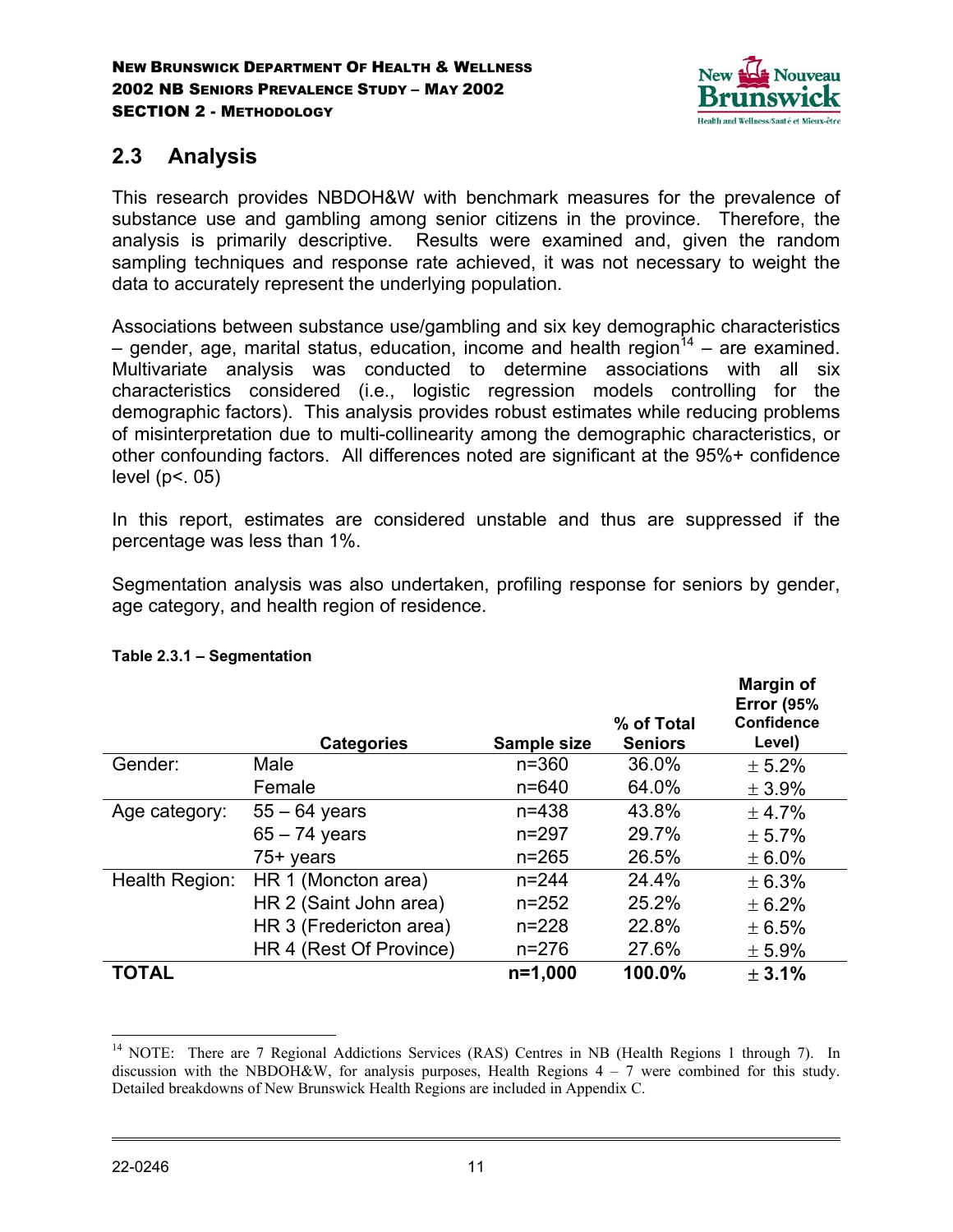

# **2.4 Sample Characteristics**

| <b>Characteristic:</b>               | % Of Sample |
|--------------------------------------|-------------|
| <b>GENDER:</b>                       |             |
| Male                                 | 36.0%       |
| Female                               | 64.0%       |
| <b>AGE CATEGORY:</b>                 |             |
| 55-64                                | 43.8%       |
| 65-74                                | 29.7%       |
| $75+$                                | 26.5%       |
| <b>MARITAL STATUS:</b>               |             |
| <b>Never Married</b>                 | 7.4%        |
| Married/Living With A Partner        | 60.9%       |
| <b>Previously Married</b>            | 31.5%       |
| <b>EDUCATION:</b>                    |             |
| <b>High School or Less</b>           | 68.5%       |
| Non-University                       | 16.2%       |
| University                           | 14.9%       |
| <b>INCOME:</b>                       |             |
| $<$ \$25,000                         | 43.5%       |
| \$25,000 - \$50,000                  | 20.4%       |
| \$50,000+                            | 11.9%       |
| <b>Not Stated</b>                    | 24.2%       |
| <b>HEALTH REGION:</b>                |             |
| HR 1 (Moncton area)                  | 24.4%       |
| HR 2 (Saint John area)               | 25.2%       |
| HR 3 (Fredericton area)              | 22.8%       |
| HR 4 (Rest Of Province - RAS 4 to 7) | 27.6%       |
| <b>OCCUPATION CATEGORY:</b>          |             |
| <b>White Collar</b>                  | 5.3%        |
| <b>Grey Collar</b>                   | 5.3%        |
| <b>Blue Collar</b>                   | 6.6%        |
| Income Supported                     | 82.8%       |

**Table 2.4.1 – Demographic Characteristics Of New Brunswick Seniors, Aged 55+, 2002**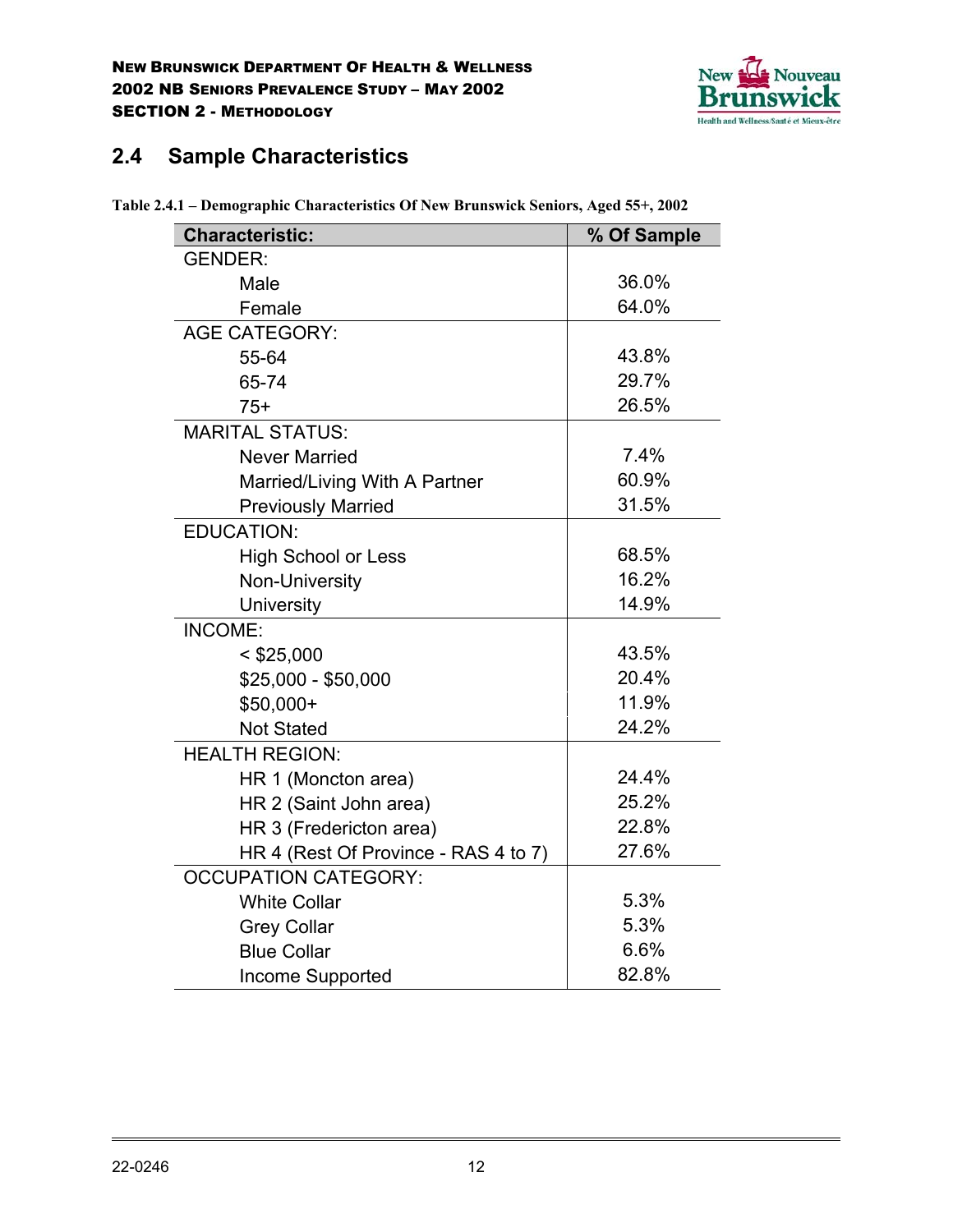

**Table 2.4.1 – Continued:**

| <b>Characteristic:</b>            | % Of Sample |
|-----------------------------------|-------------|
| <b>EMPLOYMENT STATUS:</b>         |             |
| Working full-time                 | 10.7%       |
| Working part-time                 | 6.9%        |
| Unemployed                        | 1.8%        |
| <b>Student</b>                    | 0.2%        |
| Homemaker                         | 6.9%        |
| <b>Retired</b>                    | 70.9%       |
| Not working due to health reasons | 2.6%        |
| <b>HOME LANGUAGE:</b>             |             |
| English                           | 68.4%       |
| French                            | 27.7%       |
| <b>Bilingual</b>                  | 3.0%        |
| Other                             | 0.9%        |
| <b>RELIGIOUS AFFILIATION:</b>     |             |
| Protestant                        | 14.2%       |
| Catholic                          | 45.0%       |
| Other                             | 31.5%       |
| Refused                           | 0.3%        |
| Not Applicable                    | 9.0%        |

### **Characteristics of Respondents:**

The sample for the 2002 New Brunswick Seniors Prevalence Study has the following demographic characteristics:

- Within private households in New Brunswick, females over the age of 55 years outnumber males by a factor of almost 2 to 1 (64% women, 36% men). The skew towards senior women increases with age and is largely attributable to longer life expectancies for women.
- Almost half (48%) of those senior males living in private households are under age 65 years. Moreover males account for  $\approx$  40% of the sample for those 55 to 64 years as compared to  $\approx$  30% of those over 75 years.
- The youngest age category accounts for the most seniors (43.8% aged 55 to 64), with almost even proportions for those between 65 and 74 (29.7%) and 75 years of age or older (26.5%).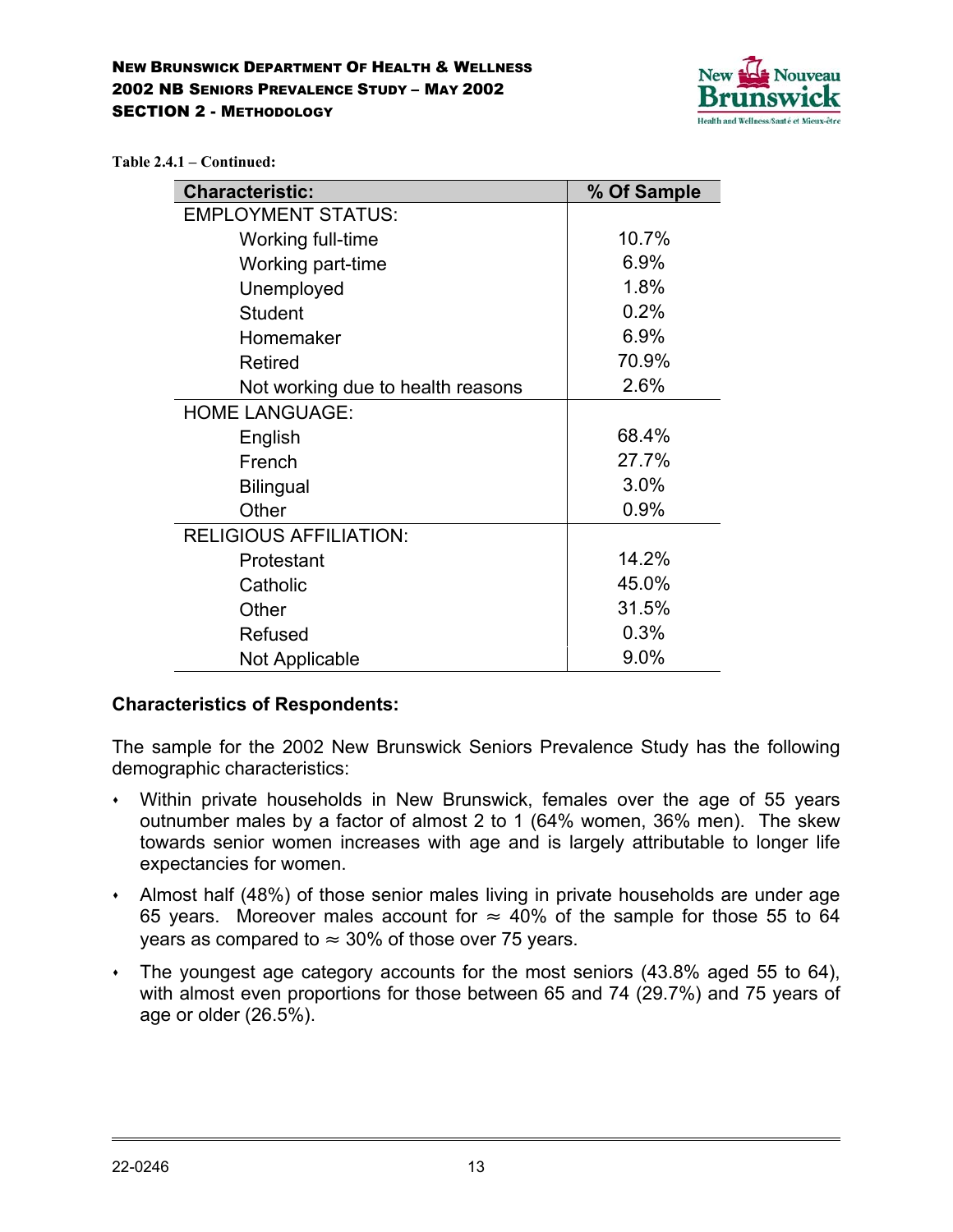

- Nearly one-third (31.5%) of all seniors in the province were previously married, but are now widowed, divorced or separated. The strong majority 60.9% are married or living with a partner, and only 7.4% have never been married.
- More than two-thirds of seniors (68.5%) have a high school level education or less. Similar proportions have completed non-university training courses (16.2%) or some level of university education (14.9%).
- The largest group of seniors reside in households earning less than \$25,000 per year (43.5%), with one-fifth (20.4%) at mid-range income levels and 11.9% reporting household incomes exceeding \$50,000. Nearly one-quarter of seniors, however, refused to specify or were unsure of their annual household income category.
- Seniors are fairly evenly distributed among the 4 Health Regions profiled in this study, nearly three-quarters of the province's senior citizens found in one of the three regions containing urban centres, and 27.6% in the more rural "Rest Of Province" area.
- Not surprisingly, the bulk of seniors are not part of the workforce (income-supported: 82.8%), primarily retirees (70.9%).
- The majority of seniors speak mainly English as a first language (68.4%), with nearly one-third indicating French as their mother tongue or French/English equally (30.7%).
- Seniors mainly report Catholic religious affiliations (45.0%), with 14.2% following Protestant religions and 31.5% another faith.

## **2.5 Presentation Of Results**

The report is divided to correspond with the various questionnaire sections. Discussion sections describe results of the multivariate analysis (logistic regression models), and/or segmentation analysis results. Appendix A contains the questionnaire used in the study. Appendix B contains a complete set of data tables for the segmentation analysis. Appendix C describes the geographical content of each Health Region.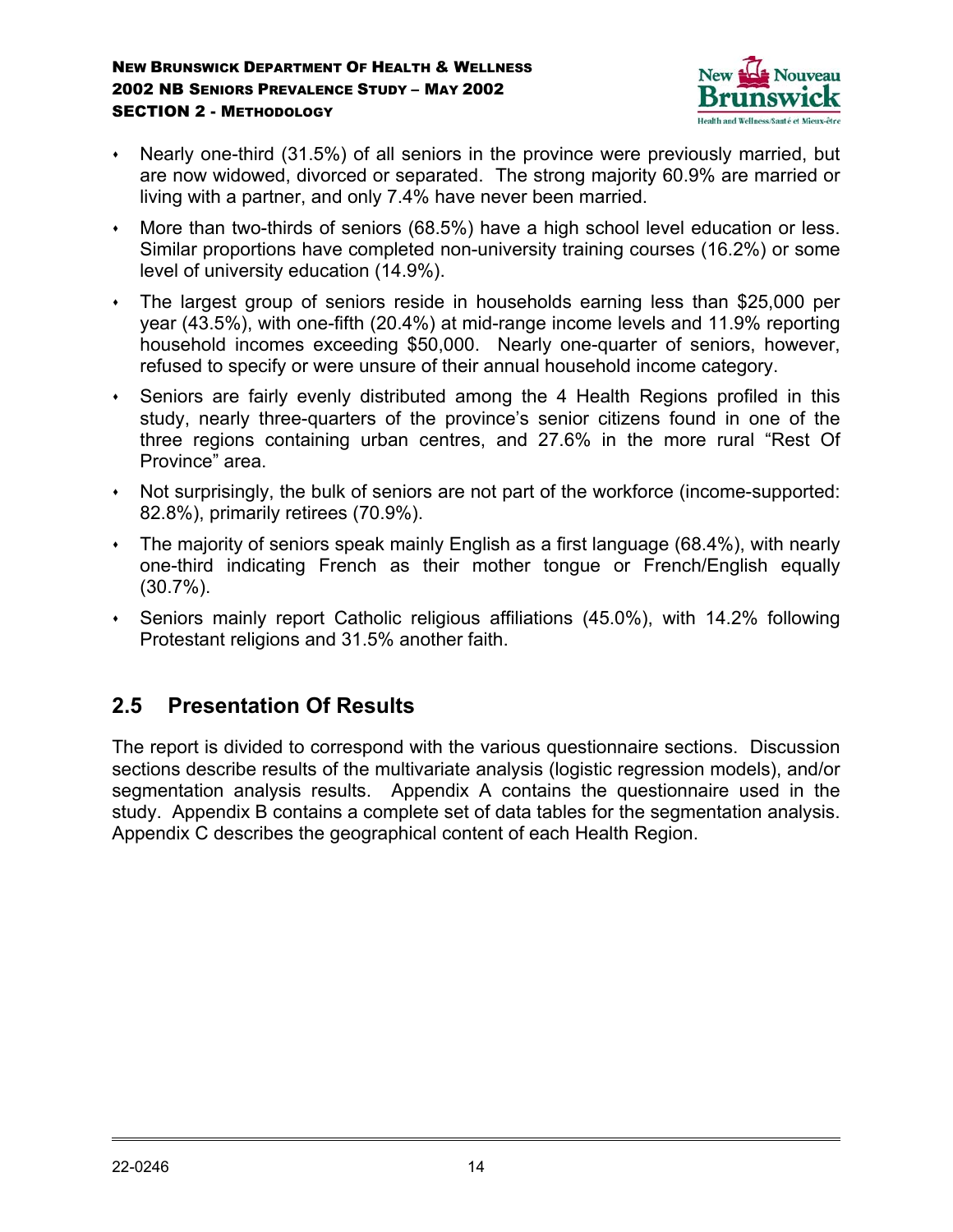

Results of the multivariate analysis conducted for each key measure are presented in the body of the report, and are read as follows:

| Table 2.5.1 - Percentage Who Consumed Alcohol Daily In The Past Year, New Brunswick Seniors, Aged 55+, |  |  |  |
|--------------------------------------------------------------------------------------------------------|--|--|--|
| 2002                                                                                                   |  |  |  |

|                      |                          | $\frac{0}{0}$ | 95% CI                | Unadjusted<br>Odds Ratio | Adjusted<br>Odds Ratio    |
|----------------------|--------------------------|---------------|-----------------------|--------------------------|---------------------------|
| <b>TOTAL SAMPLE</b>  |                          | 5.4%          | (4.2, 7.0)            |                          |                           |
| <b>GENDER</b>        |                          | $\bf{0}$      | $\boldsymbol{\Theta}$ | ***<br>$\bullet$         | $***$<br>$\boldsymbol{Q}$ |
| Female               | (Comparison Group)       | 3.4%          | $(2.3 \t5.2)$         | ---                      | ---                       |
| Male                 |                          | 8.9%          | (6.4, 12.3)           | $2.74***$                | 2.78***                   |
| AGE                  |                          |               |                       | <b>NS</b>                | <b>NS</b>                 |
| 55-64                | (Comparison Group)       | 5.7%          | (3.9, 8.4)            | ---                      | ---                       |
| 65-74                |                          | 5.1%          | (3.1, 8.2)            | 0.87                     | 1.12                      |
| $75+$                |                          | 5.2%          | (3.1, 8.7)            | 0.91                     | 1.23                      |
| <b>INCOME</b>        |                          |               |                       | $\ast$                   | $_{\rm NS}$               |
| $<$ \$25K            | (Comparison Group)       | 3.7%          | (2.3, 5.9)            | $---$                    | ---                       |
| \$25K - \$50K        |                          | 5.9%          | (3.4, 10.2)           | 1.66                     | 1.22                      |
| $>$ \$50K            |                          | 10.9%         | (6.4, 17.9)           | $3.23**$                 | 1.86                      |
| Not Stated           |                          | 5.4%          | (3.1, 9.0)            | 1.49                     | 1.53                      |
| <b>HEALTH REGION</b> |                          |               |                       | $_{\rm NS}$              | $_{\rm NS}$               |
| 1                    | (vs. Provincial Average) | 7.8%          | (5.0, 11.9)           | 1.53                     | 1.54                      |
| $\overline{2}$       |                          | 4.4%          | (2.4, 7.7)            | 0.83                     | 0.85                      |
| 3                    |                          | 6.6%          | (4.0, 10.6)           | 1.28                     | 1.21                      |
| 4                    |                          | 3.3%          | (1.7, 6.2)            | 0.61                     | 0.63                      |

n Percentage estimate: Displays the estimated percentage by group (e.g., gender, age category, etc.) For example, in the above table, 5.4% of all seniors consumed alcohol on a daily basis in the past year, 3.4% of female seniors are past year drinkers.

 $\odot$  Confidence Interval: Displays the probable accuracy of the estimate – the "true" or projected population value would be expected to fall within this range (in 95 of 100 samples) 95% of the time. For example, in the above table, we see that 5.4% of all seniors reported daily drinking in the past year. Thus, excepting nonsampling errors, the user can be reasonably confident that the actual percentage of seniors in New Brunswick households would fall between 4.2% and 7.0% with repeated sampling.

 $\Theta$  Unadjusted Odds Ratio: Displays the odds ratio for the outcome compared to the comparison group (as specified for each category, provincial average for Health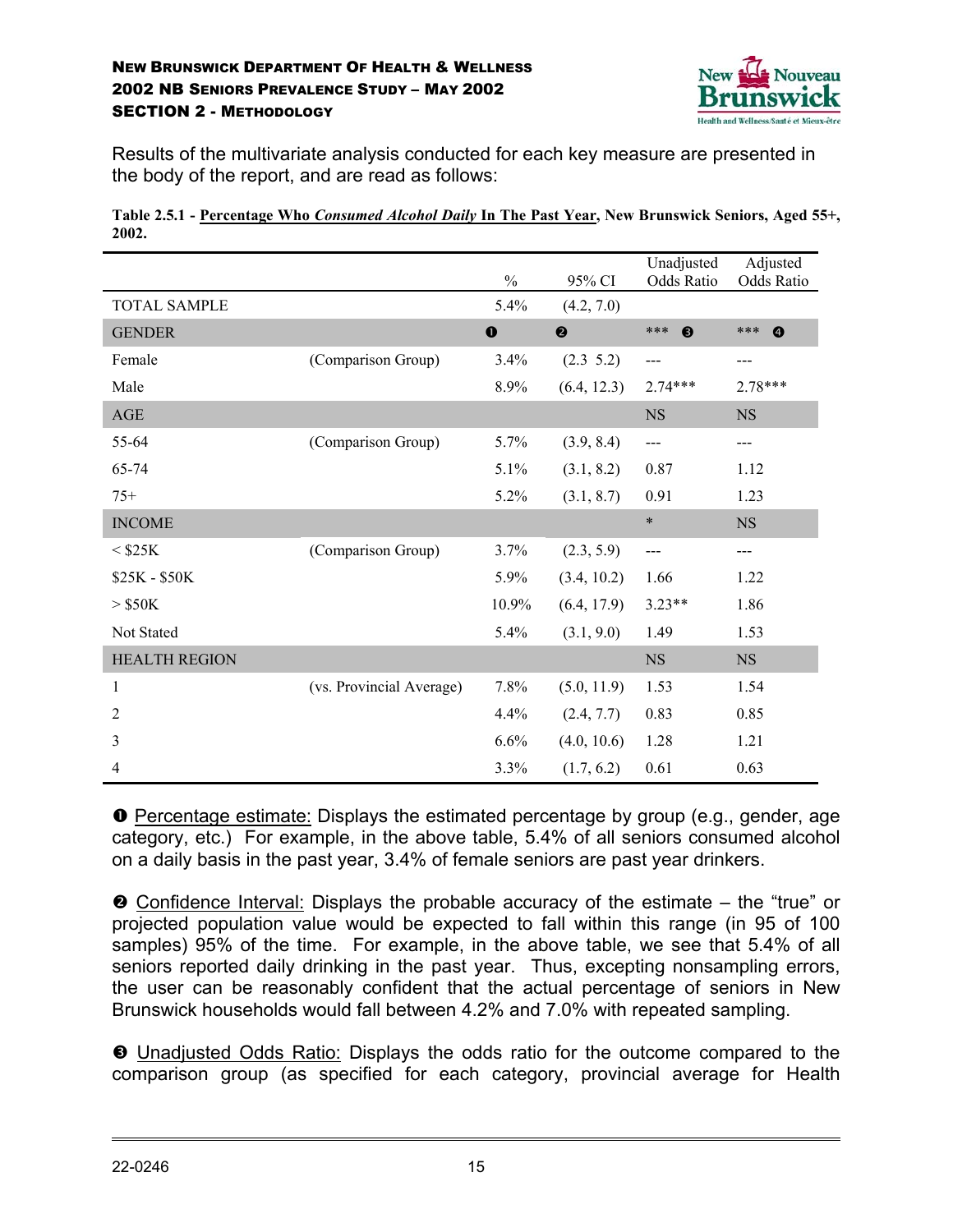

Region). Odds ratios indicate the size of group comparisons when ignoring the influence of other factors. For example, in the above table, the rate of daily drinking among male seniors is 2.74 times higher than for female seniors, which is significantly higher (p<.001). Asterisks in the shaded cell represent the significance level of the group effect (gender) based on the Wald statistic. "NS" means the group effect is not significant.

q Adjusted Odds Ratio: Displays odds ratios after controlling for all demographic factors in the table, including gender, age, marital status, education, household income and health region. For example, after adjusting for other factors, seniors in the highest household income category (\$50K+) are 1.86 times more likely to be daily drinkers than those in the lowest income category (<\$25K), but this is not statistically significant once the other demographic characteristics are controlled for. The group effect is also no longer significant once accounting for other characteristics in the model. Adjusted odds ratios are more robust and less subject to misinterpretation due to multicollinearity and, therefore, comprise the basis of the descriptive analysis.

Appendix B presents data tables for the segmentation analysis, for reference purposes. The data tables illustrate response within each segment and for total seniors to all measures in the questionnaire.

Statistical tests of significance (two-tailed z-tests or t-tests on means) were performed, and differences among segments significant at the 95%+ confidence level (p< .05) are highlighted for consideration.

| Gender                   |            | Age   |        |                                        | <b>Health Region</b> |        |       |       | Total |       |         |
|--------------------------|------------|-------|--------|----------------------------------------|----------------------|--------|-------|-------|-------|-------|---------|
|                          |            | Male  | Female | 55 - 64 years 55 - 74 years 75 years + |                      |        |       |       |       |       | Seniors |
| Religious<br>Affiliation | Yes        | 88.6% | 92.3%  | 91.1%                                  | 90.6%                | 91.3%  | 89.3% | 91.7% | 86.8% | 95.3% | 91.0%   |
|                          | No         | 10.8% | 7.3%   | 8.7%                                   | 9.1%                 | $.9\%$ | 9.8%  | 8.3%  | 12.7% | 4.3%  | 8.6%    |
|                          | Don't Know | 0%    | 2%     | .2%                                    | 0%                   | 0%     | .4%   | 0%    | 0%    | 0%    | $.1\%$  |
|                          | Refused    | .6%   | 2%     | 0%                                     | .3%                  | .8%    | .4%   | 0%    | .4%   | .4%   | $.3\%$  |

#### **Religious Affiliation**

Shading in the data tables is read horizontally, and denotes significant differences between groups within each of the three segmentation variables. For example, in the data table above, we see that 91.0% of total seniors report having some kind of religious affiliation (far right column). Female seniors (92.3%) are significantly more inclined to have a religious affiliation than male seniors (88.6%). When response among the three age categories were compared, there were no significant differences observed indicating that religious affiliation is not related to age group. Seniors residing in Health Region 4 (Rest Of Province - 95.3%) are more likely to report religious affiliation than those in either HR 1 (Moncton area – 89.3%) or HR 3 (Fredericton area – 86.8%). Seniors in HR 2 (Saint John area) do not differ in response from seniors in any of the other three health regions (91.7%).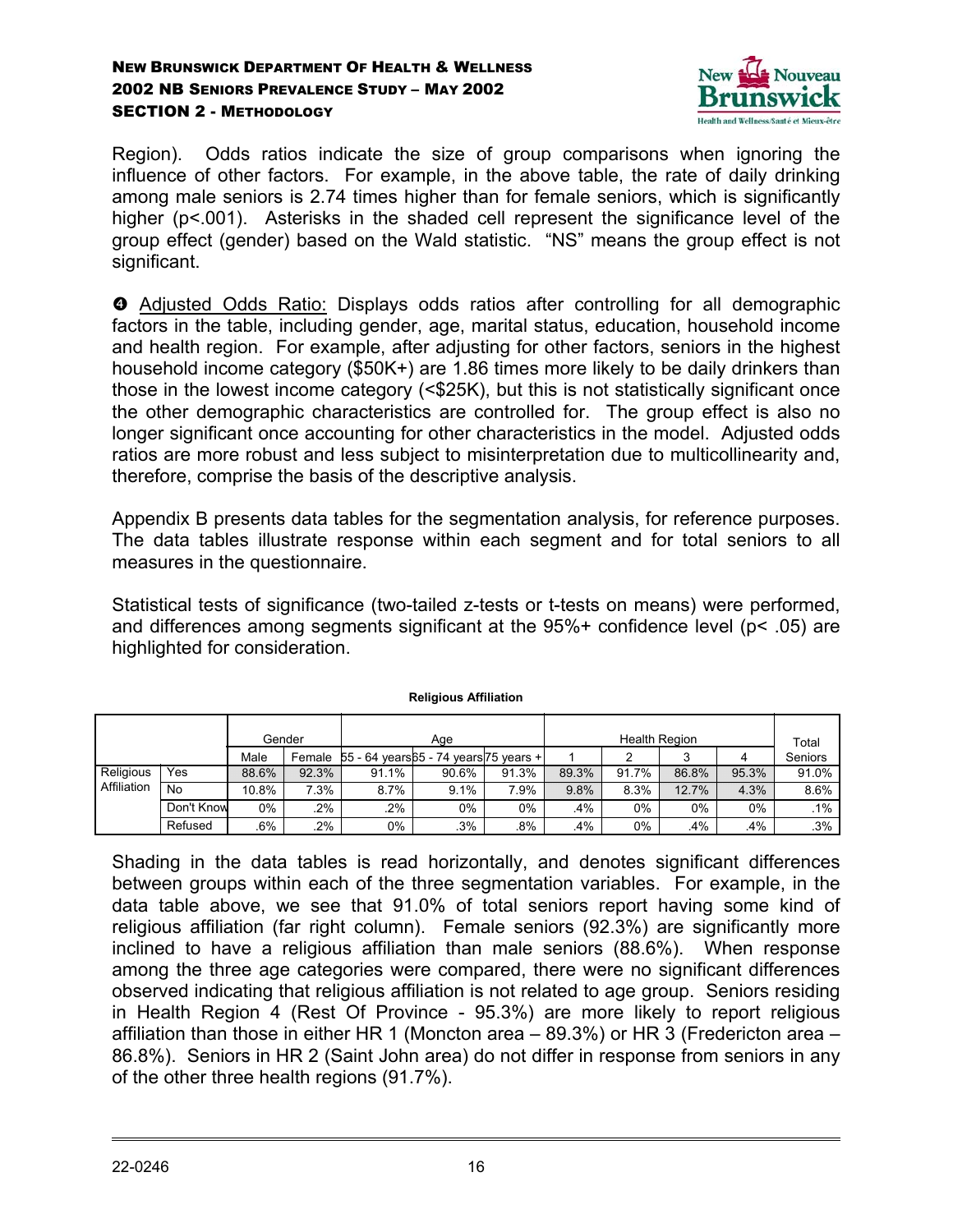

## *3.0 ALCOHOL CONSUMPTION*

### **3.1 Alcohol Prevalence**

*The percentage consuming alcohol at least once during the 12 months before the survey (prevalence of past year drinking) indicates the relative size of the drinking population among New Brunswick seniors, and establishes the extent of potential exposure to alcohol-related problems among this group.*

Just over half of all New Brunswick seniors consumed alcohol within the past 12 months (51.8%), with probable estimates ranging from 49% to 55%.

One-quarter (24.8%) of NB seniors report that they have never had an alcoholic beverage. A similar proportion (23.4%) have not consumed any alcohol in the last year, but have at some point in the past.

Gender, age, marital status, education, income and health region are significantly related to past year use of alcohol, after adjusting for other demographic characteristics.

- The odds of drinking among male seniors are 2.6 times higher than female seniors (65.8% versus 43.8%).
- $\cdot$  Prevalence of drinking tends to decline with age, with the majority (62.6%) of adults aged 55-64 having consumed alcohol during the past year as compared to only 36.3% of those over 75 years of age. The adjusted odds for drinking in the past year is almost one-third lower (0.39) for the oldest adults (75+) versus those who are age 55 to 64 years.
- Seniors who are currently married are more inclined to have drank than those who are not living with a spouse or partner, although those who were previously married are almost 2 times more likely (1.75) than seniors who never married to have used alcohol in the past year.
- Alcohol use in the last year increases significantly with level of education. Seniors with University level education are most inclined to drink alcohol (75.9%), about three times more likely than those with high school education or less (44.7%).
- The rate of drinking also increases with household income level, with incomes of \$25,000 or greater associated with approximately twice the odds of having consumed alcohol in the previous 12 months (\$25K-\$50K: 2.5; \$50K+: 1.8). Seniors with a household income of less than \$25,000 per year are least inclined to drink (41.0%), particularly compared to those in households earning \$25,000 to \$50,000 per year (70.8%).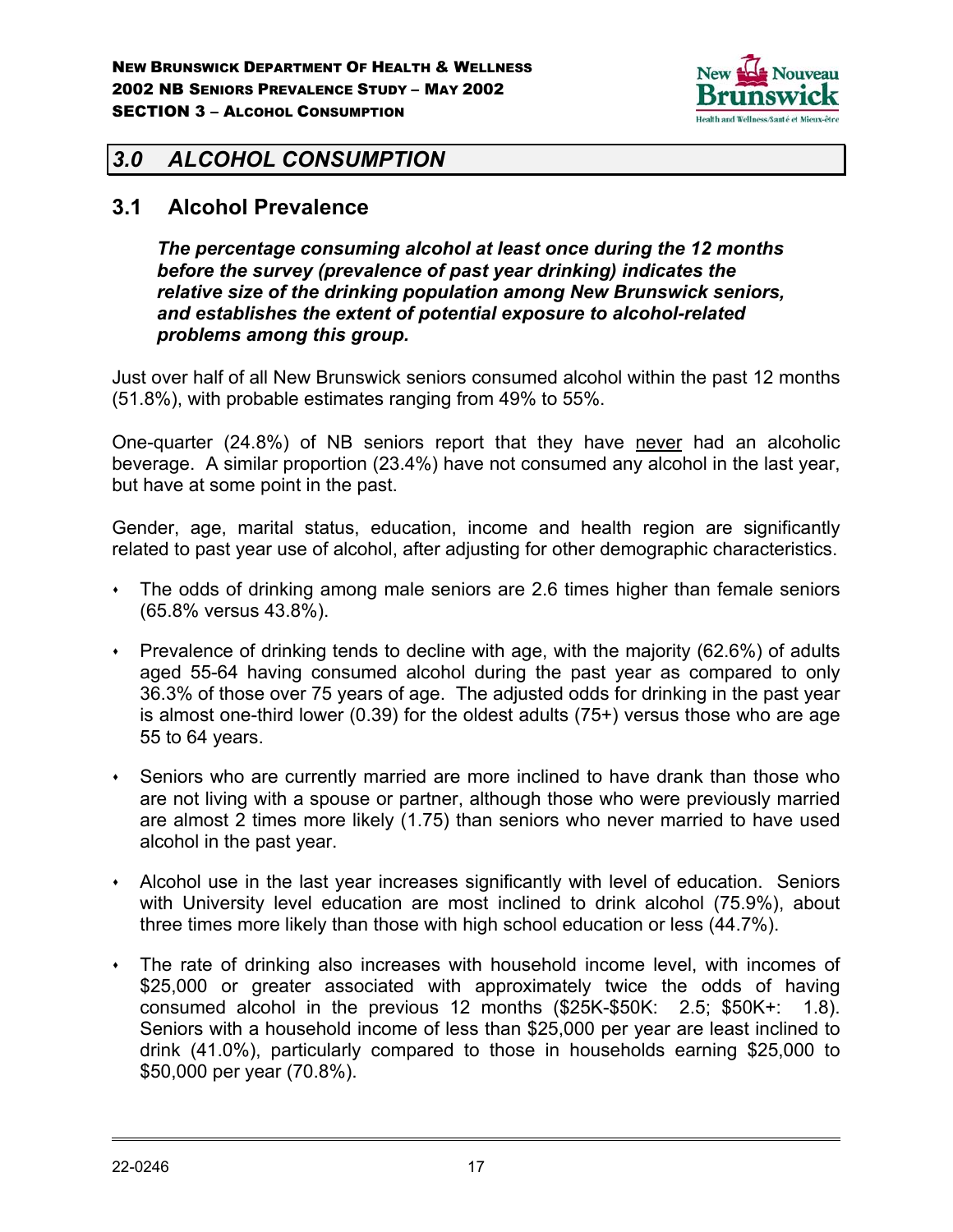#### NEW BRUNSWICK DEPARTMENT OF HEALTH & WELLNESS 2002 NB SENIORS PREVALENCE STUDY – MAY 2002 **SECTION 3 - ALCOHOL CONSUMPTION**



 Alcohol use tends to be similar among Health Regions 2 to 4 (46.6% to 50.8%), although compared to the provincial average, seniors in Health Region 1 (Moncton area) are most likely to imbibe (59.8%).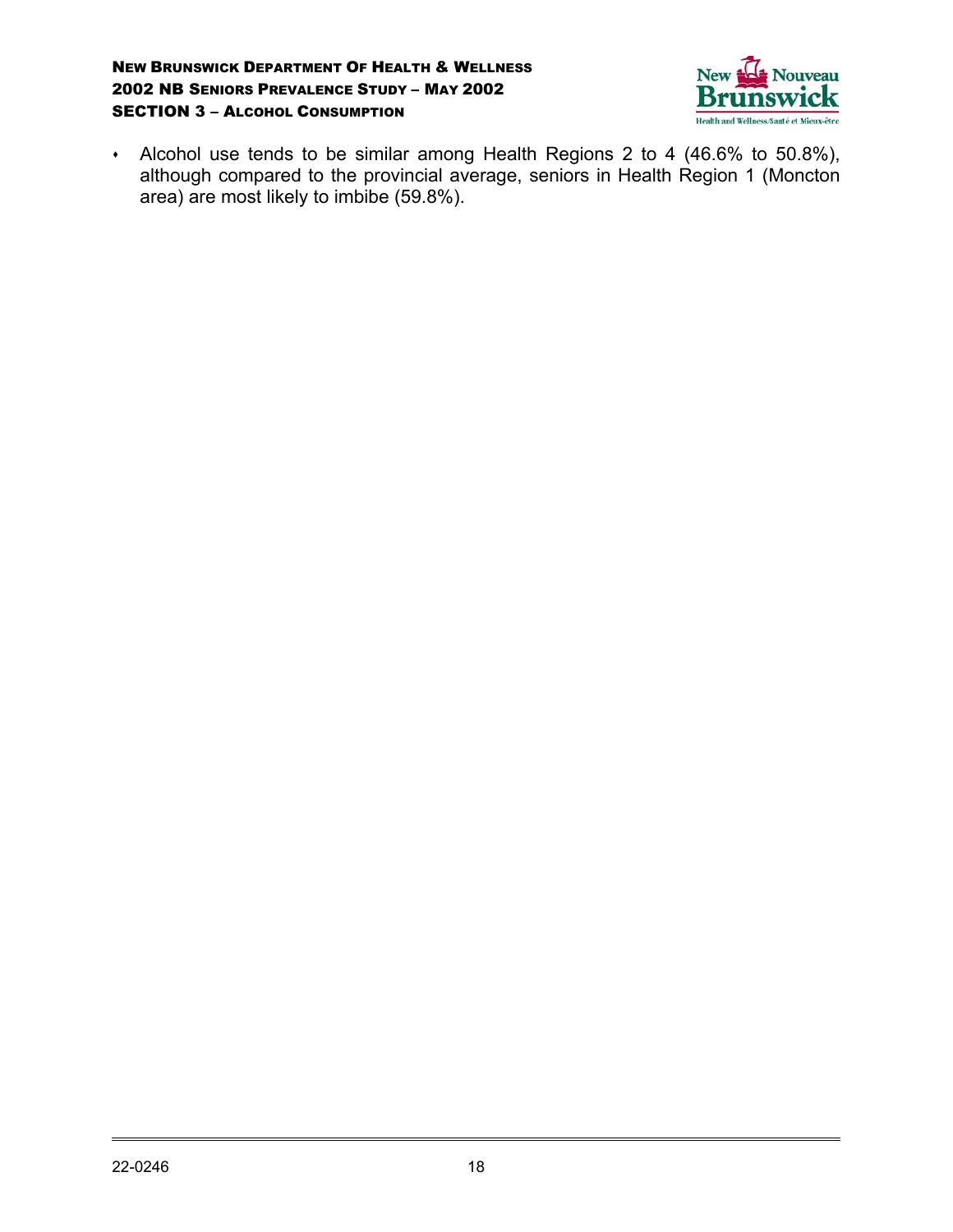#### NEW BRUNSWICK DEPARTMENT OF HEALTH & WELLNESS 2002 NB SENIORS PREVALENCE STUDY – MAY 2002 **SECTION 3 - ALCOHOL CONSUMPTION**



**Table 3.1.1 - Percentage Who** *Consumed Alcohol* **During The Past Year, New Brunswick Seniors, Aged 55+, 2002.**

|                             |                          | $\frac{0}{0}$ | 95% CI       | Unadjusted<br>Odds Ratio | Adjusted<br>Odds Ratio |
|-----------------------------|--------------------------|---------------|--------------|--------------------------|------------------------|
| <b>TOTAL SAMPLE</b>         |                          | 51.8%         | (48.7, 54.8) |                          |                        |
| <b>GENDER</b>               |                          |               |              | ***                      | ***                    |
| Female                      | (Comparison Group)       | 43.8%         | (40.0, 47.7) | ---                      | ---                    |
| Male                        |                          | 65.8%         | (60.8, 70.6) | $2.47***$                | $2.55***$              |
| $\mathbf{AGE}$              |                          |               |              | ***                      | ***                    |
| 55-64                       | (Comparison Group)       | 62.6%         | (58.0, 67.0) | ---                      | ---                    |
| 65-74                       |                          | 49.7%         | (44.0, 55.4) | $0.59***$                | 0.73                   |
| $75+$                       |                          | 36.3%         | (30.8, 42.3) | $0.34***$                | $0.39***$              |
| <b>MARITAL STATUS</b>       |                          |               |              | $\ast$                   | $\ast$                 |
| Never Married               | (Comparison Group)       | 47.3%         | (36.2, 58.6) | $---$                    | ---                    |
| Married/Living with Partner |                          | 55.0%         | (51.0, 58.9) | 1.36                     | 1.16                   |
| Previously Married          |                          | 46.8%         | (41.4, 52.4) | 0.98                     | 1.75                   |
| <b>EDUCATION</b>            |                          |               |              | ***                      | ***                    |
| High School or Less         | (Comparison Group)       | 44.7%         | (41.0, 48.5) | ---                      | ---                    |
| Non-University              |                          | 63.1%         | (56.1, 69.6) | $2.11***$                | $2.01***$              |
| University                  |                          | 75.9%         | (67.2, 82.8) | 3.88***                  | $2.90***$              |
| <b>INCOME</b>               |                          |               |              | ***                      | ***                    |
| $<$ \$25K                   | (Comparison Group)       | 41.0%         | (36.4, 45.7) | ---                      | ---                    |
| \$25K - \$50K               |                          | 70.8%         | (64.1, 76.7) | 3.49***                  | $2.53***$              |
| $>$ \$50K                   |                          | 70.6%         | (61.8, 78.1) | $3.46***$                | $1.76*$                |
| Not Stated                  |                          | 46.1%         | (39.9, 52.4) | 1.23                     | 1.25                   |
| <b>HEALTH REGION</b>        |                          |               |              | $\ast$                   | $\ast$                 |
| 1                           | (vs. Provincial Average) | 59.8%         | (53.6, 65.8) | 1.38**                   | $1.38**$               |
| 2                           |                          | 50.8%         | (44.6, 56.9) | 0.96                     | 1.01                   |
| 3                           |                          | 50.4%         | (44.0, 57.0) | 0.94                     | 0.84                   |
| 4                           |                          | 46.6%         | (40.7, 52.5) | $0.81*$                  | 0.85                   |

Note: \*  $p<.05;$  \*\*  $p<.01;$  \*\*\*  $p<.001.$ 

Asterisks in shaded rows represent the significance of the group effect based on the Wald statistic. "NS" means the group effect is not statistically significant.

Where significant, odds ratios greater than 1 indicate that the risk is greater in the group being contrasted with the comparison group. Alternatively, where significant, odds ratios less than 1 indicate that the risk is lower in the group being contrasted with the comparison group.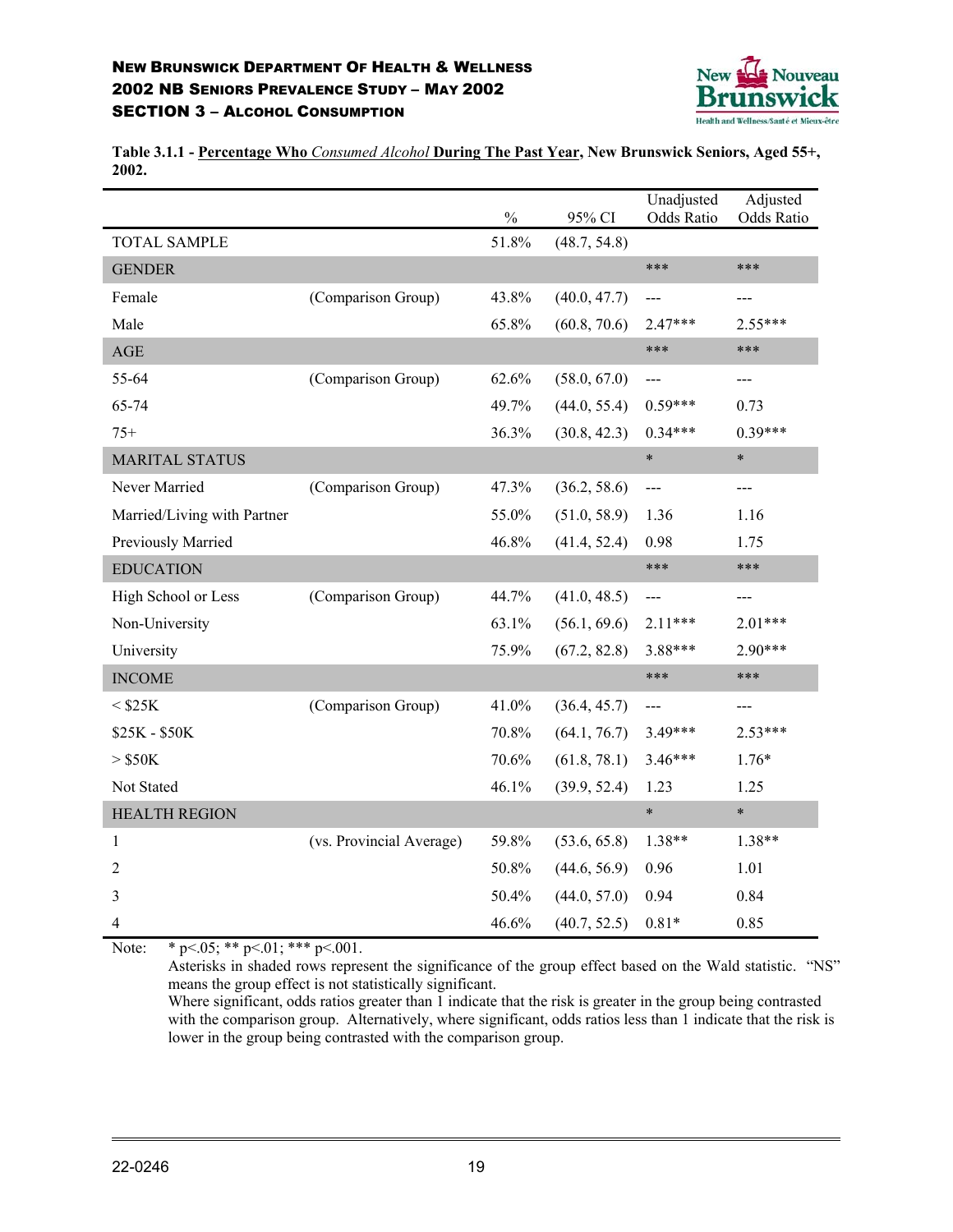

## **3.2 Daily Drinking**

### *It is important to note that daily drinking of alcohol is not synonymous with problematic drinking problems. The prevalence of daily alcohol consumption is an indicator of regular drinking patterns.*

Approximately 5.4% of seniors (4% to 7% range) reported daily alcohol consumption within the last year. These regular drinkers account for 10% of those who had any alcohol in the 12 months before the survey.

Among all seniors in the province, the only demographic characteristics related to daily use of alcohol in the past year (after adjusting for other demographic characteristics) are gender and education.

- The odds of daily drinking among male seniors are 2.8 times higher than female seniors (8.9% versus 3.4%).
- The prevalence of daily drinking tends to increase with education level (University educated seniors are 2.6 times more likely to drink alcohol daily compared to those with high school or less).

Age, marital status, income and health region are not significantly related to the prevalence of daily drinking among senior citizens in New Brunswick.



**Figure 3.2.1 – Prevalence Of Drinking In The Last 12 Months - New Brunswick Seniors, Aged 55+, 2002.**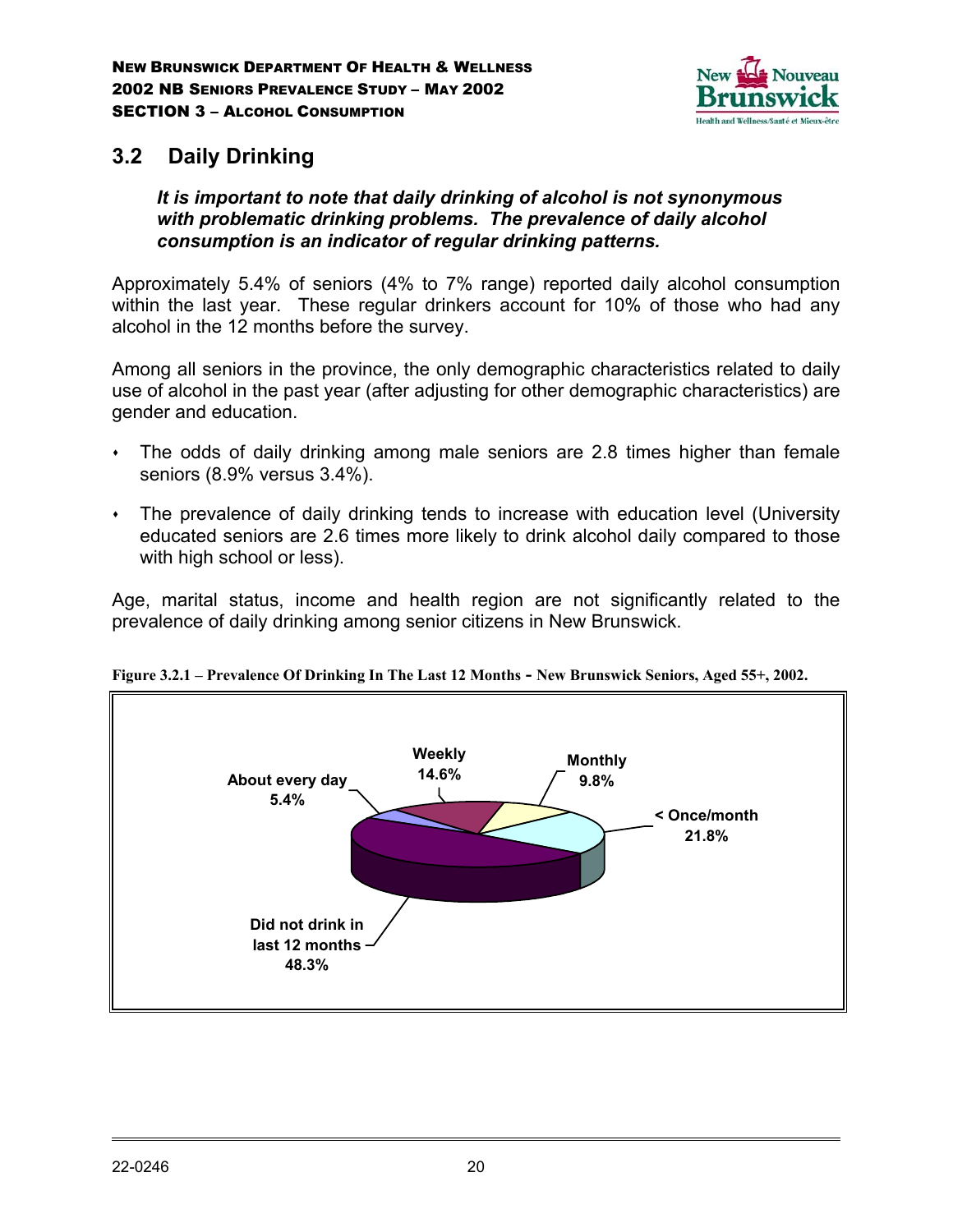

**Table 3.2.2 - Percentage Who** *Consumed Alcohol Daily* **In The Past Year, New Brunswick Seniors, Aged 55+, 2002.**

|                             |                          | $\%$  | 95% CI        | Unadjusted<br>Odds Ratio | Adjusted<br>Odds Ratio |
|-----------------------------|--------------------------|-------|---------------|--------------------------|------------------------|
| <b>TOTAL SAMPLE</b>         |                          | 5.4%  | (4.2, 7.0)    |                          |                        |
| <b>GENDER</b>               |                          |       |               | ***                      | ***                    |
| Female                      | (Comparison Group)       | 3.4%  | $(2.3 \t5.2)$ | ---                      | $---$                  |
| Male                        |                          | 8.9%  | (6.4, 12.3)   | $2.74***$                | 2.78***                |
| AGE                         |                          |       |               | <b>NS</b>                | <b>NS</b>              |
| 55-64                       | (Comparison Group)       | 5.7%  | (3.9, 8.4)    | $---$                    | $---$                  |
| 65-74                       |                          | 5.1%  | (3.1, 8.2)    | 0.87                     | 1.12                   |
| $75+$                       |                          | 5.2%  | (3.1, 8.7)    | 0.91                     | 1.23                   |
| <b>MARITAL STATUS</b>       |                          |       |               | $_{\rm NS}$              | $_{\rm NS}$            |
| Never Married               | (Comparison Group)       | 9.5%  | (4.6, 18.6)   | ---                      | ---                    |
| Married/Living with Partner |                          | 5.6%  | (4.0, 7.7)    | 0.57                     | 0.55                   |
| Previously Married          |                          | 4.1%  | (2.4, 7.0)    | 0.41                     | 0.60                   |
| <b>EDUCATION</b>            |                          |       |               | ***                      | $\ast$                 |
| High School or Less         | (Comparison Group)       | 3.9%  | (2.7, 5.7)    | $\qquad \qquad -$        | $---$                  |
| Non-University              |                          | 6.2%  | (3.5, 10.5)   | 1.60                     | 1.55                   |
| University                  |                          | 12.9% | (7.9, 20.4)   | $3.62***$                | $2.63*$                |
| <b>INCOME</b>               |                          |       |               | $\ast$                   | <b>NS</b>              |
| $<$ \$25K                   | (Comparison Group)       | 3.7%  | (2.3, 5.9)    | $---$                    | ---                    |
| \$25K - \$50K               |                          | 5.9%  | (3.4, 10.2)   | 1.66                     | 1.22                   |
| $>$ \$50K                   |                          | 10.9% | (6.4, 17.9)   | $3.23**$                 | 1.86                   |
| Not Stated                  |                          | 5.4%  | (3.1, 9.0)    | 1.49                     | 1.53                   |
| <b>HEALTH REGION</b>        |                          |       |               | NS                       | NS                     |
| 1                           | (vs. Provincial Average) | 7.8%  | (5.0, 11.9)   | 1.53                     | 1.54                   |
| $\overline{2}$              |                          | 4.4%  | (2.4, 7.7)    | 0.83                     | 0.85                   |
| 3                           |                          | 6.6%  | (4.0, 10.6)   | 1.28                     | 1.21                   |
| 4                           |                          | 3.3%  | (1.7, 6.2)    | 0.61                     | 0.63                   |

Note: \*  $p<05;$  \*\*  $p<01;$  \*\*\*  $p<001$ .

Asterisks in shaded rows represent the significance of the group effect based on the Wald statistic. "NS" means the group effect is not statistically significant.

Where significant, odds ratios greater than 1 indicate that the risk is greater in the group being contrasted with the comparison group. Alternatively, where significant, odds ratios less than 1 indicate that the risk is lower in the group being contrasted with the comparison group.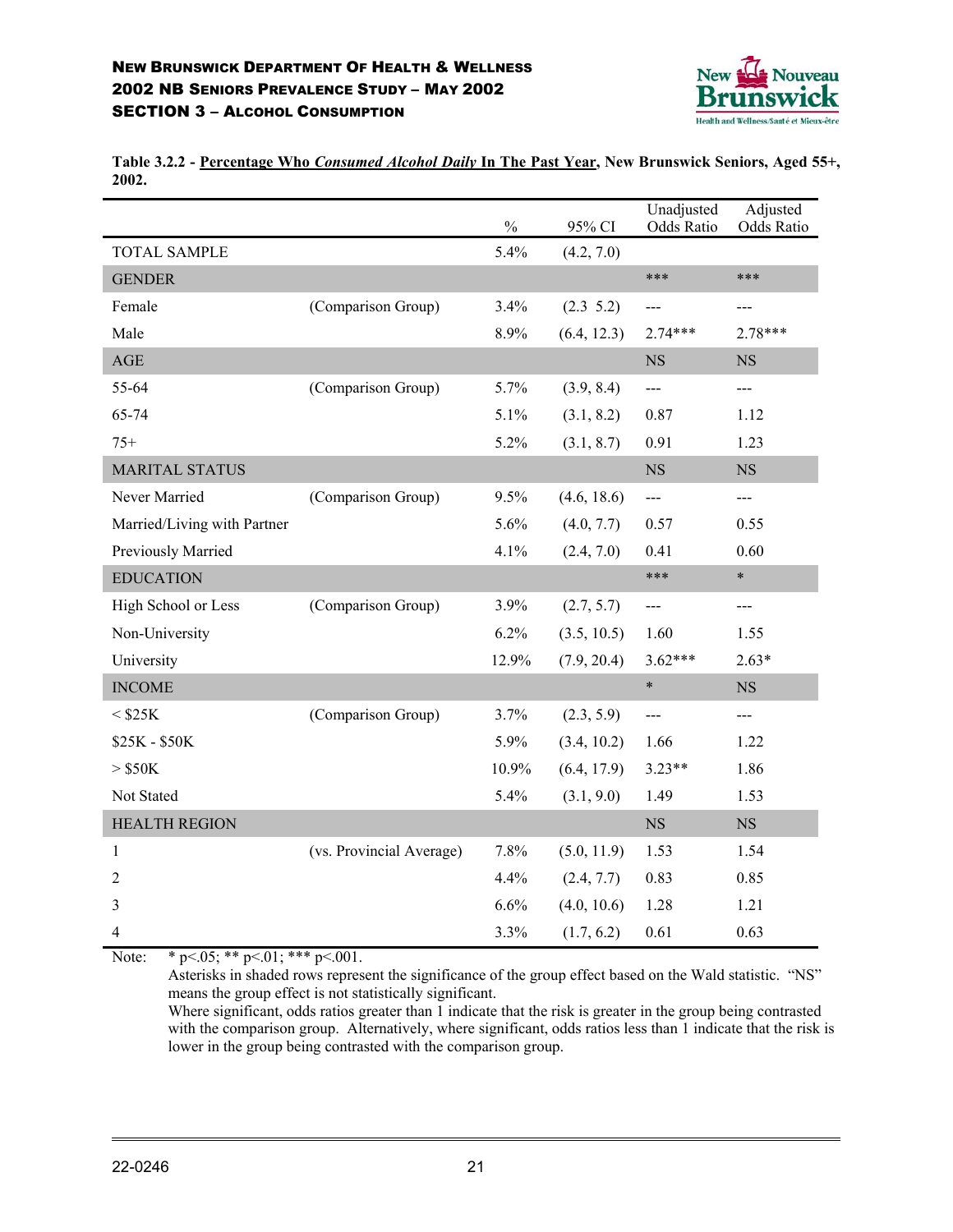

## **3.3 Estimated Number Of Drinks Consumed Among Past Year Drinkers**

*Drinking in the last 12 months is a prevalence measure, while daily alcohol consumption is an indicator of regular drinking patterns. The average number of drinks consumed per week over the last year is an indicator of the volume or quantity of alcohol consumed.*

On average, seniors in New Brunswick consumed 1.4 alcoholic beverages per week during the last 12 months. Among drinkers, 2.7 beverages per week were consumed on average.

When all seniors are considered, the following differences are noted:

- Men over 54 years of age consumed three times as many drinks per week, on average, than women over 54 (2.4 versus 0.8).
- The average number of drinks consumed declines with age. Seniors over 74 years drank only half as many alcoholic beverages, on average, than those aged 55 to 64 years (0.9 versus 1.7).
- Seniors with university level education tended to consume the highest volume per week than those in the lower education categories (2.6 drinks versus 1.2 to 1.3).
- The average volume of alcohol consumed per week increases with income level. Seniors in the highest income group (> \$50K) drank, on average, 2.8 drinks per week, a level significantly higher than reported by seniors in lower income categories (1.7 and 1.1 drinks per week).

When only drinkers are considered (seniors who drank at least one alcoholic beverage within the last 12 months) the only significant difference noted is for gender:

 Male drinkers consumed nearly twice as many drinks per week, on average, compared to female drinkers (3.7 versus 1.9).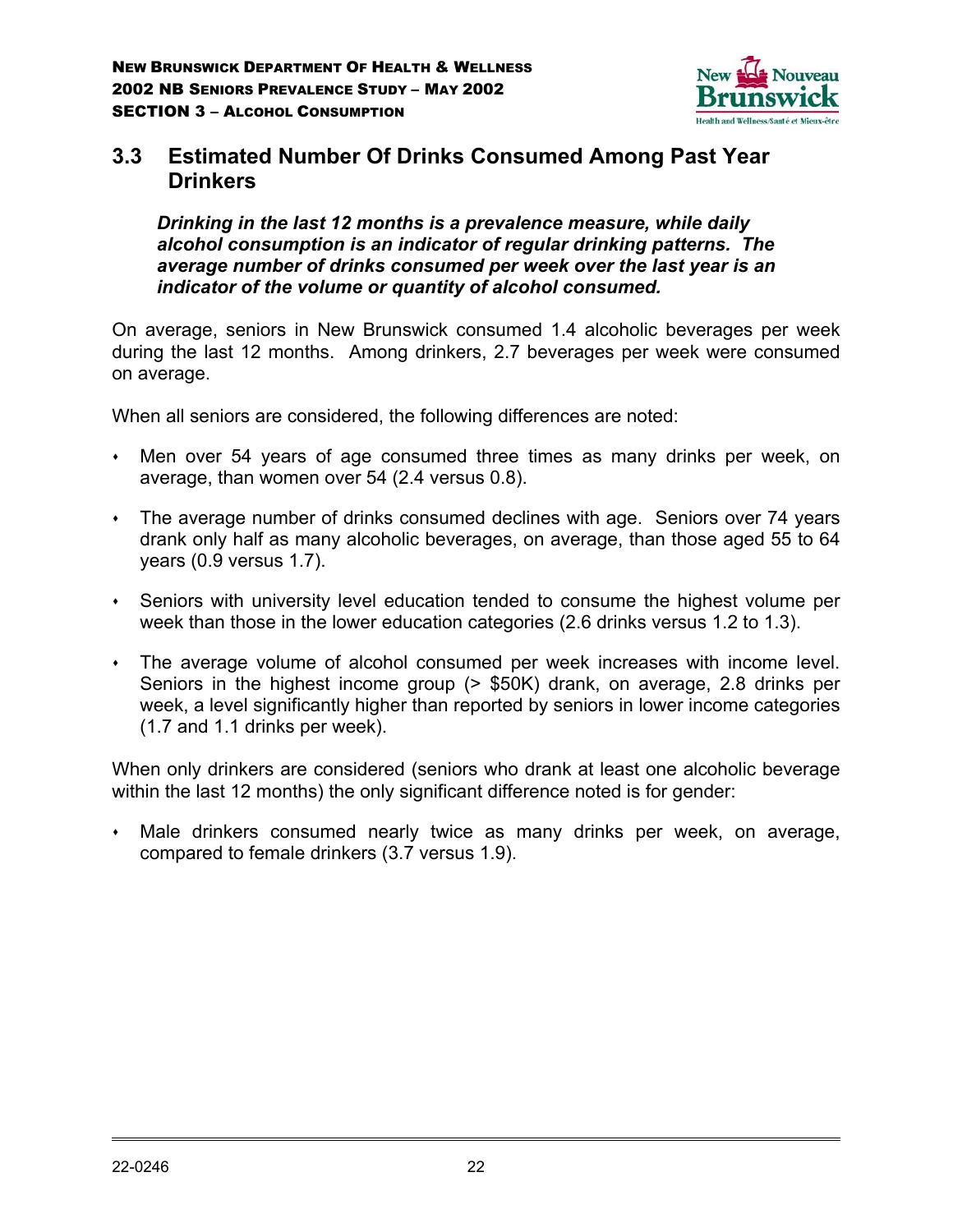

|                             | % Who Drank Alcohol<br>In Last 12 Months | Average # Of Drinks Per<br>Week - All Seniors<br>$(n=1000)$ | Average # Of Drinks Per<br>Week - For Drinkers<br>$(n=517)$ |
|-----------------------------|------------------------------------------|-------------------------------------------------------------|-------------------------------------------------------------|
| <b>TOTAL SAMPLE</b>         | 51.8%                                    | 1.4                                                         | 2.7                                                         |
| <b>GENDER</b>               |                                          | ***                                                         | $***$                                                       |
| Female                      | 43.8%                                    | 0.8                                                         | 1.9                                                         |
| Male                        | 65.8%                                    | 2.4                                                         | 3.7                                                         |
| AGE                         |                                          | $\ast$                                                      | <b>NS</b>                                                   |
| 55-64                       | 62.6%                                    | 1.7                                                         | 2.8                                                         |
| 65-74                       | 49.7%                                    | 1.3                                                         | 2.7                                                         |
| $75+$                       | 36.3%                                    | 0.9                                                         | 2.6                                                         |
| <b>MARITAL STATUS</b>       |                                          | <b>NS</b>                                                   | <b>NS</b>                                                   |
| Never Married               | 47.3%                                    | 2.0                                                         | 4.2                                                         |
| Married/Living with Partner | 55.0%                                    | 1.5                                                         | 2.8                                                         |
| Previously Married          | 46.8%                                    | 1.0                                                         | 2.2                                                         |
| <b>EDUCATION</b>            |                                          | $***$                                                       | <b>NS</b>                                                   |
| High School or Less         | 44.7%                                    | 1.2                                                         | 2.7                                                         |
| Non-University              | 63.1%                                    | 1.3                                                         | 2.1                                                         |
| University                  | 75.9%                                    | 2.6                                                         | 3.4                                                         |
| <b>INCOME</b>               |                                          | ***                                                         | <b>NS</b>                                                   |
| $<$ $$25K$                  | 41.0%                                    | 1.1                                                         | 2.6                                                         |
| \$25K - \$50K               | 70.8%                                    | 1.7                                                         | 2.3                                                         |
| $>$ \$50K                   | 70.6%                                    | 2.8                                                         | 3.9                                                         |
| Not Stated                  | 46.1%                                    | 1.1                                                         | 2.4                                                         |
| <b>HEALTH REGION</b>        |                                          | NS                                                          | <b>NS</b>                                                   |
| $\mathbf{1}$                | 59.8%                                    | 1.9                                                         | 3.2                                                         |
| $\overline{2}$              | 50.8%                                    | 1.2                                                         | 2.4                                                         |
| 3                           | 50.4%                                    | 1.2                                                         | 2.4                                                         |
| 4                           | 46.6%                                    | 1.2                                                         | 2.7                                                         |

**Table 3.3.1 – Average** *Number Of Drinks Consumed Per Week***, New Brunswick Seniors & Drinkers, 2002.**

Note: \* p <.05; \*\* p <.01; \*\*\* p <.001. Asterisks in shaded rows represent a significant difference within the demographic group based on ANOVA tests on means. "NS" means there is not a statistically significant difference within the group.

The average number of alcoholic drinks consumed per week within the last year was capped at 35.1 drinks to reduce the influence of outliers (n=1) on the means.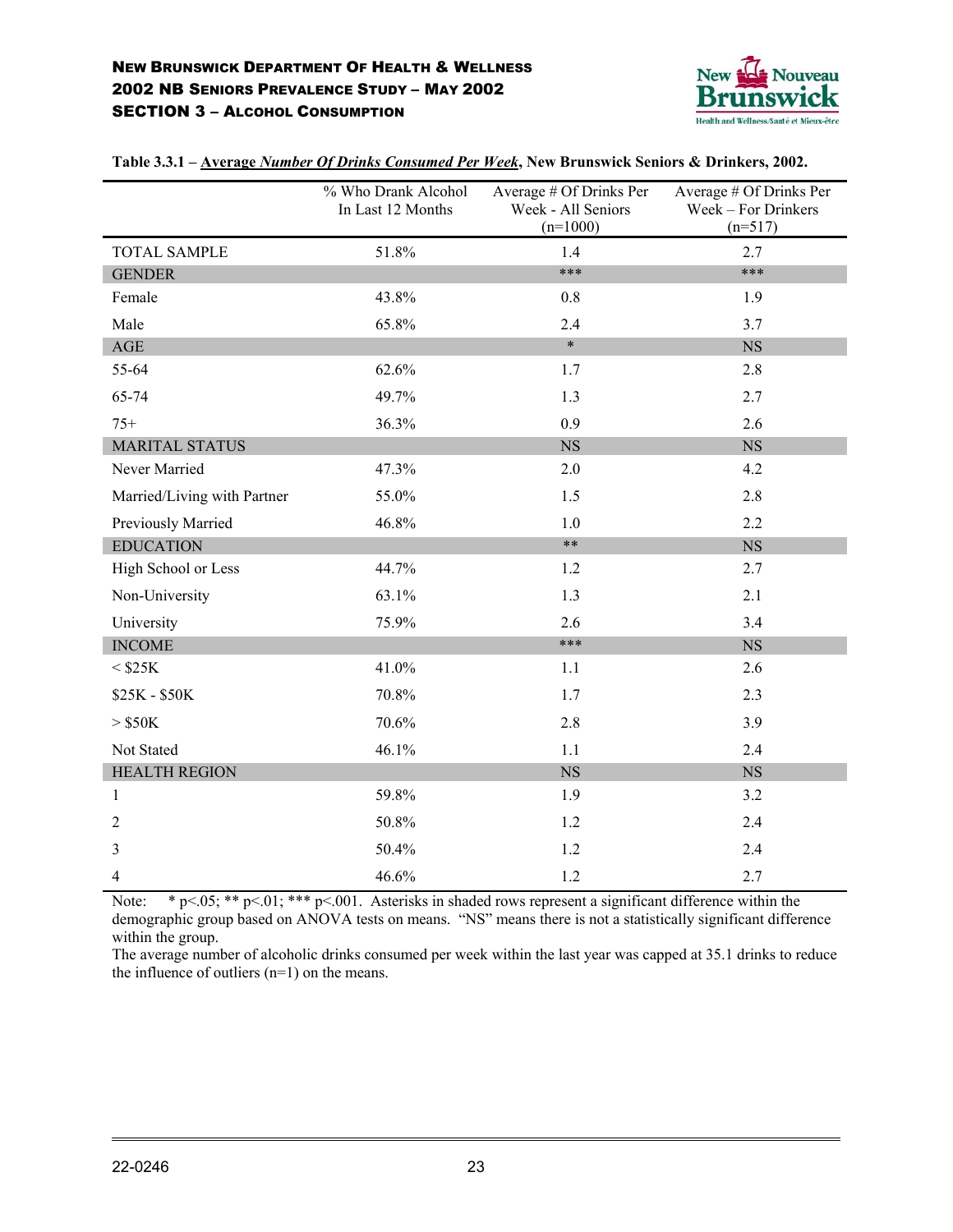





**Figure 3.3.3– Percentage Drinking By Average Number Of Drinks Per Week Categories - New Brunswick Seniors Who Drank In The Past 12 Months, 2002.**

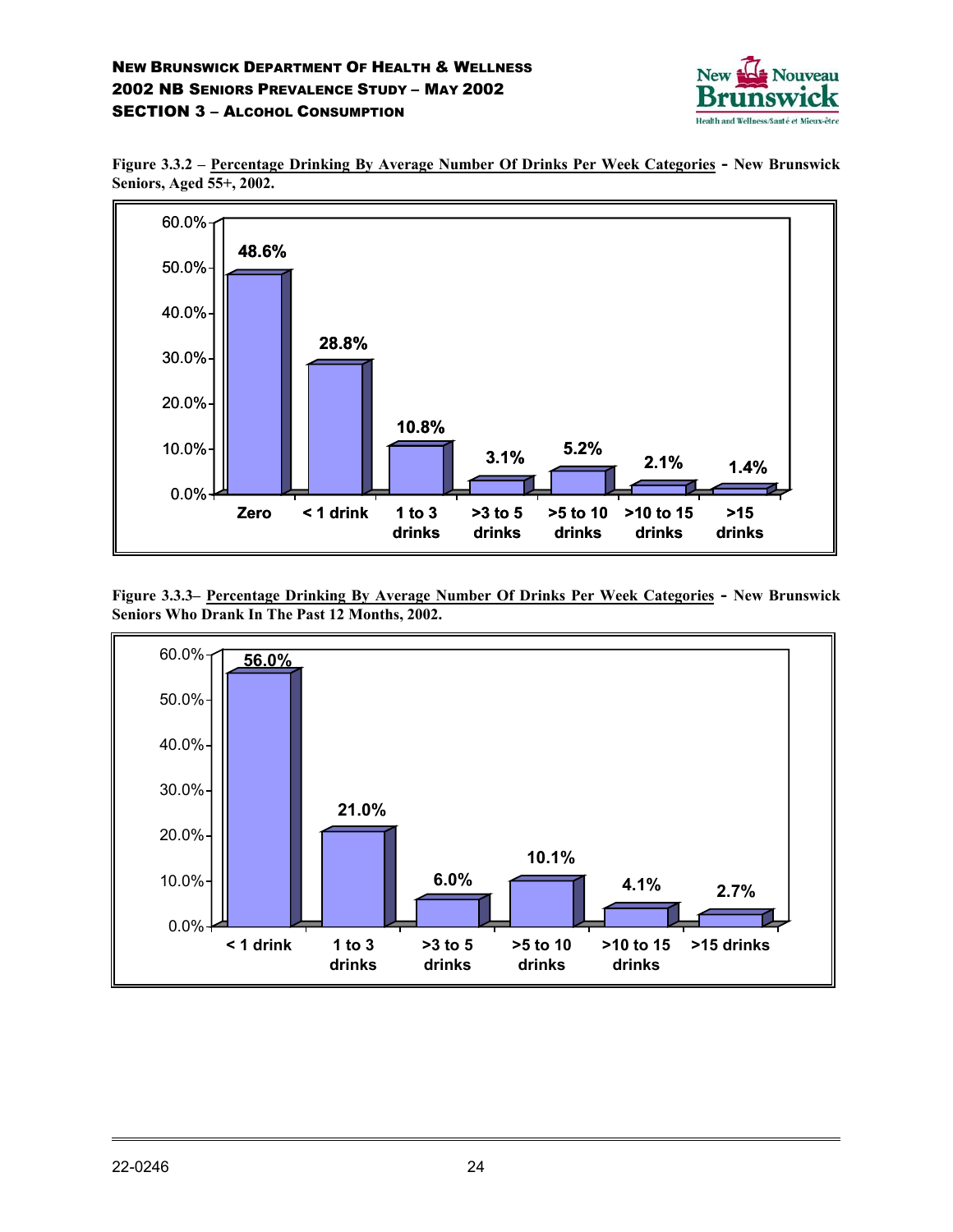

## **3.4 Fifteen or More Drinks Per Week**

*Consumption of 15 or more alcoholic beverages on a weekly basis is an indicator of the percentage of seniors who are drinking at a level that may be potentially harmful to their health.*

The prevalence among New Brunswick seniors of drinking 15 or more alcoholic beverages per week during the last 12 months is approximately 1.4% (range of 0.8% to 2.4%). This means that 1% to 2% of seniors in the province (approximately 3% to 4% drinkers) of are drinking at a rate that could compromise their health and well being.

Although low prevalence rates and high sample variability in the demographic groups affects the stability of the estimates, two-tailed z-tests on the proportions suggest that the following characteristics are associated with excessive drinking, although such results should be interpreted with caution:

- A potentially harmful rate of weekly drinking tends to be more prevalent among senior males (2.9%) than females (<1%).
- Seniors who have never been married are more likely to be drinking at this high level (4.1%) than those who are married/co-habitating (1.3%) or have been previously married (1.0%).
- There is evidence that seniors with university level education may be more inclined to drink 15+ alcoholic beverages per week than those with lower education levels.
- The highest rate of heavy drinking is found for seniors in households with annual income levels exceeding \$50,000 (3.4%), particularly compared to those in homes earning less than \$25,000 per year (1.2%).
- Seniors residing in Health Region 1 show the highest prevalence of drinking at a potentially harmful rate (2.5%), significantly higher than Health Region 3 (<1%).

In this current study, drinking 15+ alcoholic beverages per week is not related to age among seniors in the province.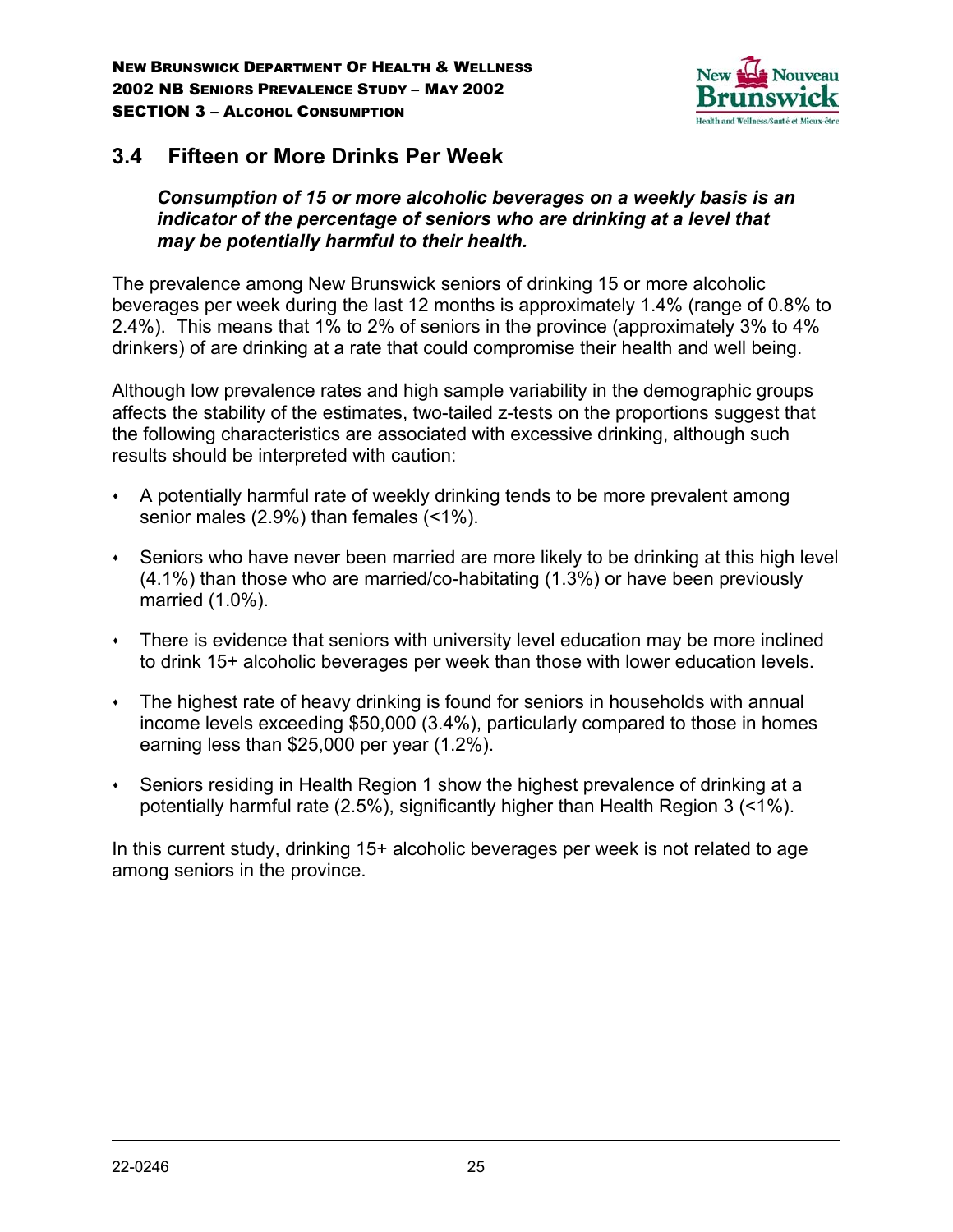

|                             |                          | $\frac{0}{0}$ | 95% CI     |
|-----------------------------|--------------------------|---------------|------------|
| <b>TOTAL SAMPLE</b>         |                          | 1.4%          | (0.8, 2.4) |
| <b>GENDER</b>               |                          |               |            |
| Female                      | (Comparison Group)       | $\dagger$     | (0.2, 1.7) |
| Male                        |                          | 2.9%          | (1.5, 5.2) |
| AGE                         |                          |               |            |
| 55-64                       | (Comparison Group)       | 1.4%          | (0.6, 3.1) |
| 65-74                       |                          | 2.0%          | (0.9, 4.5) |
| $75+$                       |                          | $\dagger$     | (0.2, 3.0) |
| <b>MARITAL STATUS</b>       |                          |               |            |
| Never Married               | (Comparison Group)       | 4.1%          | (1.3, 12)  |
| Married/Living with Partner |                          | 1.3%          | (0.7, 2.7) |
| Previously Married          |                          | $\dagger$     | (0.3, 3.0) |
| <b>EDUCATION</b>            |                          |               |            |
| High School or Less         | (Comparison Group)       | 1.6%          | (0.9, 3.9) |
| Non-University              |                          | $\dagger$     |            |
| University                  |                          | 2.7%          | (0.9, 8.1) |
| <b>INCOME</b>               |                          |               |            |
| $<$ \$25K                   | (Comparison Group)       | 1.2%          | (0.5, 2.7) |
| \$25K - \$50K               |                          | 1.5%          | (0.5, 4.6) |
| $>$ \$50K                   |                          | 3.4%          | (1.3, 8.8) |
| Not Stated                  |                          | $\dagger$     | (0.2, 3.3) |
| <b>HEALTH REGION</b>        |                          |               |            |
| $\mathbf{1}$                | (vs. Provincial Average) | 2.5%          | (1.1, 5.4) |
| 2                           |                          | 1.2%          | (0.4, 3.7) |
| 3                           |                          | $\dagger$     | (0.1, 3.2) |
| 4                           |                          | 1.5%          | (0.5, 3.8) |

**Table 3.4.1 - Percentage Who** *Consumed 15 Or More Drinks Per Week***, In The Past Year, New Brunswick Seniors, Aged 55+, 2002.**

Note: Logistic regression analysis was not performed as the prevalence of the outcome within the demographic segments is too low to provide reportable relationships.

† Estimate suppressed (1.0% or less).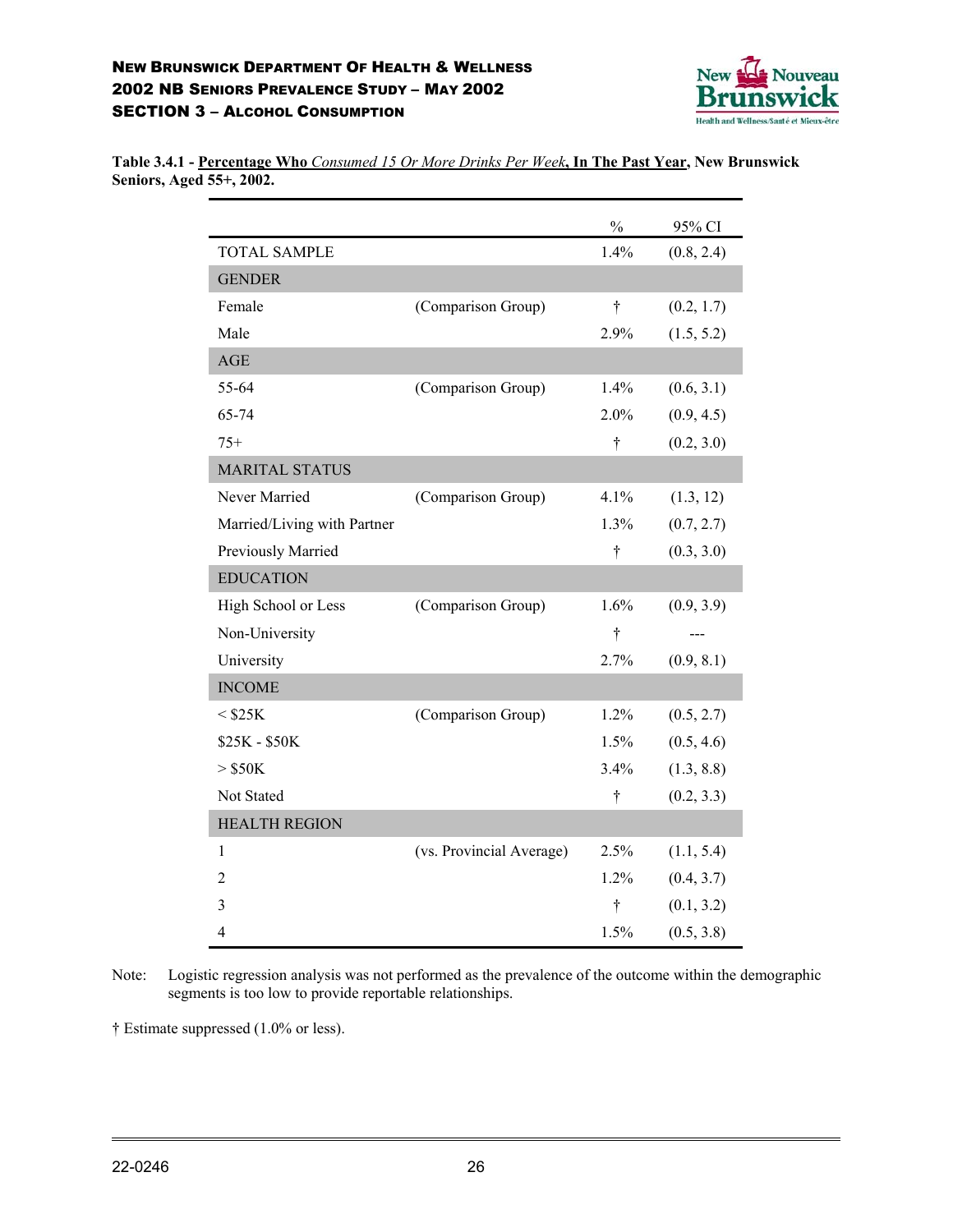

# **3.5 Five Or More Drinks In A Single Sitting Weekly**

*Consumption of 5 or more drinks in a single sitting, on a weekly or more frequent basis, is an indicator of regular heavy consumption of alcoholic beverages. Cumulative effects of this consistent heavy level of drinking are potentially detrimental.*

Approximately 1.8% of New Brunswick seniors (range of 1.1% to 2.8%) report drinking at least five drinks in a single sitting, on either a daily or weekly basis.

Although low prevalence rates and high sample variability in the demographic groups affects the stability of the estimates, two-tailed z-tests on the proportions suggest that drinking 5 or more drinks in a single sitting on a weekly basis differs by gender, age and education level. However, such results should be interpreted with caution:

- Males over 55 years of age are more than eight times as likely than senior females to report drinking heavily on a regular basis (4.2% versus <1%).
- Seniors in the youngest age category (55 to 64 years) appear to be more inclined to have regularly consumed 5 or more alcohol drinks in a single sitting than seniors over the age of 75 years (2.8% versus <1%).
- Prevalence of regular heavy alcohol use is highest among seniors with high school education level or lower (2.5%).

There are no differences by marital status, household income level, or health region in the prevalence of regular heavy alcohol consumption for seniors in New Brunswick.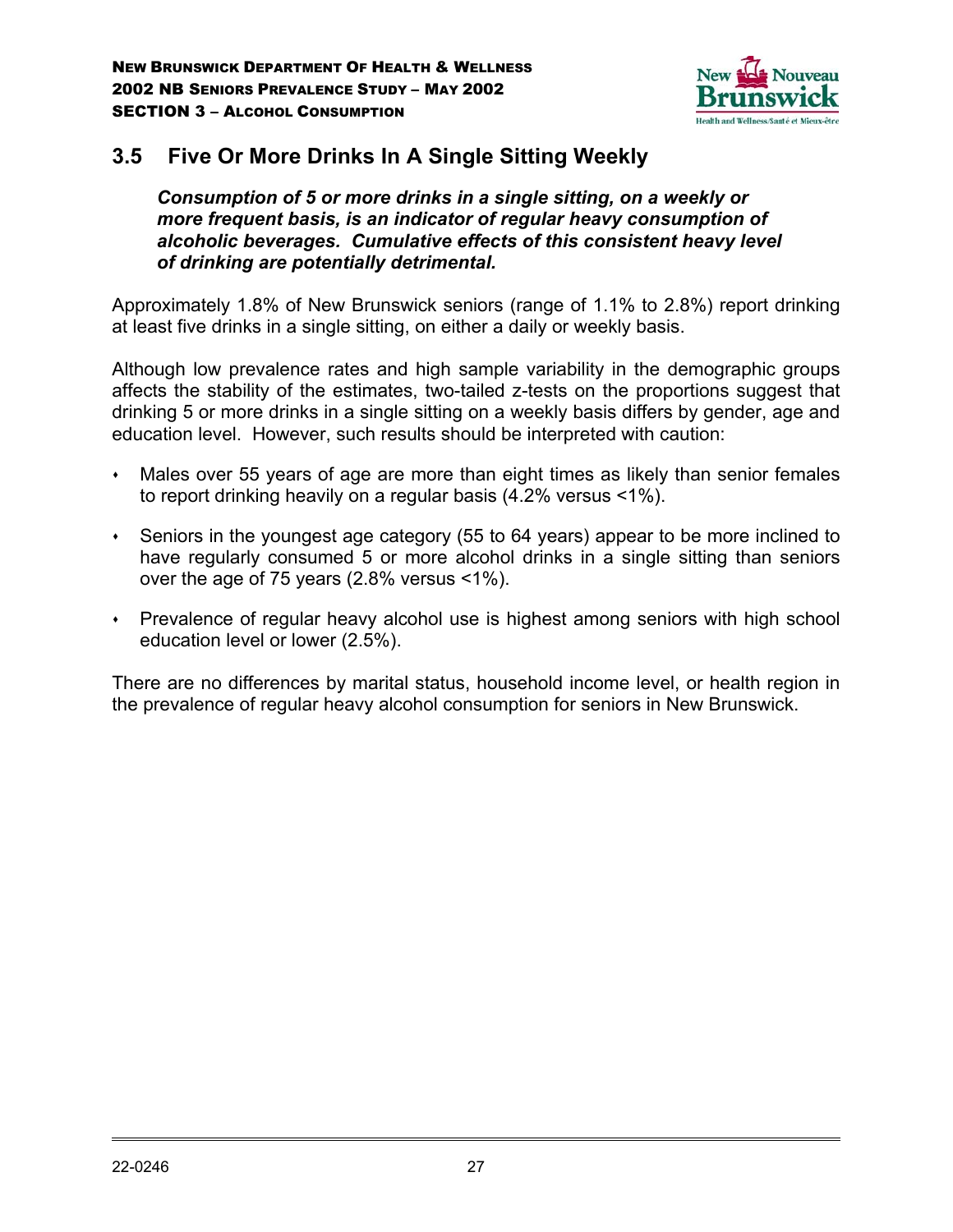

| Table 3.5.1 - Percentage Who Consumed 5 Or More Drinks In One Sitting On A Weekly Basis During The Past |  |  |  |
|---------------------------------------------------------------------------------------------------------|--|--|--|
| Year, New Brunswick Seniors, Aged 55+, 2002.                                                            |  |  |  |

|                             |                          | $\frac{0}{0}$ | 95% CI     |
|-----------------------------|--------------------------|---------------|------------|
| <b>TOTAL SAMPLE</b>         |                          | 1.8%          | (1.1, 2.8) |
| <b>GENDER</b>               |                          |               |            |
| Female                      | (Comparison Group)       | $\dagger$     | (0.2, 1.4) |
| Male                        |                          | 4.2%          | (2.5, 6.8) |
| <b>AGE</b>                  |                          |               |            |
| 55-64                       | (Comparison Group)       | 2.8%          | (1.6, 4.8) |
| 65-74                       |                          | 1.4%          | (0.5, 3.5) |
| $75+$                       |                          | $\dagger$     | (0.2, 3.0) |
| <b>MARITAL STATUS</b>       |                          |               |            |
| Never Married               | (Comparison Group)       | 1.4%          | (0.2, 9.0) |
| Married/Living with Partner |                          | 2.0%          | (1.1, 3.4) |
| Previously Married          |                          | 1.6%          | (0.7, 3.8) |
| <b>EDUCATION</b>            |                          |               |            |
| High School or Less         | (Comparison Group)       | 2.5%          | (1.5, 4.0) |
| Non-University              |                          | $\dagger$     | (0.1, 3.6) |
| University                  |                          | $\dagger$     |            |
| <b>INCOME</b>               |                          |               |            |
| $<$ \$25K                   | (Comparison Group)       | 2.8%          | (1.6, 4.8) |
| \$25K - \$50K               |                          | 2.0%          | (0.7, 5.2) |
| $>$ \$50K                   |                          | 1.7%          | (0.4, 6.5) |
| Not Stated                  |                          | $\dagger$     |            |
| <b>HEALTH REGION</b>        |                          |               |            |
| $\mathbf{1}$                | (vs. Provincial Average) | 2.9%          | (1.4, 5.9) |
| $\overline{c}$              |                          | 1.6%          | (0.6, 4.2) |
| 3                           |                          | $\dagger$     | (0.2, 3.4) |
| 4                           |                          | 1.8%          | (0.8, 4.3) |

Note: Logistic regression analysis was not performed as the prevalence of the outcome within the demographic segments is too low to provide reportable relationships.

† Estimate suppressed (1.0% or less).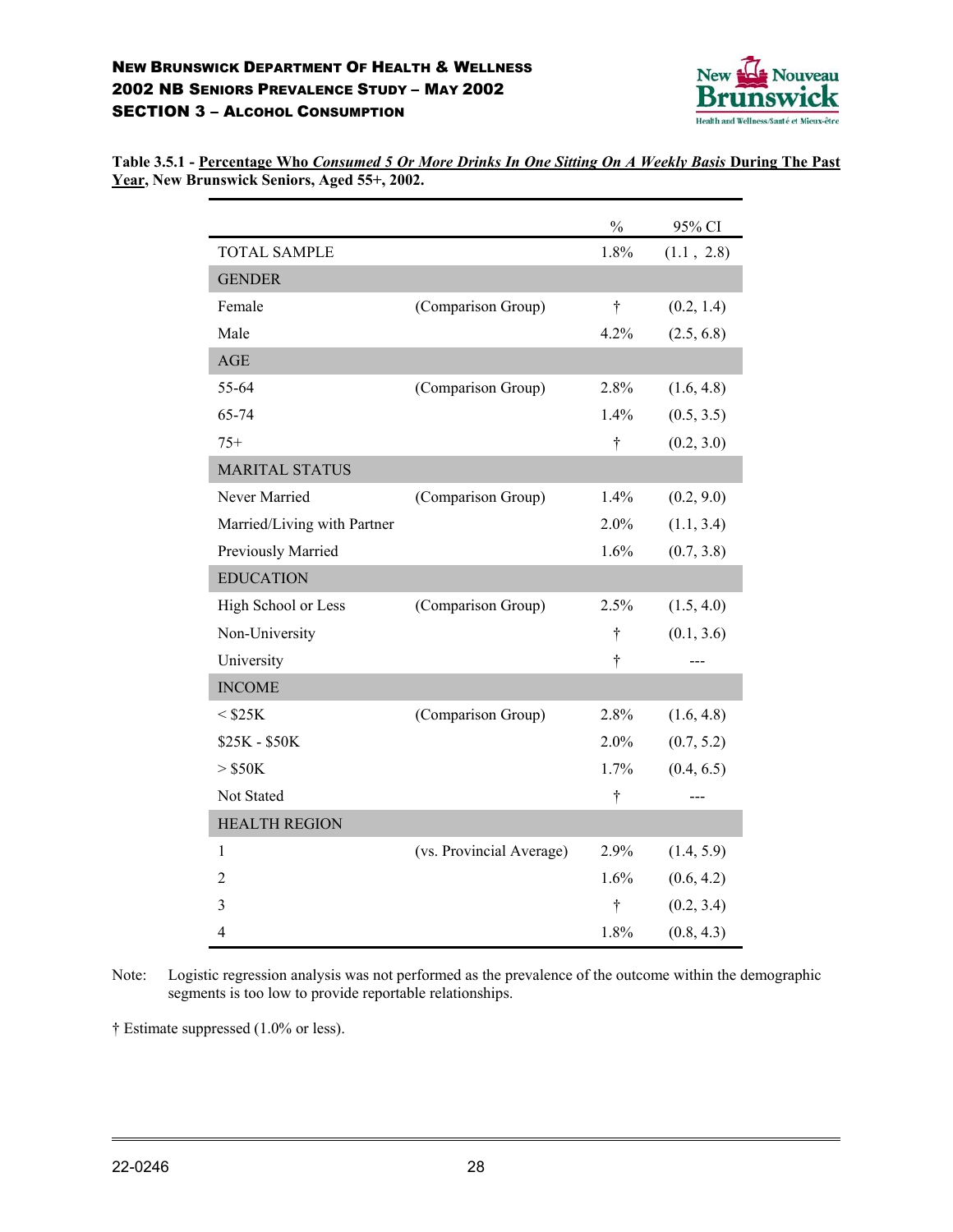

# **3.6 Hazardous Or Harmful Drinking (AUDIT)**

*The World Health Organization's AUDIT measure (Alcohol Use Disorders Identification Test) is used to measure the prevalence of hazardous or harmful drinking.*

Many clinical measures exist to diagnose and quantify alcohol dependence and abuse (e.g., DSM), but problematic use of alcohol resulting in potential harm to individuals is also of interest to public health organizations. The World Health Organization developed a screen to identify drinkers who may be at risk for developing future problems, but whose drinking patterns do not trigger more stringent clinical diagnostic criteria.

The screening instrument is knows as the Alcohol Use Disorders Identification Test (AUDIT), which identifies hazardous drinking behaviour (patterns which increase the likelihood of future problems) and/or harmful drinking behaviour (patterns already causing health problems or damage). The screen is comprised of 10 questions yielding a 40 point scale. Two cut-off levels are conventionally used to estimate the prevalence of drinking at harmful/hazardous levels – a score of 8 or more on the 10-item, 40-point measure, or a score of 11 or more. Consistent to studies of a similar nature (reference the 1999/2000 CAMH Monitor), the prevalence measures presented for New Brunswick seniors represent those scoring 8 or higher on the 40 point AUDIT scale. To facilitate any international comparisons, results using the 11+ point cut-off are also presented (Table 3.6.3).

Approximately 2.8% of New Brunswick Seniors (5.5% of those who have used alcohol in the last year) report hazardous or harmful drinking during the past 12 months.

The only demographic characteristic related to hazardous or harmful drinking is gender.

 After adjusting for other demographic characteristics, senior males are nearly eight times as likely as females over 55 to have consumed alcohol in the last year in a hazardous manner. In fact, nearly 80% of seniors in the province who register at 8+ points on the AUDIT scale are male.

Age, marital status, education, household income, and health region of residence are not significantly related to harmful or hazardous drinking habits.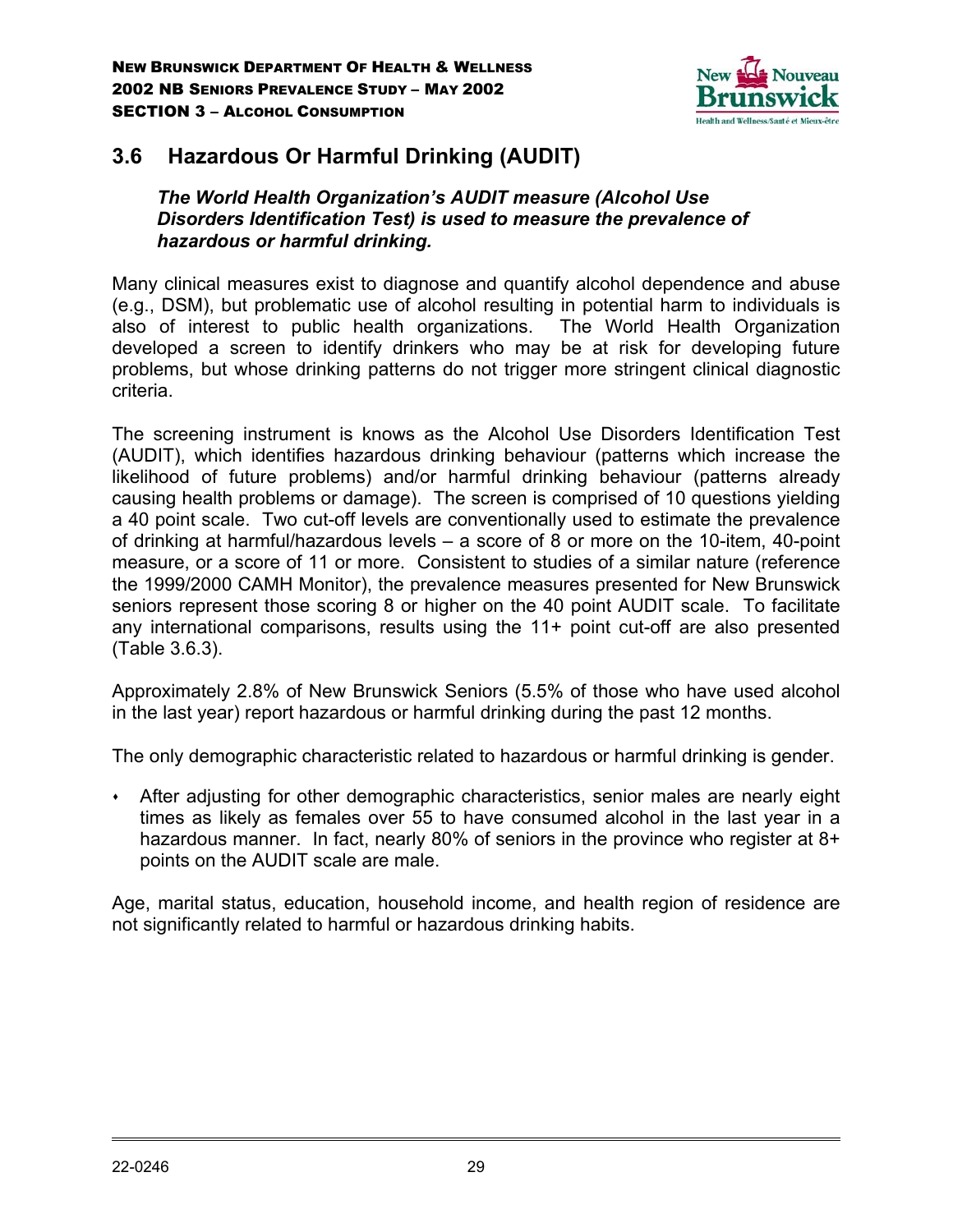

|    | <b>AUDIT ITEM</b>                                                            |                               | <b>Total Seniors</b><br>$(n=1000)$ | <b>Drinkers</b><br>$(n=517)$ |
|----|------------------------------------------------------------------------------|-------------------------------|------------------------------------|------------------------------|
|    | <b>Alcohol Intake</b>                                                        |                               |                                    |                              |
| 1. | Frequency of drinking alcoholic                                              | 0. Did not drink in last year | 48.3%                              |                              |
|    | beverages during the last 12 months                                          | 1. Drink once/month or less   | 24.9%                              | 48.3%                        |
|    |                                                                              | 2. Drink 2-4 times/month      | 13.3%                              | 25.8%                        |
|    |                                                                              | 3. Drink 2-3 times/week       | 6.8%                               | 13.2%                        |
|    |                                                                              | 4. Drink 4+ times/week        | 6.6%                               | 12.8%                        |
|    |                                                                              | Mean (SE)                     | 0.98(.04)                          | 1.90(.05)                    |
| 2. | On those days that you drank during                                          | 0. Did not drink in last year | 48.3%                              |                              |
|    | the past 12 months, how many drinks<br>did you usually have?                 | $0.$ One                      | 23.4%                              | 45.6%                        |
|    |                                                                              | 1. Two to three               | 23.7%                              | 46.0%                        |
|    |                                                                              | 2. Four                       | 1.7%                               | 3.3%                         |
|    |                                                                              | 3. Five to seven              | 1.8%                               | 3.5%                         |
|    |                                                                              | 4. Eight or more              | $\dagger$ <1%                      | 1.6%                         |
|    |                                                                              | Mean (SE)                     | 0.36(.02)                          | 0.69(0.04)                   |
| 3. | About how often during the past 12                                           | 0. Never                      | 92.3%                              | 85.1%                        |
|    | months would you say you had five or<br>more drinks at the same sitting or   | 1. Less than monthly          | 4.6%                               | 8.9%                         |
|    | occasion?                                                                    | 2. Monthly                    | 1.3%                               | 2.5%                         |
|    |                                                                              | 3. Weekly                     | 1.6%                               | 3.1%                         |
|    |                                                                              | 4. Daily or almost daily      | $\dagger$ <1%                      | $\dagger$ <1%                |
|    |                                                                              | Mean (SE)                     | 0.13(0.02)                         | 0.25(.03)                    |
|    | <b>Dependence Indicators</b>                                                 |                               |                                    |                              |
| 4. | During the past 12 months, have you                                          | 0. Never                      | 99.0%                              | 98.1%                        |
|    | found that you were not able to stop<br>drinking once you had started? Would | 1. Less than monthly          | $\dagger$ <1%                      | 1.2%                         |
|    | you say                                                                      | 2. Monthly                    | $\dagger$ <1%                      | $\dagger$ <1%                |
|    |                                                                              | 3. Weekly                     | $\dagger$ <1%                      | $\dagger$ <1%                |
|    |                                                                              | 4. Daily or almost daily      | $\dagger$ <1%                      | $\dagger$ <1%                |
|    |                                                                              | Mean (SE)                     | $0.02$ $(.006)$                    | 0.03(0.01)                   |

**Table 3.6.1 – Responses To 10 AUDIT Questions, New Brunswick Seniors, Aged 55+, 2002**

† Estimates less than 1% are considered unstable and are suppressed.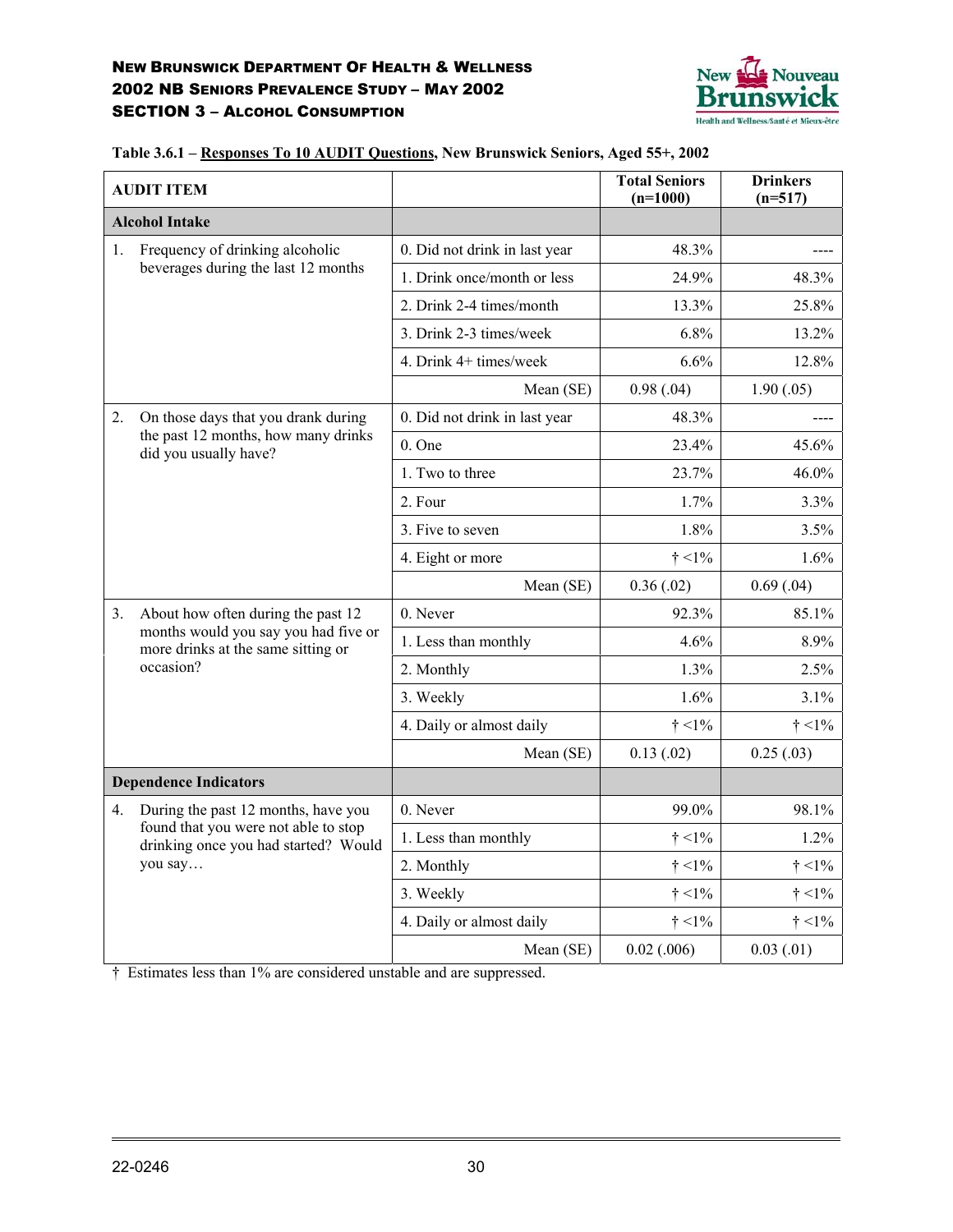

**Table 3.6.1 (Continued)**

|    | <b>AUDIT ITEM</b>                                                  |                          | <b>Total Seniors</b><br>$(n=1000)$ | <b>Drinkers</b><br>$(n=517)$ |
|----|--------------------------------------------------------------------|--------------------------|------------------------------------|------------------------------|
|    | Dependence Indicators - Cont'd                                     |                          |                                    |                              |
| 5. | How often during the last year have                                | 0. Never                 | 99.6%                              | 99.2%                        |
|    | you failed to do what was normally<br>expected from you because of | 1. Less than monthly     | $\dagger$ <1%                      | $\dagger$ <1%                |
|    | drinking? Would you say                                            | 2. Monthly               | $\dagger$ <1%                      | $\dagger$ <1%                |
|    |                                                                    | 3. Weekly                | $\dagger$ <1%                      | $\dagger$ <1%                |
|    |                                                                    | 4. Daily or almost daily | $\dagger$ <1%                      | $\dagger$ <1%                |
|    |                                                                    | Mean (SE)                | 0.01(0.003)                        | $0.01$ $(.007)$              |
| 6. | How often during the last year have                                | 0. Never                 | 99.5%                              | 99.0%                        |
|    | you failed to do what was normally<br>expected from you because of | 1. Less than monthly     | $\dagger$ <1%                      | $\dagger$ <1%                |
|    | drinking? Would you say                                            | 2. Monthly               | $\dagger$ <1%                      | $\dagger$ <1%                |
|    |                                                                    | 3. Weekly                | $\dagger$ <1%                      | $\dagger$ <1%                |
|    |                                                                    | 4. Daily or almost daily | $\dagger$ <1%                      | $\dagger$ <1%                |
|    |                                                                    | Mean (SE)                | 0.01(.005)                         | 0.02(0.01)                   |
|    | <b>Adverse Consequences</b>                                        |                          |                                    |                              |
| 7. | How often during the last year have                                | 0. Never                 | 98.9%                              | 97.9%                        |
|    | you failed to do what was normally<br>expected from you because of | 1. Less than monthly     | $\dagger$ <1%                      | 1.7%                         |
|    | drinking? Would you say                                            | 2. Monthly               | $\dagger$ <1%                      | $\dagger$ <1%                |
|    |                                                                    | 3. Weekly                | $\dagger$ <1%                      | $\dagger$ <1%                |
|    |                                                                    | 4. Daily or almost daily | $\dagger$ <1%                      | $\dagger$ <1%                |
|    |                                                                    | Mean (SE)                | $0.02$ $(.005)$                    | 0.03(0.01)                   |
| 8. | How often during the last year have                                | 0. Never                 | 99.2%                              | 98.5%                        |
|    | you failed to do what was normally<br>expected from you because of | 1. Less than monthly     | $\dagger$ <1%                      | 1.2%                         |
|    | drinking? Would you say                                            | 2. Monthly               | $\dagger$ <1%                      | $\dagger$ <1%                |
|    |                                                                    | 3. Weekly                | $\dagger$ <1%                      | $\dagger$ <1%                |
|    |                                                                    | 4. Daily or almost daily | $\dagger$ <1%                      | $\dagger$ <1%                |
|    |                                                                    | Mean (SE)                | $0.01$ $(.004)$                    | $0.02$ $(.008)$              |

† Estimates less than 1% are considered unstable and are suppressed.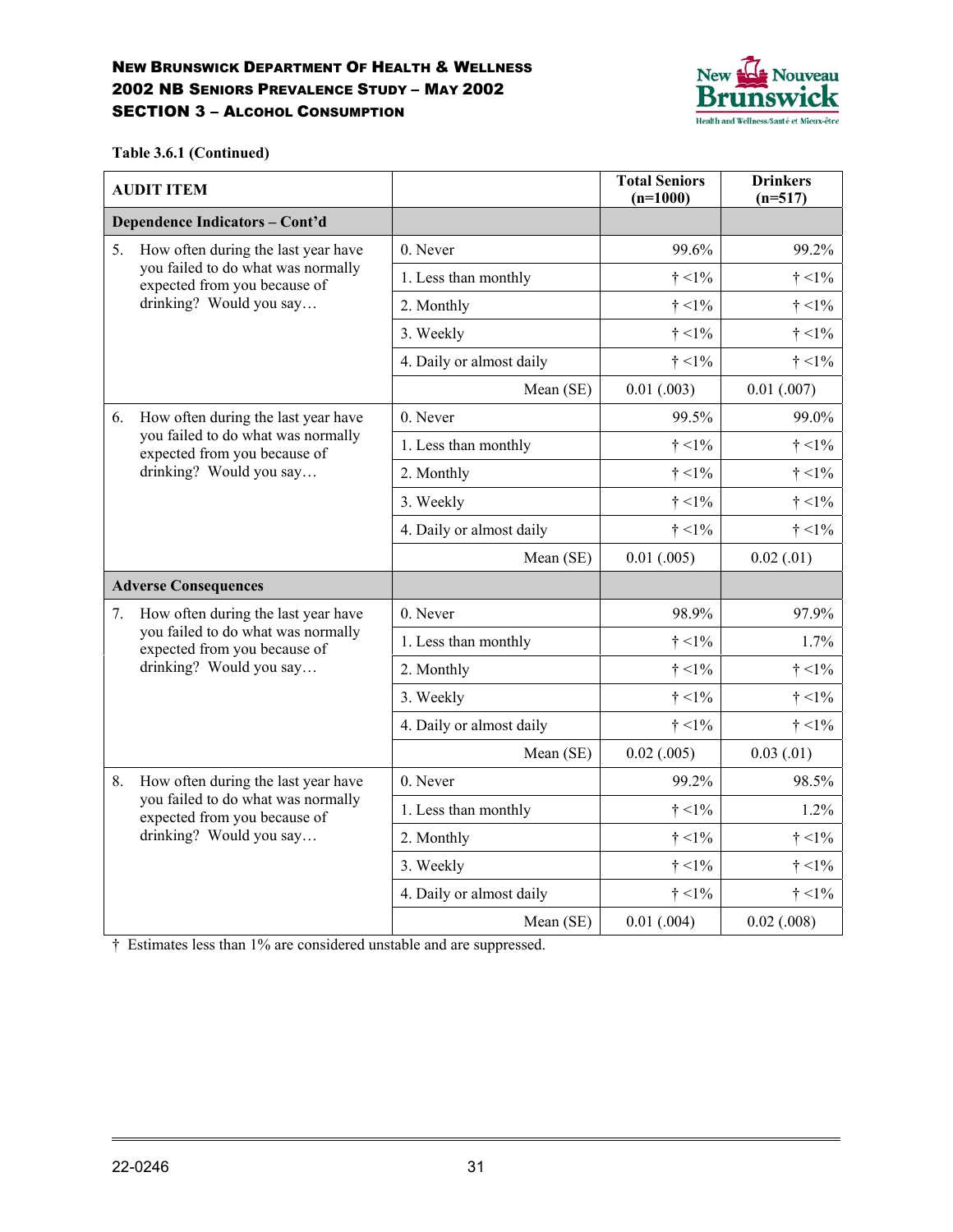

**Table 3.6.1 (Continued)**

| <b>AUDIT ITEM</b>                        |                                                                   |                           | <b>Total Seniors</b><br>$(n=1000)$ | <b>Drinkers</b><br>$(n=517)$ |
|------------------------------------------|-------------------------------------------------------------------|---------------------------|------------------------------------|------------------------------|
| <b>Adverse Consequences - Cont'd</b>     |                                                                   |                           |                                    |                              |
| 9.<br>Have you or someone else ever been |                                                                   | $0.$ No                   | 97.9%                              | 97.9%                        |
|                                          | injured as a result of your drinking?                             | 2. Yes, but not last year | $1.8\%$                            | 1.7%                         |
|                                          |                                                                   | 4. Yes, during last year  | $\dagger$ <1%                      | $\dagger$ <1%                |
|                                          |                                                                   | Mean (SE)                 | 0.05(0.01)                         | 0.05(.02)                    |
|                                          | 10. Has a relative or friend or a doctor or                       | $0.$ No                   | 96.0%                              | 95.6%                        |
|                                          | other health worker ever been<br>concerned about your drinking or | 2. Yes, but not last year | $3.3\%$                            | 3.1%                         |
|                                          | suggested that you cut down?                                      | 4. Yes, during last year  | $\dagger$ <1%                      | 1.4%                         |
|                                          |                                                                   | Mean $(SE)$               | 0.09(.02)                          | 0.12(0.03)                   |

† Estimates less than 1% are considered unstable and are suppressed.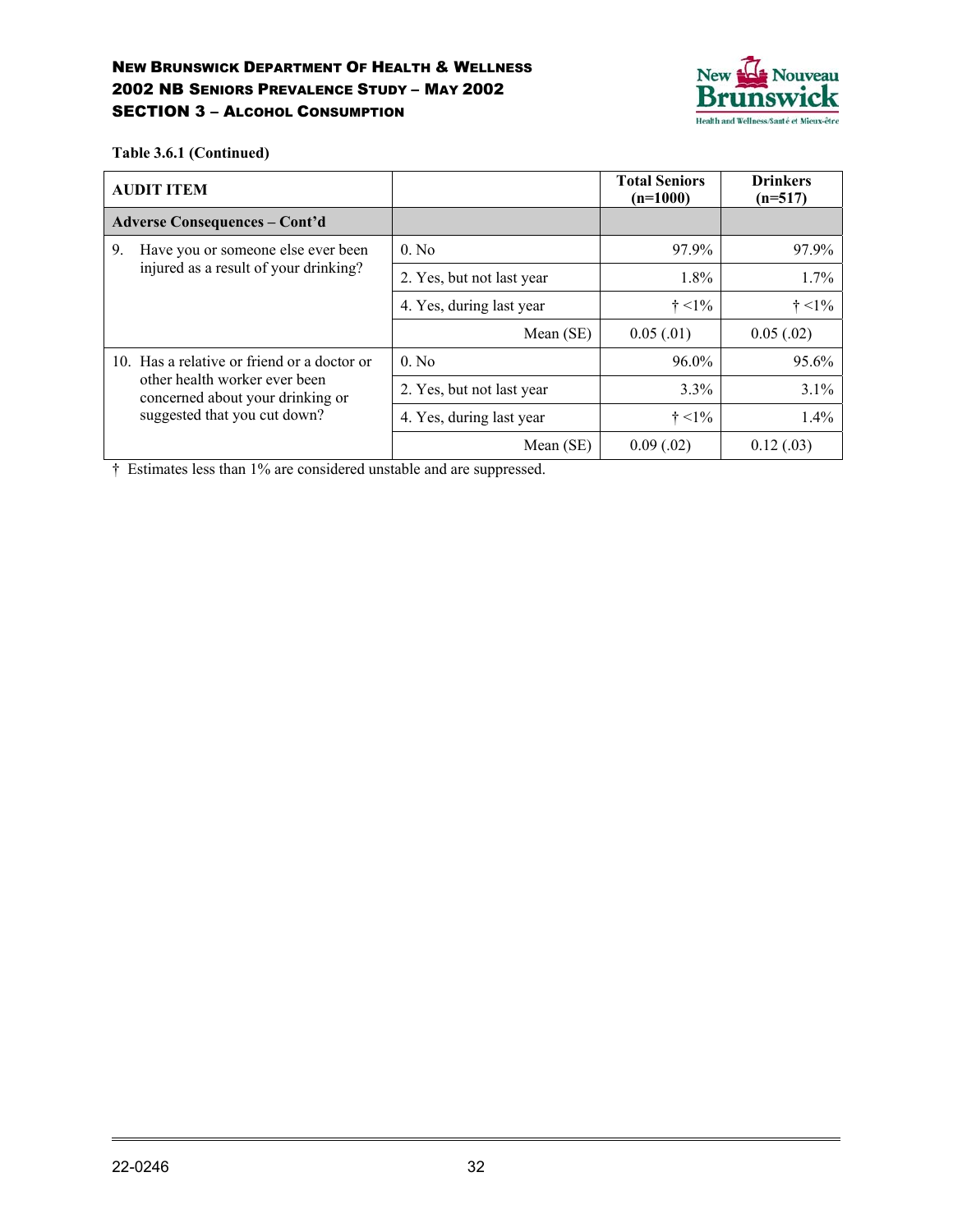

|                             |                          | $\frac{0}{0}$      | 95% CI      | Unadjusted<br>Odds Ratio | Adjusted<br>Odds Ratio |
|-----------------------------|--------------------------|--------------------|-------------|--------------------------|------------------------|
| <b>TOTAL SAMPLE</b>         |                          | 2.8%               | (2.0, 4.1)  |                          |                        |
| <b>GENDER</b>               |                          |                    |             | ***                      | ***                    |
| Female                      | (Comparison Group)       | $\dot{\mathsf{T}}$ | (0.4, 2.1)  | $---$                    | ---                    |
| Male                        |                          | 6.2%               | (4.1, 9.2)  | $6.97***$                | 7.58***                |
| AGE                         |                          |                    |             | NS                       | <b>NS</b>              |
| 55-64                       | (Comparison Group)       | 3.7%               | (2.3, 5.9)  | ---                      | ---                    |
| 65-74                       |                          | 2.4%               | (1.1, 4.9)  | 0.64                     | 0.45                   |
| $75+$                       |                          | 1.9%               | (0.8, 4.4)  | 0.50                     | 0.38                   |
| <b>MARITAL STATUS</b>       |                          |                    |             | <b>NS</b>                | <b>NS</b>              |
| Never Married               | (Comparison Group)       | 5.4%               | (2.0, 13.6) | $---$                    | $---$                  |
| Married/Living with Partner |                          | 2.5%               | (1.5, 4.1)  | 0.44                     | 0.52                   |
| Previously Married          |                          | 2.9%               | (1.5, 5.5)  | 0.52                     | 0.92                   |
| <b>EDUCATION</b>            |                          |                    |             | $_{\rm NS}$              | <b>NS</b>              |
| High School or Less         | (Comparison Group)       | 3.1%               | (2.0, 4.7)  | ---                      | ---                    |
| Non-University              |                          | 2.1%               | (0.8, 5.4)  | 0.66                     | 0.96                   |
| University                  |                          | 2.7%               | (0.9, 7.9)  | 0.86                     | 1.18                   |
| <b>INCOME</b>               |                          |                    |             | <b>NS</b>                | <b>NS</b>              |
| $<$ \$25K                   | (Comparison Group)       | 4.6%               | (3.0, 7.0)  | $\frac{1}{2}$            | ---                    |
| \$25K - \$50K               |                          | 3.0%               | (1.3, 6.5)  | 0.64                     | 0.41                   |
| $>$ \$50K                   |                          | 1.7%               | (0.4, 6.5)  | 0.36                     | 0.19                   |
| Not Stated                  |                          | $\dagger$          | $---$       | $\otimes$                | $\otimes$              |
| <b>HEALTH REGION</b>        |                          |                    |             | $_{\rm NS}$              | <b>NS</b>              |
| 1                           | (vs. Provincial Average) | 4.1%               | (2.2, 7.5)  | 1.53                     | 1.57                   |
| $\overline{2}$              |                          | 2.8%               | (1.3, 5.7)  | 1.02                     | 0.99                   |
| 3                           |                          | 2.7%               | (1.2, 5.8)  | 0.97                     | 1.13                   |
| 4                           |                          | 1.8%               | (0.8, 4.3)  | 0.66                     | 0.57                   |

**Table 3.6.2 - Percentage Who Have An** *AUDIT Score Of 8+***, New Brunswick Seniors, Aged 55+, 2002.**

Note: \* p < 05; \* \* p < 01; \* \* \* p < 001.

Asterisks in shaded rows represent the significance of the group effect based on the Wald statistic. "NS" means the group effect is not statistically significant.

Where significant, odds ratios greater than 1 indicate that the risk is greater in the group being contrasted with the comparison group. Alternatively, where significant, odds ratios less than 1 indicate that the risk is lower in the group being contrasted with the comparison group.

⊗ - Results of analysis are suppressed due to low cell counts (20%+ of expected cell counts<5). † Estimate suppressed (1.0% or less).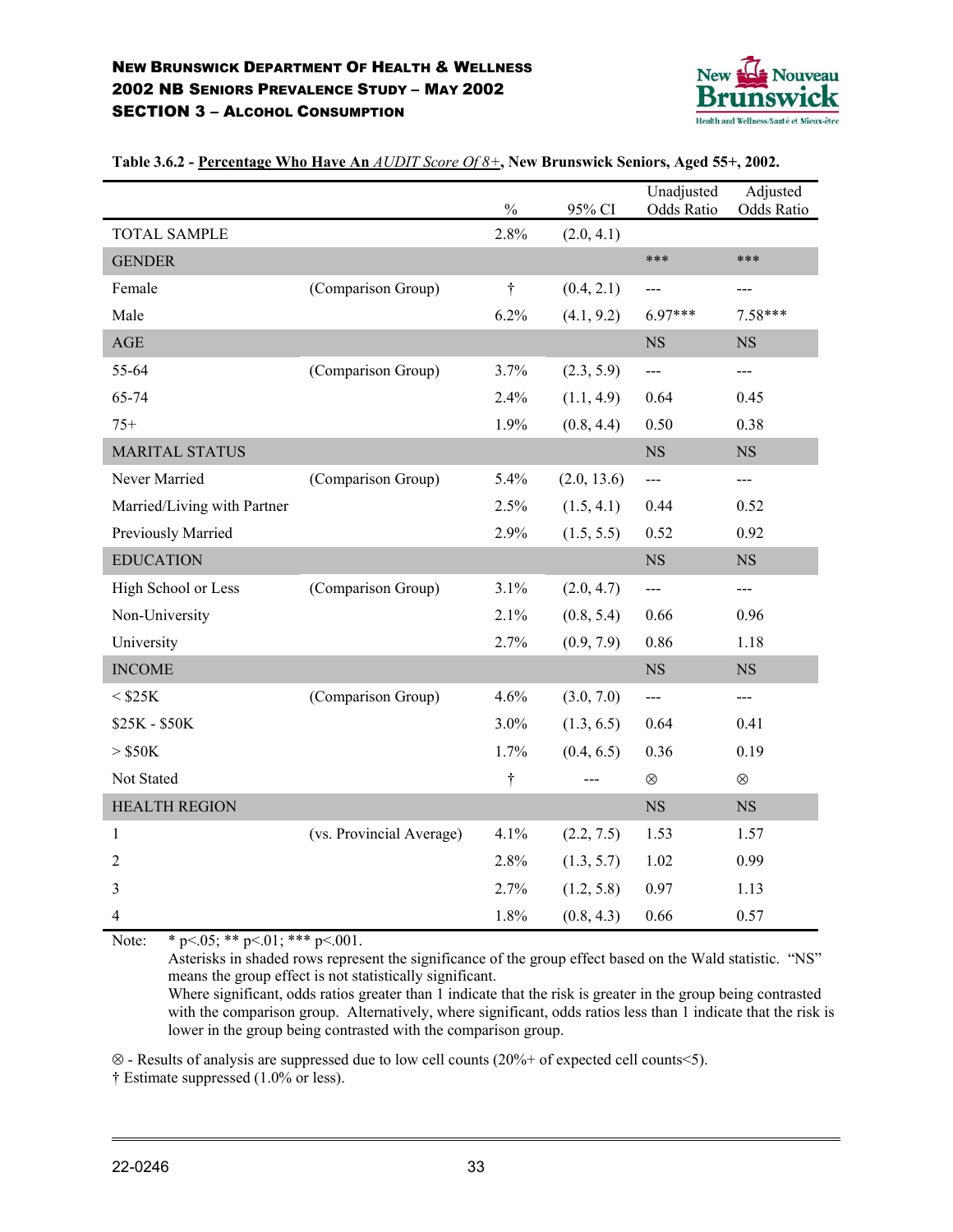

|                             |                          | $\frac{0}{0}$ | 95% CI      |
|-----------------------------|--------------------------|---------------|-------------|
| <b>TOTAL SAMPLE</b>         |                          | 1.2%          | (0.7, 2.1)  |
| <b>GENDER</b>               |                          |               |             |
| Female                      | (Comparison Group)       | $\dagger$     | (0.1, 1.2)  |
| Male                        |                          | 2.8%          | (1.5, 5.2)  |
| AGE                         |                          |               |             |
| 55-64                       | (Comparison Group)       | 1.8%          | (0.9, 3.6)  |
| 65-74                       |                          | $\dagger$     | (0.3, 3.1)  |
| $75+$                       |                          | $\dagger$     | (0.1, 2.6)  |
| <b>MARITAL STATUS</b>       |                          |               |             |
| Never Married               | (Comparison Group)       | 2.7%          | (0.7, 10.2) |
| Married/Living with Partner |                          | $\dagger$     | (0.4, 2.2)  |
| Previously Married          |                          | 1.3%          | (0.5, 3.4)  |
| <b>EDUCATION</b>            |                          |               |             |
| High School or Less         | (Comparison Group)       | 1.6%          | (0.9, 2.9)  |
| Non-University              |                          | $\dagger$     | (0.1, 3.6)  |
| University                  |                          | t             | ---         |
| <b>INCOME</b>               |                          |               |             |
| $<$ \$25K                   | (Comparison Group)       | 2.3%          | (1.2, 4.2)  |
| \$25K - \$50K               |                          | t             | (0.1, 3.4)  |
| $>$ \$50K                   |                          | $\dagger$     | (0.1, 5.8)  |
| Not Stated                  |                          | t             | ---         |
| <b>HEALTH REGION</b>        |                          |               |             |
| 1                           | (vs. Provincial Average) | 2.1%          | (0.9, 4.9)  |
| 2                           |                          | $\dagger$     | (0.1, 2.8)  |
| 3                           |                          | t             | (0.2, 3.5)  |
| 4                           |                          | 1.5%          | (0.5, 3.8)  |

#### **Table 3.6.3 - Percentage Who Have An** *AUDIT Score Of 11+***, New Brunswick Seniors, Aged 55+, 2002.**

Note: Logistic regression analysis was not performed as the prevalence of the outcome within the demographic segments is too low to provide reportable relationships.

† Estimate suppressed (1.0% or less).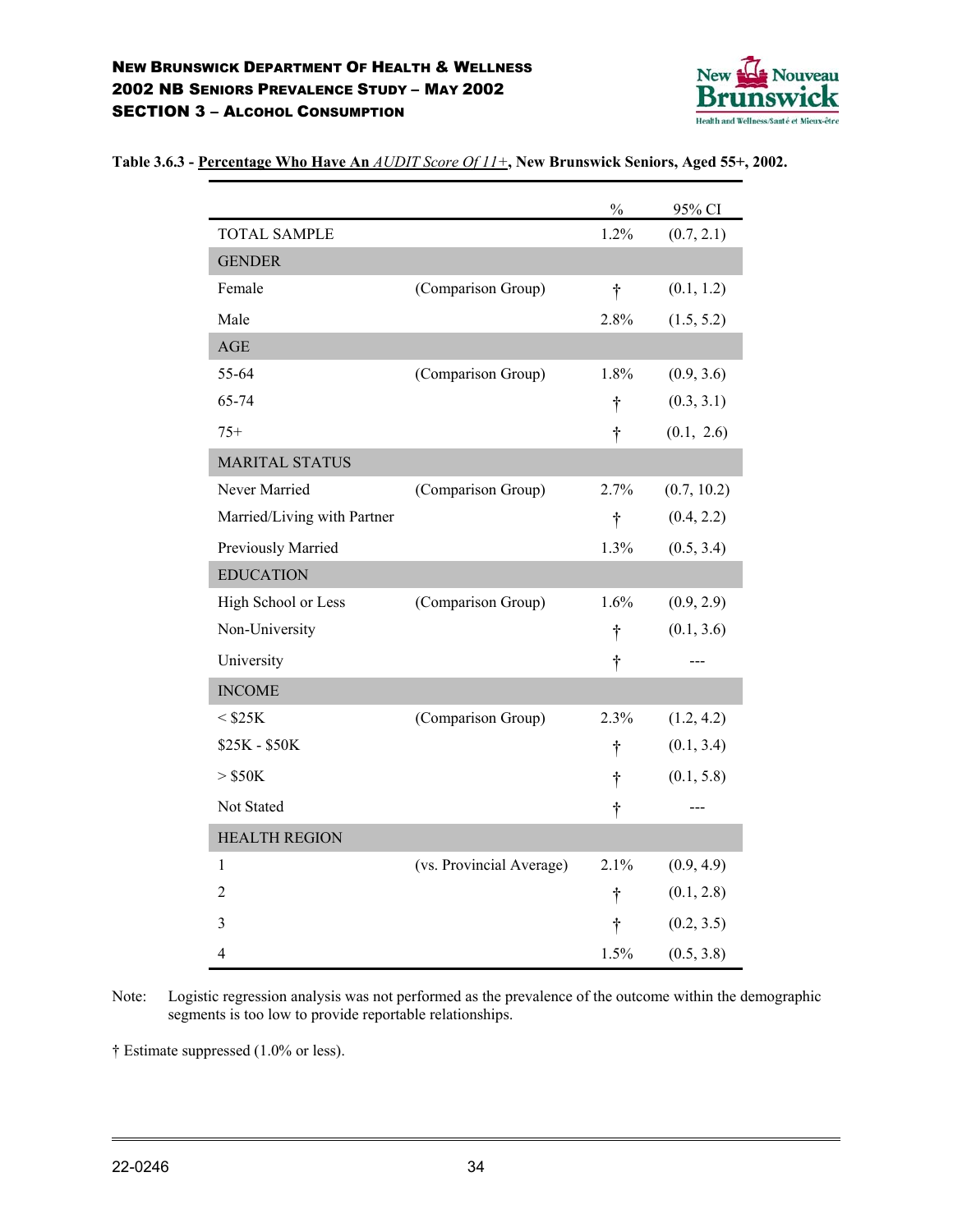

## **3.7 Self-Declared Problem Drinking**

*New Brunswick seniors were asked if they personally felt they had ever had a problem with their drinking, whether their problem with drinking has been solved, and their perception of how problematic their drinking currently is.*

Approximately 5.0% of New Brunswick seniors have felt that they were having a problem with their drinking, either now or in the past.

- Men over 55 years are significantly more inclined to have self-declared a drinking problem than women (11.4% versus 1.4%).
- Seniors aged 55 to 64 years are most likely to, in their opinion, have experience a problem with their drinking (7.8%) compared to those seniors in the province over 64 years of age.
- This group of seniors who believe they have experienced a problem with their drinking includes nearly one-third of those who scored 8 or higher on the AUDIT scale (see Section 3.6).

Nearly all seniors who have ever had a self-declared problem with their drinking feel that the problem is now completely solved (4.2%, or 84% of those who felt they had ever had a problem). On average, the self-declared drinking problems were resolved 15 years ago. Only a small percentage of seniors report their drinking problem is partially resolved (<1%) or still a problem (<1%).

Seniors were asked to rate their current drinking habits using a scale of 1 to 10, where 1 means their drinking is not at all a problem and 10 means their drinking is a serious problem. The majority (70.3%) indicate no problem at all with their current drinking (1 out of 10). A further 3.5% gave ratings of 2 to 4 out of 10, and 1.4% rated their drinking at 5+ out of 10 on the problem scale.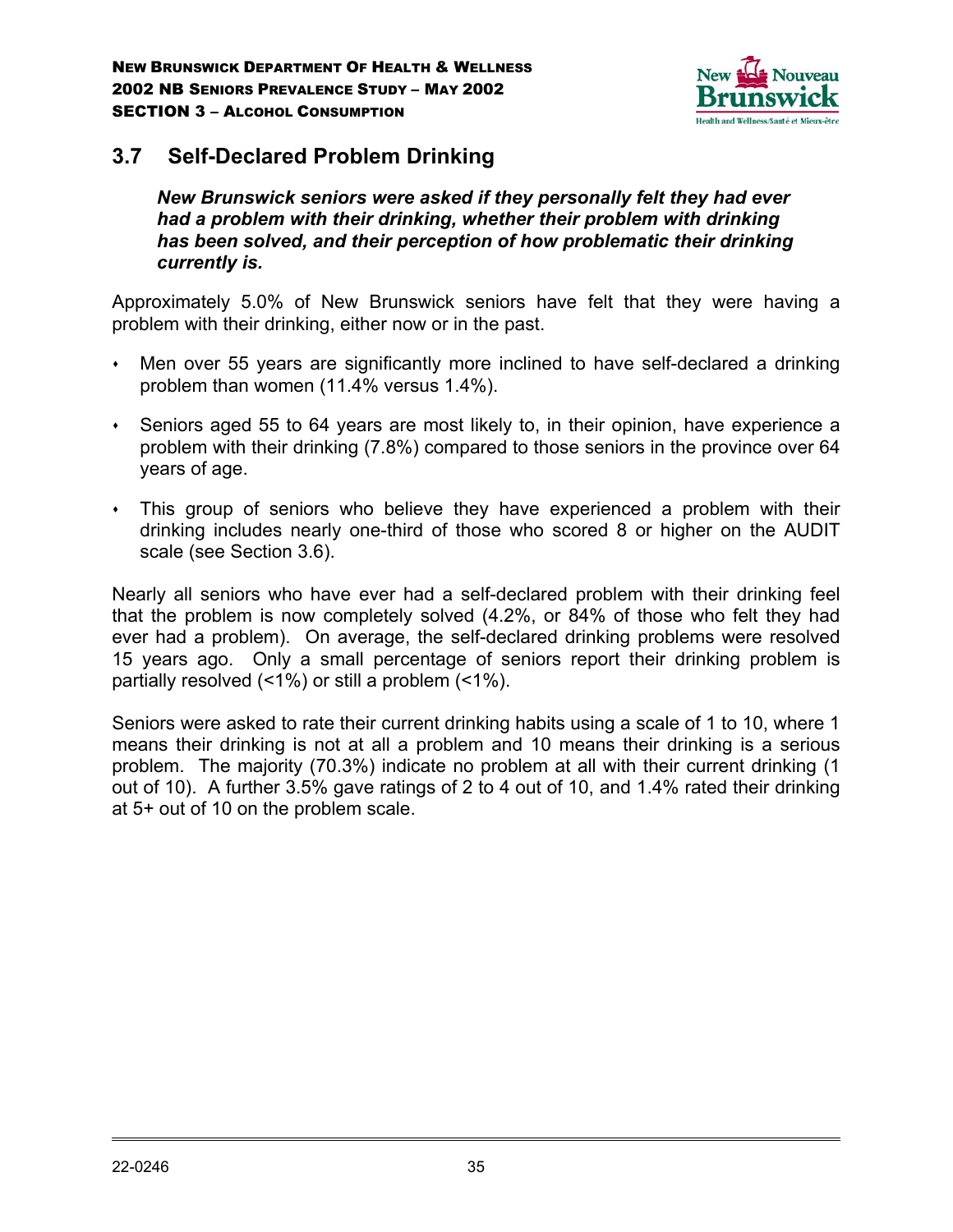

## *4.0 SMOKING*

## **4.1 Smoking Prevalence**

*Current smokers are defined as those who smoke cigarettes on a daily basis, and/or those report smoking occasionally and have smoked more than 100 cigarettes in their lifetime.*

The estimated percentage of New Brunswick seniors aged 55+ who currently smoke is 13.6% (range of 11.6% to 15.9%).



**Figure 4.1.1 – Current Smoking Status - New Brunswick Seniors, Aged 55+, 2002.**

The largest group of New Brunswick seniors (47.2%) are non-smokers, who either have never smoked (34.1%) or have smoked fewer than 100 cigarettes during their lifetime (13.1%). More than one-third (37.0%) used to smoke on a daily basis but have quit. Approximately 1.2% of seniors are presently smoking on an occasional basis, with nearly twice as many having given up occasional smoking completely. Only 12.4% of seniors in the province are smoking cigarettes on a daily basis. This means that fewer than one in five seniors who have ever tried smoking continue to do so each day, and three-quarters of seniors who used to smoke on a daily basis have quit altogether.

Age and income are significantly related to current smoking after adjusting for other demographic factors.

 The likelihood of smoking declines significantly with age. Seniors in the youngest age group (55-64 years) are almost five times as likely to be smoking than those in the oldest age category (75+ years).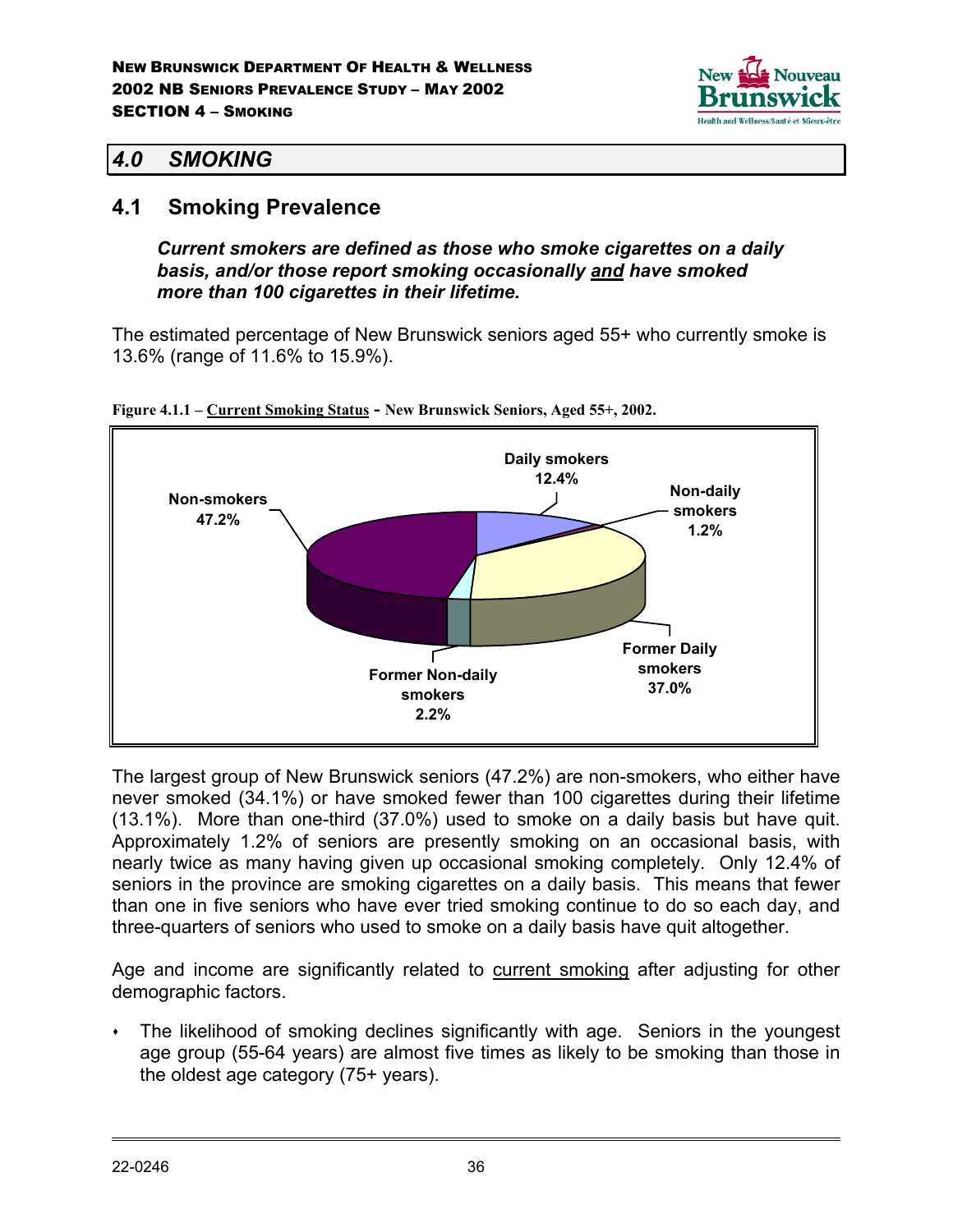

• New Brunswick seniors with a household income level exceeding \$25,000 are less than half as likely to smoke compared to those in households with less than \$25,000 per year income levels.

There were no dominant gender, marital status, education, or health region differences after adjusting for other factors.

|  |  |  | Table 4.1.1 - Percentage Who Currently Smoke, New Brunswick Seniors, Aged 55+, 2002. |
|--|--|--|--------------------------------------------------------------------------------------|
|--|--|--|--------------------------------------------------------------------------------------|

|                        | <b>Lower Bound</b> | <b>Estimate</b> | <b>Upper Bound</b> |
|------------------------|--------------------|-----------------|--------------------|
|                        | $\frac{0}{0}$      | $\frac{6}{9}$   | $\frac{6}{6}$      |
| <b>Currently Smoke</b> | 1.6                | 3.6             | 15.9               |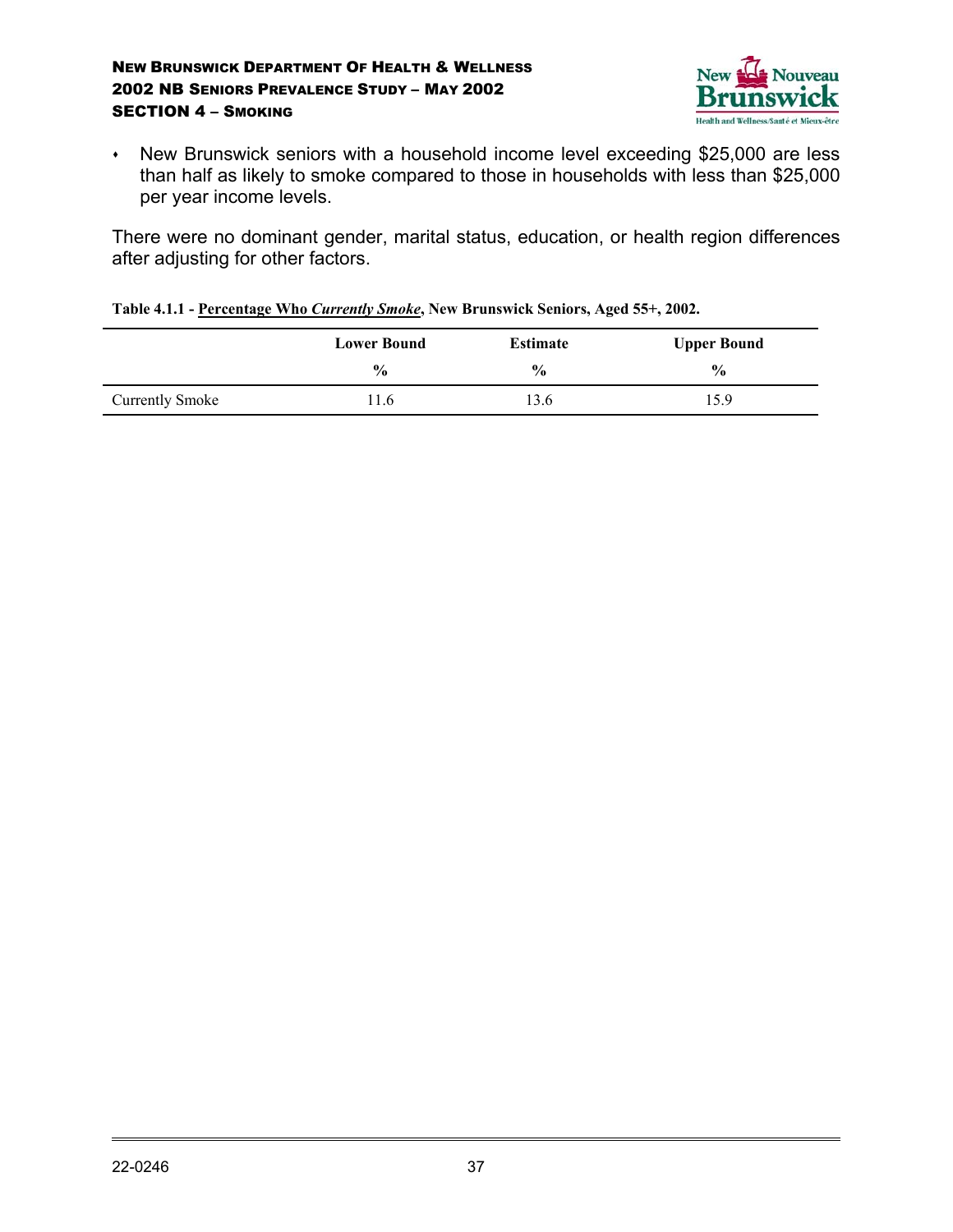

|                             |                          | $\frac{0}{0}$ | 95% CI        | Unadjusted<br><b>Odds Ratio</b> | Adjusted<br><b>Odds Ratio</b> |
|-----------------------------|--------------------------|---------------|---------------|---------------------------------|-------------------------------|
| <b>TOTAL SAMPLE</b>         |                          | 13.6%         | 11.6, 15.9    |                                 |                               |
| <b>GENDER</b>               |                          |               |               | $_{\rm NS}$                     | NS                            |
| Female                      | (Comparison Group)       | 12.5%         | $10.2$ , 15.3 | $---$                           | $---$                         |
| Male                        |                          | 15.6%         | 12.2, 19.7    | 1.29                            | 1.43                          |
| $\mathbf{AGE}$              |                          |               |               | ***                             | ***                           |
| 55-64                       | (Comparison Group)       | 18.8%         | 15.4, 22.8    | $---$                           | ---                           |
| 65-74                       |                          | 11.4%         | 8.3, 15.6     | $0.56**$                        | $0.42***$                     |
| $75+$                       |                          | 7.5%          | 4.9, 11.3     | $0.35***$                       | $0.23***$                     |
| <b>MARITAL STATUS</b>       |                          |               |               | $_{\rm NS}$                     | <b>NS</b>                     |
| Never Married               | (Comparison Group)       | 17.6%         | $10.5$ , 28.0 | $---$                           | ---                           |
| Married/Living with Partner |                          | 12.6%         | $10.2$ , 15.5 | 0.68                            | 0.72                          |
| Previously Married          |                          | 14.6%         | 11.1, 19.0    | 0.80                            | 1.08                          |
| <b>EDUCATION</b>            |                          |               |               | <b>NS</b>                       | NS                            |
| High School or Less         | (Comparison Group)       | 15.3%         | 12.8, 18.2    | $\overline{a}$                  | $---$                         |
| Non-University              |                          | 11.3%         | 7.5, 16.6     | 0.70                            | 0.77                          |
| University                  |                          | 7.8%          | 4.1, 14.3     | $0.46*$                         | 0.65                          |
| <b>INCOME</b>               |                          |               |               | $\ast$                          | $***$                         |
| $<$ \$25K                   | (Comparison Group)       | 17.2%         | 13.9, 21.0    | $\overline{\phantom{a}}$        | $---$                         |
| \$25K - \$50K               |                          | 9.4%          | $6.1$ , 14.3  | $0.50*$                         | $0.38**$                      |
| $>$ \$50K                   |                          | 9.2%          | 5.2, 15.9     | $0.49*$                         | $0.36*$                       |
| Not Stated                  |                          | 12.8%         | 9.2, 17.7     | 0.71                            | 0.68                          |
| <b>HEALTH REGION</b>        |                          |               |               | $_{\rm NS}$                     | NS                            |
| 1                           | (vs. Provincial Average) | 12.7%         | 9.1, 17.5     | 0.94                            | 0.91                          |
| 2                           |                          | 10.3%         | 7.1, 14.7     | 0.75                            | 0.71                          |
| 3                           |                          | 14.5%         | $10.5$ , 19.7 | 1.10                            | 1.26                          |
| $\overline{4}$              |                          | 16.7%         | 12.7, 21.6    | 1.30                            | 1.23                          |

**Table 4.1.2 Percentage Who** *Currently Smoke***, New Brunswick Seniors, Aged 55+, 2002.**

Note: \* p<.05; \*\* p<.01; \*\*\* p<.001.

Asterisks in shaded rows represent the significance of the group effect based on the Wald statistic. "NS" means the group effect is not statistically significant.

Where significant, odds ratios greater than 1 indicate that the risk is greater in the group being contrasted with the comparison group. Alternatively, where significant, odds ratios less than 1 indicate that the risk is lower in the group being contrasted with the comparison group.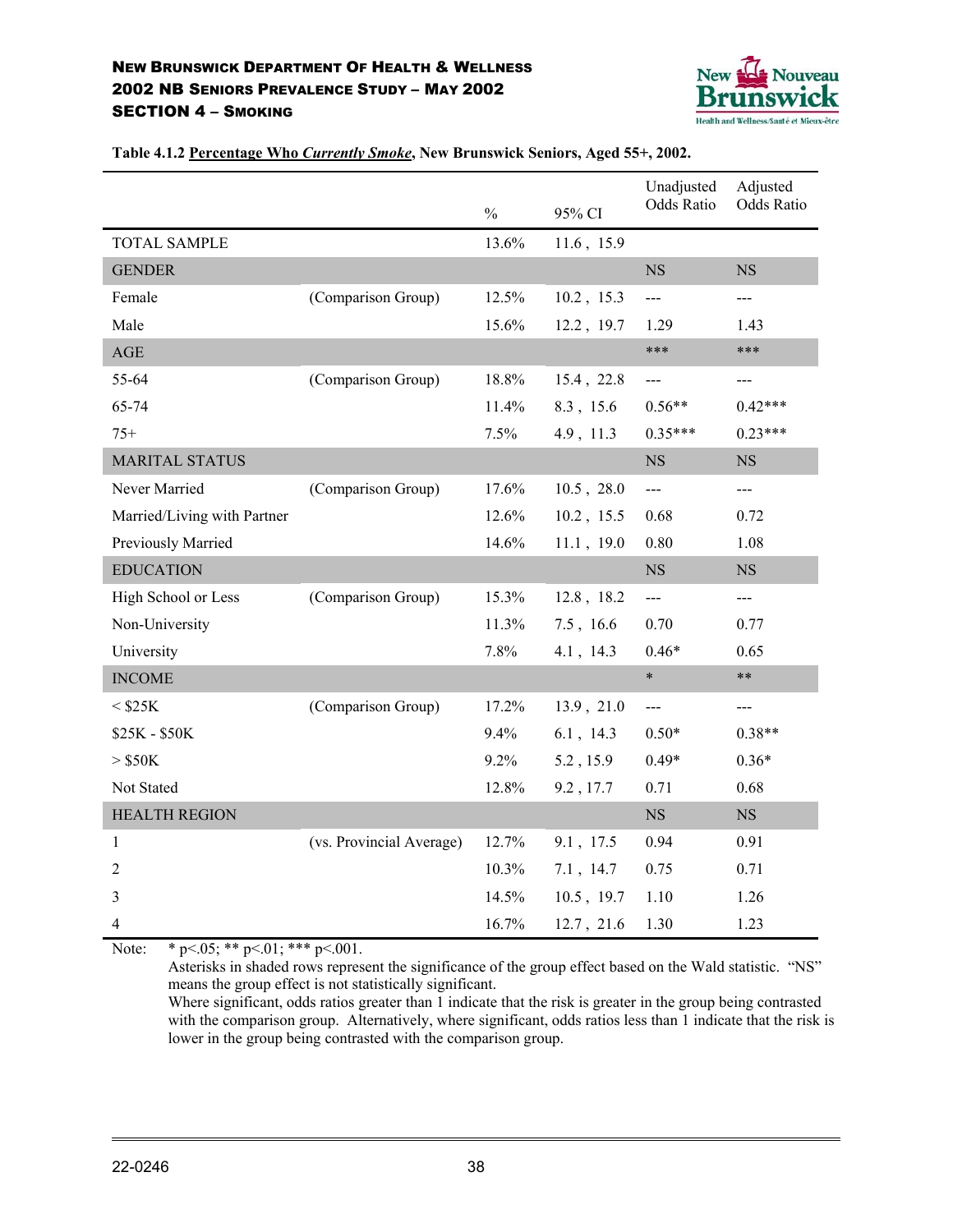

## **4.2 Amount Smoked By Current Smokers**

*Current smokers were asked to specify, on average, the number of cigarettes they usually smoke each day.*

**Figure 4.2.1 – Average Number Of Cigarettes Smoked Per Day – New Brunswick Current Smokers, Aged 55+, By Gender, 2002.**



- Overall, New Brunswick seniors who smoke typically consume 17.2 cigarettes per day which, on average, is just under one package per day.
- Male smokers tend to smoke, on average, a higher number of cigarettes per day than their female counterparts.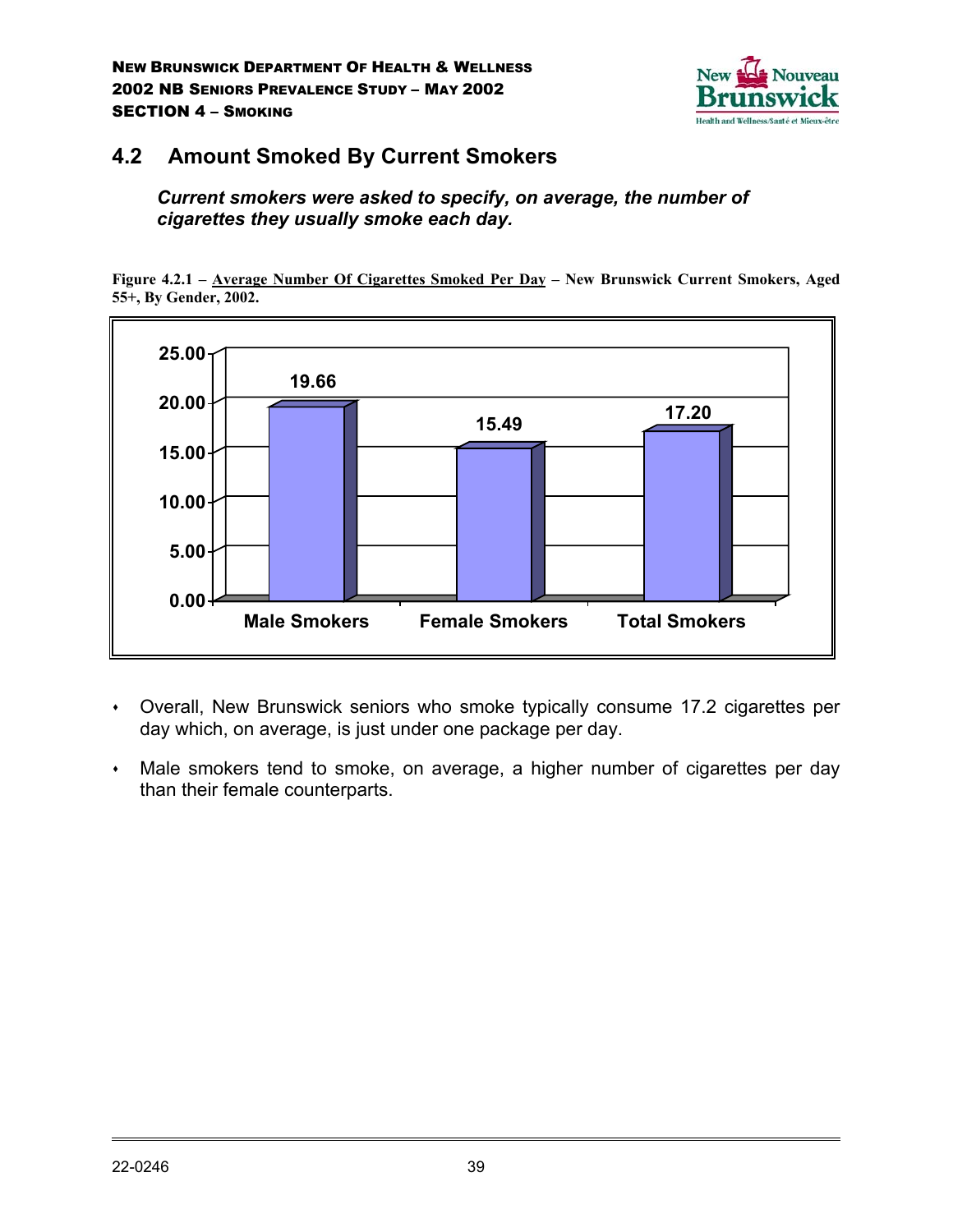

## *5.0 CANNABIS*

## **5.1 Cannabis Prevalence**

A small number (5.3%) of all New Brunswick seniors reported having used cannabis at least once in their lifetime, while only 0.7% report using in the past 12 months. Among lifetime users (n=53), 87.8% did not use cannabis during the 12 months before the survey, 9% used less than once a month during the past year and only 4% used once a month or more frequently.

Gender and age are significantly related to lifetime use of cannabis. Adjusted group differences show that:

- The odds of having ever used cannabis are 3.5 times higher among male seniors than female seniors (9.7% versus 2.8%).
- The likelihood of having ever used cannabis declines significantly with age. Trial of cannabis is highest among 55-64 year-olds (9.9%), followed by 65-74 year-olds (2.7%). Seniors in the oldest age group (75+ years) are only 0.07 times as likely to have tried marijuana or hashish compared to those in the youngest age group (55- 64 years.

After adjusting for the other demographic factors, there were no significant relationships between trial of cannabis and marital status, education level, annual household income group, or health region of residence.

**Table 5.1.1 - Percentage Who Have** *Ever Used* **Cannabis During Their Lifetime (Trial), New Brunswick Seniors, Aged 55+, 2002.**

|          | Lower Bound | Estimate | <b>Upper Bound</b> |  |
|----------|-------------|----------|--------------------|--|
| `annabis | 4.1%        | $5.3\%$  | $6.9\%$            |  |

**Table 5.1.2 – Frequency of** *Cannabis Use* **Among Trial Users, New Brunswick Seniors, Aged 55+, 2002.**

|                                                       | % Who Have Ever Used Cannabis |
|-------------------------------------------------------|-------------------------------|
| Frequency                                             | $(n=53)$                      |
| Used in lifetime, but not in the past 12 months       | 86.8%                         |
| Used less than once a month during the past 12 months | $9.4\%$                       |
| Used once a month or more during the past 12 months   | $3.8\%$                       |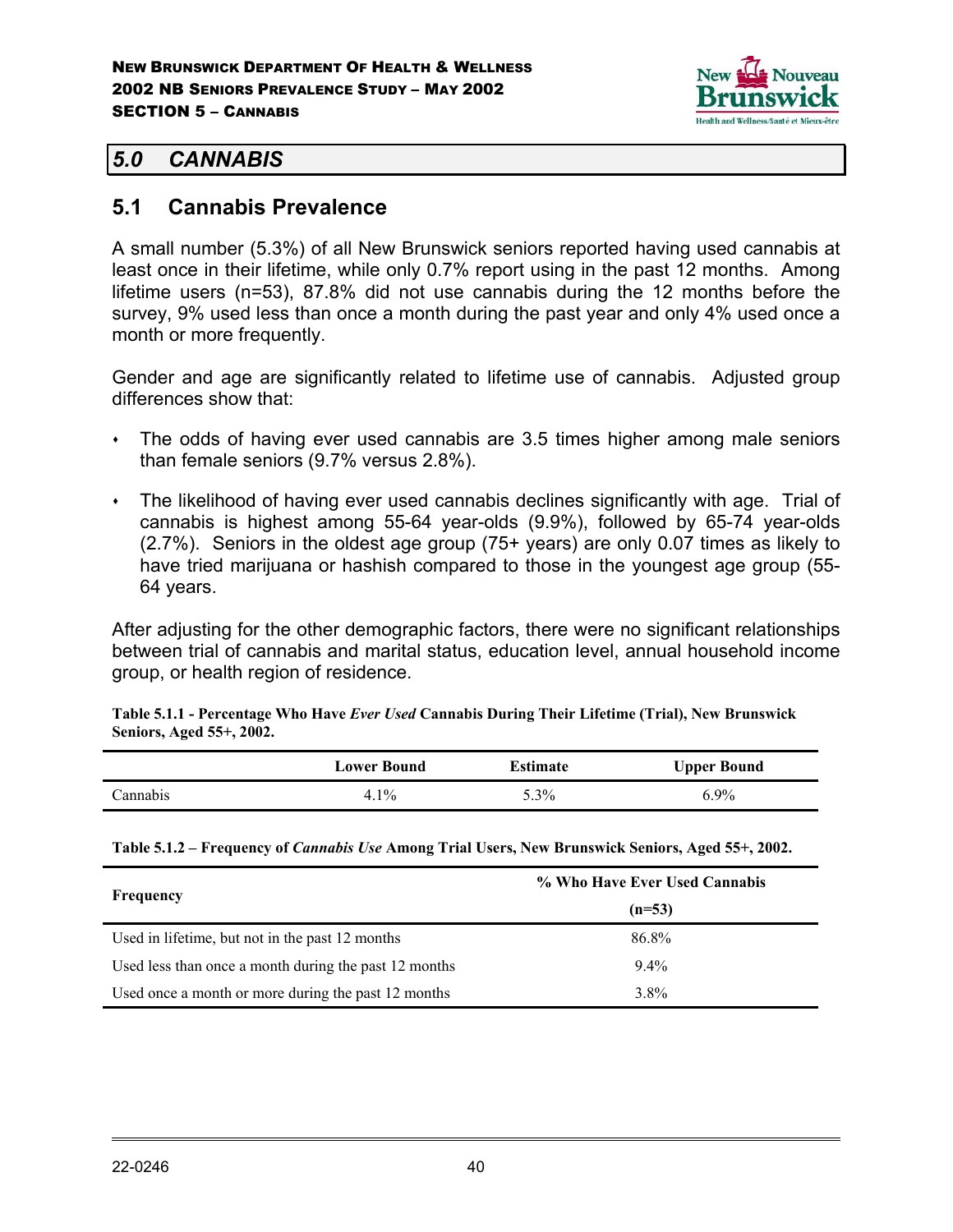

|                             |                          | $\frac{0}{0}$ | 95% CI    | Unadjusted<br>Odds Ratio | Adjusted<br>Odds Ratio |
|-----------------------------|--------------------------|---------------|-----------|--------------------------|------------------------|
| <b>TOTAL SAMPLE</b>         |                          | 5.3%          | 4.1, 6.9  |                          |                        |
| <b>GENDER</b>               |                          |               |           | ***                      | ***                    |
| Female                      | (Comparison Group)       | 2.8%          | 1.8, 4.4  | $---$                    | ---                    |
| Male                        |                          | 9.7%          | 7.1, 13.3 | $3.72***$                | $3.51***$              |
| $\mathbf{AGE}$              |                          |               |           | ***                      | ***                    |
| 55-64                       | (Comparison Group)       | 9.9%          | 7.4, 13.0 | ---                      | $---$                  |
| 65-74                       |                          | 2.7%          | 1.4, 5.3  | $0.25***$                | $0.24**$               |
| $75+$                       |                          | $\dagger$     | 0.2, 3.0  | $0.07***$                | $0.07***$              |
| <b>MARITAL STATUS</b>       |                          |               |           | $\ast$                   | $_{\rm NS}$            |
| Never Married               | (Comparison Group)       | 10.8%         | 5.5, 20.2 | $---$                    | $---$                  |
| Married/Living with Partner |                          | 5.7%          | 4.2, 7.9  | 0.50                     | $0.45*$                |
| Previously Married          |                          | 3.2%          | 1.7, 5.8  | $0.27**$                 | 0.55                   |
| <b>EDUCATION</b>            |                          |               |           | <b>NS</b>                | NS                     |
| High School or Less         | (Comparison Group)       | 4.7%          | 3.3, 6.5  | $---$                    | ---                    |
| Non-University              |                          | 5.6%          | 3.1, 9.9  | 1.22                     | 1.13                   |
| University                  |                          | 8.6%          | 4.7, 15.3 | 1.93                     | 1.45                   |
| <b>INCOME</b>               |                          |               |           | $\ast$                   | <b>NS</b>              |
| $<$ \$25K                   | (Comparison Group)       | 4.6%          | 3.0, 7.0  | $---$                    | $---$                  |
| \$25K - \$50K               |                          | 5.4%          | 3.0, 9.6  | 1.20                     | 0.65                   |
| $>$ \$50K                   |                          | 11.8%         | 7.1, 18.9 | $2.78**$                 | 1.09                   |
| Not Stated                  |                          | 3.3%          | 1.7, 6.5  | 0.71                     | 0.60                   |
| <b>HEALTH REGION</b>        |                          |               |           | $_{\rm NS}$              | $_{\rm NS}$            |
| $\mathbf{1}$                | (vs. Provincial Average) | 3.7%          | 1.9, 6.9  | 0.70                     | 0.64                   |
| 2                           |                          | 6.3%          | 3.9, 10.1 | 1.24                     | 1.34                   |
| 3                           |                          | 7.0%          | 4.3, 11.2 | 1.38                     | 1.49                   |
| 4                           |                          | 4.3%          | 2.5, 7.5  | 0.83                     | 0.78                   |

**Table 5.1.3 - Percentage Who Have** *Ever Used Cannabis***, New Brunswick Seniors, Aged 55+, 2002.**

Note: \* p < 05; \* \* p < 01; \* \* \* p < 001.

Asterisks in shaded rows represent the significance of the group effect based on the Wald statistic. "NS" means the group effect is not statistically significant.

Where significant, odds ratios greater than 1 indicate that the risk is greater in the group being contrasted with the comparison group. Alternatively, where significant, odds ratios less than 1 indicate that the risk is lower in the group being contrasted with the comparison group.

† Estimate suppressed (1.0% or less).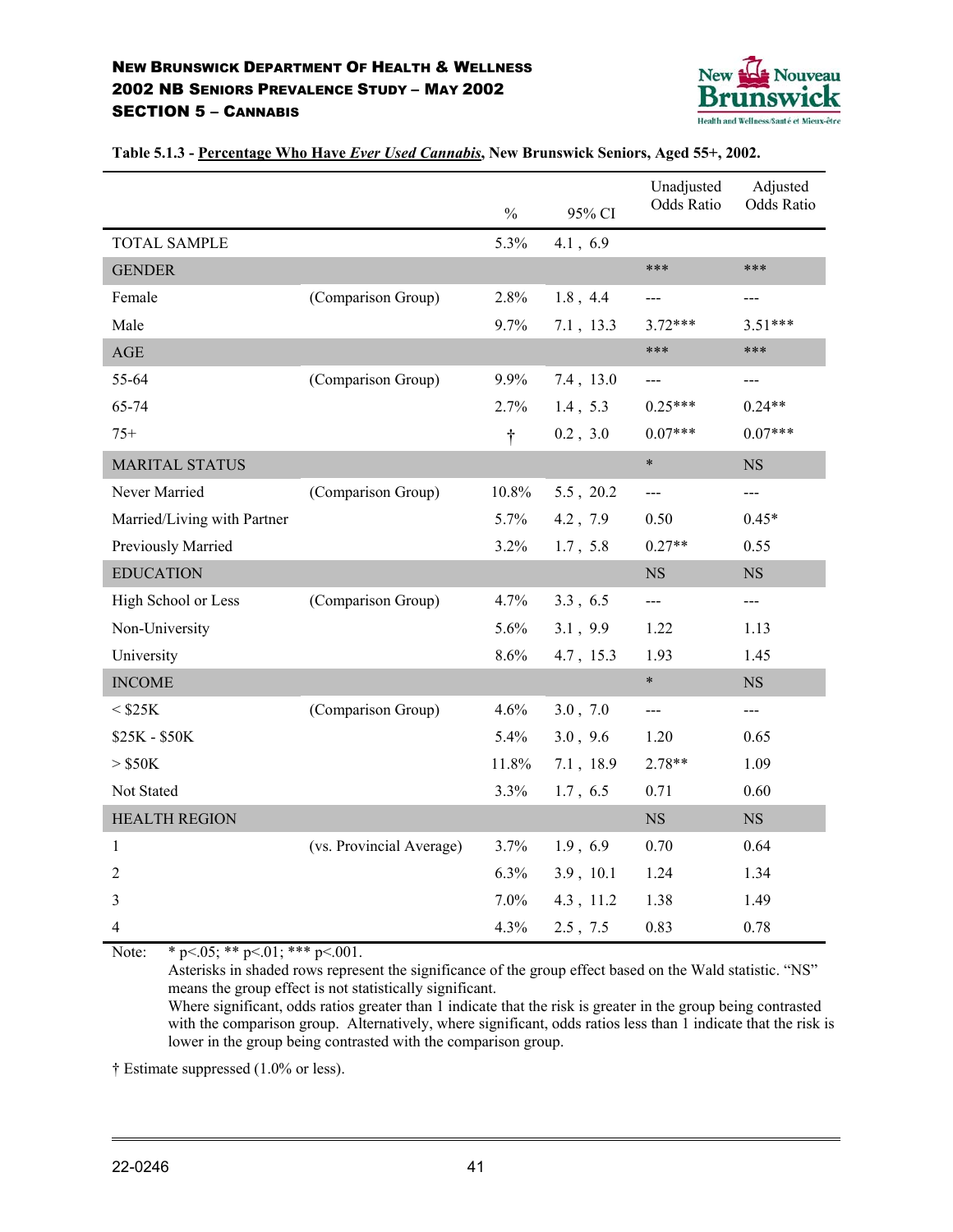

## *6.0 MENTAL HEALTH*

*To estimate the prevalence of mental health problems and risks among New Brunswick seniors, some general health-related questions were included in the survey, along with the 12-item General Health Questionnaire15 (GHQ 12), used to measure overall mental health wellness. Although the GHQ 12 does not clinically diagnose psychiatric disorders, it provides an indication of an individual's risk of future problem or disorder development. The screening instrument also provides a summary statistic, described herein as "impaired mental health", to estimate the prevalence of significant disinterest or poor functioning (a minimum of 3 of the 12 symptoms measured).*

*Use of prescription medication among seniors is also measured, including prescriptions to assist in sleep, to relieve pain, to reduce anxiety/panic attacks and/or to treat depression.*

# **6.1 General Health**



**Figure 6.1.1 – Description Of General Health Compared To Others Your Age – New Brunswick Seniors, Aged 55+, 2002.**

Overall, 41.6% of New Brunswick seniors feel their general health is either "very good" (28.5%) or "excellent" (13.1%) compared to others the same age. More than onequarter (27.5%) feel that their health is "good" while nearly one-third of all seniors feel that their health is only "fair" (22.2%) or "poor" (8.6%).

 $\overline{a}$ <sup>15</sup> Sourced from Adlaf, E. & Ialomiteanu, A., (2001) 1999 CAMH Monitor: Substance Use and Mental Health Indicators Among Ontario Adults, 1977-1999, reference # 36 – Goldberg D.P. & Hillier, V.F. (1979).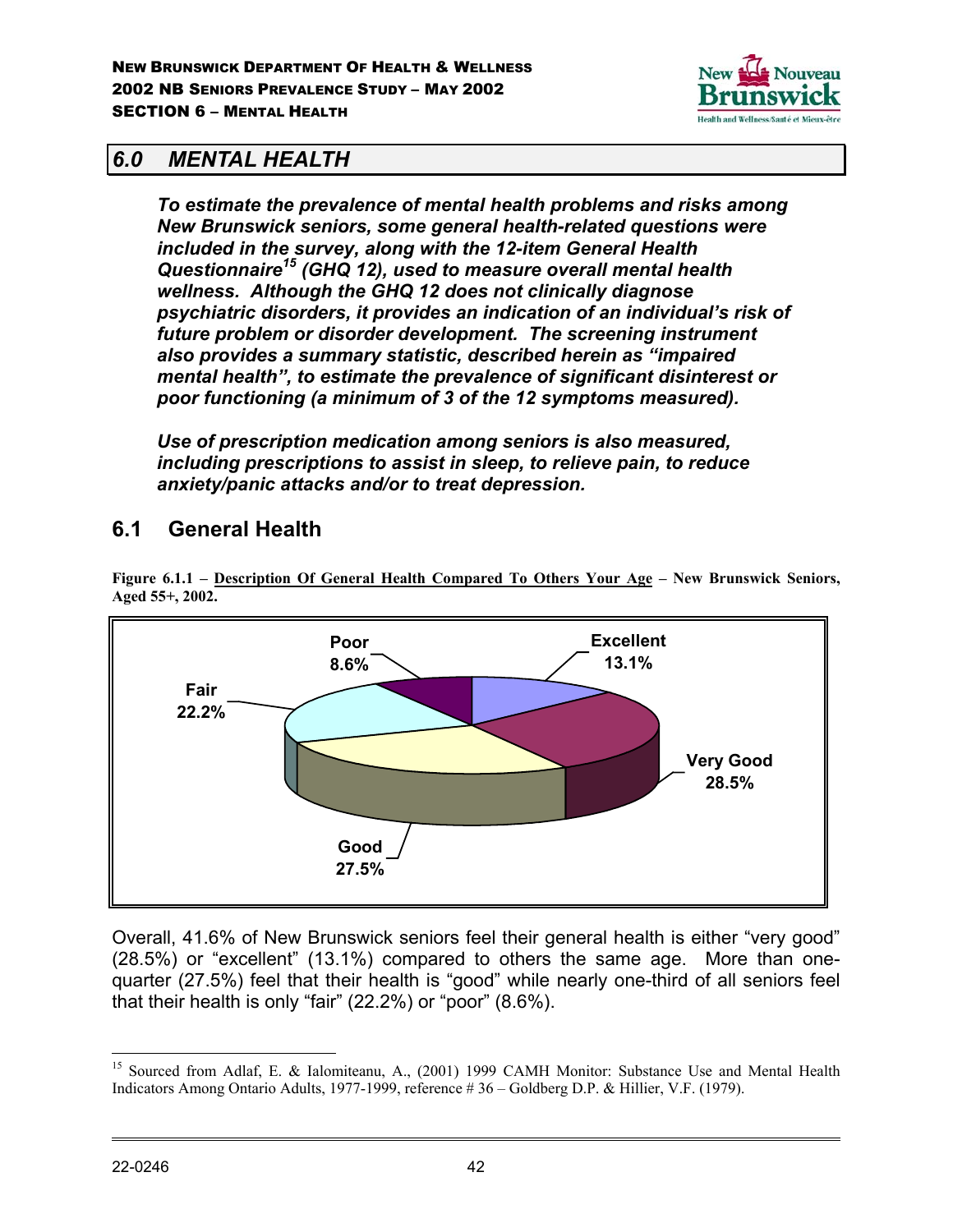

There were very few seniors reporting that they were either "somewhat unhappy" (3.8%) or "unhappy with little interest in life" (0.6%). In fact, almost three-quarters of seniors said that they are usually "happy and interested in life" (72.1%).

More than half of seniors interviewed report they are usually "able to remember most things" (59.2%), followed by 38.2% who describe their usual ability to remember things as "somewhat forgetful". In total, fewer than 3% of all seniors report that they tend to be either "very forgetful" or "unable to remember anything at all".

When describing their usual ability to think and solve problems, the strong majority (83.3%) of seniors report that they are able to think clearly and solve problems. Under 15% report having "a little difficulty" (12.7%) or "some difficulty" (3.5%) thinking and solving day-to-day problems. Less than 1% of seniors experience "a great deal of difficulty" or are "unable to think and solve problems".

# **6.2 Impaired Mental Health**

Just over one-fifth of New Brunswick seniors (20.8%) report impaired mental health (score of 3+ out of 12 on the General Health Questionnaire) during the past month (range from 18.3% to 23.4%).

After adjusting for other factors, no dominant differences in the odds of impaired mental health was evident for any of the demographic characteristics examined.

When examined individually (i.e., before any adjustments were made), marital status, education and income categories are each significantly related to impaired mental health. However, once the six characteristics were adjusted for in the model, interactions accounted for all individual differences such that none of the singular demographic characteristics are related to the impaired mental health outcome.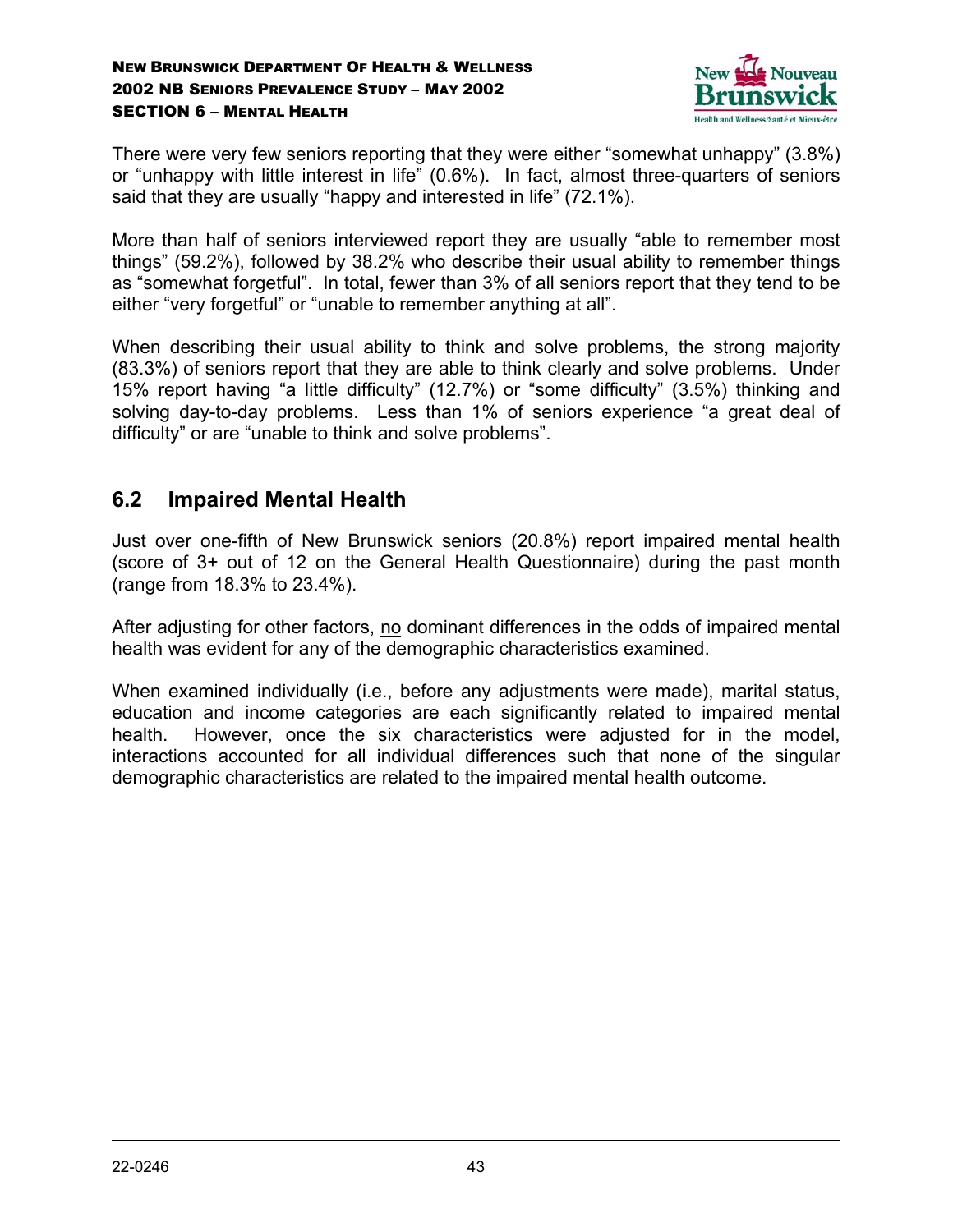

|                                           |                        |           | <b>Total Seniors</b> |
|-------------------------------------------|------------------------|-----------|----------------------|
| Over The Past Month,                      |                        |           | $(n=1000)$           |
| 1.  have you been able to                 | Better than usual      |           | 2.7%                 |
| concentrate on whatever you are<br>doing? | Same as usual          |           | 85.2%                |
|                                           | Less than usual        |           | 9.8%                 |
|                                           | Much less than usual   |           | 2.1%                 |
|                                           |                        | Mean (SE) | 1.11(.01)            |
| 2.  have you felt that you are            | More so than usual     |           | 5.2%                 |
| playing a useful part in things?          | Same as usual          |           | 79.9%                |
|                                           | Less useful than usual |           | 11.5%                |
|                                           | Much less useful       |           | 3.0%                 |
|                                           |                        | Mean (SE) | 1.12(0.02)           |
| 3.  have you felt capable of making       | More so than usual     |           | 4.7%                 |
| decisions about things?                   | Same as usual          |           | 87.8%                |
|                                           | Less so than usual     |           | 5.6%                 |
|                                           | Much less capable      |           | 1.7%                 |
|                                           |                        | Mean (SE) | 1.04(01)             |
| 4.  have you been able to enjoy           | More so than usual     |           | 4.4%                 |
| your day-to-day activities?               | Same as usual          |           | 76.9%                |
|                                           | Less so than usual     |           | 15.1%                |
|                                           | Much less than usual   |           | 3.4%                 |
|                                           |                        | Mean (SE) | 1.17(01)             |
| 5.  have you been able to face up         | More so than usual     |           | 4.0%                 |
| to your problems?                         | Same as usual          |           | 87.9%                |
|                                           | Less so than usual     |           | 6.3%                 |
|                                           | Much less able         |           | 1.8%                 |
|                                           |                        | Mean (SE) | 1.06(01)             |
| 6.  have you been feeling                 | More so than usual     |           | 6.8%                 |
| reasonably happy?                         | Same as usual          |           | 79.3%                |
|                                           | Less so than usual     |           | 11.6%                |
|                                           | Much less than usual   |           | 2.2%                 |
|                                           |                        | Mean (SE) | 1.09(.02)            |

**Table 6.2.1: Percentage Reporting Impaired Mental Health, New Brunswick Seniors, Aged 55+, 2002**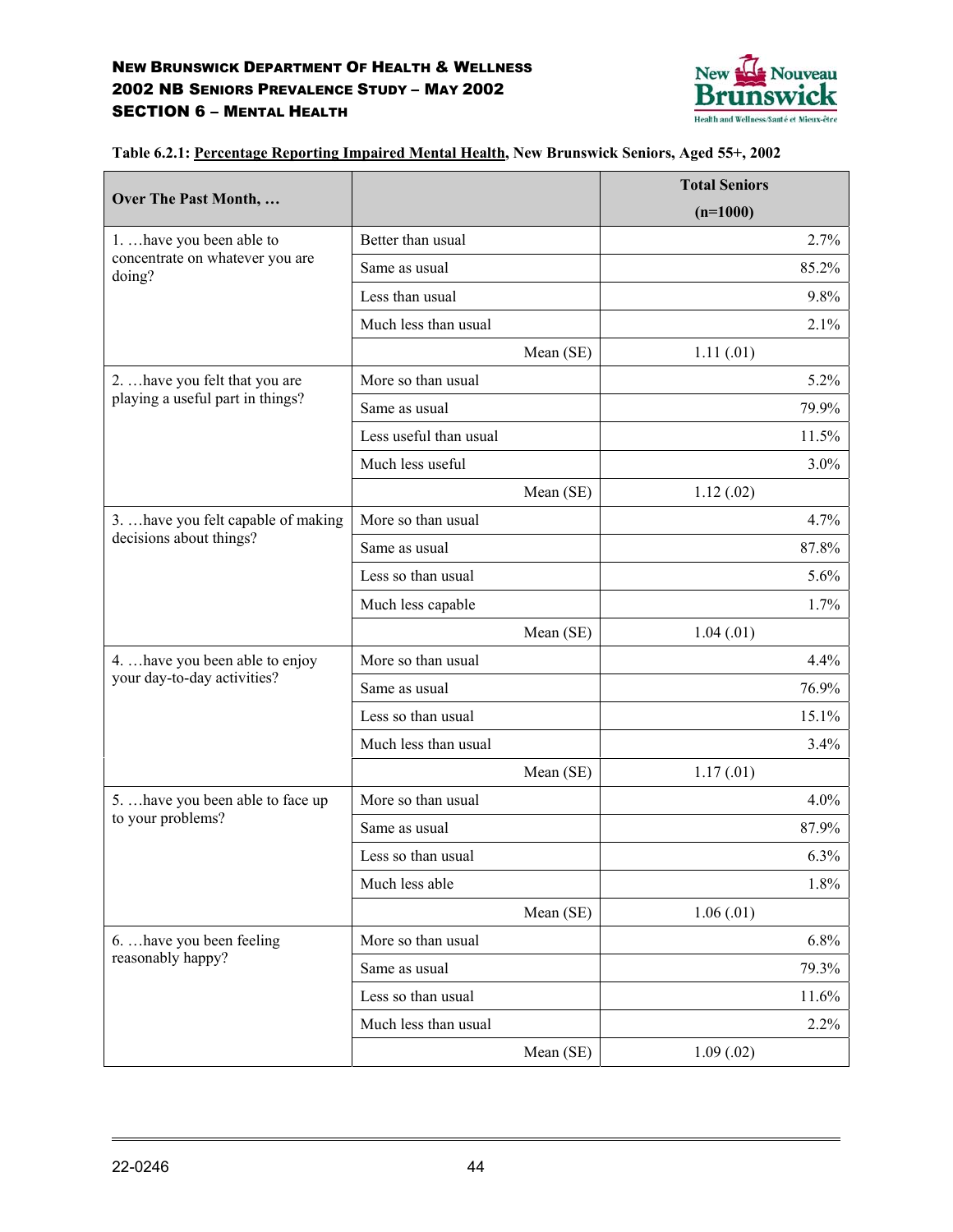

**Table 6.2.1 (Continued)**

|                                    |                          | <b>Total Seniors</b> |
|------------------------------------|--------------------------|----------------------|
| Over The Past Month,               |                          | $(n=1000)$           |
| 7.  have you lost much sleep       | Not at all               | 58.5%                |
| because of worry?                  | No more than usual       | 25.7%                |
|                                    | Somewhat more than usual | 12.3%                |
|                                    | Much more than usual     | 3.5%                 |
|                                    | Mean (SE)                | 0.61(0.03)           |
| 8.  have you felt constantly under | Not at all               | 46.8%                |
| strain?                            | No more than usual       | 33.5%                |
|                                    | Somewhat more than usual | 14.9%                |
|                                    | Much more than usual     | 4.4%                 |
|                                    | Mean (SE)                | 0.77(0.03)           |
| 9.  have you felt you could not    | Not at all               | 55.1%                |
| overcome your difficulties?        | No more than usual       | 35.1%                |
|                                    | Somewhat more than usual | 7.6%                 |
|                                    | Much more than usual     | 1.9%                 |
|                                    | Mean (SE)                | 0.56(0.02)           |
| 10.  have you been feeling         | Not at all               | 62.4%                |
| unhappy and depressed?             | No more than usual       | 22.0%                |
|                                    | Somewhat more than usual | 12.8%                |
|                                    | Much more than usual     | 2.7%                 |
|                                    | Mean (SE)                | 0.56(0.03)           |
| 11.  have you been losing          | Not at all               | 72.7%                |
| confidence in yourself?            | No more than usual       | 19.2%                |
|                                    | Somewhat more than usual | 6.1%                 |
|                                    | Much more than usual     | 1.8%                 |
|                                    | Mean (SE)                | 0.37(0.02)           |
| 12.  have you been thinking of     | Not at all               | 82.1%                |
| yourself as a worthless person?    | No more than usual       | 12.7%                |
|                                    | Somewhat more than usual | 3.5%                 |
|                                    | Much more than usual     | 1.3%                 |
|                                    | Mean (SE)                | 0.24(0.02)           |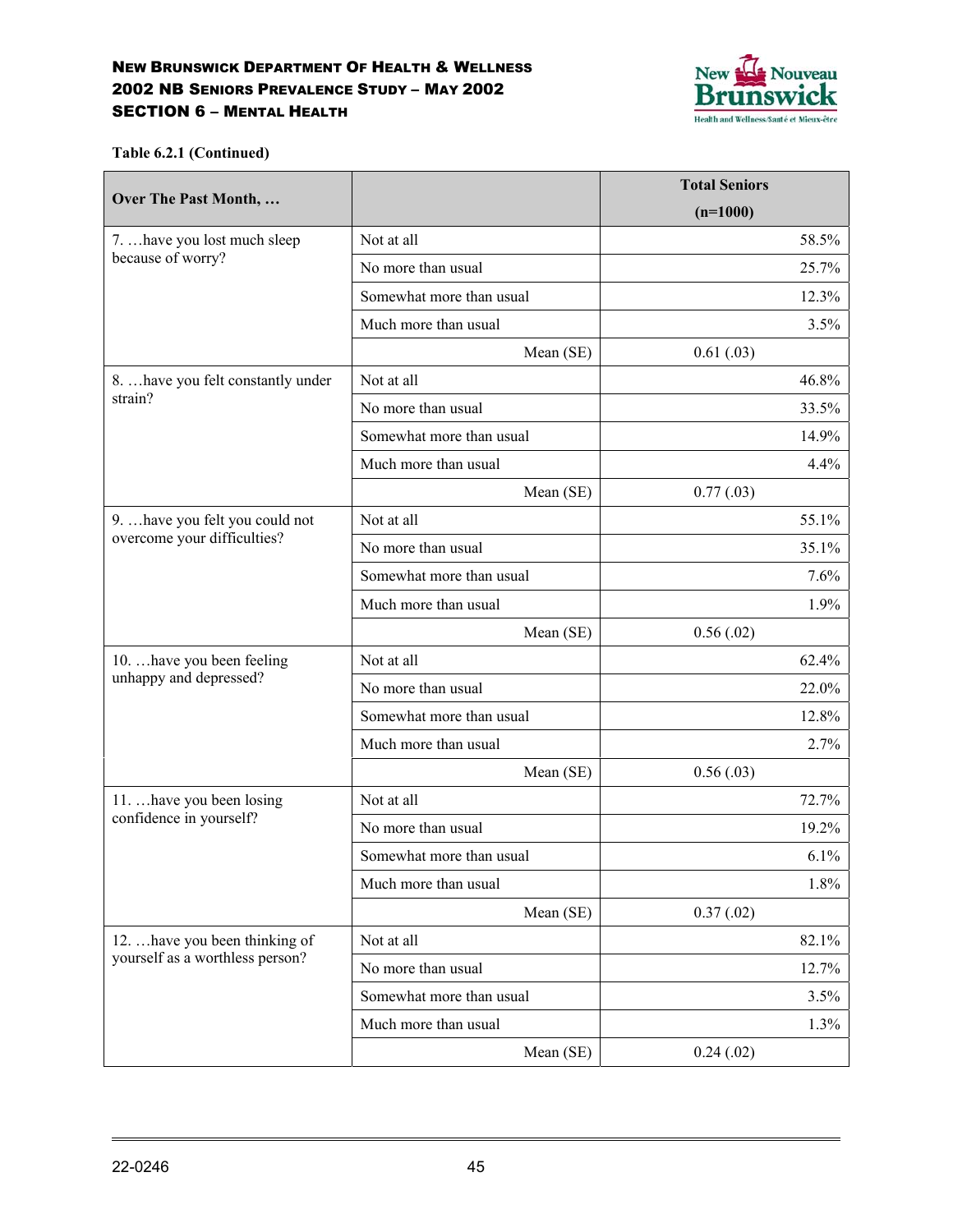



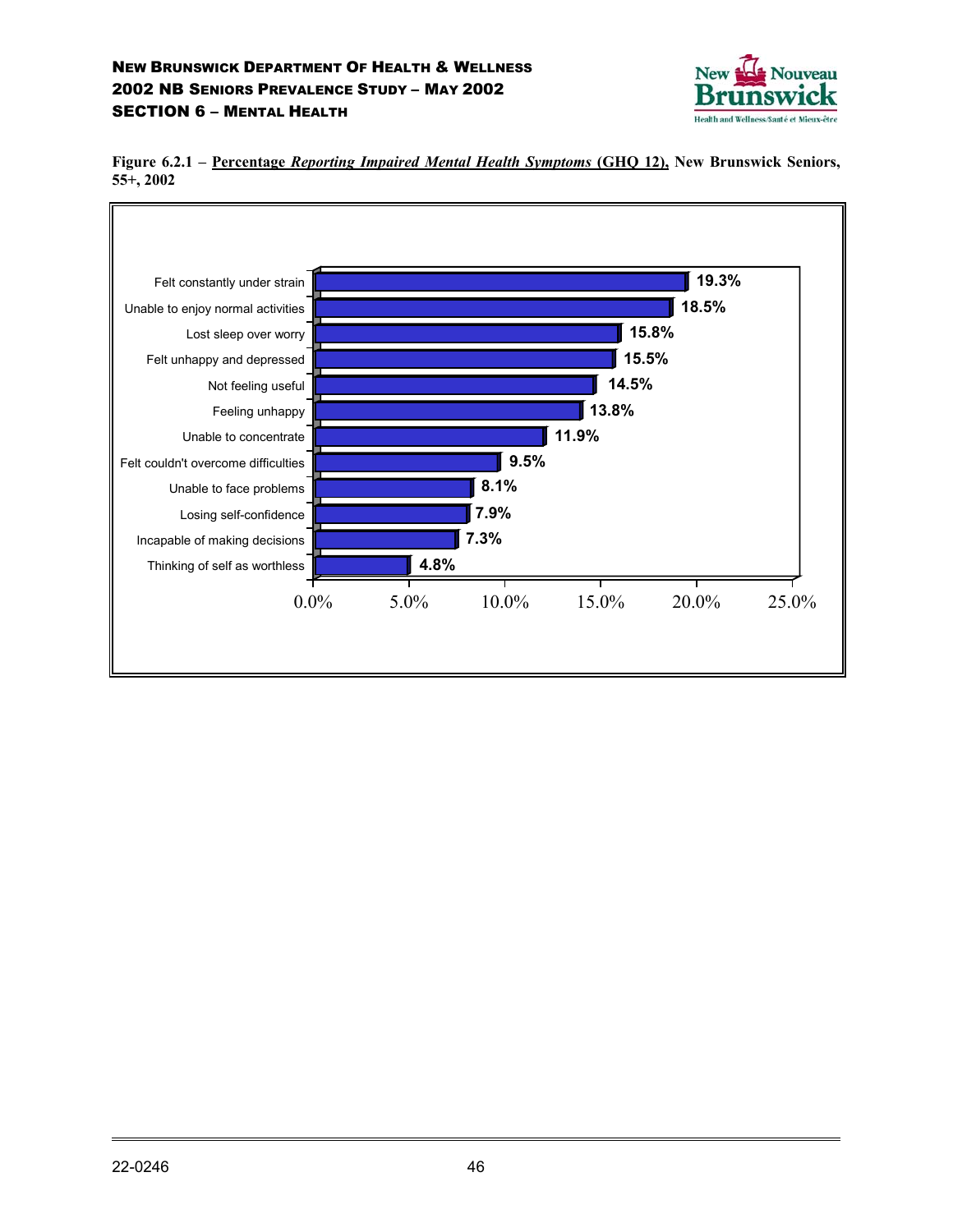



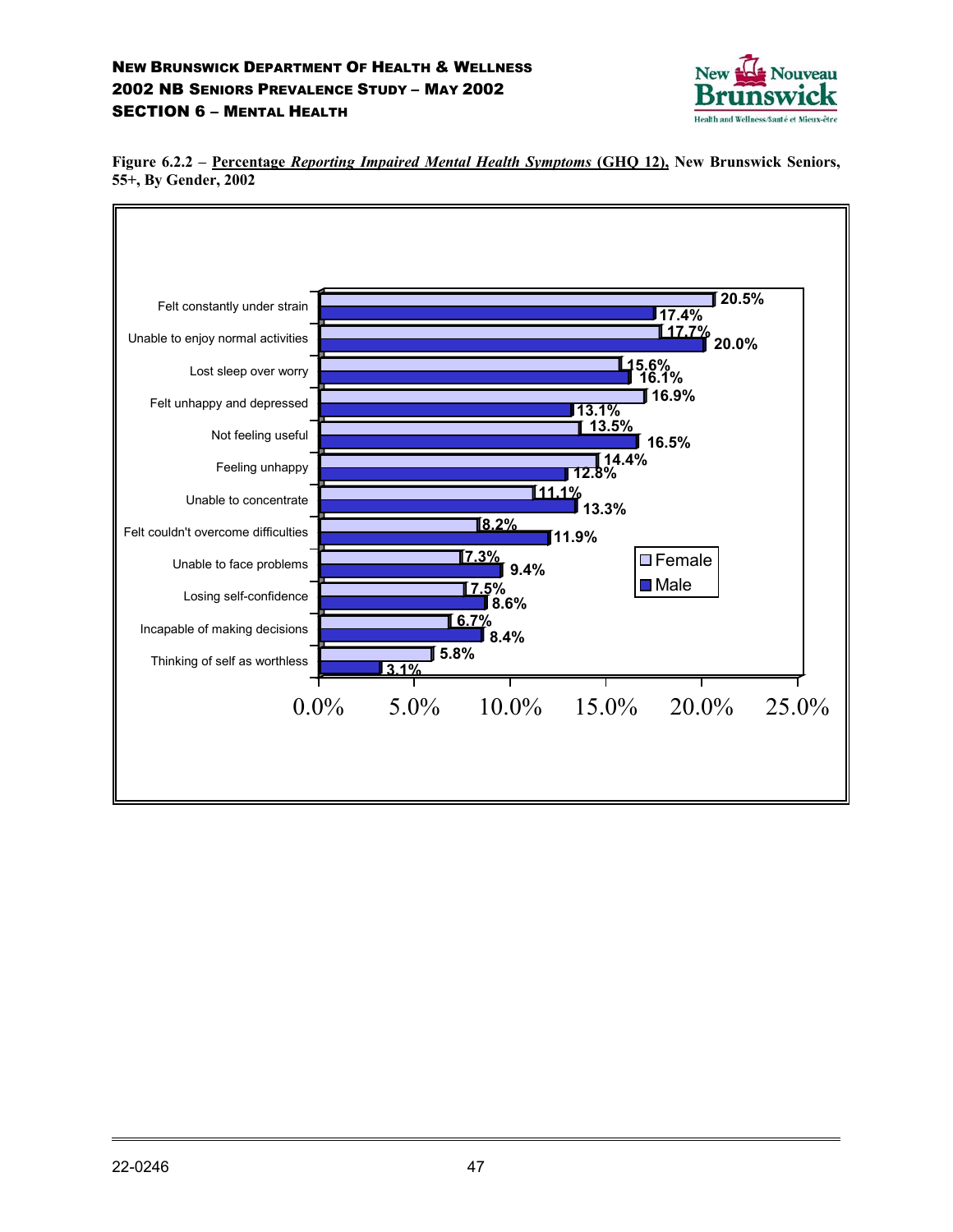

**Table 6.2.2 - Percentage** *Reporting Impaired Mental Health***, A General Health Score Of 3+, New Brunswick Seniors, Aged 55+, 2002.**

|                             |                          | $\frac{0}{0}$ | 95% CI       | Unadjusted<br><b>Odds Ratio</b> | Adjusted<br>Odds Ratio |
|-----------------------------|--------------------------|---------------|--------------|---------------------------------|------------------------|
| <b>TOTAL SAMPLE</b>         |                          | 20.8%         | (18.3, 23.4) |                                 |                        |
| <b>GENDER</b>               |                          |               |              | <b>NS</b>                       | <b>NS</b>              |
| Female                      | (Comparison Group)       | 19.8%         | (16.8, 23.1) | $\overline{a}$                  | $---$                  |
| Male                        |                          | 22.5%         | (18.4, 27.1) | 1.18                            | 1.33                   |
| AGE                         |                          |               |              | <b>NS</b>                       | <b>NS</b>              |
| 55-64                       | (Comparison Group)       | 18.3%         | (14.9, 22.2) | $\frac{1}{2}$                   | $---$                  |
| 65-74                       |                          | 21.9%         | (17.5, 27.0) | 1.25                            | 1.03                   |
| $75+$                       |                          | 23.6%         | (18.8, 29.1) | 1.38                            | 1.10                   |
| <b>MARITAL STATUS</b>       |                          |               |              | $\ast$                          | <b>NS</b>              |
| Never Married               | (Comparison Group)       | 15.3%         | (8.7, 25.5)  | $---$                           | $---$                  |
| Married/Living with Partner |                          | 18.9%         | (16.0, 22.3) | 1.30                            | 1.35                   |
| Previously Married          |                          | 25.3%         | (20.8, 30.5) | 1.88                            | 1.82                   |
| <b>EDUCATION</b>            |                          |               |              | $***$                           | <b>NS</b>              |
| High School or Less         | (Comparison Group)       | 23.5%         | (20.4, 26.8) | $\overline{a}$                  | $---$                  |
| Non-University              |                          | 17.3%         | (12.5, 23.3) | 0.68                            | 0.72                   |
| University                  |                          | 11.2%         | (6.6, 18.4)  | $0.41**$                        | $0.51*$                |
| <b>INCOME</b>               |                          |               |              | $\ast$                          | <b>NS</b>              |
| $<$ \$25K                   | (Comparison Group)       | 24.7%         | (20.9, 29.0) | $ -$                            | $---$                  |
| \$25K - \$50K               |                          | 19.3%         | (14.4, 25.4) | 0.73                            | 0.86                   |
| $>$ \$50K                   |                          | 11.8%         | (7.1, 18.9)  | $0.41**$                        | 0.59                   |
| Not Stated                  |                          | 19.3%         | (14.7, 24.9) | 0.73                            | 0.79                   |
| <b>HEALTH REGION</b>        |                          |               |              | <b>NS</b>                       | <b>NS</b>              |
| 1                           | (vs. Provincial Average) | 16.5%         | (12.3, 21.7) | 0.76                            | 0.76                   |
| 2                           |                          | 25.0%         | (20.0, 30.8) | 1.29                            | 1.24                   |
| 3                           |                          | 20.1%         | (15.3, 25.9) | 0.97                            | 1.06                   |
| 4                           |                          | 21.3%         | (16.8, 26.6) | 1.05                            | 1.00                   |

Note: \* p < 05; \* \* p < 01; \* \* \* p < 001.

Asterisks in shaded rows represent the significance of the group effect based on the Wald statistic. "NS" means the group effect is not statistically significant.

Where significant, odds ratios greater than 1 indicate that the risk is greater in the group being contrasted with the comparison group. Alternatively, where significant, odds ratios less than 1 indicate that the risk is lower in the group being contrasted with the comparison group.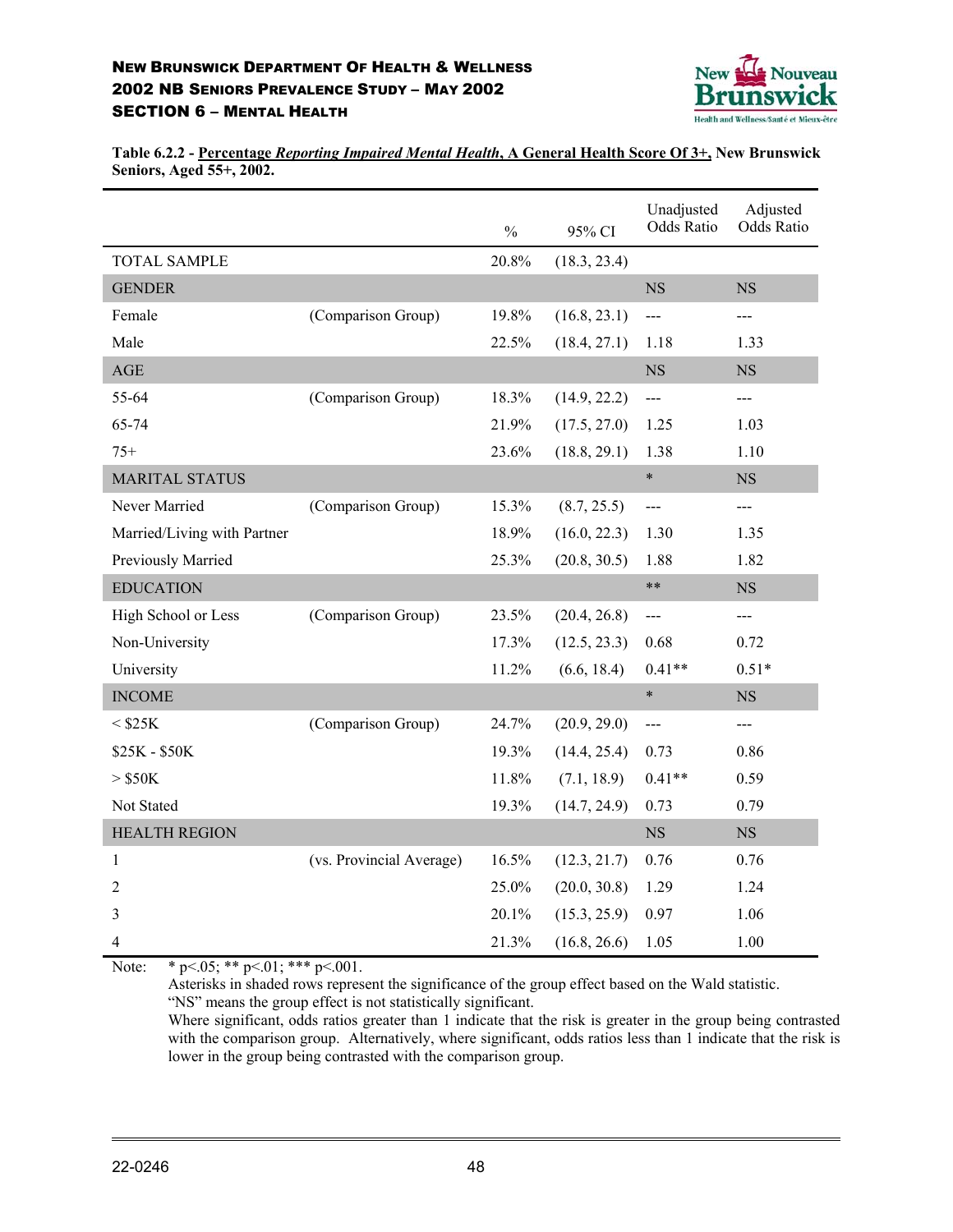

# **6.3 Prescription Medication**

*It is important to note that the following measures estimate the prevalence of prescription medication use among seniors. They do not estimate the prevalence of the underlying conditions or disorders among seniors.*

### **6.3.1 Use Of Prescription Medications**



**Figure 6.3.1 – Use Of** *Prescription Medications* **In The Last Year, New Brunswick Seniors, 55+, 2002**

The majority (85.1%) of seniors in New Brunswick (range of 82.7% to 87.2%) have used some form of prescription medication within the last 12 months. Following adjustment for all six demographic factors, use of prescription medication is significantly related to gender and marital status.

- Men over the age of 55 are significantly less likely than senior women to have taken any prescription medication within the last year (0.62 times as likely).
- Although use of behind-the-counter medication is not related to age overall, older seniors (75+) are 1.75 times more likely than those in the youngest age group (55- 64) to have used some kind of prescription medication last year.
- Use of prescription drugs is significantly higher for seniors who have been previously married, with nearly all seniors in this category reporting use in the last year (92.4%).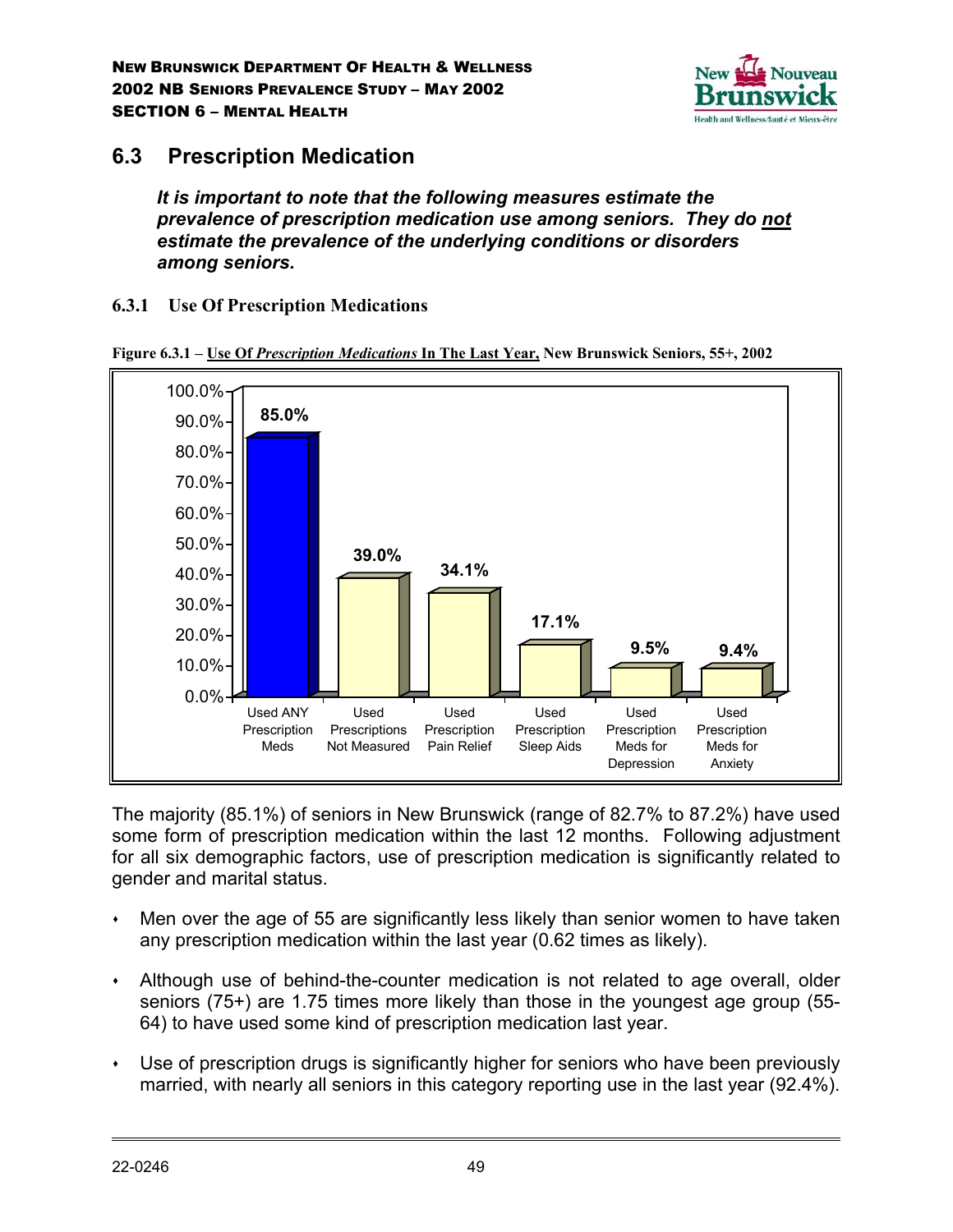

This group is 2.29 more likely than seniors who have never been married to have taken prescription medication in the past 12 months, after adjustment for other factors.

- Considering the high percentage of seniors taking prescription medication, it is encouraging to note that a very low percentage (1.3% of seniors, or 1.5% of those seniors using behind-the-counter drugs) felt they were dependent upon any prescription medication, other than for health reasons, within the past year.
- A higher proportion (3.8% of seniors, 4.5% of prescription users) indicated that, within the last year, they needed a larger amount of a given prescription medication in order to achieve the same effect. This required dosage increase is more prevalent among males than females (5.6% versus 2.8%), despite the fact that females are more inclined to have used any prescription drugs in the last year (88.1% versus 79.4% of senior males). This relationship is not evident for age or health region, with 3% to 5% of seniors across all categories reporting a need for higher dosages to get the same effect in the past 12 months.
- Approximately 5.5% of seniors in the province have either tried to cut down or have had their doctor suggest a reduction in their use of prescription medication within the last year. This voluntary reduction of prescription medication use is similar for males and females, and for seniors across all three age categories. However, attempted or suggested cut backs in prescription drugs is more prevalent in Health Region 2 (Saint John area – 7.1%) than in Health Region 3 (Fredericton area - 3.1%).
- There were 1.1% of seniors who experienced physical withdrawal symptoms as a result of stopping or reducing levels of prescription medications in the last 12 months.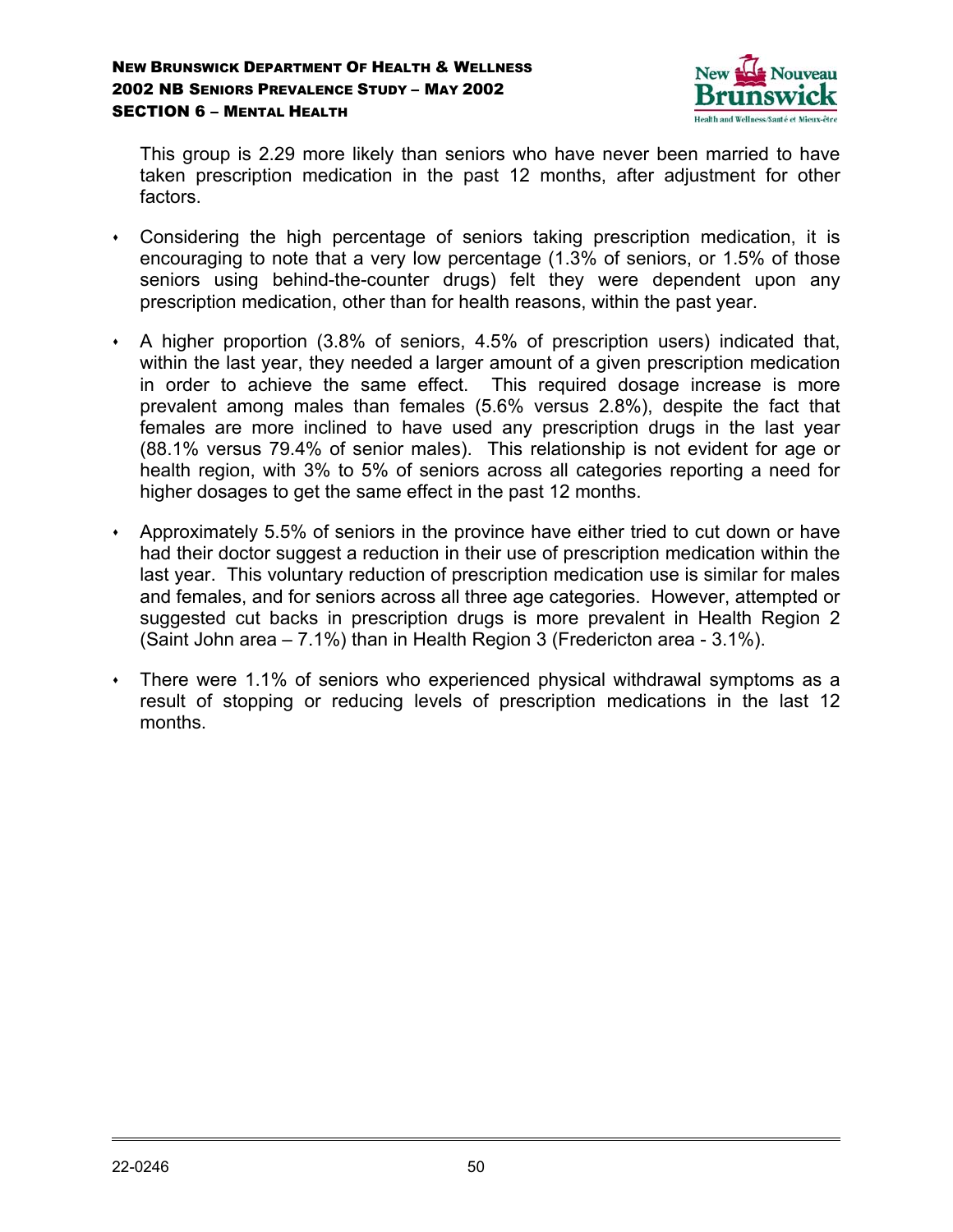

**Table 6.3.1 - Percentage Who** *Used Any Prescription Medications* **In The Last Year, New Brunswick Seniors, Aged 55+, 2002.**

|                             |                          | $\frac{0}{0}$ | 95% CI       | Unadjusted<br>Odds Ratio | Adjusted<br>Odds Ratio |
|-----------------------------|--------------------------|---------------|--------------|--------------------------|------------------------|
| <b>TOTAL SAMPLE</b>         |                          | 85.1%         | (82.7, 87.2) |                          |                        |
| <b>GENDER</b>               |                          |               |              | ***                      | $\ast$                 |
| Female                      | (Comparison Group)       | 88.1%         | (85.4, 90.4) | ---                      | $\overline{a}$         |
| Male                        |                          | 79.7%         | (75.2, 83.5) | $0.53***$                | $0.62*$                |
| AGE                         |                          |               |              | ***                      | <b>NS</b>              |
| 55-64                       | (Comparison Group)       | 80.0%         | (76.0, 83.5) | ---                      | $---$                  |
| 65-74                       |                          | 87.5%         | (83.3, 90.8) | $1.76**$                 | 1.39                   |
| $75+$                       |                          | 90.6%         | (86.5, 93.6) | 2.42***                  | $1.75*$                |
| <b>MARITAL STATUS</b>       |                          |               |              | ***                      | $\ast$                 |
| Never Married               | (Comparison Group)       | 79.7%         | (69.0, 87.4) | $---$                    | ---                    |
| Married/Living with Partner |                          | 81.9%         | (78.6, 84.8) | 1.15                     | 1.21                   |
| Previously Married          |                          | 92.4%         | (88.9, 94.8) | $3.08**$                 | $2.29*$                |
| <b>EDUCATION</b>            |                          |               |              | <b>NS</b>                | <b>NS</b>              |
| High School or Less         | (Comparison Group)       | 85.4%         | (82.5, 87.8) | $---$                    | $---$                  |
| Non-University              |                          | 86.7%         | (81.1, 90.8) | 1.11                     | 1.23                   |
| University                  |                          | 81.0%         | (72.8, 87.2) | 0.73                     | 1.12                   |
| <b>INCOME</b>               |                          |               |              | ***                      | NS                     |
| $<$ \$25K                   | (Comparison Group)       | 88.3%         | (85.0, 91.0) | $---$                    | $---$                  |
| \$25K - \$50K               |                          | 84.6%         | (79.0, 89.0) | 0.73                     | 0.99                   |
| $>$ \$50K                   |                          | 72.0%         | (63.3, 79.4) | $0.34***$                | $0.51*$                |
| Not Stated                  |                          | 86.0%         | (81.0, 89.8) | 0.81                     | 0.89                   |
| <b>HEALTH REGION</b>        |                          |               |              | $_{\rm NS}$              | $_{\rm NS}$            |
| 1                           | (vs. Provincial Average) | 82.4%         | (77.1, 86.7) | 0.80                     | 0.81                   |
| 2                           |                          | 89.3%         | (84.8, 92.6) | $1.42*$                  | 1.38                   |
| 3                           |                          | 86.3%         | (81.2, 90.2) | 1.08                     | 1.08                   |
| 4                           |                          | 82.6%         | (77.7, 86.6) | 0.81                     | 0.83                   |

Note: \* p < 05; \* \* p < 01; \* \* \* p < 001.

Asterisks in shaded rows represent the significance of the group effect based on the Wald statistic. "NS" means the group effect is not statistically significant.

Where significant, odds ratios greater than 1 indicate that the risk is greater in the group being contrasted with the comparison group. Alternatively, where significant, odds ratios less than 1 indicate that the risk is lower in the group being contrasted with the comparison group.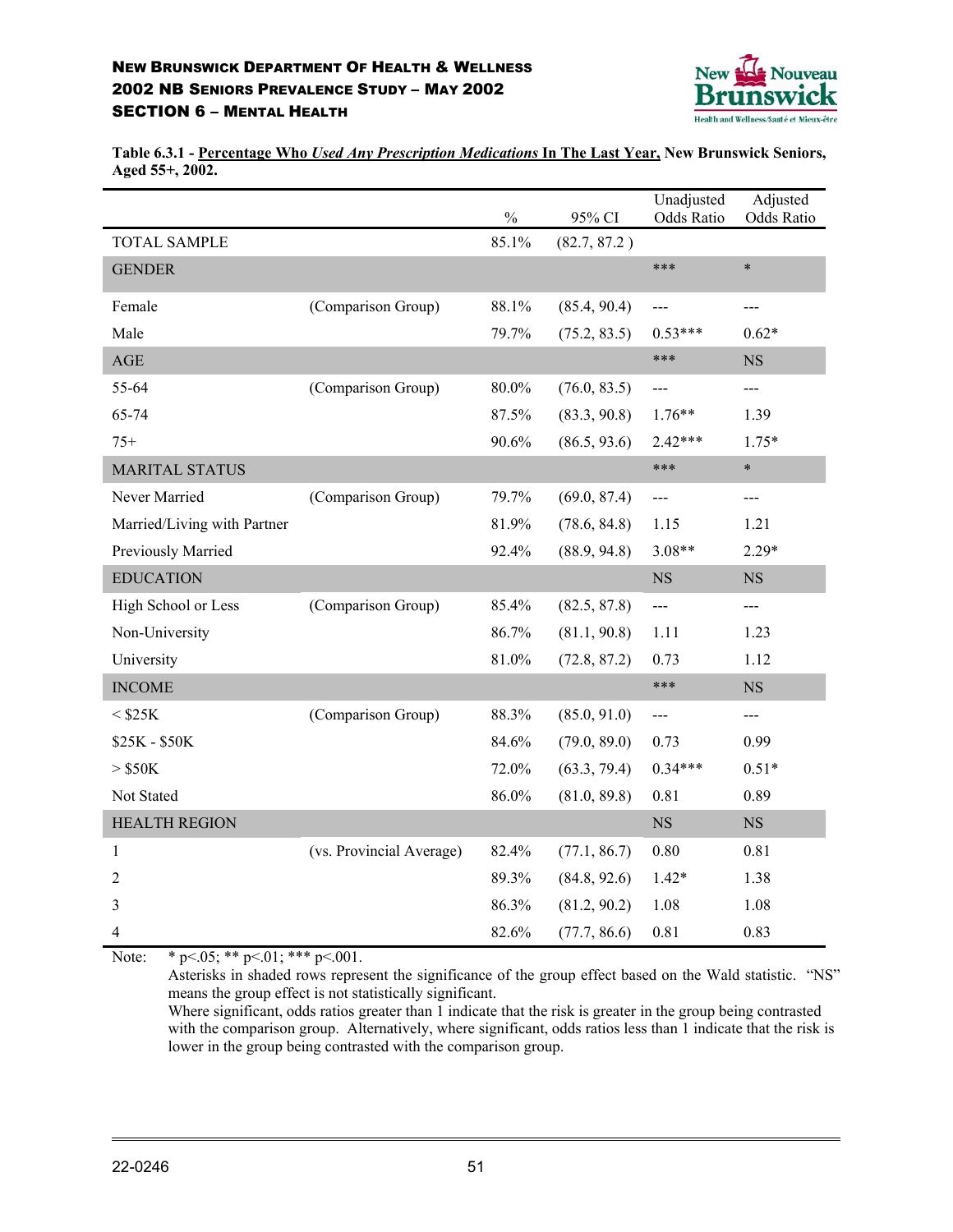

### **6.3.2 Use Of Prescription Medication To Relieve Pain**

Pain medication is the most prevalent form of those prescription drugs taken in the last year, of those measured in the survey, by seniors in New Brunswick. Approximately one-third of all seniors (34.2%, range of 31.3% to 37.2%) have taken prescription strength pain medication within the last 12 months, about twice as many as have taken sleep inducing medication, the second most prevalent prescription drug measured.

Approximately 40% of all seniors who have taken any prescription medication in the last year have used prescription strength pain relief drugs. Considering all seniors, about one in five report pain-killers as the only prescription medication (of the four types measured) they have taken during the past year (21.3%).

The use of prescription pain-killers is not differentiated for any demographic group. Both individually and with adjustments incorporated for combined demographic characteristics, there are no statistical relationships between the use of prescription medication to relieve pain and gender, age, marital status, education, household income level, or health region of residence.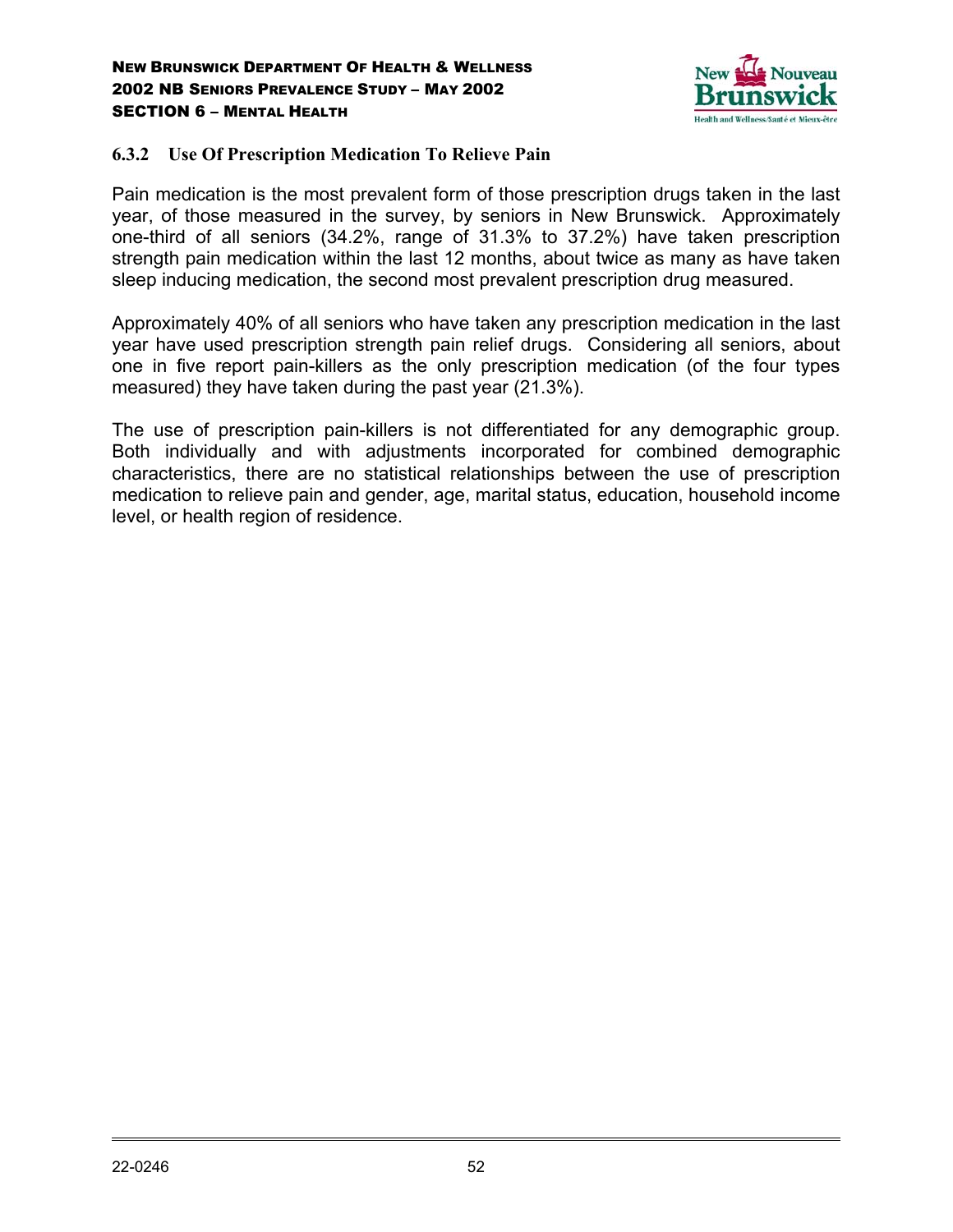

**Table 6.3.2 - Percentage Who** *Used Any Prescription Medication To Relieve Pain* **In The Last Year, New Brunswick Seniors, Aged 55+, 2002.**

|                             |                          | $\frac{0}{0}$ | 95% CI       | Unadjusted<br>Odds Ratio | Adjusted<br>Odds Ratio |
|-----------------------------|--------------------------|---------------|--------------|--------------------------|------------------------|
| <b>TOTAL SAMPLE</b>         |                          | 34.2%         | (31.3, 37.2) |                          |                        |
| <b>GENDER</b>               |                          |               |              | <b>NS</b>                | <b>NS</b>              |
| Female                      | (Comparison Group)       | 34.6%         | (31.0, 38.4) | ---                      | ---                    |
| Male                        |                          | 33.4%         | (28.7, 38.5) | 0.95                     | 1.03                   |
| AGE                         |                          |               |              | NS                       | NS                     |
| 55-64                       | (Comparison Group)       | 32.4%         | (28.2, 37.0) | $---$                    | $---$                  |
| 65-74                       |                          | 36.8%         | (31.5, 42.5) | 1.22                     | 1.05                   |
| $75+$                       |                          | 34.1%         | (28.6, 40.0) | 1.08                     | 0.92                   |
| <b>MARITAL STATUS</b>       |                          |               |              | <b>NS</b>                | <b>NS</b>              |
| Never Married               | (Comparison Group)       | 28.4%         | (19.3, 39.7) | ---                      | ---                    |
| Married/Living with Partner |                          | 33.0%         | (29.3, 36.8) | 1.24                     | 1.25                   |
| Previously Married          |                          | 37.8%         | (32.6, 43.3) | 1.53                     | 1.45                   |
| <b>EDUCATION</b>            |                          |               |              | $_{\rm NS}$              | $_{\rm NS}$            |
| High School or Less         | (Comparison Group)       | 34.6%         | (31.2, 38.3) | $\overline{a}$           | $---$                  |
| Non-University              |                          | 36.9%         | (30.4, 43.9) | 1.10                     | 1.14                   |
| University                  |                          | 27.8%         | (20.4, 36.7) | 0.73                     | 0.89                   |
| <b>INCOME</b>               |                          |               |              | $_{\rm NS}$              | $_{\rm NS}$            |
| $<$ \$25K                   | (Comparison Group)       | 38.0%         | (33.5, 42.6) | $\overline{a}$           | $---$                  |
| \$25K - \$50K               |                          | 31.8%         | (25.8, 38.6) | 0.76                     | 0.77                   |
| $>$ \$50K                   |                          | 26.3%         | (19.1, 35.0) | $0.58*$                  | 0.61                   |
| Not Stated                  |                          | 33.1%         | (27.4, 39.2) | 0.81                     | 0.83                   |
| <b>HEALTH REGION</b>        |                          |               |              | NS                       | $_{\rm NS}$            |
| $\mathbf{1}$                | (vs. Provincial Average) | 30.3%         | (24.9, 36.4) | 0.84                     | 0.84                   |
| $\overline{2}$              |                          | 37.0%         | (31.3, 43.2) | 1.13                     | 1.09                   |
| 3                           |                          | 37.4%         | (31.4, 43.9) | 1.15                     | 1.19                   |
| 4                           |                          | 32.2%         | (27.0, 38.0) | 0.92                     | 0.92                   |

Note: \*  $p < .05$ ; \*\*  $p < .01$ ; \*\*\*  $p < .001$ .

Asterisks in shaded rows represent the significance of the group effect based on the Wald statistic. "NS" means the group effect is not statistically significant.

Where significant, odds ratios greater than 1 indicate that the risk is greater in the group being contrasted with the comparison group. Alternatively, where significant, odds ratios less than 1 indicate that the risk is lower in the group being contrasted with the comparison group.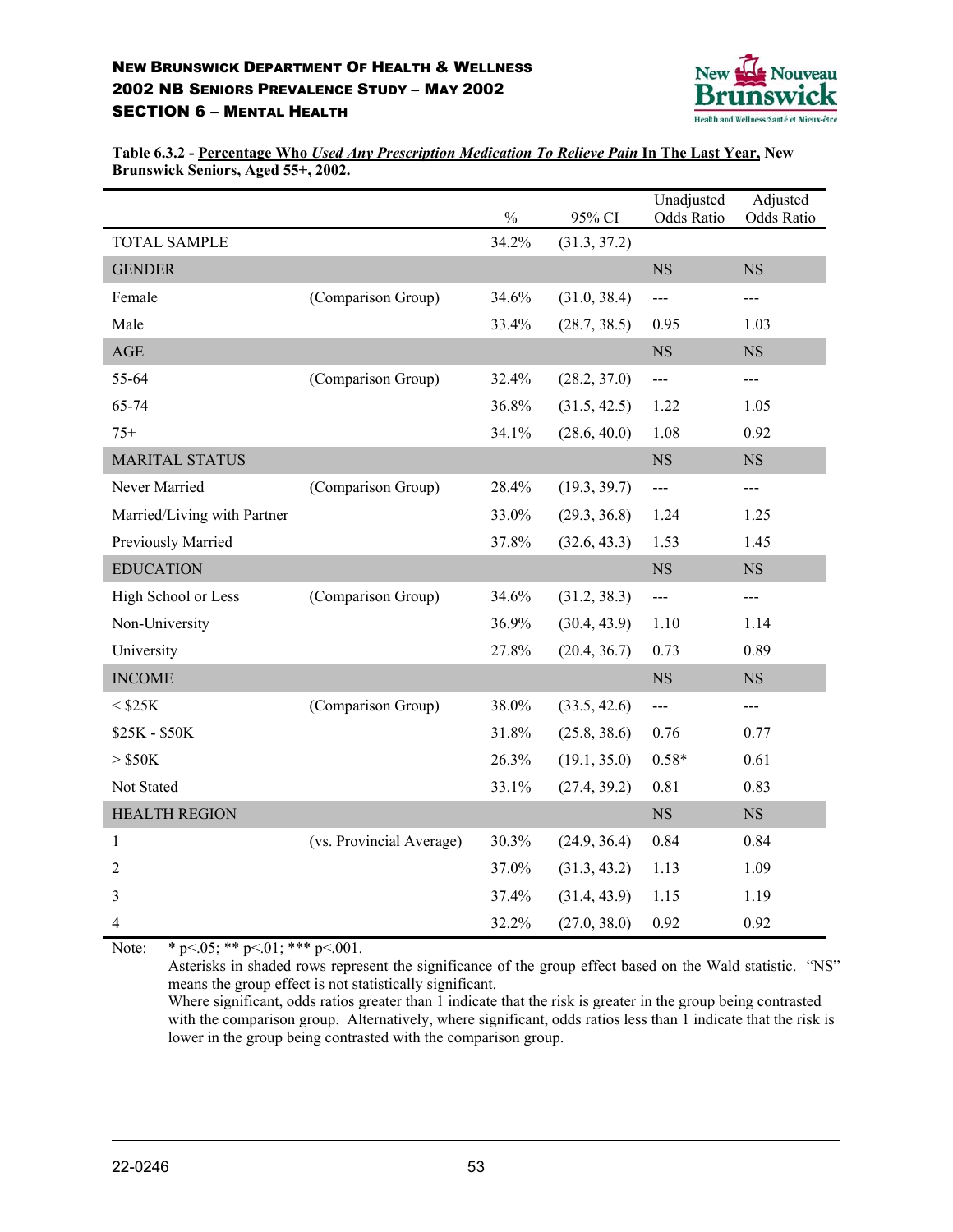

### **6.3.3 Use Of Prescription Medication To Assist Sleep**

Approximately 17.1% of all seniors in New Brunswick have taken prescription medication specifically to help them sleep in the past year, accounting for 20% of those who took any prescribed medication at all. Nearly 5% of seniors report sleep assisting drugs as the only one of the four types of prescription medications measured they used in the past 12 months (4.7%).

When the six demographic factors are considered, the only characteristic associated with the use of prescription sleep aids is marital status.

 Seniors who are not currently married are more inclined to have used prescription medication to assist sleep than those who are presently living with a partner, with those who were married at some time in the past most likely to have taken this type of drug in the past 12 months.

With all six demographic characteristics considered, use of prescription medication to help sleep is not significantly related to gender, age, education, household income level, or health region.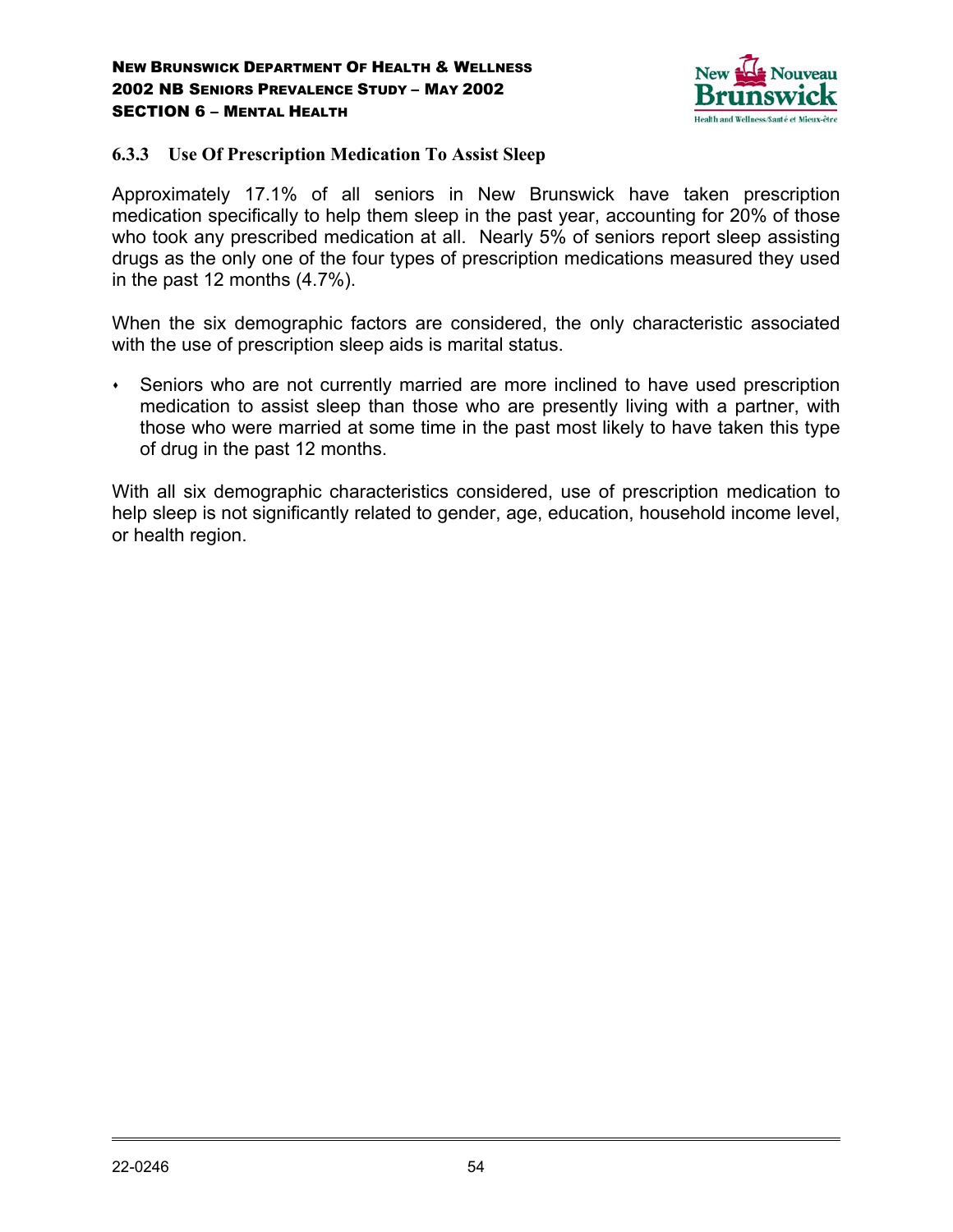

**Table 6.3.3 - Percentage Who** *Used Any Prescription Medication To Assist Sleep* **In The Last Year, New Brunswick Seniors, Aged 55+, 2002.**

|                             |                          | $\frac{0}{0}$ | 95% CI       | Unadjusted<br>Odds Ratio | Adjusted<br>Odds Ratio |
|-----------------------------|--------------------------|---------------|--------------|--------------------------|------------------------|
| <b>TOTAL SAMPLE</b>         |                          | 17.1%         | (14.9, 19.6) |                          |                        |
| <b>GENDER</b>               |                          |               |              | $\ast$                   | <b>NS</b>              |
| Female                      | (Comparison Group)       | 19.1%         | (16.2, 22.4) | ---                      | ---                    |
| Male                        |                          | 13.6%         | (10.5, 17.6) | $0.67*$                  | 0.85                   |
| $\mathbf{AGE}$              |                          |               |              | $***$                    | $_{\rm NS}$            |
| 55-64                       | (Comparison Group)       | 12.9%         | (10.0, 16.4) | $---$                    | $---$                  |
| 65-74                       |                          | 18.9%         | (14.8, 23.7) | $1.57*$                  | 1.31                   |
| $75+$                       |                          | 22.3%         | (17.6, 27.7) | $1.94**$                 | 1.33                   |
| <b>MARITAL STATUS</b>       |                          |               |              | ***                      | $\ast$                 |
| Never Married               | (Comparison Group)       | 18.9%         | (11.5, 29.5) | $---$                    | ---                    |
| Married/Living with Partner |                          | 12.7%         | (10.3, 15.6) | 0.62                     | 0.66                   |
| Previously Married          |                          | 25.5%         | (21.0, 30.6) | 1.47                     | 1.21                   |
| <b>EDUCATION</b>            |                          |               |              | NS                       | <b>NS</b>              |
| High School or Less         | (Comparison Group)       | 18.5%         | (15.7, 21.6) | $\frac{1}{2}$            | $---$                  |
| Non-University              |                          | 16.9%         | (12.3, 22.9) | 0.90                     | 1.08                   |
| University                  |                          | 9.5%          | (5.3, 16.3)  | $0.46*$                  | 0.62                   |
| <b>INCOME</b>               |                          |               |              | ***                      | <b>NS</b>              |
| $<$ \$25K                   | (Comparison Group)       | 22.0%         | (18.4, 26.2) | $---$                    | $---$                  |
| \$25K - \$50K               |                          | 7.9%          | (4.9, 12.6)  | $0.30***$                | $0.45**$               |
| $>$ \$50K                   |                          | 11.9%         | (7.1, 19.1)  | $0.48*$                  | 0.87                   |
| Not Stated                  |                          | 18.7%         | (14.2, 24.1) | 0.81                     | 0.96                   |
| <b>HEALTH REGION</b>        |                          |               |              | <b>NS</b>                | NS                     |
| 1                           | (vs. Provincial Average) | 15.6%         | (11.6, 20.8) | 0.92                     | 0.93                   |
| 2                           |                          | 18.7%         | (14.4, 24.0) | 1.14                     | 1.06                   |
| 3                           |                          | 13.7%         | (9.8, 18.8)  | 0.78                     | 0.79                   |
| $\overline{4}$              |                          | 19.9%         | (15.6, 25.1) | 1.23                     | 1.27                   |

Note: \*  $p<.05;$  \*\*  $p<.01;$  \*\*\*  $p<.001.$ 

Asterisks in shaded rows represent the significance of the group effect based on the Wald statistic. "NS" means the group effect is not statistically significant.

Where significant, odds ratios greater than 1 indicate that the risk is greater in the group being contrasted with the comparison group. Alternatively, where significant, odds ratios less than 1 indicate that the risk is lower in the group being contrasted with the comparison group.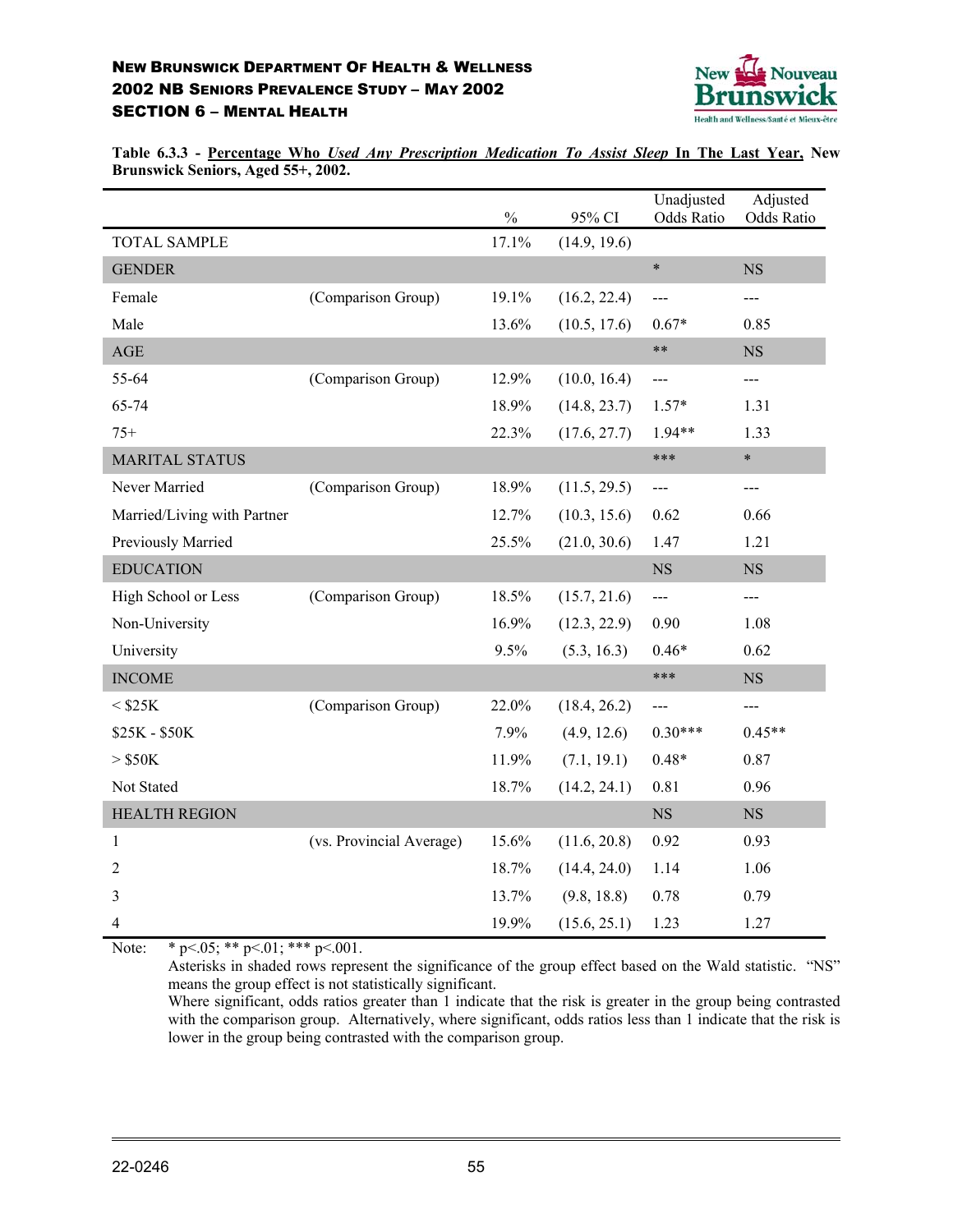

### **6.3.4 Use Of Prescription Medication To Reduce Anxiety/Panic Attacks**

Around 9.4% (7.7% to 11.4%) of senior citizens in New Brunswick report using prescription medication to reduce anxiety and/or panic attacks within the 12 months prior to the survey.

Anti-anxiety prescription use is related to age, marital status and health region, once other factors are considered.

- Use of prescription medication for anxiety decreases significantly with age. Seniors aged 65 to 74 years are just over half as likely to use this type of medication than those in the youngest age group, and seniors over 74 years of age are less than one-third as inclined to be take medicated for this condition.
- The odds of currently taking anti-anxiety medication are highest for seniors who are no longer with a spouse or partner. This group is 1.32 more likely to be using this type of drug than seniors who have never been married. Seniors who are presently married or co-habitating are least inclined to be using prescription medication to reduce anxiety.
- Compared to the provincial average, seniors in health region 2 (Saint John area) are 1.64 times more likely to relieve anxiety through prescription medication at 14.3%. Seniors in health region 1 (Moncton area) are the least likely to be using prescription drugs for anxiety attacks (5.7%).

The use of prescription drugs to reduce anxiety or panic attacks is not related to gender, education or income level among New Brunswick seniors.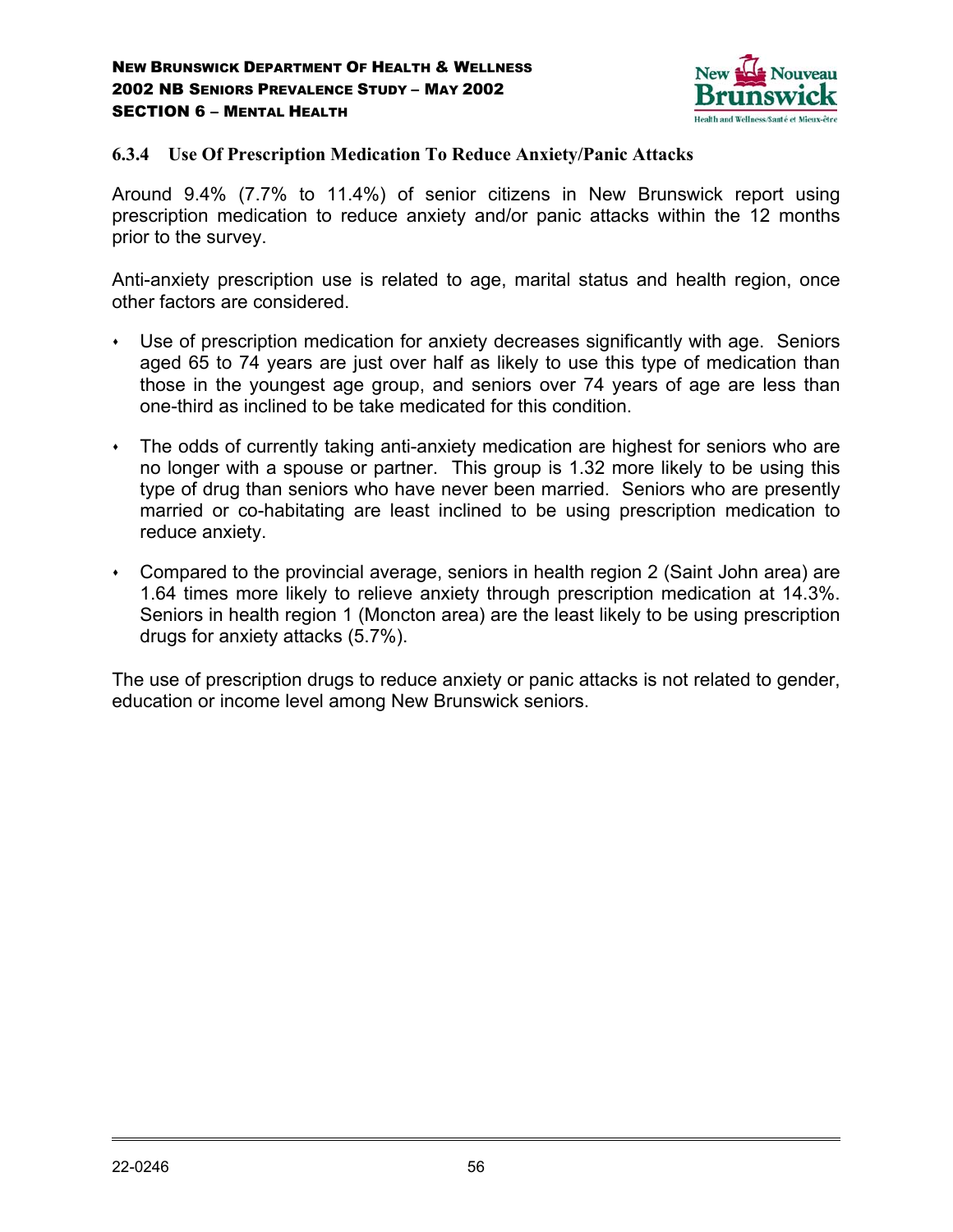

**Table 6.3.4 – Percentage** *Reporting Using Prescription Medication To Treat Anxiety or Panic Attacks* **In The Past Year, New Brunswick Seniors, Aged 55+, 2002.**

|                             |                          | $\frac{0}{0}$ | 95% CI       | Unadjusted<br><b>Odds Ratio</b> | Adjusted<br><b>Odds Ratio</b> |
|-----------------------------|--------------------------|---------------|--------------|---------------------------------|-------------------------------|
| <b>TOTAL SAMPLE</b>         |                          | 9.4%          | (7.7, 11.4)  |                                 |                               |
| <b>GENDER</b>               |                          |               |              | $_{\rm NS}$                     | <b>NS</b>                     |
| Female                      | (Comparison Group)       | 10.6%         | (8.5, 13.3)  | $---$                           | ---                           |
| Male                        |                          | 7.2%          | (5.0, 10.4)  | 0.65                            | 0.74                          |
| $\mathbf{AGE}$              |                          |               |              | NS                              | $***$                         |
| 55-64                       | (Comparison Group)       | 11.2%         | (8.6, 14.6)  | $---$                           | ---                           |
| 65-74                       |                          | 9.4%          | (6.6, 13.3)  | 0.82                            | $0.57*$                       |
| $75+$                       |                          | 6.4%          | (4.0, 10.0)  | $0.54*$                         | $0.31**$                      |
| <b>MARITAL STATUS</b>       |                          |               |              | $\ast$                          | $\ast$                        |
| Never Married               | (Comparison Group)       | 10.8%         | (5.5, 20.2)  | ---                             | ---                           |
| Married/Living with Partner |                          | 7.2%          | (5.4, 9.6)   | 0.64                            | 0.63                          |
| Previously Married          |                          | 13.3%         | (10.0, 17.6) | 1.27                            | 1.32                          |
| <b>EDUCATION</b>            |                          |               |              | <b>NS</b>                       | NS                            |
| High School or Less         | (Comparison Group)       | 11.0%         | (8.8, 13.5)  | $\overline{a}$                  | ---                           |
| Non-University              |                          | 6.7%          | (3.9, 11.2)  | 0.58                            | 0.62                          |
| University                  |                          | 5.2%          | (2.3, 11.1)  | 0.44                            | 0.56                          |
| <b>INCOME</b>               |                          |               |              | <b>NS</b>                       | <b>NS</b>                     |
| $<$ \$25K                   | (Comparison Group)       | 11.2%         | (8.6, 14.5)  | $---$                           | ---                           |
| \$25K - \$50K               |                          | 7.4%          | (4.5, 12.0)  | 0.64                            | 0.75                          |
| $>$ \$50K                   |                          | 4.2%          | (1.8, 9.7)   | $0.35*$                         | 0.44                          |
| Not Stated                  |                          | 10.3%         | (7.1, 14.9)  | 0.91                            | 0.93                          |
| <b>HEALTH REGION</b>        |                          |               |              | $\ast$                          | $\ast$                        |
| 1                           | (vs. Provincial Average) | 5.7%          | (3.4, 9.5)   | $062*$                          | $0.59*$                       |
| $\overline{2}$              |                          | 14.3%         | (10.5, 19.2) | $1.70**$                        | $1.64**$                      |
| 3                           |                          | 8.3%          | (5.4, 12.7)  | 0.93                            | 1.04                          |
| 4                           |                          | 9.1%          | (6.2, 13.1)  | 1.02                            | 0.99                          |

Note: \* p < 05; \* \* p < 01; \* \* \* p < 001.

Asterisks in shaded rows represent the significance of the group effect based on the Wald statistic. "NS" means the group effect is not statistically significant.

Where significant, odds ratios greater than 1 indicate that the risk is greater in the group being contrasted with the comparison group. Alternatively, where significant, odds ratios less than 1 indicate that the risk is lower in the group being contrasted with the comparison group.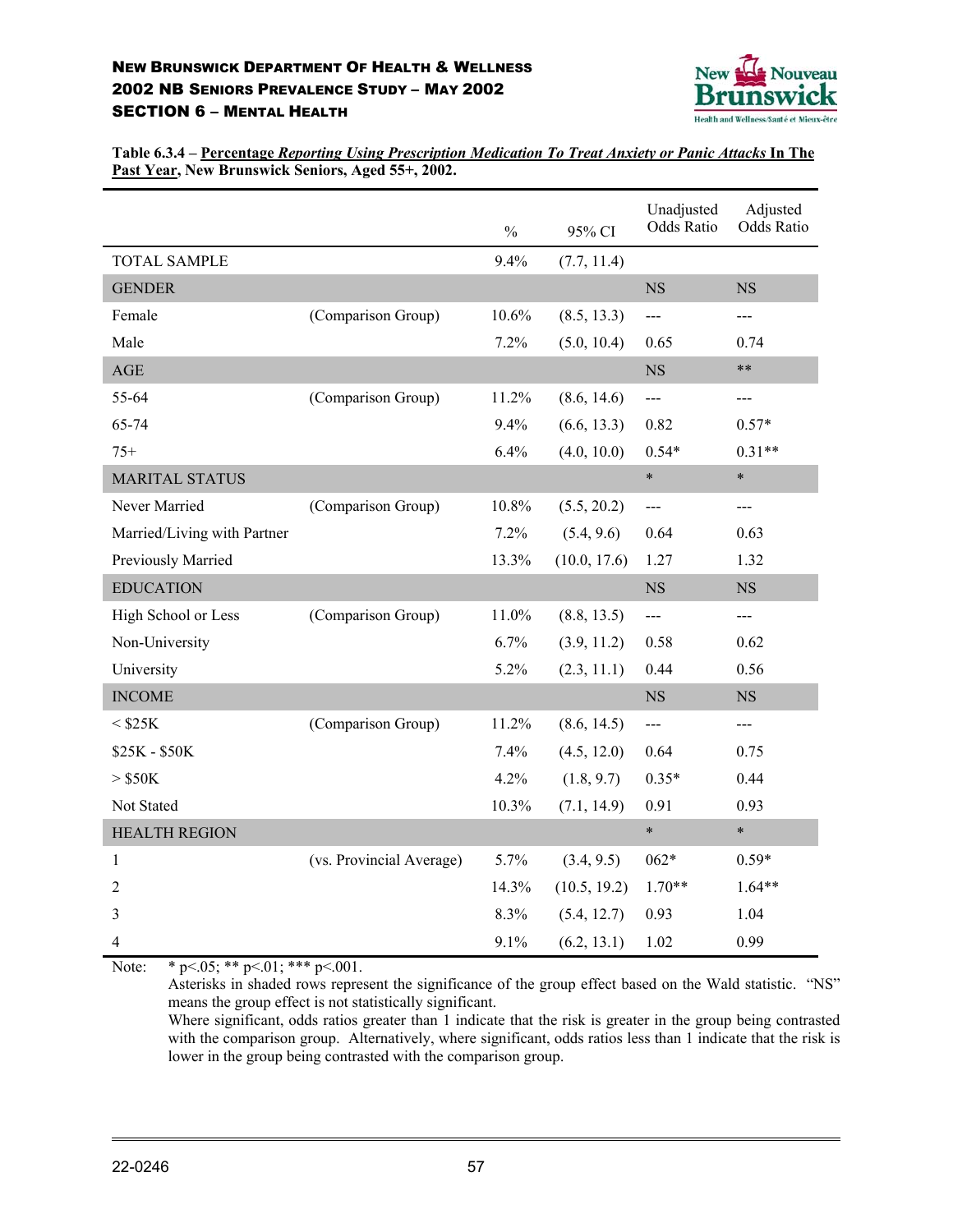

### **6.3.5 Use Of Prescription Medication To Treat Depression**

The prevalence of prescription medication use to treat depression in the last year is similar to the prevalence of anti-anxiety prescriptions at 9.5% (range of 7.8% to 11.5%). In fact, the overlap in use of these two types of medication is high, with 4.9% of seniors having taken both anti-anxiety drugs and anti-depressants in the past year.





 With adjustments for all six demographic characteristics incorporated, the only factor emerging as significantly related to the use of antidepressant medication is age. The likelihood of taking prescription medication to treat depression declines significantly with age, such that seniors over 74 years of age are less than half as inclined as those aged 55 to 64 years to be using this type of drug.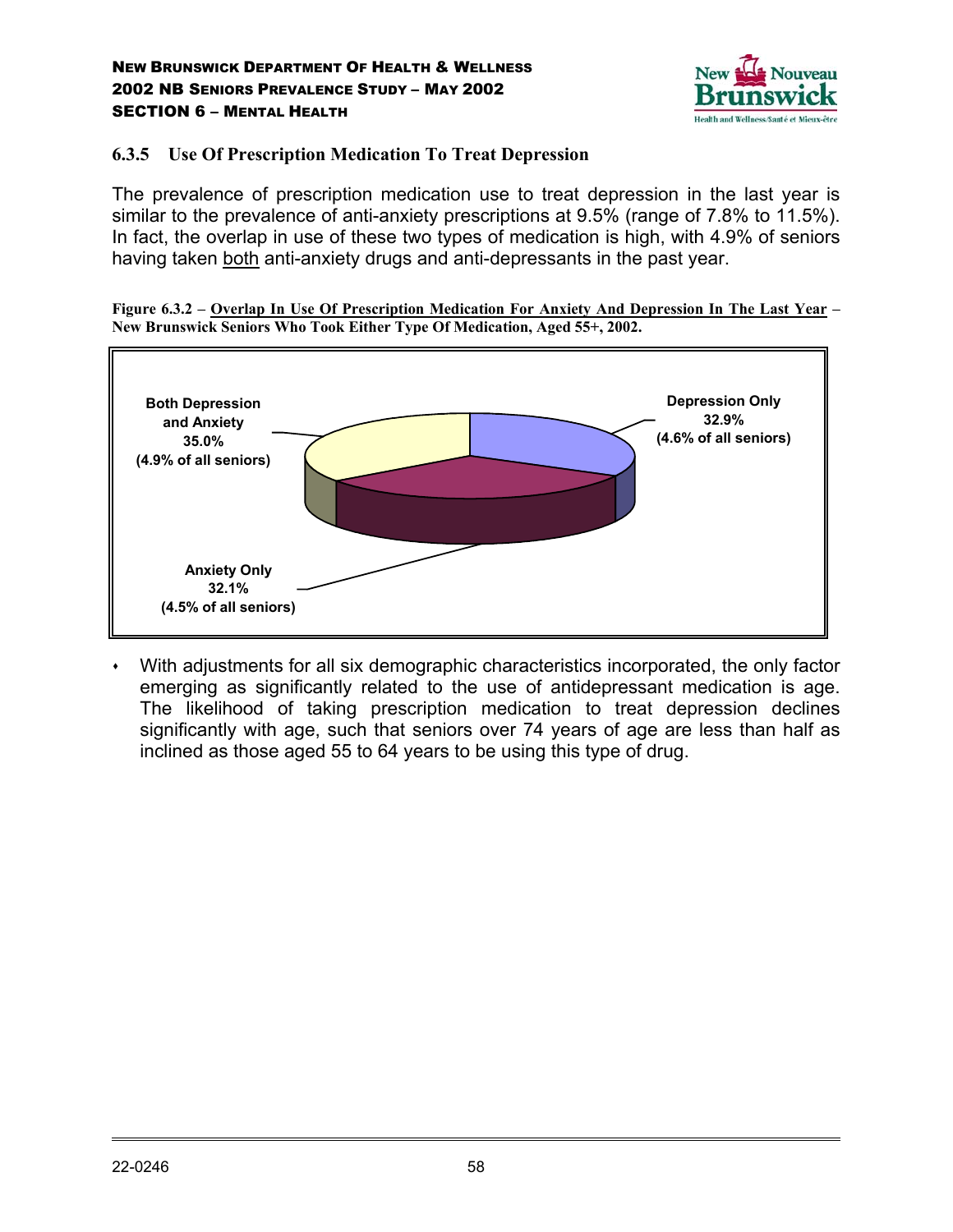

**Table 6.3.5 – Percentage** *Reporting Using Prescription Medication To Treat Depression* **In The Past Year, New Brunswick Seniors, Aged 55+, 2002.**

|                             |                          | $\frac{0}{0}$ | 95% CI      | Unadjusted<br><b>Odds Ratio</b> | Adjusted<br><b>Odds Ratio</b> |
|-----------------------------|--------------------------|---------------|-------------|---------------------------------|-------------------------------|
| <b>TOTAL SAMPLE</b>         |                          | 9.5%          | (7.8, 11.5) |                                 |                               |
| <b>GENDER</b>               |                          |               |             | $\ast$                          | <b>NS</b>                     |
| Female                      | (Comparison Group)       | 11.1%         | (8.9, 13.8) | ---                             | $---$                         |
| Male                        |                          | 6.7%          | (4.5, 9.8)  | $0.57*$                         | 0.64                          |
| $\mathbf{AGE}$              |                          |               |             | <b>NS</b>                       | $***$                         |
| 55-64                       | (Comparison Group)       | 11.9%         | (9.2, 15.3) | $\frac{1}{2}$                   | $---$                         |
| 65-74                       |                          | 8.4%          | (5.7, 12.2) | 0.68                            | $0.51*$                       |
| $75+$                       |                          | 6.7%          | (4.3, 10.5) | $0.53*$                         | $0.35**$                      |
| <b>MARITAL STATUS</b>       |                          |               |             | <b>NS</b>                       | <b>NS</b>                     |
| Never Married               | (Comparison Group)       | 8.1%          | (3.7, 16.9) | $---$                           | $\qquad \qquad - -$           |
| Married/Living with Partner |                          | 8.2%          | (6.3, 10.7) | 1.01                            | 1.02                          |
| Previously Married          |                          | 12.4%         | (9.2, 16.5) | 1.60                            | 1.74                          |
| <b>EDUCATION</b>            |                          |               |             | <b>NS</b>                       | <b>NS</b>                     |
| High School or Less         | (Comparison Group)       | 10.1%         | (8.0, 12.6) | $---$                           | $\frac{1}{2}$                 |
| Non-University              |                          | 10.3%         | (6.7, 15.4) | 1.02                            | 1.14                          |
| University                  |                          | 5.2%          | (2.3, 11.1) | 0.49                            | 0.68                          |
| <b>INCOME</b>               |                          |               |             | $_{\rm NS}$                     | $_{\rm NS}$                   |
| $<$ \$25K                   | (Comparison Group)       | 10.8%         | (8.2, 14.0) | $\qquad \qquad - \qquad$        | $---$                         |
| \$25K - \$50K               |                          | 7.4%          | (4.5, 12.0) | 0.67                            | 0.68                          |
| $>$ \$50K                   |                          | 5.0%          | (2.3, 10.8) | 0.44                            | 0.45                          |
| Not Stated                  |                          | 11.2%         | (7.8, 15.8) | 1.04                            | 1.03                          |
| <b>HEALTH REGION</b>        |                          |               |             | NS                              | $_{\rm NS}$                   |
| $\mathbf{1}$                | (vs. Provincial Average) | 7.4%          | (4.7, 11.4) | 0.79                            | 0.75                          |
| $\overline{2}$              |                          | 10.7%         | (7.4, 15.2) | 1.19                            | 1.16                          |
| 3                           |                          | 7.5%          | (4.7, 11.7) | 0.80                            | 0.84                          |
| 4                           |                          | 12.0%         | (8.6, 16.4) | 1.34                            | 1.38                          |

Note: \* p < 05; \* \* p < 01; \* \* \* p < 001.

Asterisks in shaded rows represent the significance of the group effect based on the Wald statistic. "NS" means the group effect is not statistically significant.

Where significant, odds ratios greater than 1 indicate that the risk is greater in the group being contrasted with the comparison group. Alternatively, where significant, odds ratios less than 1 indicate that the risk is lower in the group being contrasted with the comparison group.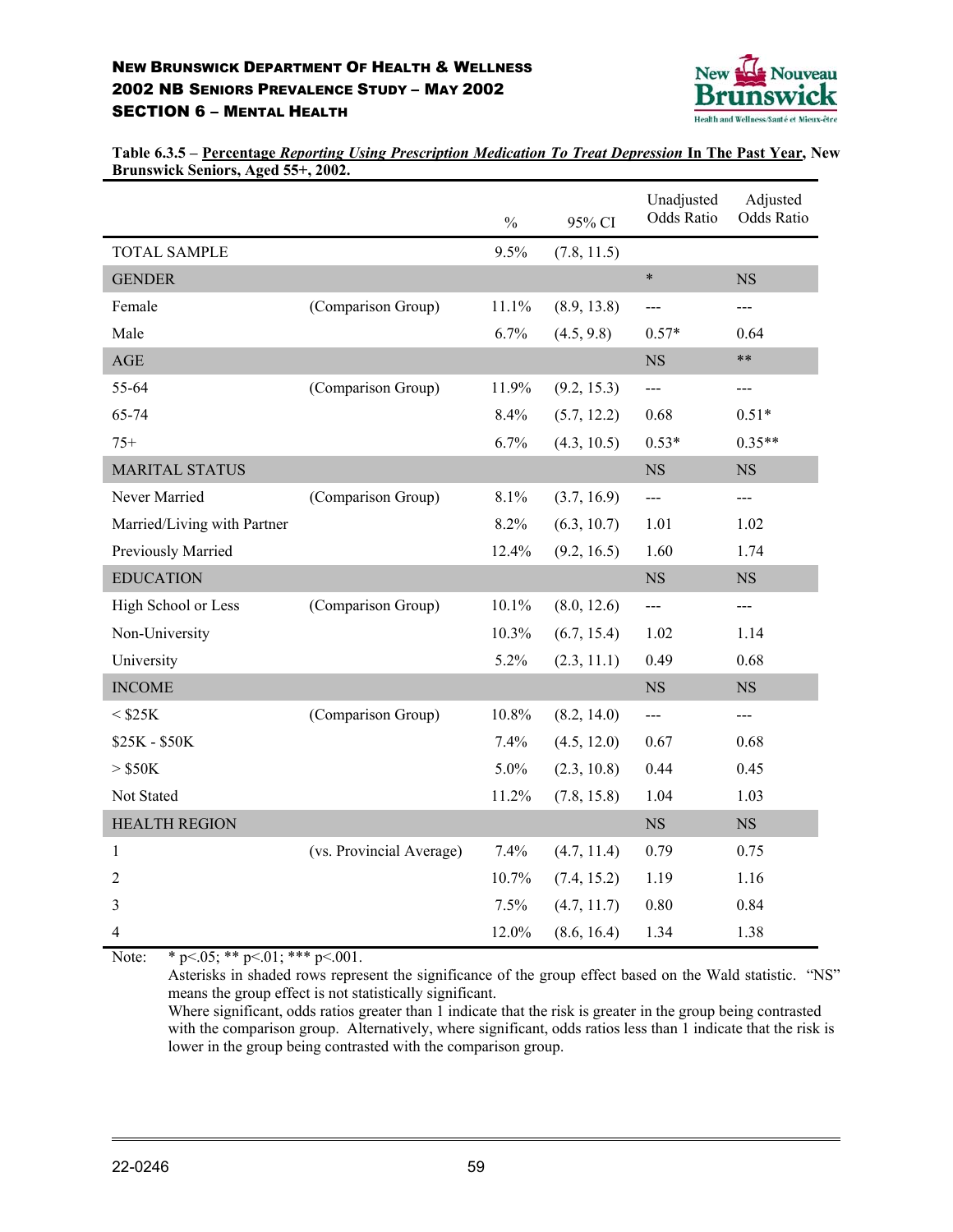

## *7.0 GAMBLING*

*The prevalence of participation in each type of gambling activity available in the province was measured, on a trial basis (ever played), played in the last year, and played regularly during the last year (once per month or more often). The number of different gambling activities and annual gambling expenditures are examined. An indicator of risk for the development of problem gambling (CPGI) was calculated, and the prevalence of problem gambling at any time in the past was measured.*

# **7.1 Prevalence Of Participation In Each Gambling Activity**

A high proportion of New Brunswick seniors (83.0%) report having ever participated in any gambling activity. This prevalence rate is similar for males and females, and across all four health regions. However, older seniors (75+) are less inclined to report having ever gambled (72.5%) compared to younger seniors ( $\approx 87\%$ ).

Nearly three-quarters of all seniors (74.3%) have been involved in some type of gambling within the last year, with older seniors again less inclined to report this activity.

The majority (56.0%) of seniors participated in at least one gambling activity in the last month, and nearly half (49.2%) gambled on one or more activities on a regular monthly basis (once per month or more frequently) during the past 12 months.

- **Lottery draw games** are the most popular gambling activity among seniors in New Brunswick. Nearly three-quarters (74.6%) have ever purchased a draw ticket, and two-thirds (65.9%) played within the last year. Approximately 42.6% of all seniors play lottery draws on a regular monthly basis. In fact, more than one-quarter (29.1%) buy draw tickets on a *weekly* basis. Weekly play of draw games is more prevalent among males than females (38.9% versus 23.6%), and tends to decline with age. Weekly draw play is also highest in Health Region 4 (Rest Of Province), particularly compared to Health Region 3 (Fredericton area) (37.3% versus 20.2%).
- Less than half of all seniors in the province have ever tried **scratch & win ticket** games (43.6%), and one-third (32.5%) bought at least one scratch ticket in the past year. Only 13.5% of seniors buy scratch & win ticket games on a regular monthly basis.
- Nearly one in three seniors in New Brunswick (32.9%) have ever played **bingo**, either in a bingo hall or through TV/satellite bingo games. Senior females are significantly more inclined to have played bingo (38.6% versus 22.8% of males), and this gambling activity is the only one for which trial increases with age (43.0% of seniors over 75 have ever played bingo, versus 28% to 32% of younger senior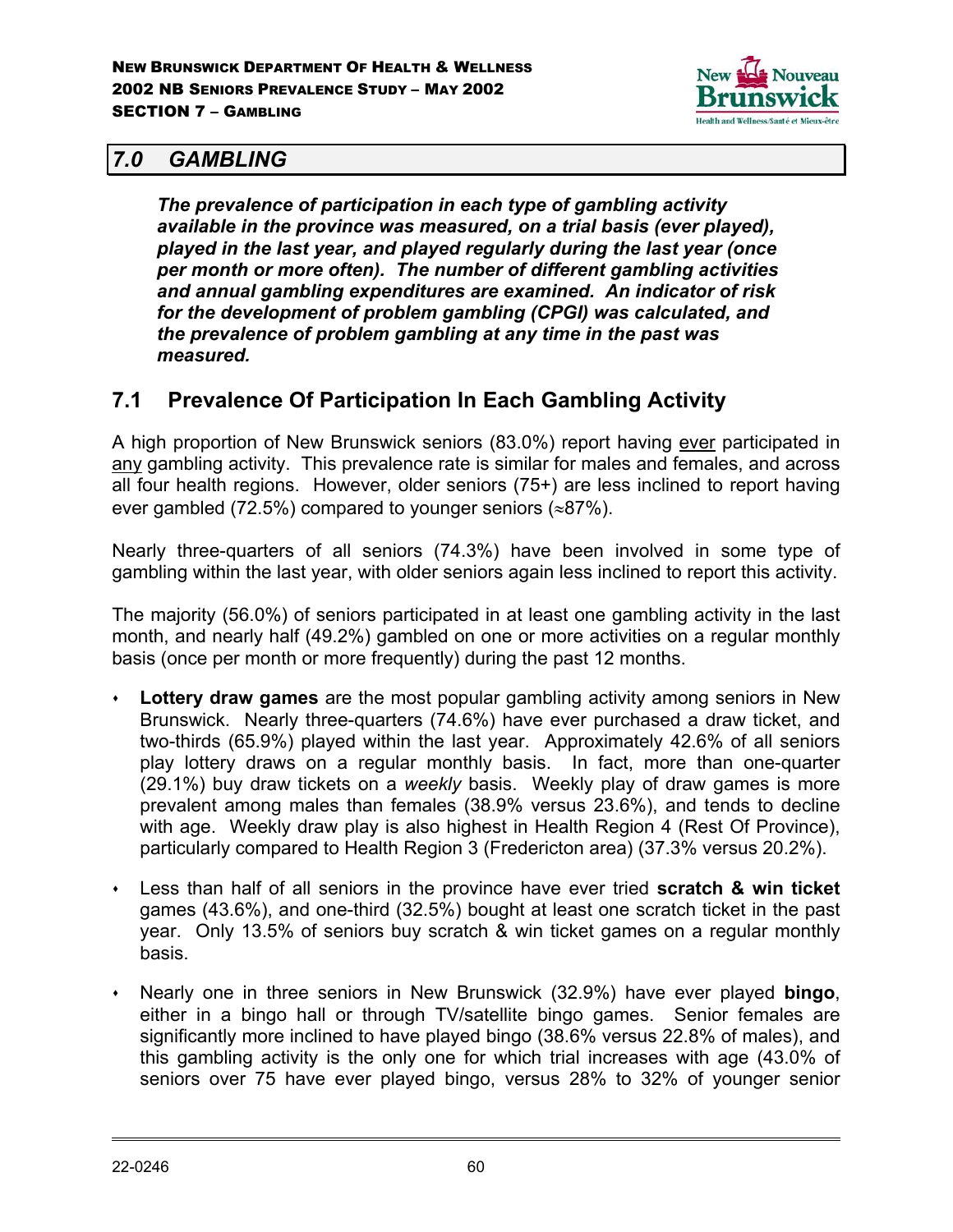

citizens). Less than half of those who tried the game played bingo within the last 12 months (15.1%), and only 8.2% of seniors play bingo on a regular monthly basis.

- Approximately 29.9% of seniors have ever purchased **charity/non-regulated raffle or draw tickets**, and most have done so within the last year (21.7%). Considering the non-continuous availability of this type of ticket, it is not surprising that only 2.1% of seniors report purchasing raffle tickets once a month or more often.
- Trial of **slot machines at a casino** among seniors in the province is relatively low at 11.3%, and is highest among those in the youngest age group (55-64 years: 16.0% versus ≈7% to 8% of older seniors). Trial is also highest for seniors residing in Health Region 1 (Moncton area) (17.6% versus ≈9% to 10% in the other 3 regions), likely due to the relative proximity of region 1 to Nova Scotia where 2 casinos are available. Approximately 6.2% of seniors have traveled and played slot machines in the past year. Due to the restricted availability, regular monthly play is negligible at 0.2%.
- Approximately 10.7% of seniors have purchased **50¢ breakopen or pull-tab tickets** at some time in the past, with 4.4% playing in the last year and 1.1% buying this type of lottery ticket on a monthly basis.
- Nearly 7% of seniors have participated in **card games for money, outside a casino**, during their lifetime, more so males than females (11.4% versus 4.4%). Yearly and regular play are low, at 3.1% and 1.7% respectively.
- Just under 5% of seniors have ever gambled on **video lottery terminals** (VLT's). Males over 55 years are significantly more likely than females to have tried VLT gambling (8.3% versus 2.8%), and seniors aged 55-64 years are more inclined to have ever played the machines than older individuals (9.1% versus ≈1% to 2%). Greater accessibility to the machines in urban areas is evident in that seniors in Health Region 4 (Rest Of Province) are less inclined to have tried VLT's than those in the remaining health regions including urban centres. Yearly (2.1%) and regular monthly play (0.9%) are at low levels among seniors in New Brunswick.
- Trial for **all other gambling activities** (horse racing, sports bets, casino table games, Proline, Internet gambling, etc.) are at 4.0% of seniors or lower. Play in the last year for these gambling options are each below 2%, with less than 1% of seniors participating in any of these gambling activities on a regular basis.
- Play of lottery draw games has the highest level of **adoption** among seniors in New Brunswick. Approximately 88% of those seniors who have ever purchased a draw ticket did so within the last year, and the majority of these trial players (57%) adopted regular monthly play patterns for draw games. Rates of regular adoption of other games include 31% of trial scratch & win players buying tickets regularly, onequarter of those who have tried bingo in bingo halls playing at least monthly, and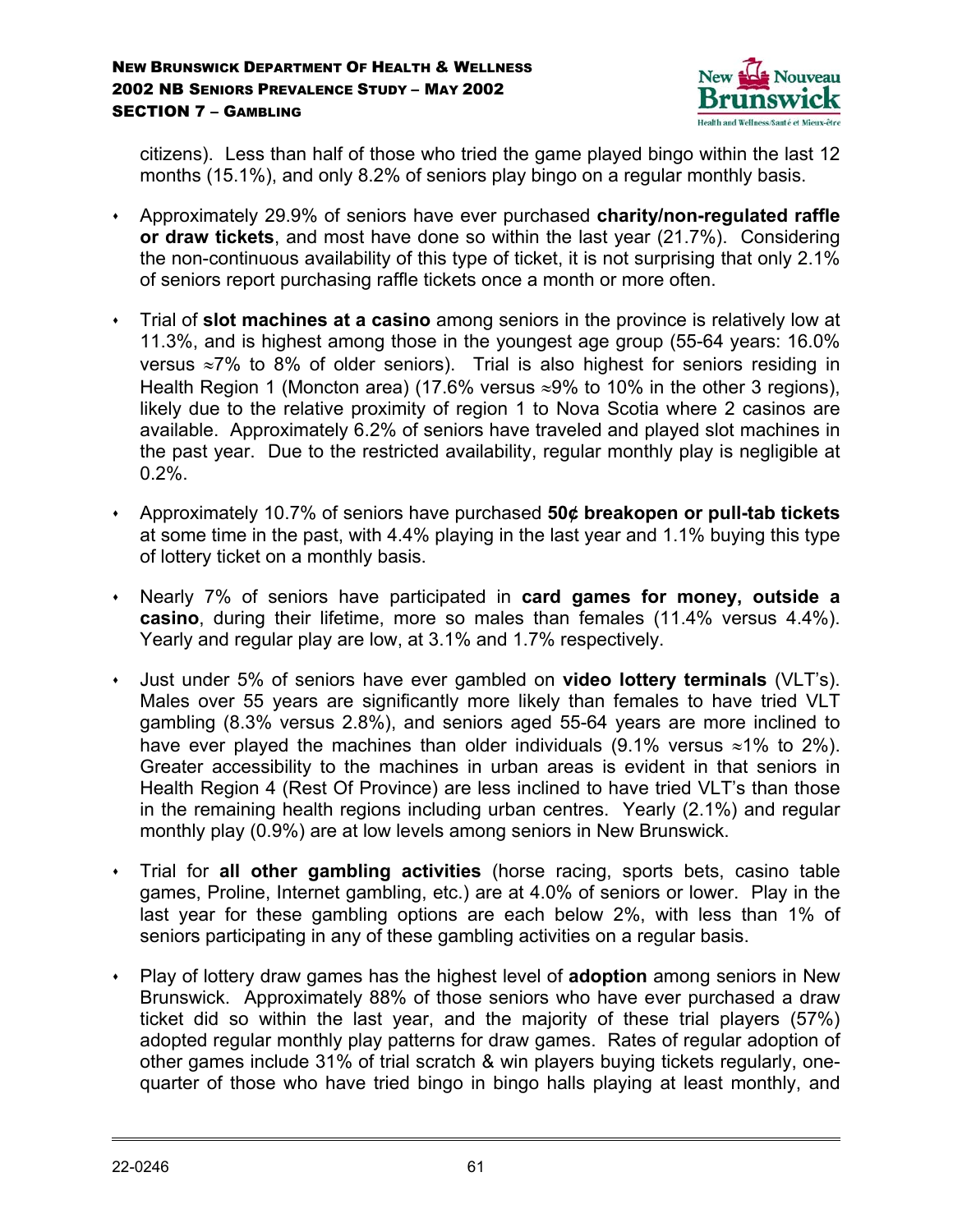

25% of seniors who have ever played card games for money (outside a casino) participating in this gambling activity on a regular monthly basis.

|                                                      | % Ever Played | % Played In The<br><b>Last Year</b> | % Played Regularly<br><b>In Last Year (Once</b><br>per month or more) |
|------------------------------------------------------|---------------|-------------------------------------|-----------------------------------------------------------------------|
| <b>Any Gambling Activities</b>                       | 83.0%         | 74.3%                               | 49.2%                                                                 |
| Lottery Draws (such as 6/49, TAG,<br>Super 7)        | 74.6%         | 65.9%                               | 42.6%                                                                 |
| Scratch 'n Win tickets                               | 43.6%         | 32.5%                               | 13.5%                                                                 |
| Bingo in bingo halls, TV bingo or<br>Satellite bingo | 32.9%         | 15.1%                               | 8.2%                                                                  |
| Charity/Non-ALC draws/raffles                        | 29.9%         | 21.7%                               | 2.1%                                                                  |
| Slot machines at a casino                            | 11.3%         | 6.2%                                | $\dagger$ <1%                                                         |
| 50¢ Breakopen/Pull-tab tickets                       | 10.7%         | 4.4%                                | $1.1\%$                                                               |
| Card games for money (not at a casino)               | 6.9%          | 3.1%                                | $1.7\%$                                                               |
| Video Lottery Terminals                              | 4.8%          | 2.1%                                | $\dagger$ <1%                                                         |
| Horse racing                                         | 4.0%          | 1.4%                                | $\dagger$ <1%                                                         |
| Sports bets/pools (excluding Proline)                | 2.6%          | $\dagger$ <1%                       | $\dagger$ <1%                                                         |
| Dice or card games at a casino                       | 1.6%          | $\dagger$ <1%                       | $\dagger$ <1%                                                         |
| Sport Select Proline                                 | $\dagger$ <1% | $\dagger$ <1%                       | $\dagger$ <1%                                                         |
| Internet gambling                                    | $\dagger$ <1% | $\dagger$ <1%                       |                                                                       |
| Any other types of betting                           | $\dagger$ <1% | $\dagger$ <1%                       |                                                                       |

|  |  | Table 7.1.1 – Prevalence Of Various Gambling Activities, New Brunswick Seniors, Aged 55+, 2002. |
|--|--|-------------------------------------------------------------------------------------------------|
|  |  |                                                                                                 |

† Estimates less than 1% are considered unstable and should be interpreted with caution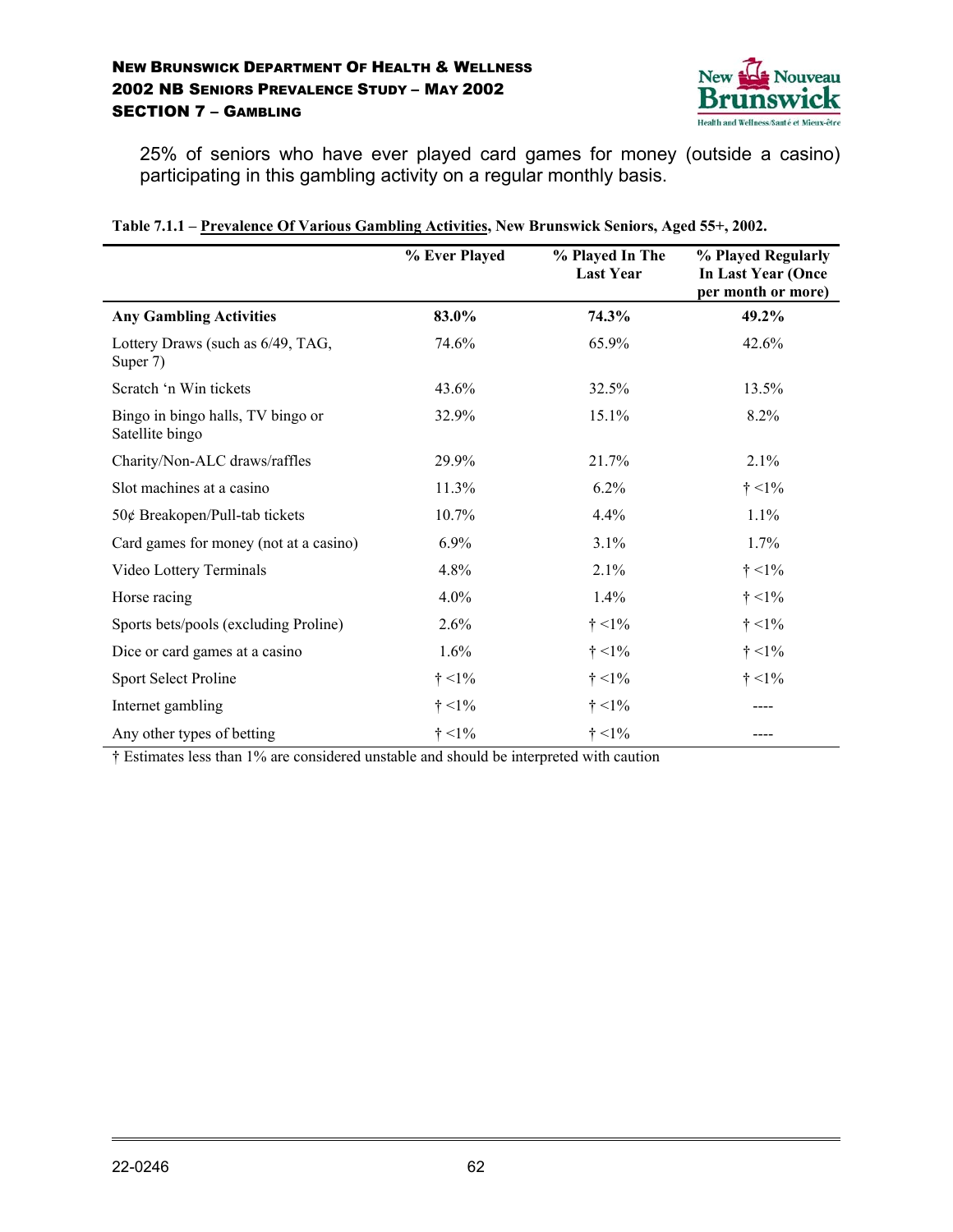

# **7.2 Participation In Any Gambling Activities In The Last Year**

Approximately 74.3% of all seniors in New Brunswick participated in at least one gambling activity within the past year (range of 71.5% to 76.9%).

Although participation rates for the various gambling options tends to vary, the prevalence of gambling at all in the last 12 months is related only to age.

 After adjusting for the other factors, the odds of New Brunswick seniors participating in one or more gambling activities within the last year significantly decline with age. Those over the age of 74 are least inclined to have gambled at all in the past 12 months, and are only one-third as likely as seniors aged 55 to 64 years to have done so (0.34).

Gender, marital status, education level, annual household income, and health region of residence are not related to participation in any gambling activities within the last year.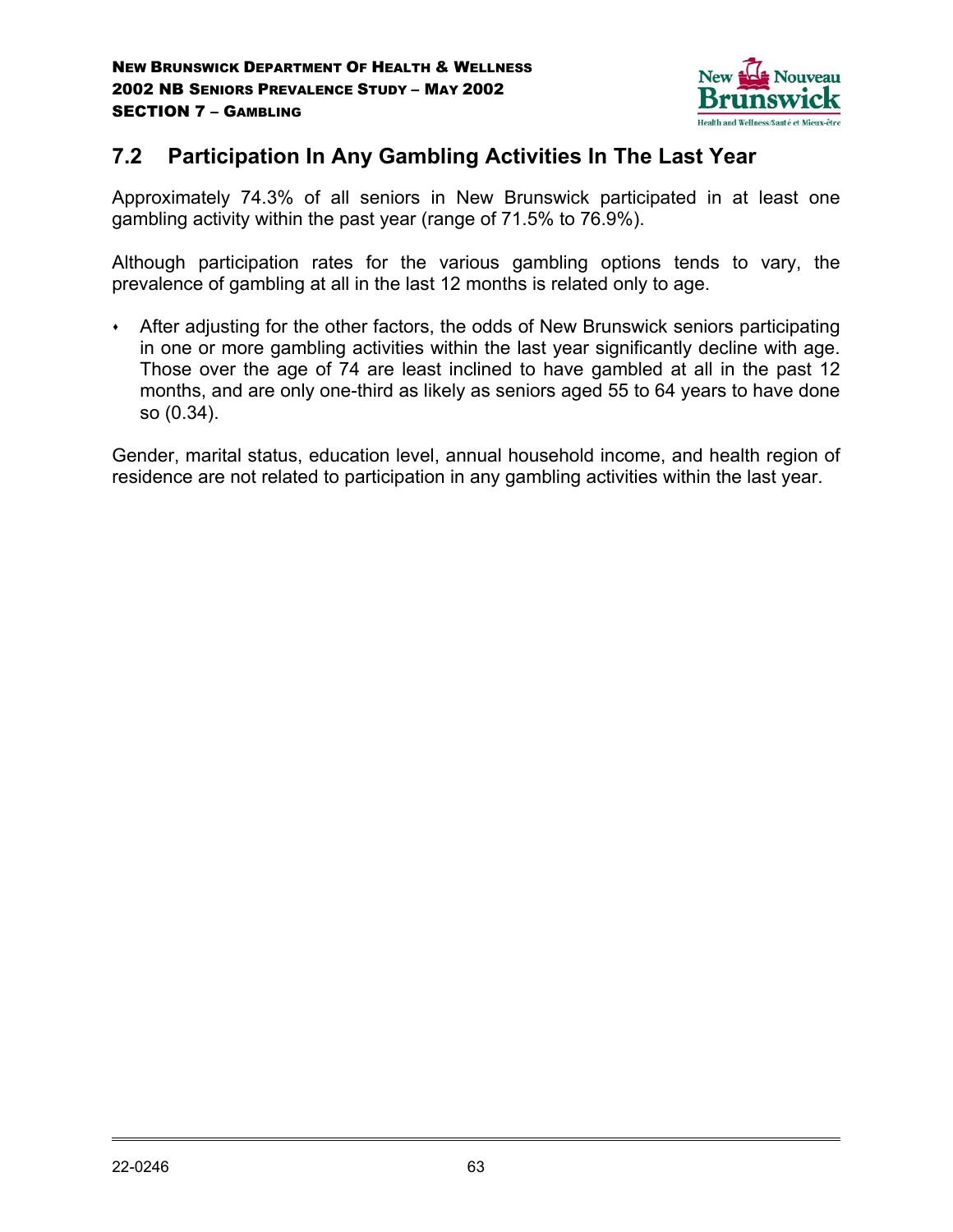

**Table 7.2.1 - Percentage Who** *Participated In Any Gambling Activities* **During The Past Year, New Brunswick Seniors, Aged 55+, 2002**

|                             |                          | $\frac{0}{0}$ | 95% CI       | Unadjusted<br>Odds Ratio  | Adjusted<br>Odds Ratio |
|-----------------------------|--------------------------|---------------|--------------|---------------------------|------------------------|
| <b>TOTAL SAMPLE</b>         |                          | 74.3%         | (71.5, 76.9) |                           |                        |
| <b>GENDER</b>               |                          |               |              | $_{\rm NS}$               | <b>NS</b>              |
| Female                      | (Comparison Group)       | 72.7%         | (69.1, 76.0) | $---$                     | ---                    |
| Male                        |                          | 77.2%         | (72.6, 81.3) | 1.28                      | 1.15                   |
| $\mathbf{AGE}$              |                          |               |              | ***                       | ***                    |
| 55-64                       | (Comparison Group)       | 81.0%         | (77.0, 84.4) | $\qquad \qquad -\qquad -$ | $\qquad \qquad - -$    |
| 65-74                       |                          | 78.5%         | (73.4, 82.8) | 0.86                      | 0.86                   |
| $75+$                       |                          | 58.5%         | (52.8, 64.6) | $0.34***$                 | $0.34***$              |
| <b>MARITAL STATUS</b>       |                          |               |              | $_{\rm NS}$               | <b>NS</b>              |
| Never Married               | (Comparison Group)       | 67.6%         | (56.1, 77.2) | $\qquad \qquad - -$       | ---                    |
| Married/Living with Partner |                          | 76.8%         | (73.3, 80.0) | 1.59                      | 1.30                   |
| Previously Married          |                          | 71.1%         | (65.9, 75.9) | 1.18                      | 1.51                   |
| <b>EDUCATION</b>            |                          |               |              | <b>NS</b>                 | <b>NS</b>              |
| High School or Less         | (Comparison Group)       | 74.2%         | (70.7, 77.3) | $\frac{1}{2}$             | $---$                  |
| Non-University              |                          | 74.9%         | (68.3, 80.5) | 1.04                      | 1.02                   |
| University                  |                          | 75.0%         | (66.3, 82.1) | 1.04                      | 0.92                   |
| <b>INCOME</b>               |                          |               |              | $\ast$                    | <b>NS</b>              |
| $<$ \$25K                   | (Comparison Group)       | 72.4%         | (68.2, 76.5) | $\overline{a}$            | ---                    |
| \$25K - \$50K               |                          | 80.9%         | (74.7, 85.6) | $1.58*$                   | 1.39                   |
| $>$ \$50K                   |                          | 78.2%         | (69.8, 84.7) | 1.35                      | 1.09                   |
| Not Stated                  |                          | 70.2%         | (64.2, 75.7) | 0.89                      | 0.87                   |
| <b>HEALTH REGION</b>        |                          |               |              | NS                        | $_{\rm NS}$            |
| $\mathbf{1}$                | (vs. Provincial Average) | 74.2%         | (68.3, 79.3) | 1.00                      | 0.98                   |
| 2                           |                          | 74.6%         | (68.9, 79.6) | 1.02                      | 1.01                   |
| 3                           |                          | 68.4%         | (62.1, 74.1) | 0.75                      | 0.76                   |
| 4                           |                          | 79.0%         | (73.8, 83.4) | 1.30                      | 1.34                   |

Note: \* p < 05; \* \* p < 01; \* \* \* p < 001.

Asterisks in shaded rows represent the significance of the group effect based on the Wald statistic. "NS" means the group effect is not statistically significant.

Where significant, odds ratios greater than 1 indicate that the risk is greater in the group being contrasted with the comparison group. Alternatively, where significant, odds ratios less than 1 indicate that the risk is lower in the group being contrasted with the comparison group.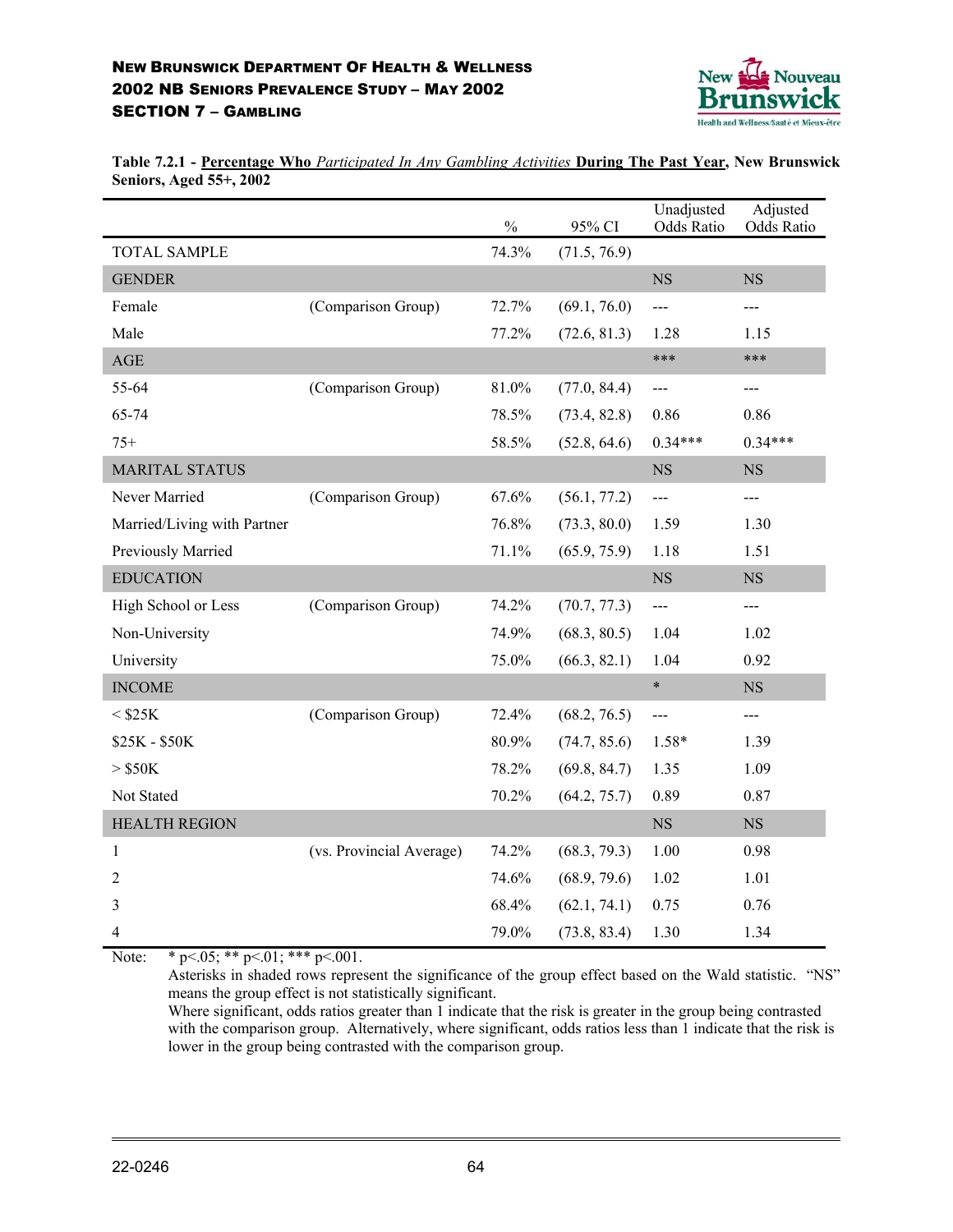

# **7.3 Regular Monthly Participation In Any Gambling Activities In The Last Year**

Nearly half of all seniors in the province (49.2%) have participated in one or more gambling activities on a regular monthly basis, within the last year (range of 46.1% to 52.3%).

While general participation in gambling during the past year (regularly or occasionally) is not related to any demographic characteristics other than age (after adjusting for the other factors), regular gambling patterns are significantly related to gender, age, education, and health region.

- Males over 55 years of age are 1.63 times more likely to be regular gamblers than females.
- As noted for gambling at all in the last year, the prevalence of regular monthly gambling declines with age. Seniors in the youngest age group (55-64 years) are most likely to have gambled on a regular basis over the last year (58.0%), while those over 75 years of age are less than half as inclined to be regular gamblers (adjusted odds ratio of 0.38).
- Regular participation in gambling activities also declines significantly with education levels. Seniors with University level education are least inclined to gamble on a monthly basis (37.9%), less than half as likely as those with High School education or less (0.47 adjusted odds ratio).
- Compared to the provincial average, and after adjusting for other demographic factors, regular gambling is significantly related to health region of residence. Seniors in Health Region 4 (Rest Of Province) are most likely to have participated regularly in some form of gambling during the last year (1.49), while those in Health Region 3 (Fredericton area) are least likely to have gambled on a regular monthly basis (0.62). The higher prevalence of regular gambling in Health Region 4 appears to be primarily related to regular lottery draw ticket play, with the majority (54.0%) of seniors in this region buying draw tickets on a monthly or weekly basis.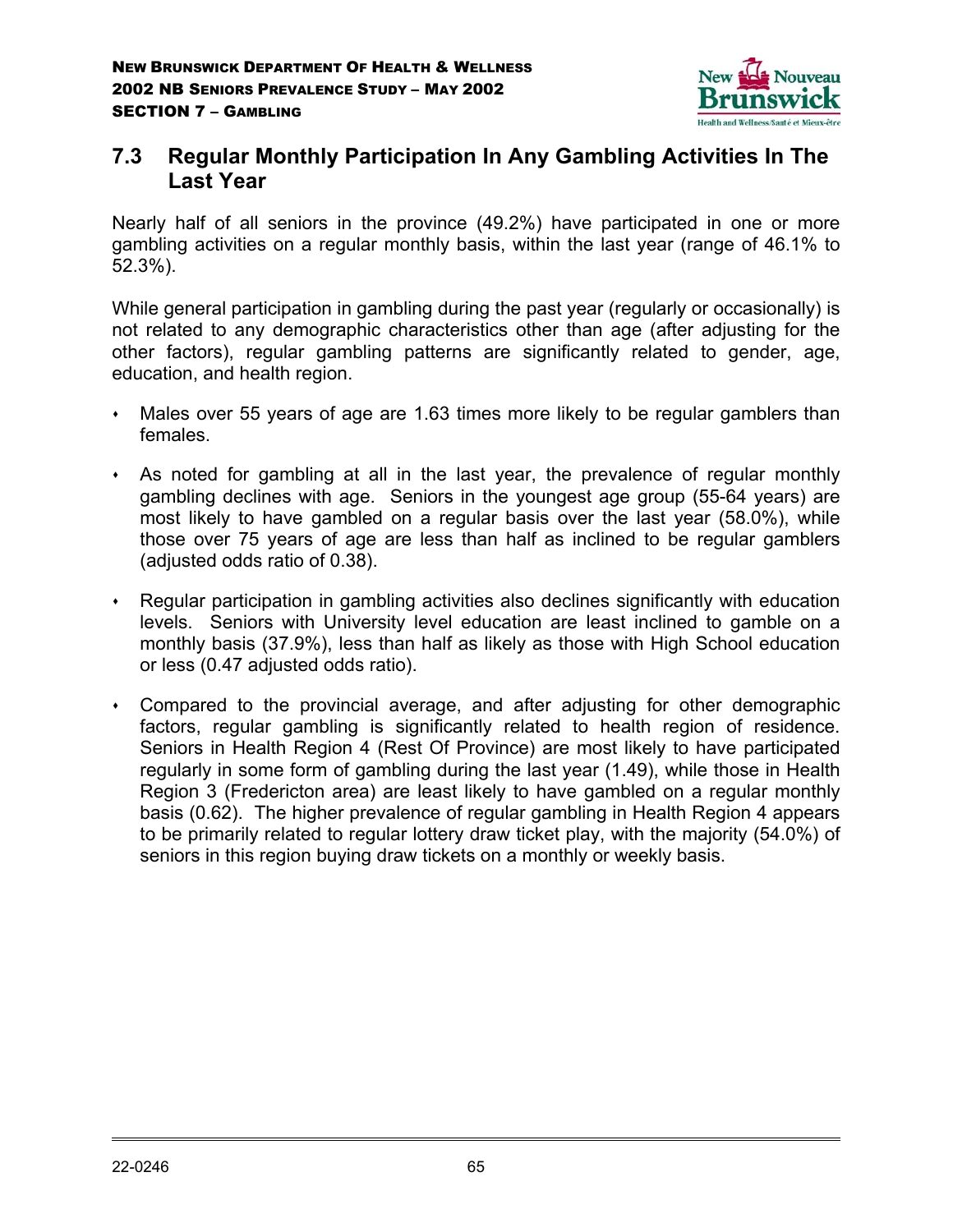

**Table 7.3.1 - Percentage Who** *Participated Regularly (1+ Times Per Month) In Any Gambling Activities* **During The Past Year, New Brunswick Seniors, Aged 55+, 2002.**

|                             |                          | $\frac{0}{0}$ | 95% CI       | Unadjusted<br>Odds Ratio | Adjusted<br>Odds Ratio |
|-----------------------------|--------------------------|---------------|--------------|--------------------------|------------------------|
| <b>TOTAL SAMPLE</b>         |                          | 49.2%         | (46.1, 52.3) |                          |                        |
| <b>GENDER</b>               |                          |               |              | ***                      | ***                    |
| Female                      | (Comparison Group)       | 44.4%         | (40.6, 48.3) | ---                      | ---                    |
| Male                        |                          | 57.8%         | (52.6, 62.8) | $1.72***$                | $1.63**$               |
| $\mathbf{AGE}$              |                          |               |              | ***                      | ***                    |
| 55-64                       | (Comparison Group)       | 58.0%         | (53.3, 62.6) | $---$                    | ---                    |
| 65-74                       |                          | 48.1%         | (42.5, 53.8) | $0.67**$                 | $0.64**$               |
| $75+$                       |                          | 35.8%         | (30.4, 41.9) | $0.41***$                | $0.38***$              |
| <b>MARITAL STATUS</b>       |                          |               |              | <b>NS</b>                | <b>NS</b>              |
| Never Married               | (Comparison Group)       | 51.4%         | (40.1, 62.5) | $---$                    | ---                    |
| Married/Living with Partner |                          | 50.9%         | (46.9, 54.9) | 0.98                     | 0.85                   |
| Previously Married          |                          | 45.4%         | (40.0, 50.9) | 0.79                     | 1.01                   |
| <b>EDUCATION</b>            |                          |               |              | $***$                    | $***$                  |
| High School or Less         | (Comparison Group)       | 52.3%         | (48.5, 56.0) | $---$                    | ---                    |
| Non-University              |                          | 45.1%         | (38.3, 52.2) | 0.75                     | 0.78                   |
| University                  |                          | 37.9%         | (29.6, 47.1) | $0.56**$                 | $0.47**$               |
| <b>INCOME</b>               |                          |               |              | <b>NS</b>                | <b>NS</b>              |
| $<$ \$25K                   | (Comparison Group)       | 49.2%         | (44.5, 53.9) | $\overline{\phantom{a}}$ | ---                    |
| \$25K - \$50K               |                          | 52.5%         | (45.6, 59.3) | 1.14                     | 1.08                   |
| $>$ \$50K                   |                          | 52.9%         | (44.0, 61.7) | 1.16                     | 1.20                   |
| Not Stated                  |                          | 44.6%         | (38.5, 51.0) | 0.83                     | 0.83                   |
| <b>HEALTH REGION</b>        |                          |               |              | ***                      | ***                    |
| 1                           | (vs. Provincial Average) | 49.2%         | (42.9, 55.4) | 1.02                     | 1.00                   |
| $\overline{2}$              |                          | 50.0%         | (43.9, 56.2) | 1.06                     | 1.07                   |
| 3                           |                          | 36.4%         | (30.4, 42.9) | $0.61***$                | $0.62***$              |
| 4                           |                          | 59.1%         | (53.2, 64.7) | $1.53***$                | $1.49**$               |

Note: \*  $p<05;$  \*\*  $p<01;$  \*\*\*  $p<001$ .

Asterisks in shaded rows represent the significance of the group effect based on the Wald statistic. "NS" means the group effect is not statistically significant.

Where significant, odds ratios greater than 1 indicate that the risk is greater in the group being contrasted with the comparison group. Alternatively, where significant, odds ratios less than 1 indicate that the risk is lower in the group being contrasted with the comparison group.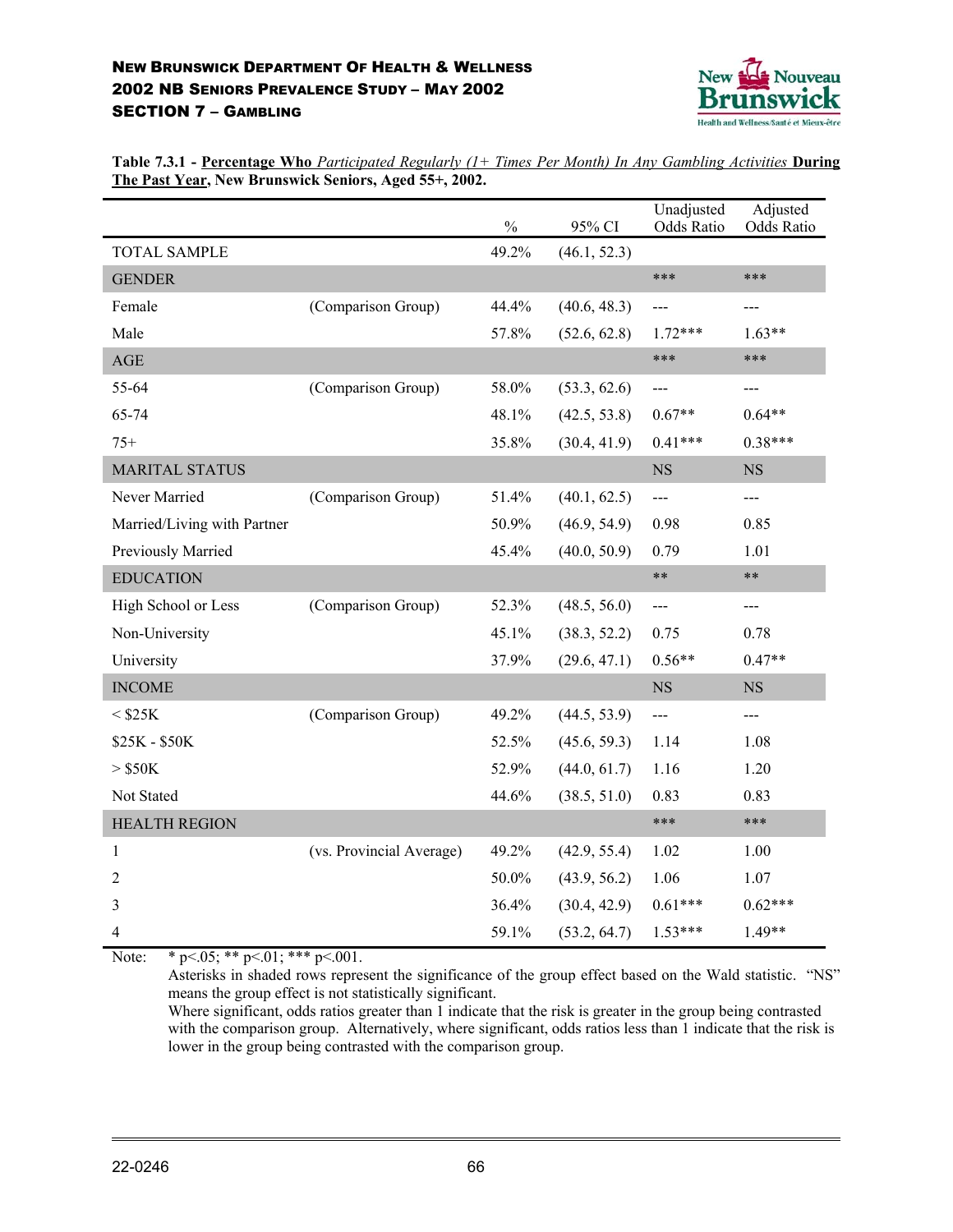

# **7.4 Average Number Of Gambling Activities**

Overall, New Brunswick seniors each participated in 1.49 different gambling activities, on average, during the last 12 months.

Considering only those seniors who played at least one game of chance for money last year, the average number of different activities wagered on is 2.01.

- Women who gambled in the past 12 months tended to participate in a higher number of different gambling activities, on average, than senior males (2.09 versus 1.87).
- Those aged 55 to 64 years gambled on more activities, on average, than those between 65 and 74 years of age (2.16 versus 1.81).
- Seniors residing in Health Region 4 show the least variety in their gambling activities, having participated in 1.78 different options last year versus 2.02 to 2.17, on average, in the other regions.

The same patterns hold true when only seniors who participated regularly (on a monthly basis) for at least one gambling activity are considered. Regular gamblers wagered on 2.14 different activities during the past year, with differences by gender, age and health region.

- The average number of different wagering activities is higher for female gamblers (2.27 versus 1.97 for males).
- Younger seniors who gamble regularly tend to participate in a greater variety of activities than those aged 65 to 74 years (2.29 versus 1.91, on average).
- Gamblers in Health Region 4 (Rest Of Province) wagered on only 1.85 different activities in the past year, compared to over 2, on average, for gamblers in the remaining three health regions. Thus, while seniors in Health Region 4 are more likely to be involved in regular gambling, primarily lottery draw ticket play, it appears that those seniors living in more urban areas of the province have greater variety in their gambling involvement.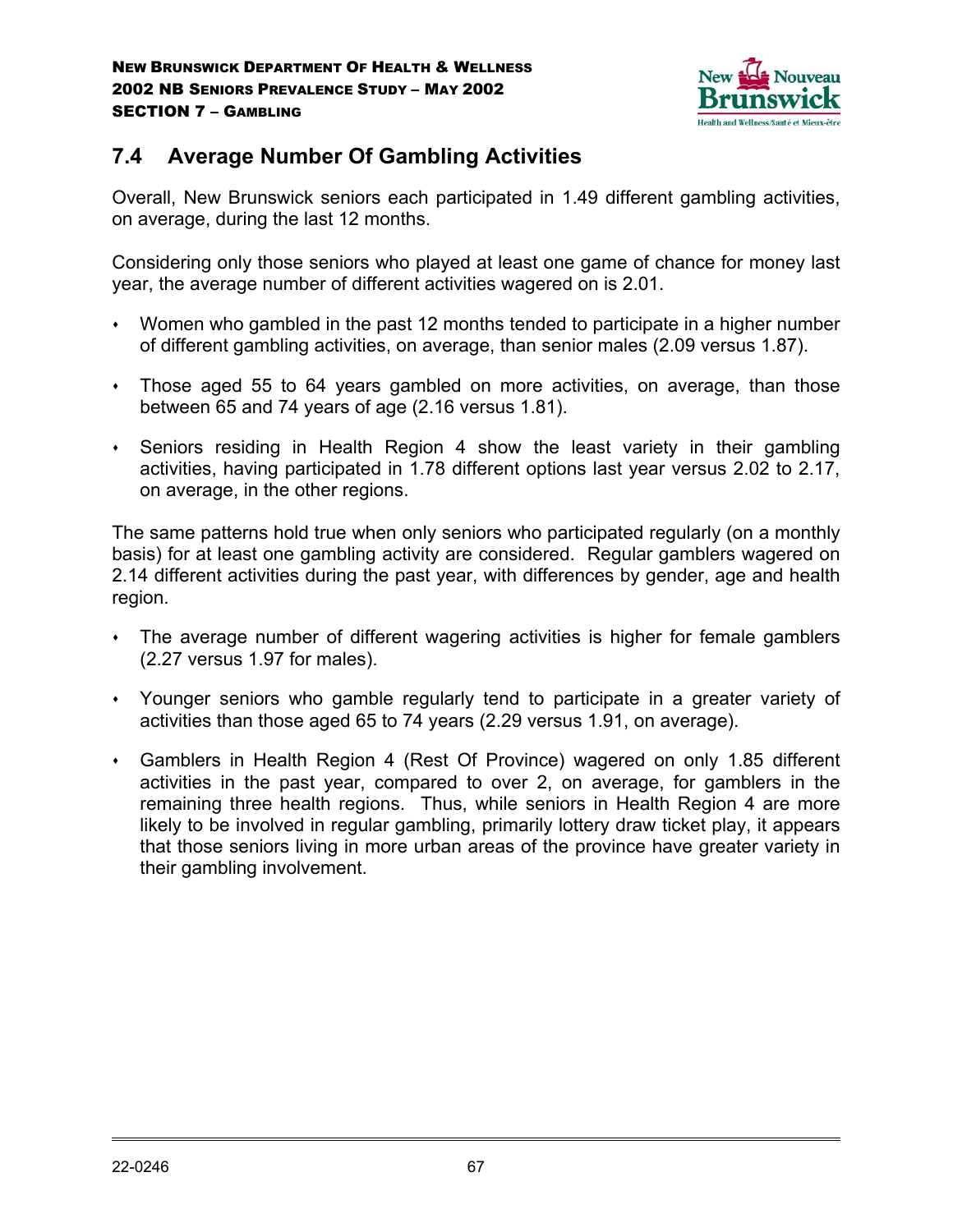

**Figure 7.4.1 – Average Number Of Gambling Activities, New Brunswick Seniors, Past Year Gamblers & Regular Gamblers, By Age Category, 2002**



**Figure 7.4.2 – Average Number Of Gambling Activities, New Brunswick Seniors, Past Year Gamblers & Regular Gamblers, By Health Region, 2002**

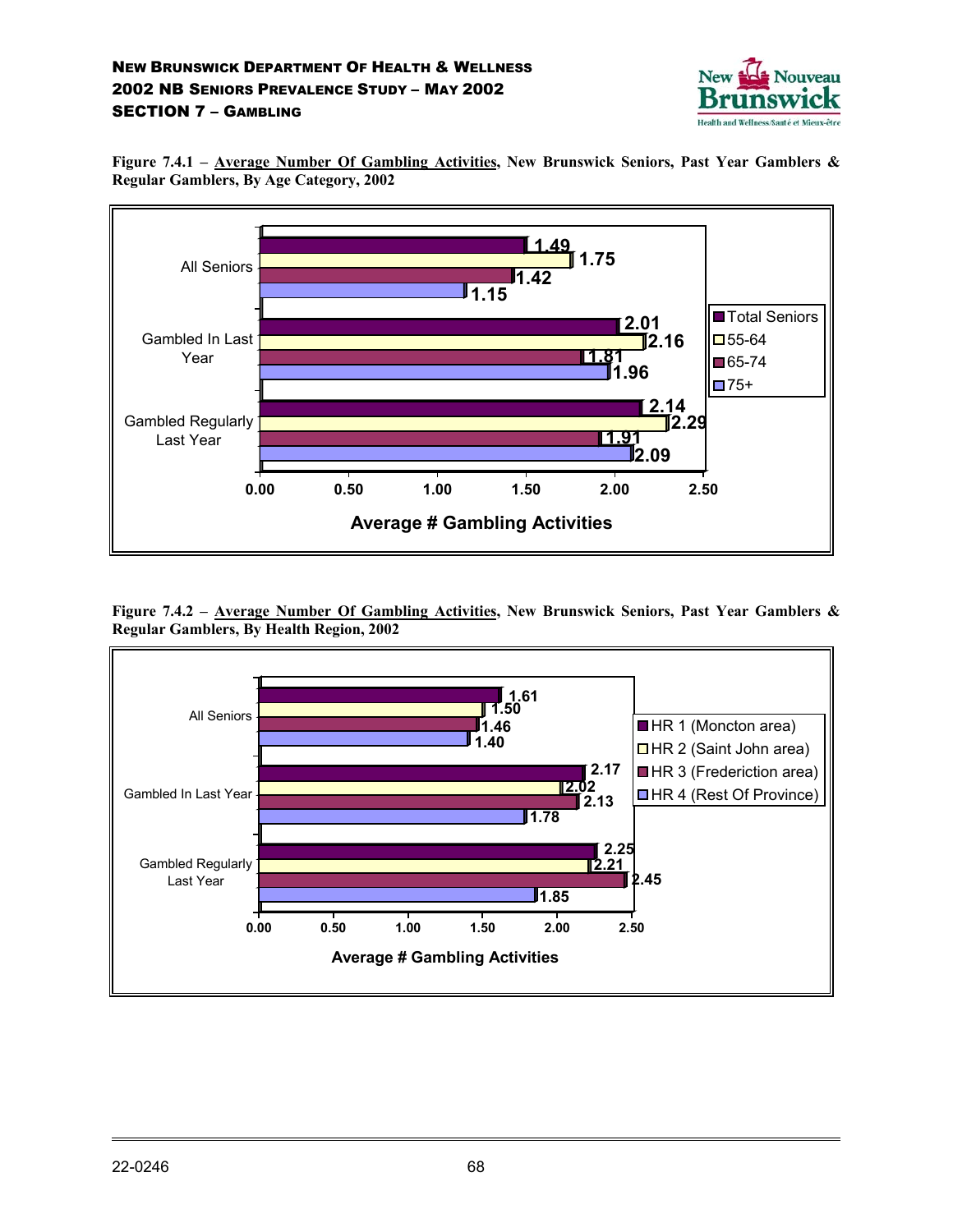

# **7.5 Annual Gambling Expenditures**

Overall, senior citizens in New Brunswick on average are spending approximately \$284.49 each year, per capita, on gambling activities.

- In general, men and women seniors were just as likely to have participated in a gambling activity over the past year ( $\approx$ 74.3%), although men were more inclined to take part in some type of gambling on a regular basis (57.8% versus 44.4%). Consequently, annual gambling expenditures tend to be higher, on average, for senior men than senior women (\$321.75 versus \$263.52). However, when only regular monthly gamblers are considered, women gamblers participate in a higher number of different gaming options and spend more money per gambler, on average, than regular male gamblers each year. Regardless, regular female gamblers are spending under \$50 per month on games of chance for money.
- Seniors in the youngest age category are most likely to gamble and also tend to spend more on gambling activities each year, on average, than older seniors, particularly those aged 65 to 74 years. Interestingly, when seniors who gambled on anything within the last year are considered (regularly or otherwise), both the average number of different gambling activities and annual gambling expenditures are similar for seniors in the youngest and oldest age categories.
- Although gamblers in Health Region 4 tend to play fewer games of chance for money, they are still spending at a level similar to gamblers in each of Health Regions 1 and 2. In fact, for seniors who gambled on a regular monthly basis last year, the average amount spent (\$457.98) is significantly exceeded only by regular gamblers in Health Region 3 (Fredericton area - \$647.53). It may be that limited accessibility to various entertainment options, including gambling activities, in the more rural Health Region 4 (Rest Of Province) is leading to higher (more concentrated) expenditures for senior gamblers in this area of the province.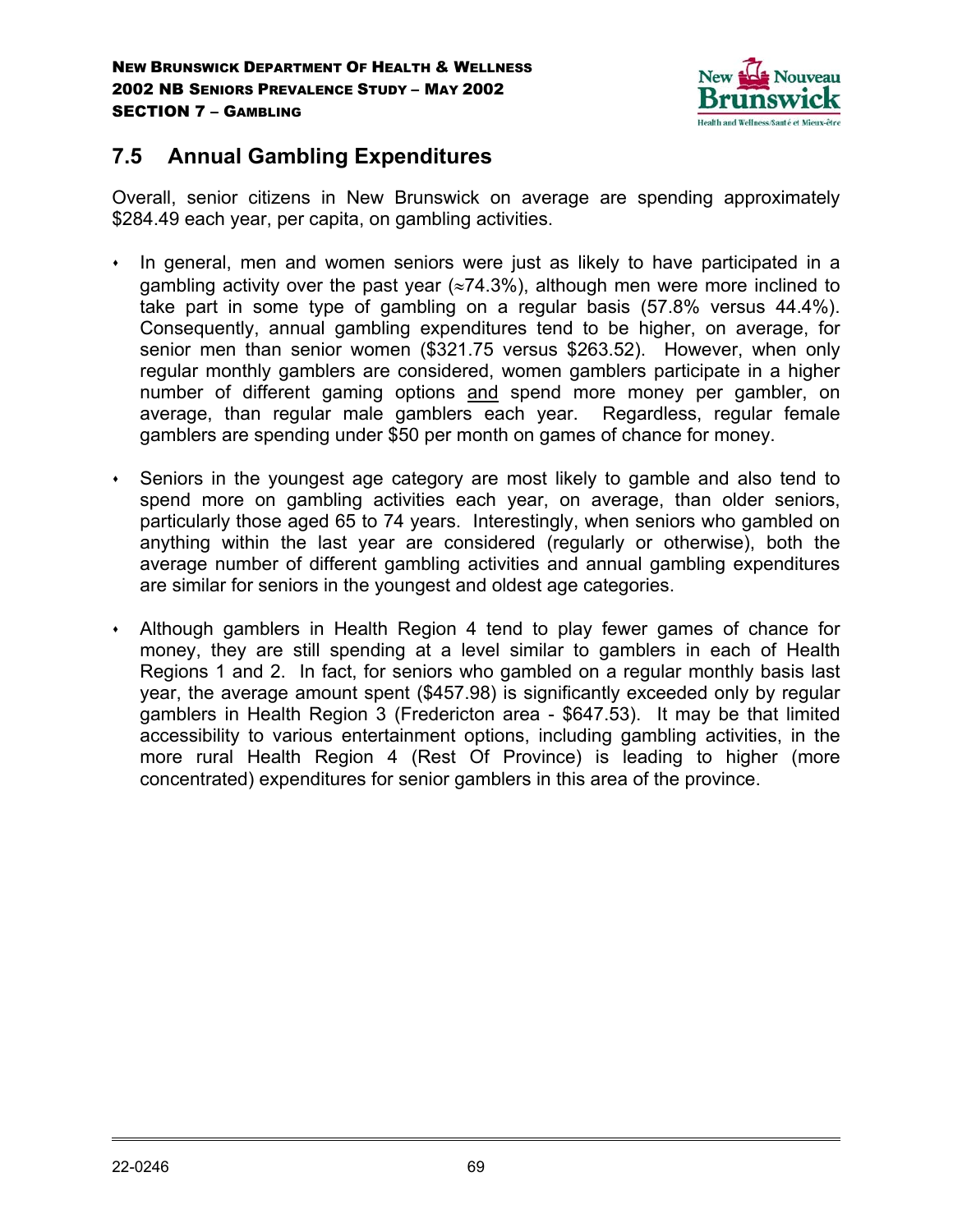

**Table 7.5.1 – Average Annual Expenditure On Gambling, New Brunswick Seniors, Gambled In The Last Year, and Regular Gamblers By Gender, Age and Health Region, 2002.**

|                                 | <b>Average For Seniors</b> | <b>Average For Seniors</b><br>Who Gambled In<br>The Last Year | <b>Average For Seniors</b><br><b>Who Gambled</b><br><b>Regularly In Last</b><br><b>Year (Once per</b><br>month or more) |
|---------------------------------|----------------------------|---------------------------------------------------------------|-------------------------------------------------------------------------------------------------------------------------|
| <b>Average for All Seniors:</b> | \$284.49                   | \$382.89                                                      | \$558.80                                                                                                                |
| <b>GENDER:</b>                  |                            |                                                               |                                                                                                                         |
| Males                           | \$321.75                   | \$416.65                                                      | \$543.27                                                                                                                |
| Females                         | \$263.52                   | \$362.70                                                      | \$570.17                                                                                                                |
| <b>AGE CATEGORY:</b>            |                            |                                                               |                                                                                                                         |
| $55-64$ years                   | \$360.36                   | \$444.61                                                      | \$602.03                                                                                                                |
| $65-74$ years                   | \$237.61                   | \$302.87                                                      | \$475.13                                                                                                                |
| $75+$ years                     | \$211.62                   | \$361.80                                                      | \$569.16                                                                                                                |
| <b>HEALTH REGION:</b>           |                            |                                                               |                                                                                                                         |
| HR 1 (Moncton area)             | \$306.52                   | \$413.20                                                      | \$598.78                                                                                                                |
| HR 2 (Saint John area)          | \$305.88                   | \$410.01                                                      | \$592.71                                                                                                                |
| HR 3 (Fredericton area)         | \$246.30                   | \$359.98                                                      | \$647.53                                                                                                                |
| HR 4 (Rest of Province)         | \$277.02                   | \$350.72                                                      | \$457.98                                                                                                                |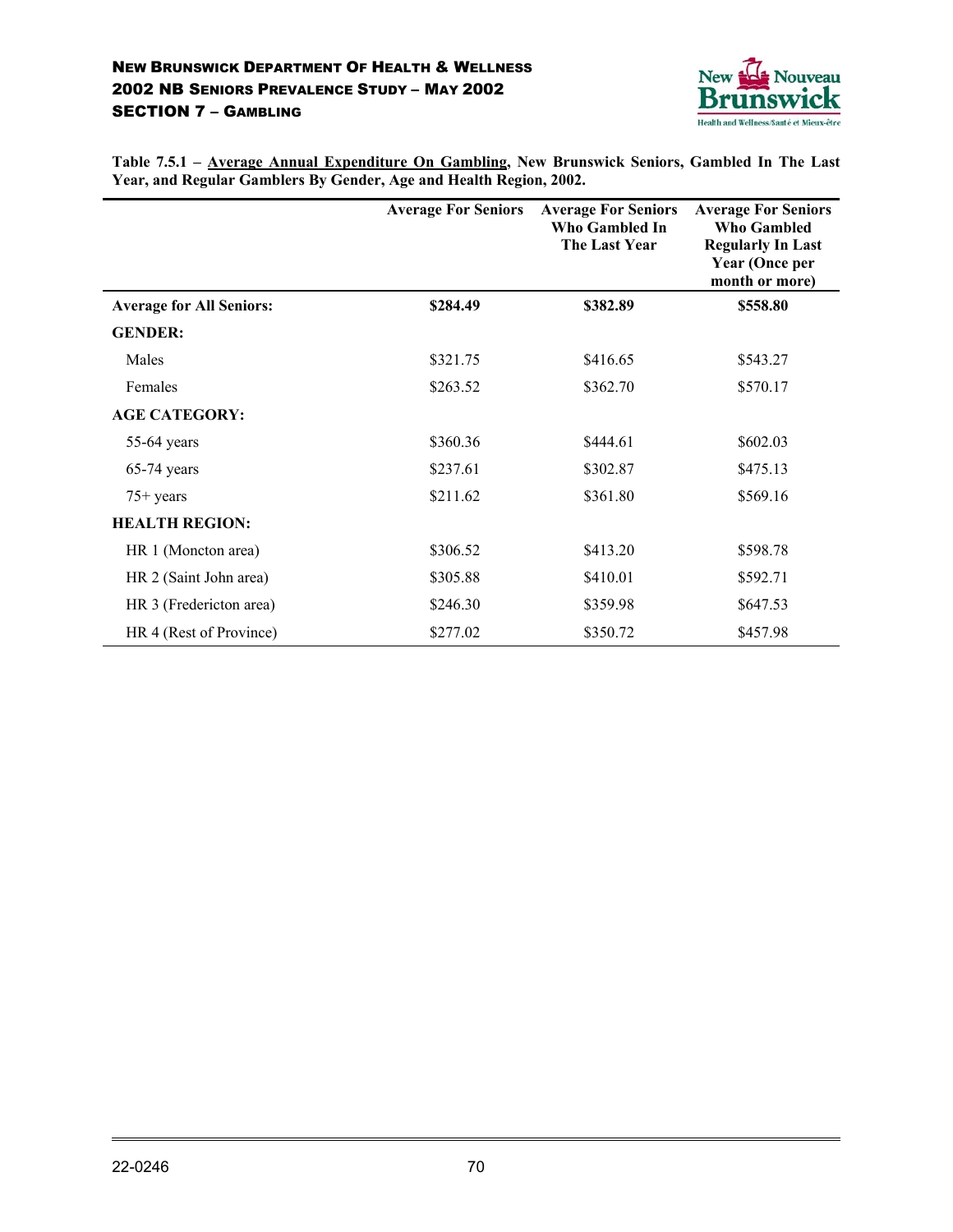

## **7.6 Problem Gambling**

*The Canadian Problem Gambling Index (CPGI) was used as a measure of risk of developing problems with gambling among seniors in New Brunswick. The CPGI was recently developed under the aegis of the Canadian Centre on Substance Abuse for the Inter-Provincial Task Force on Problem Gambling. Unlike its predecessors such as the South Oaks Gambling Screen (SOGS) and the DSM-IV, the CPGI was designed specifically for screening in the general population.16 The CPGI is based on cumulative scores on a 9-item set of measures, and was validated for use in the general population in January, 2000.17*

| <b>CPGI</b><br><b>Score</b> | Risk                    |
|-----------------------------|-------------------------|
|                             | Non-Problem             |
| $1 - 2$                     | Low Risk                |
| $3 - 7$                     | Moderate Risk           |
| 8+                          | <b>Problem Gambling</b> |

| Table 7.6.1 – CPGI Risk Continuum. |  |  |
|------------------------------------|--|--|
|------------------------------------|--|--|

Based on the nine items comprising the CPGI, nearly all seniors (97.2%) can be characterized as non-problem/non-gamblers. Only 2.8% of seniors register as being at risk (at all) of developing problems with their gambling behaviours. Almost all of these gamblers are categorized as being at "low risk", with less than 1% described as being either at "moderate risk", or "problem gamblers".

With adjustments for demographic characteristics, categorization as having any risk of developing gambling problems, according to the CPGI score, is significantly related to age.

 Older seniors (75+ years) are least inclined to register any risk according to the CPGI (odds of 0.06 compared to those in the youngest age group).

Seniors who had ever gambled in their lifetime were also asked if they now, or in the past, ever felt they were having a problem spending more time and/or money gambling than they should. Less than 1% of seniors report having ever experienced problems with the amount of time and/or money spent on gambling activities, and virtually all seniors with any experience gambling describe their current gambling as "not at all a

 $\overline{a}$ 

<sup>&</sup>lt;sup>16</sup> 2001 Survey Of Gambling In New Brunswick, Focal Research Consultants Ltd. for the New Brunswick Department Of Health & Wellness, 2002.

 $17$  Ferris, J., and Wynne, H. (2000). Validating the Canadian Problem Gambling Index: Report on the Pilot Phase of Testing, January 10, 2000. Canadian Centre on Substance Abuse.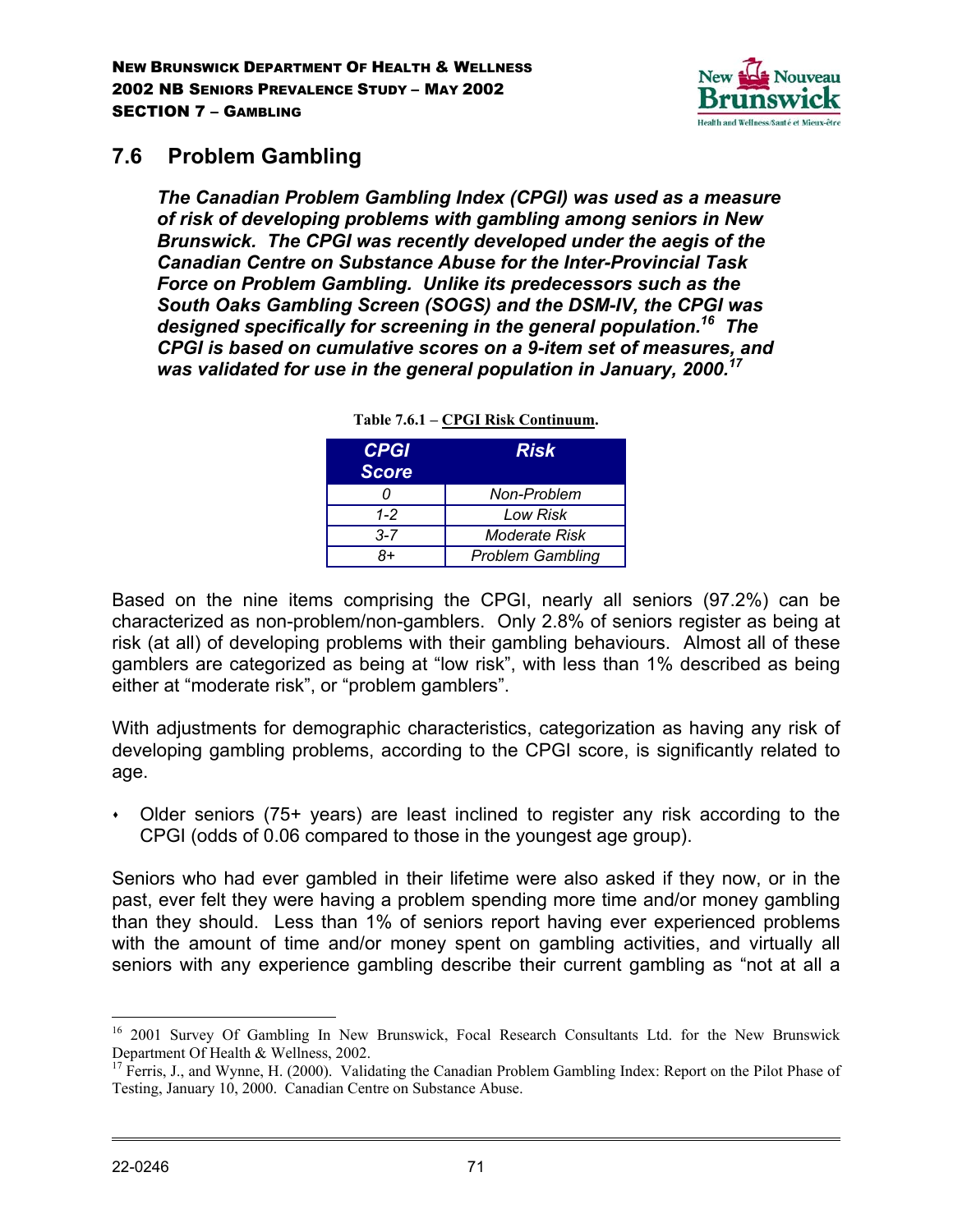

problem" (using a 1 to 10 scale, where 1 means their gambling is not at all a problem and 10 means their gambling is a serious problem).





**Table 7.6.2 – Response To CPGI Measurement Items, New Brunswick Seniors, 2002.**

| In The Last 12 Months,                                                 |                     |               |
|------------------------------------------------------------------------|---------------------|---------------|
|                                                                        |                     | $(n=1000)$    |
| 1.  have you bet more than you                                         | 0. Never            | 99.3%         |
| could really afford to lose?                                           | 1. Sometimes        | $\dagger$ <1% |
|                                                                        | 2. Most of the time | $\dagger$ <1% |
|                                                                        | 3. Almost always    | $\dagger$ <1% |
| 2.  have you needed to gamble                                          | 0. Never            | 99.7%         |
| with larger amounts of money to get<br>the same feeling of excitement? | 1. Sometimes        | $\dagger$ <1% |
|                                                                        | 2. Most of the time |               |
|                                                                        | 3. Almost always    |               |
| 3.  when you gambled, did you go                                       | 0. Never            | 99.0%         |
| back another day to try and win back<br>the money you lost?            | 1. Sometimes        | $\dagger$ <1% |
|                                                                        | 2. Most of the time |               |
|                                                                        | 3. Almost always    | $\dagger$ <1% |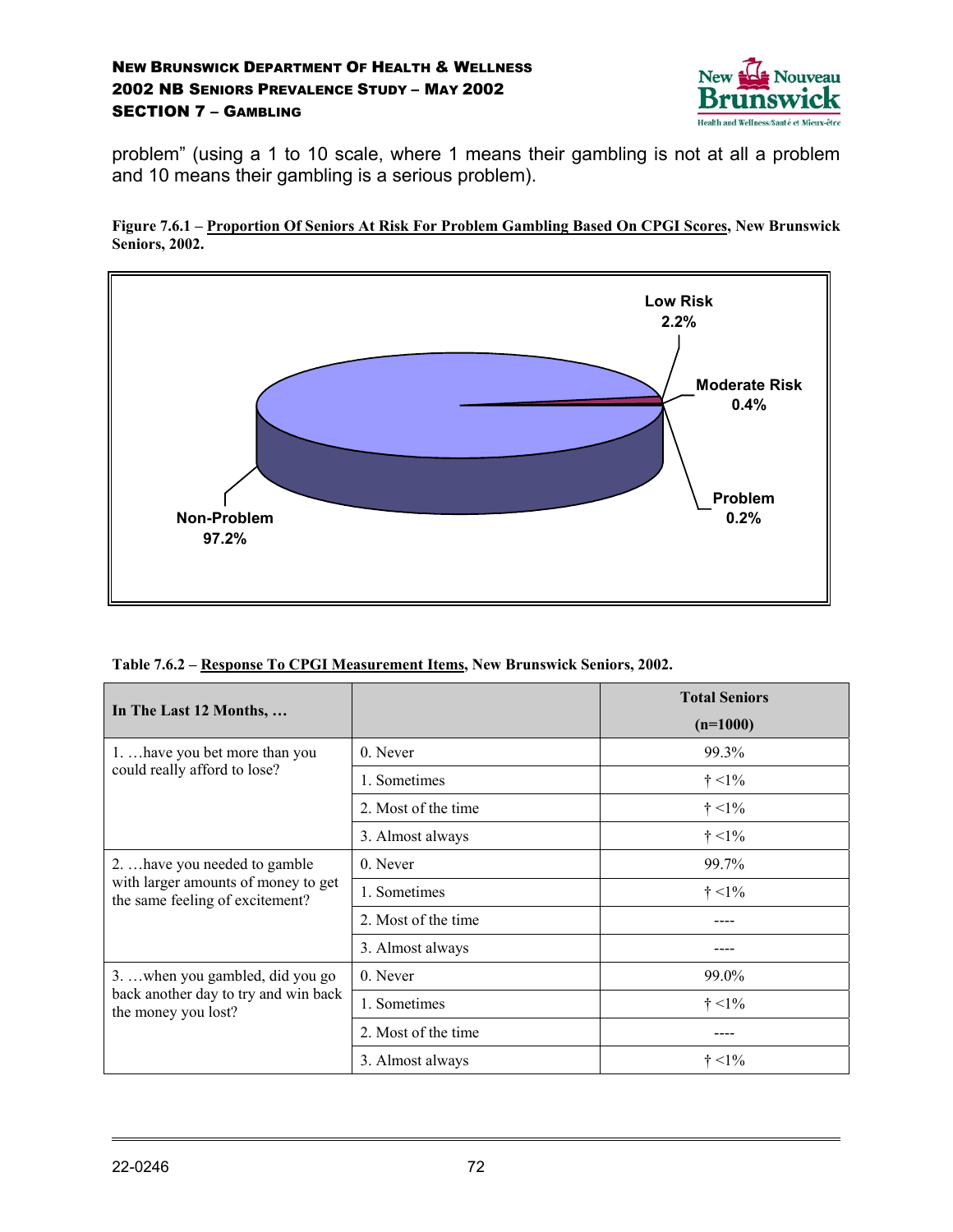

**Table 7.6.2 - Continued**

|                                                                                                           |                     | <b>Total Seniors</b> |
|-----------------------------------------------------------------------------------------------------------|---------------------|----------------------|
| In The Last 12 Months,                                                                                    |                     | $(n=1000)$           |
| 4.  have you borrowed money or                                                                            | 0. Never            | 99.7%                |
| sold anything to get money to<br>gamble?                                                                  | 1. Sometimes        | $\dagger$ <1%        |
|                                                                                                           | 2. Most of the time |                      |
|                                                                                                           | 3. Almost always    |                      |
| 5.  have you felt that you might                                                                          | 0. Never            | 99.6%                |
| have a problem with gambling?                                                                             | 1. Sometimes        | $\dagger$ <1%        |
|                                                                                                           | 2. Most of the time | $\dagger$ <1%        |
|                                                                                                           | 3. Almost always    |                      |
| 6.  have people criticized your                                                                           | 0. Never            | 99.1%                |
| betting or told you that you had a<br>gambling problem, regardless of<br>whether you thought it was true? | 1. Sometimes        | $\dagger$ <1%        |
|                                                                                                           | 2. Most of the time | ----                 |
|                                                                                                           | 3. Almost always    | $- - - -$            |
| 7.  have you ever felt guilty about                                                                       | 0. Never            | 99.1%                |
| the way you gamble, or what<br>happens when you gamble?                                                   | 1. Sometimes        | $\dagger$ <1%        |
|                                                                                                           | 2. Most of the time |                      |
|                                                                                                           | 3. Almost always    |                      |
| 8.  has gambling caused you any                                                                           | 0. Never            | 99.5%                |
| health problems, including stress or<br>anxiety?                                                          | 1. Sometimes        | $\dagger$ <1%        |
|                                                                                                           | 2. Most of the time |                      |
|                                                                                                           | 3. Almost always    | ----                 |
| 9.  has your gambling caused any                                                                          | 0. Never            | 99.1%                |
| financial problems for you or your<br>household?                                                          | 1. Sometimes        | $\dagger$ <1%        |
|                                                                                                           | 2. Most of the time | $\dagger$ <1%        |
|                                                                                                           | 3. Almost always    |                      |

† Estimates less than 1% are considered unstable and should be interpreted with caution.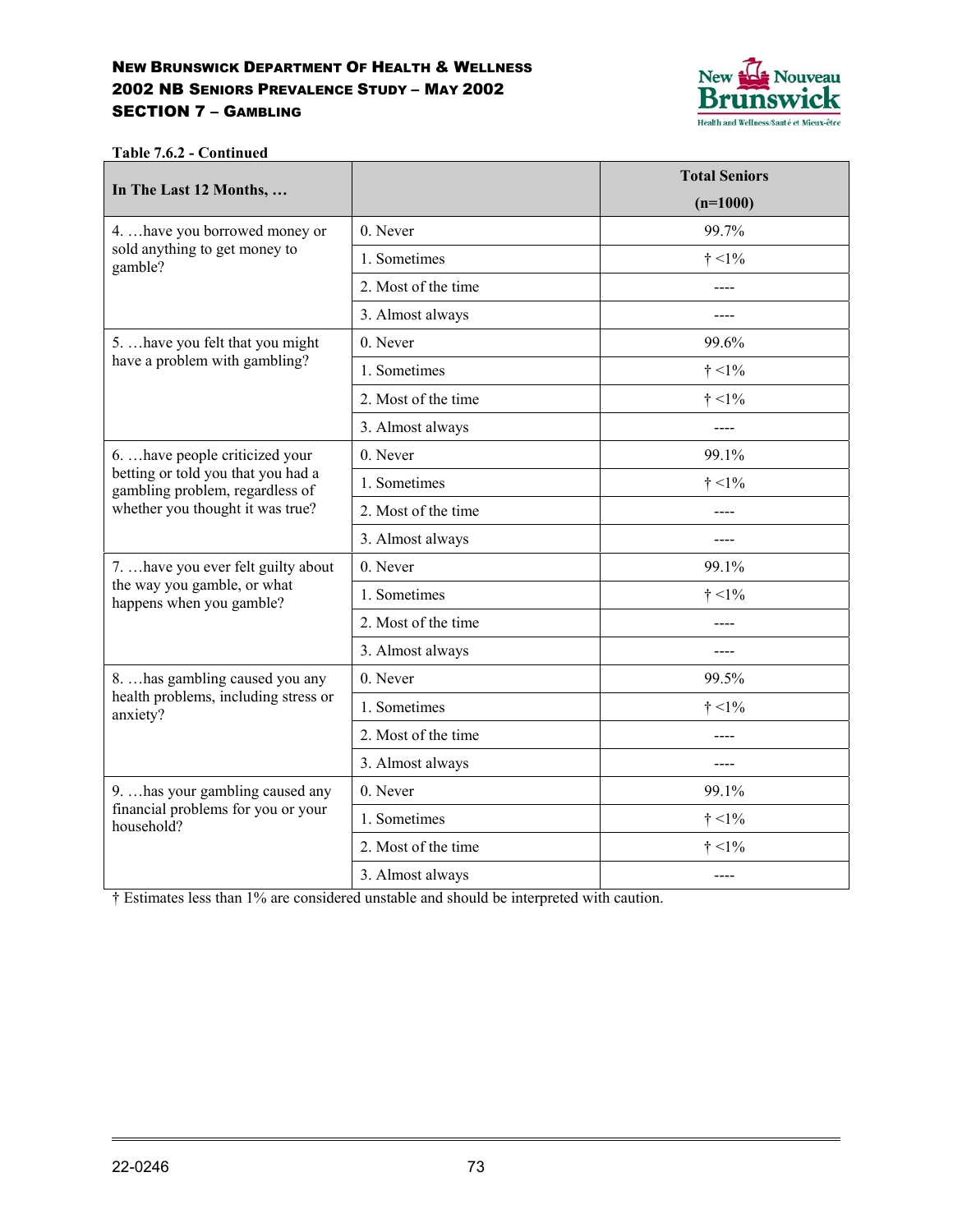

|                             |                          | $\frac{0}{0}$ | 95% CI      | Unadjusted<br>Odds Ratio | Adjusted<br>Odds Ratio |
|-----------------------------|--------------------------|---------------|-------------|--------------------------|------------------------|
| <b>TOTAL SAMPLE</b>         |                          | 2.8%          | (1.9, 4.0)  |                          |                        |
| <b>GENDER</b>               |                          |               |             | <b>NS</b>                | NS                     |
| Female                      | (Comparison Group)       | 2.2%          | (1.3, 3.7)  | $\overline{a}$           | $---$                  |
| Male                        |                          | 3.9%          | (2.3, 6.5)  | 1.81                     | 1.97                   |
| $\mathbf{AGE}$              |                          |               |             | $\ast$                   | $***$                  |
| 55-64                       | (Comparison Group)       | 4.8%          | (3.2, 7.3)  | $\overline{a}$           | $---$                  |
| 65-74                       |                          | 2.0%          | (0.9, 4.4)  | 0.41                     | 0.38                   |
| $75+$                       |                          | $\dagger$     | (0.1, 2.6)  | $0.07*$                  | $0.06**$               |
| <b>MARITAL STATUS</b>       |                          |               |             | <b>NS</b>                | <b>NS</b>              |
| Never Married               | (Comparison Group)       | 5.4%          | (2.0, 13.6) | $\overline{a}$           | ---                    |
| Married/Living with Partner |                          | 2.6%          | (1.6, 4.3)  | 0.47                     | 0.50                   |
| Previously Married          |                          | 2.5%          | (1.3, 5.0)  | 0.46                     | 0.96                   |
| <b>EDUCATION</b>            |                          |               |             | $_{\rm NS}$              | $_{\rm NS}$            |
| High School or Less         | (Comparison Group)       | 2.3%          | (1.4, 3.8)  | $\overline{a}$           | ---                    |
| Non-University              |                          | 4.1%          | (2.1, 8.0)  | 1.79                     | 2.03                   |
| University                  |                          | 3.4%          | (1.3, 8.8)  | 1.49                     | 1.47                   |
| <b>INCOME</b>               |                          |               |             | <b>NS</b>                | NS                     |
| $<$ \$25K                   | (Comparison Group)       | 3.0%          | (1.7, 5.1)  | ---                      | ---                    |
| \$25K - \$50K               |                          | $\dagger$     | (0.1, 3.4)  | 0.16                     | $0.10*$                |
| $>$ \$50K                   |                          | 5.9%          | (2.8, 11.8) | 2.04                     | 1.01                   |
| Not Stated                  |                          | 2.9%          | (1.4, 6.0)  | 0.97                     | 0.86                   |
| <b>HEALTH REGION</b>        |                          |               |             | NS                       | NS                     |
| 1                           | (vs. Provincial Average) | 3.3%          | (1.6, 6.4)  | 1.21                     | 1.16                   |
| $\overline{2}$              |                          | 2.4%          | (1.1, 5.2)  | 0.87                     | 0.83                   |
| 3                           |                          | 2.2%          | (0.9, 5.2)  | 0.80                     | 0.84                   |
| 4                           |                          | 3.3%          | (1.7, 6.2)  | 1.20                     | 1.23                   |

#### **Table 7.6.3 -** *Canadian Problem Gambling Index***, New Brunswick Seniors, Aged 55+, 2002.**

Note: \*  $p<05$ ; \*\*  $p<01$ ; \*\*\*  $p<001$ .

Asterisks in shaded rows represent the significance of the group effect based on the Wald statistic. "NS" means the group effect is not statistically significant.

Where significant, odds ratios greater than 1 indicate that the risk is greater in the group being contrasted with the comparison group. Alternatively, where significant, odds ratios less than 1 indicate that the risk is lower in the group being contrasted with the comparison group.

† Estimate suppressed (1.0% or less).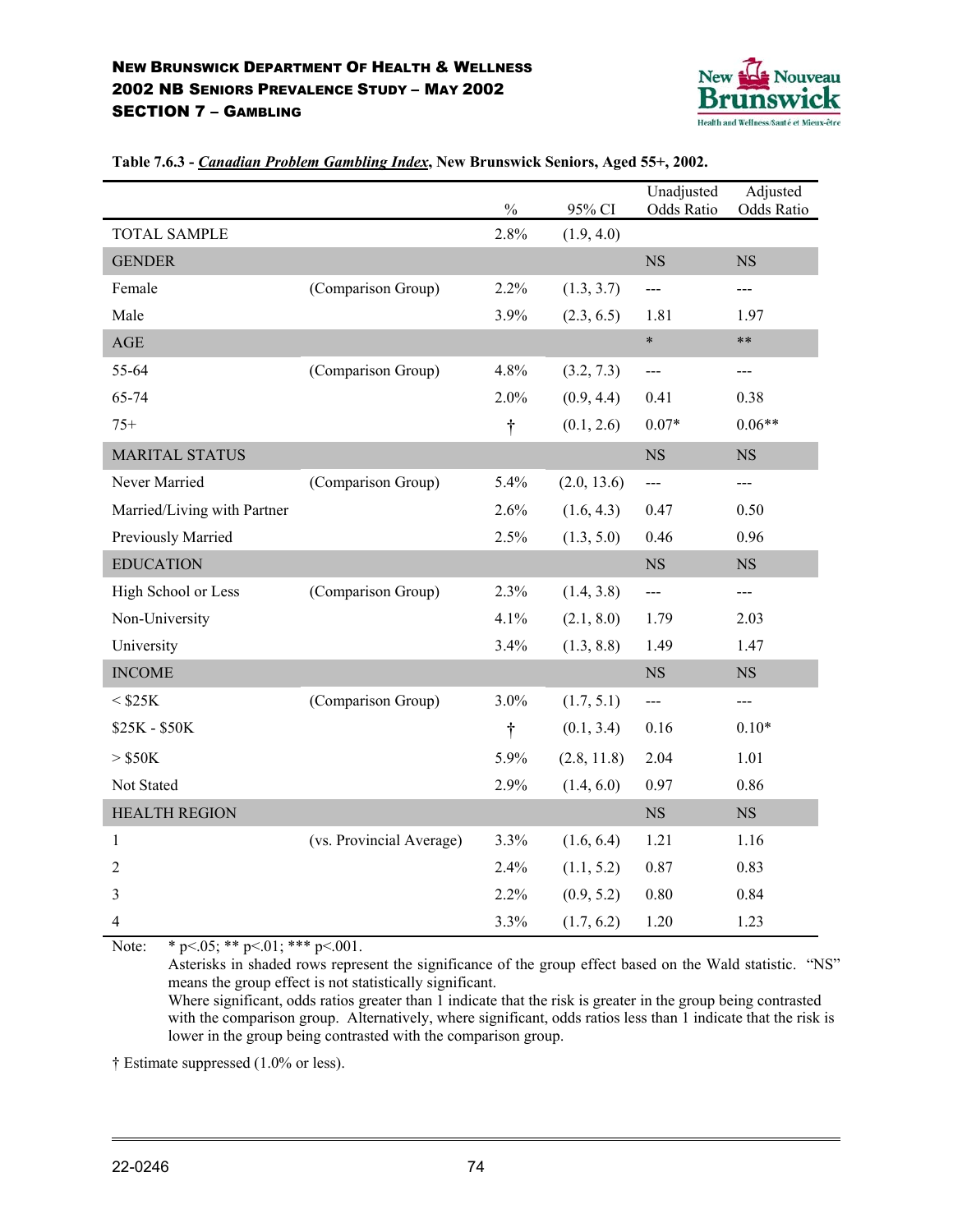

## *8.0 SUMMARY & DISCUSSION*

## **8.1 Summary Of Findings**

Table 8.1 summarizes the significant associations among various demographic categories and the substance use/gambling indicator outcomes, based on analysis results with all six demographic factors considered (adjusted odds ratios).

**Gender** is significantly associated with 6 of the 14 outcomes, and is second only to age category in terms of number of associations. In 5 out of 6 cases, senior males are more likely to report substance use (alcohol, cannabis) or regular gambling, while females over the age of 54 are more inclined to have used some kind of prescription medication last year. Interestingly, use of prescription medication for specific ailments and other general health measures are similarly associated with seniors of both genders in New Brunswick.

**Age** is associated with 8 of the 14 outcomes, including past year drinking, smoking, trial of cannabis, prescription medication for anxiety and/or depression, and gambling indicators. In all cases, substance use or gambling behaviour outcomes decline as age increases. This highlights younger senior citizens (age 55 to 64) as a primary target groups for any intervention initiatives or programs.

**Marital Status** is associated with 4 outcomes, mainly related to alcohol and prescription drug use. Generally, use of prescription medication is higher for seniors who have been previously married, in particular for assistance in sleeping, and consumption of alcohol in the past 12 months. While consumption of alcohol in the past 12 months is highest for seniors who have previously been married, evidence suggests that seniors who have never married may be at greater risk for drinking at heavier levels (15+ drinks per week).

**Education** is associated positively with a higher prevalence of alcohol use, and negatively with regular gambling behaviour. This is an important consideration for any initiatives to address problem gambling issues among seniors, as programs should primarily be designed to target senior males (55 to 64) with high school education levels or lower.

**Annual Household Income** levels are associated significantly with past year use of alcohol and with smoking. Seniors with mid-income levels (\$25K to \$50K) are most likely to be drinkers, while the prevalence of smoking cigarettes is significantly higher among seniors with the lowest income.

**Health Region** of residence is associated with 3 of the 14 outcomes. Alcohol consumption is highest in HR 1 (Moncton area), while use of anti-anxiety drugs are reported more often in the Saint John area (HR 2) and least in the Moncton area.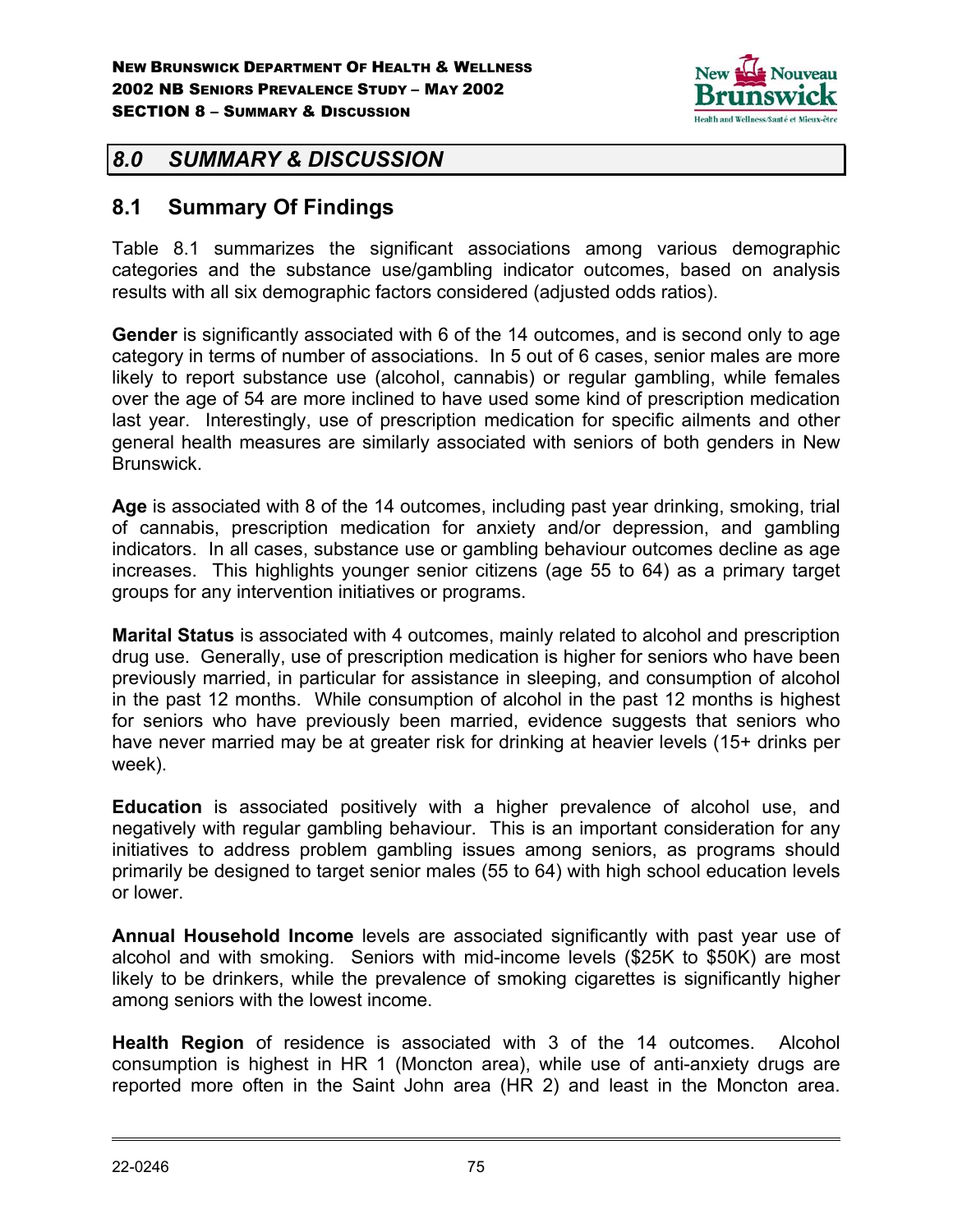

Interestingly, the prevalence of regular gambling is highest in HR 4 (Rest of Province), primarily due to higher lottery ticket play. Regular gambling is lowest among seniors in HR 3 (Fredericton area).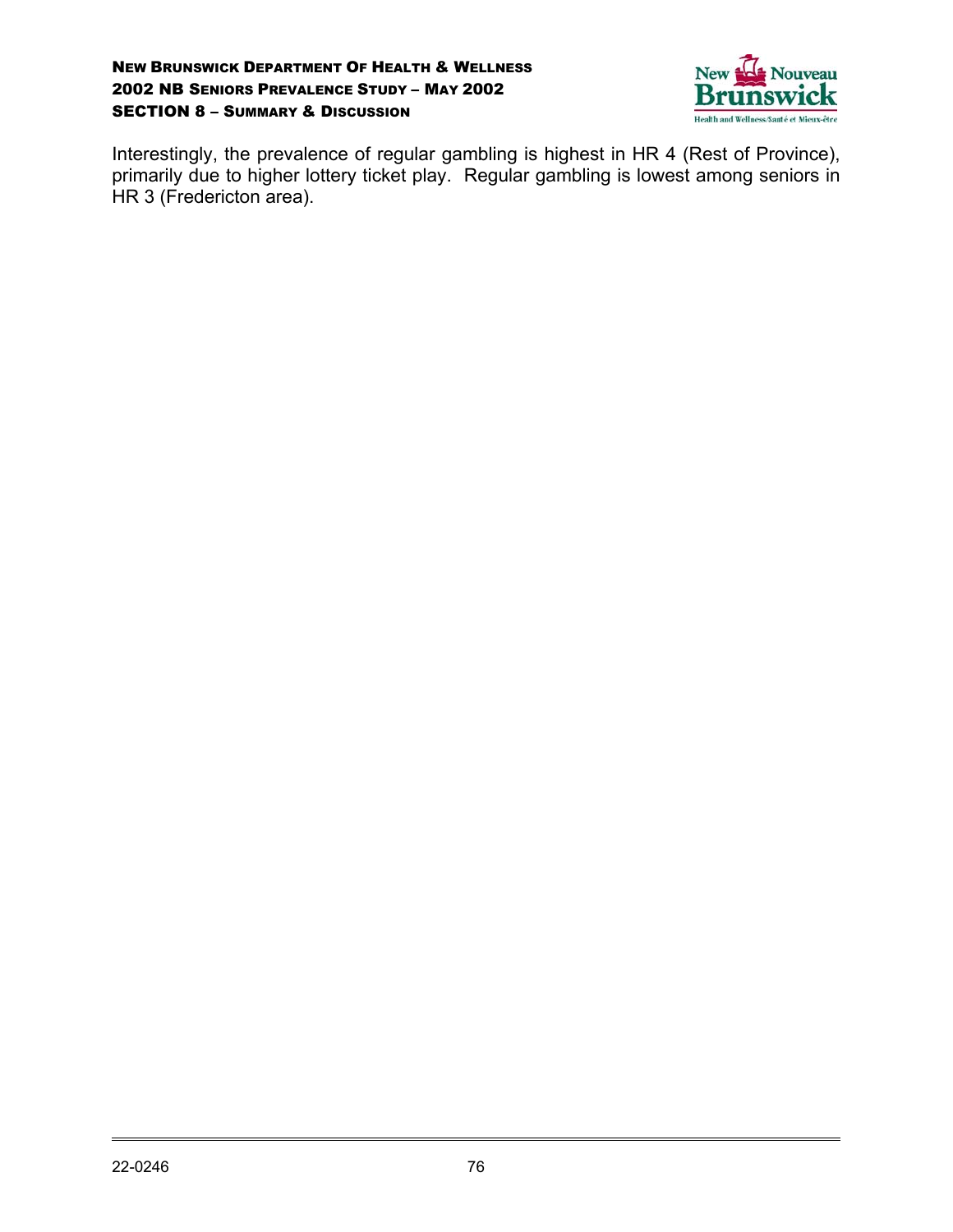

|         |                                                              | Gender                          | Age                         | <b>Marital</b><br><b>Status</b>                                   | Educa-<br>tion                 | <b>Income</b>                                                 | <b>Health</b><br>Region                            |
|---------|--------------------------------------------------------------|---------------------------------|-----------------------------|-------------------------------------------------------------------|--------------------------------|---------------------------------------------------------------|----------------------------------------------------|
| $1_{-}$ | Consumed alcohol in                                          | $***$                           | $***$                       |                                                                   | $***$                          | $***$                                                         |                                                    |
|         | the past year                                                | Males<br>higher                 | <b>Declines</b><br>with age | Previously<br>married<br>highest,<br>never<br>married<br>lowest   | Increases<br>with<br>education | Lowest for<br>low<br>income,<br>highest for<br>mid-<br>income | Highest in<br>HR <sub>1</sub><br>(Moncton<br>area) |
| 2.      | Consumed alcohol daily                                       | $***$                           | $---$                       |                                                                   |                                |                                                               |                                                    |
|         |                                                              | Males<br>higher                 |                             |                                                                   | Increases<br>with<br>education |                                                               |                                                    |
| 3.      | AUDIT score of 8+<br>(Harmful or hazardous<br>drinking)      | $***$<br><b>Males</b><br>higher | ----                        | ----                                                              |                                |                                                               |                                                    |
| 4.      | <b>Currently smoke</b>                                       |                                 | $***$                       |                                                                   |                                | $**$                                                          |                                                    |
|         |                                                              |                                 | <b>Declines</b><br>with age |                                                                   |                                | Highest<br>for lower<br>incomes                               |                                                    |
| 5.      | Ever used cannabis                                           | $***$                           | $***$                       |                                                                   |                                |                                                               |                                                    |
|         |                                                              | Males<br>higher                 | <b>Declines</b><br>with age |                                                                   |                                |                                                               |                                                    |
| 6.      | Impaired mental health<br>(General health score<br>of $3+$ ) |                                 |                             |                                                                   |                                |                                                               |                                                    |
|         | 7. Taken any prescription                                    | $\overline{\ast}$               |                             | $\overline{\ast}$                                                 |                                |                                                               |                                                    |
|         | medication in last year                                      | Females<br>higher               |                             | Highest<br>for<br>previously<br>married                           |                                |                                                               |                                                    |
| 8.      | Taken prescription to<br>assist sleep                        |                                 |                             | Highest<br>for<br>previously<br>married,<br>lowest for<br>married |                                |                                                               |                                                    |
| 9.      | Taken prescription to<br>relieve pain                        |                                 |                             |                                                                   |                                |                                                               |                                                    |

| Table 8.1 – Summary Of Outcomes By Demographic Factors, 2002. |  |  |  |
|---------------------------------------------------------------|--|--|--|
|                                                               |  |  |  |

NOTE: Asterisks represent the significance of the group effect based on the Wald statistic. \* p<.05; \*\* p<.01; \*\*\* p<.001.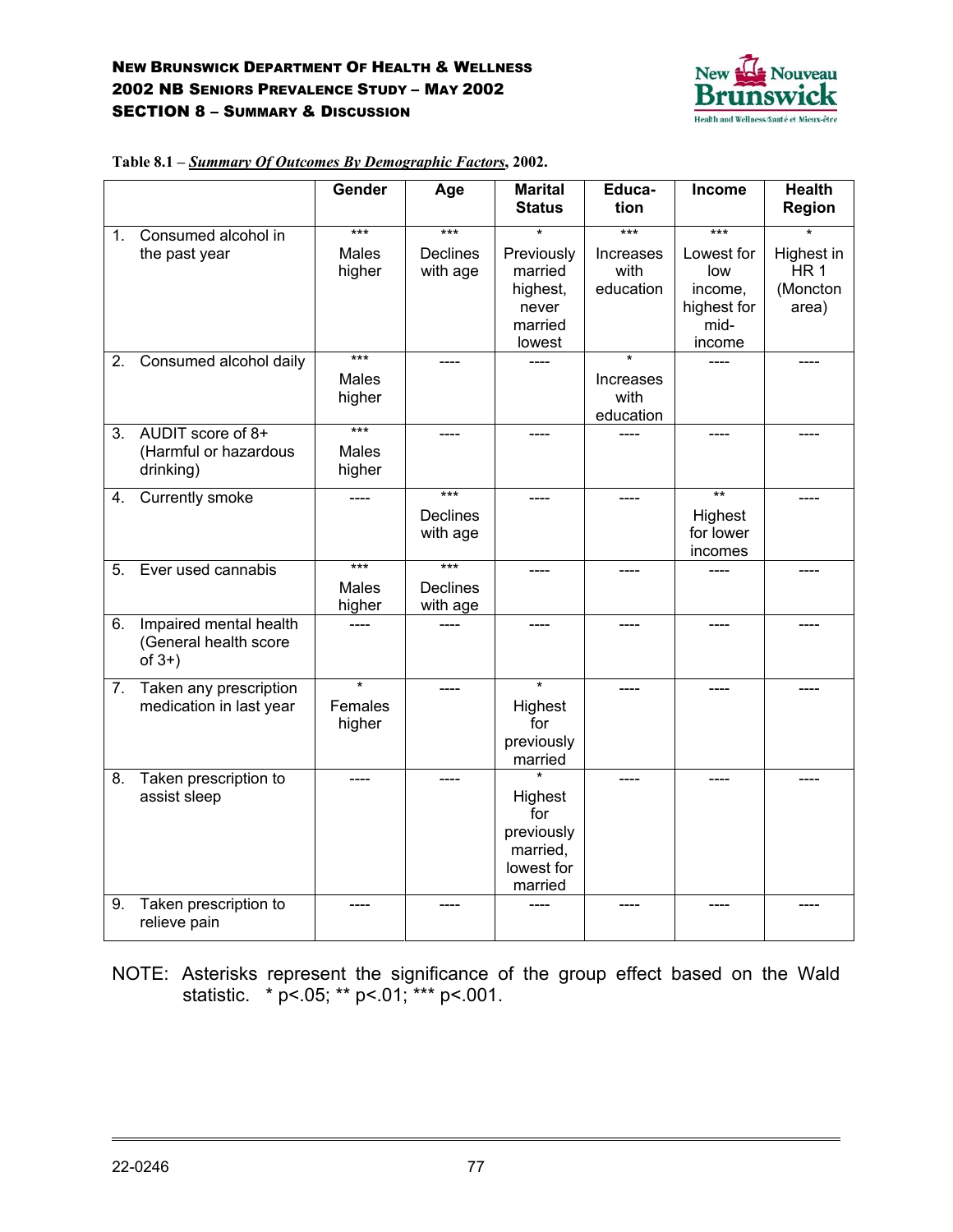

#### **Table 8.1 - Continued**

|                                                            | <b>Gender</b>            | Age                                  | <b>Marital</b><br><b>Status</b>                                                  | Educa-<br>tion                                | <b>Income</b> | Health<br><b>Region</b>                                                                                   |
|------------------------------------------------------------|--------------------------|--------------------------------------|----------------------------------------------------------------------------------|-----------------------------------------------|---------------|-----------------------------------------------------------------------------------------------------------|
| 10. Taken prescription for<br>anxiety                      |                          | $***$<br>Declines<br>with age        | $\star$<br>Lower for<br>never<br>married/<br>Higher for<br>previously<br>married |                                               |               | $\star$<br>Highest in<br>HR <sub>2</sub><br>(Saint<br>John)/<br>Lowest in<br>HR <sub>1</sub><br>(Moncton) |
| 11. Taken prescription for<br>depression                   |                          | $***$<br>Declines<br>with age        |                                                                                  |                                               |               |                                                                                                           |
| 12. Gambled in last year                                   |                          | $***$<br><b>Declines</b><br>with age |                                                                                  |                                               |               |                                                                                                           |
| 13. Gambled regularly in<br>last year                      | $***$<br>Males<br>higher | $***$<br>Declines<br>with age        |                                                                                  | $***$<br><b>Declines</b><br>with<br>education |               | ***<br>Highest in<br>HR <sub>4</sub><br>(ROP)<br>Lowest in<br>HR <sub>3</sub><br>(Fred'ton)               |
| 14. CPGI (At risk to<br>develop problems with<br>gambling) | ----                     | $***$<br>Declines<br>with age        |                                                                                  |                                               |               |                                                                                                           |

NOTE: Asterisks represent the significance of the group effect based on the Wald statistic. \* p<.05; \*\* p<.01; \*\*\* p<.001.

# **8.2 Implications**

### **Associations and Risk Factors Related to Mental Health**

Overall the majority (≈69%), of seniors in NB rate their general health as at least "good" compared to others the same age, although almost one in three seniors consider their health to be comparatively only fair (22%) or poor (8%).

## **General Mental Health**

About one in five seniors (≈22%) currently report symptoms of impaired mental health, primarily due to the following conditions:

- feeling constantly under strain (19.3%)
- unable to enjoy normal activities (18.5%)

 $\overline{a}$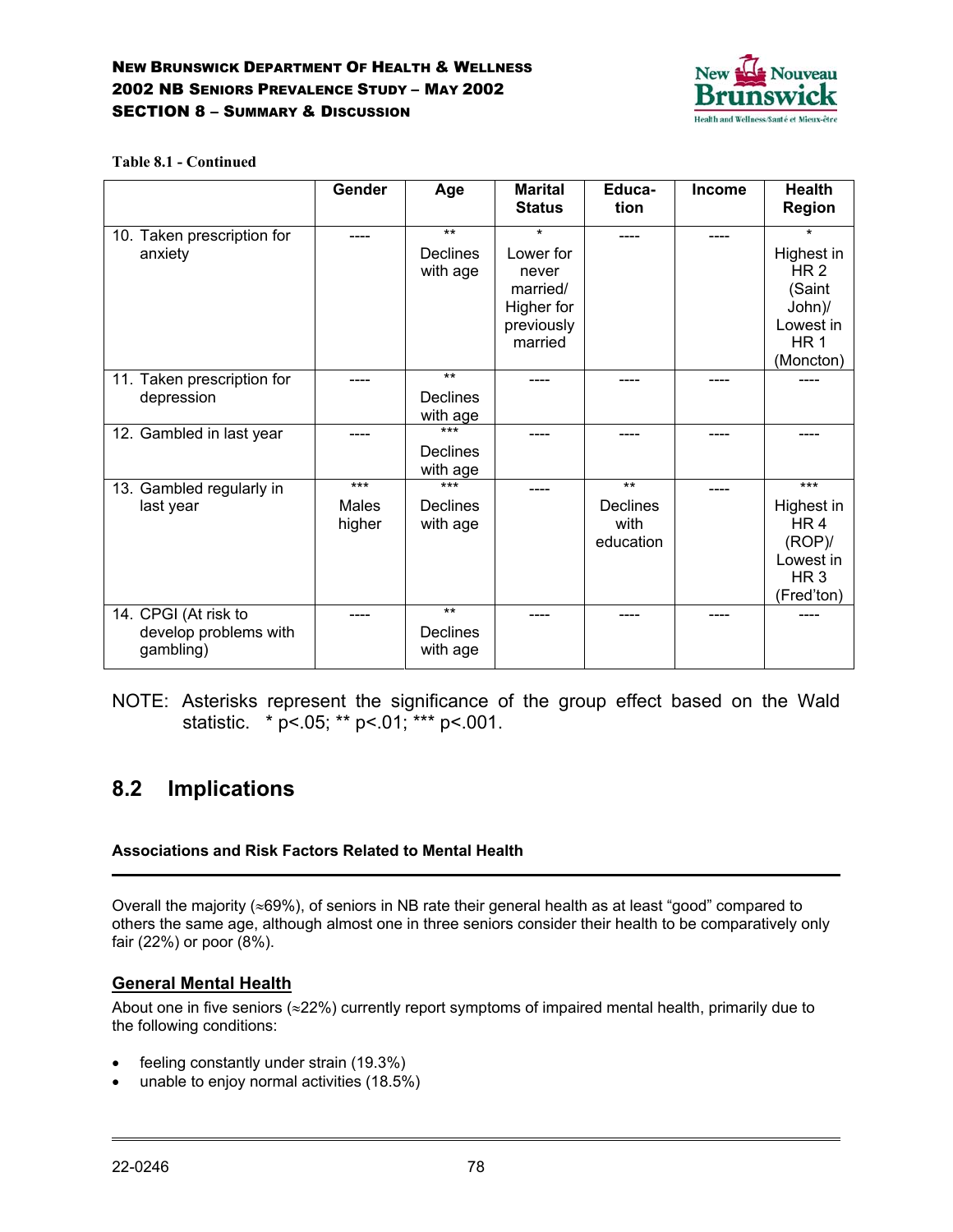

- lost sleep over worry (15.8%)
- feeling unhappy and depressed (15.5%)
- not feeling useful (14.5%)
- feeling less happy than usual (13.8%)
- unable to concentrate (11.9%)

There are no significant differences in the odds of impaired mental health for any of the six demographic characteristics measured.

### **Prescription Drug Use**

Most seniors in NB (85%) have been prescribed some form of medication in the last year, with use significantly related to gender and marital status. Women and those who were previously married and are no longer living with a spouse or partner, have greater odds of having used any prescribed medication over the past 12 months.

Despite high use of prescription drugs, seniors in the province self-report low levels of dependence (1% - 2%). A higher proportion (4%-5%) indicated that they have required increased amounts of a given medication to achieve the same medicinal effects, primarily senior men.

Approximately 6% of seniors indicate having attempted to cut back or had a doctor suggest reductions in medication, with 1%, or  $\approx$  one in five of those who reduced a medication, reporting having experienced withdrawal symptoms.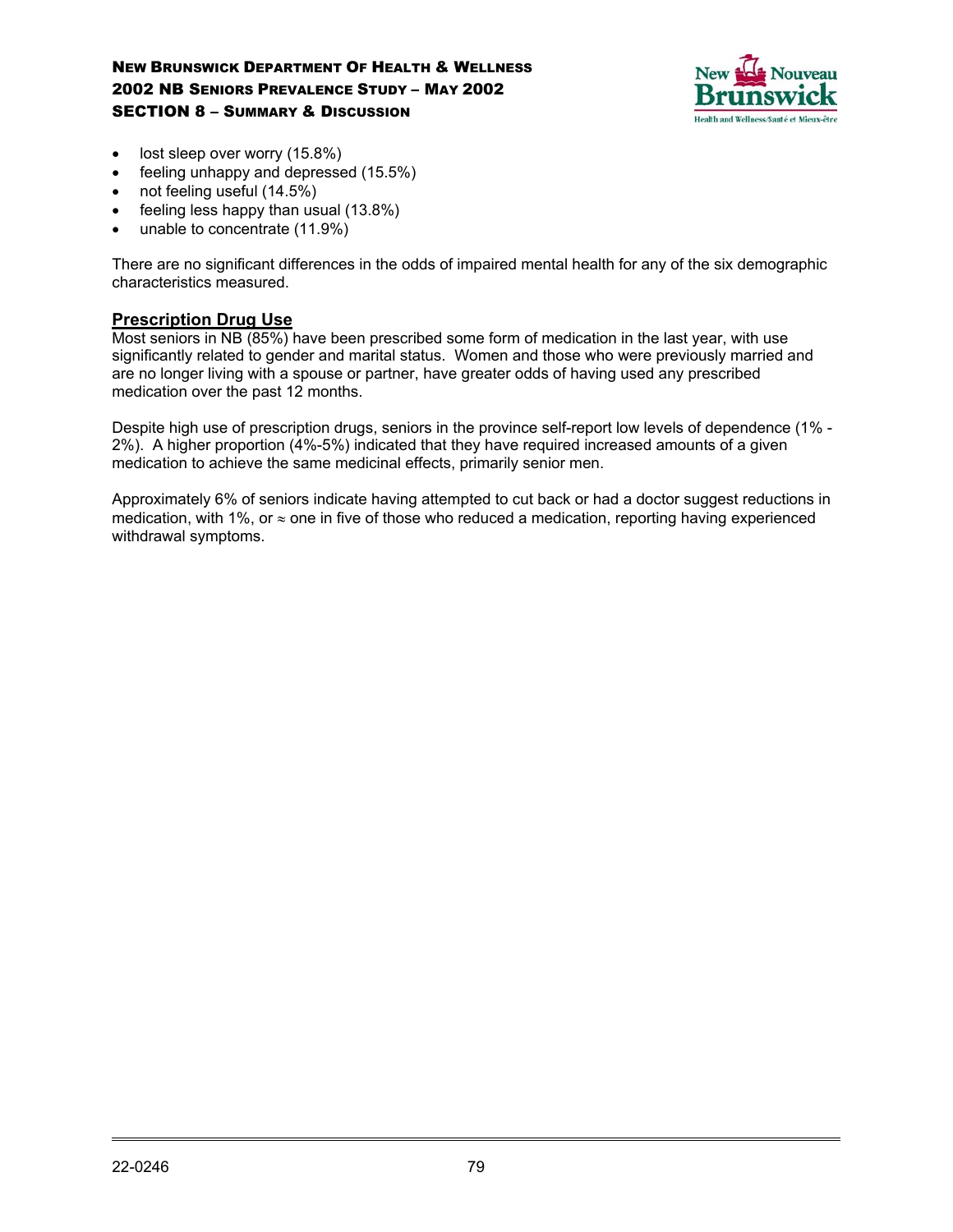

#### **Prevalence Rates by Type of Medication**

| <b>Pain Medication</b>  | $\bullet$<br>$\bullet$ | most prevalent form of the 4 medications measured, with approximately<br>one-third of seniors having taken prescription strength pain medication in<br>the last year<br>no significant associations between use and any demographic group                        |
|-------------------------|------------------------|------------------------------------------------------------------------------------------------------------------------------------------------------------------------------------------------------------------------------------------------------------------|
| <b>Sleep Medication</b> | $\bullet$              | $\approx$ 17% of all seniors have taken prescription medication to help them sleep<br>only significant predictor was for marital status; those who have been<br>previously married (widowed, divorced) are more likely to report use of<br>drugs to induce sleep |

#### **Anti-Anxiety Drugs and Anti-Depressants:**

In total ≈ 14% of seniors reported use of any prescription medication to treat anxiety or depression in the past year, with just over one-third ( $\approx$  5% of all seniors) having been prescribed both types of drugs.

|  | <b>Anxiety/Panic Attacks</b> $\bullet \approx 9.4\%$ of seniors were prescribed medication to reduce anxiety or panic |  |
|--|-----------------------------------------------------------------------------------------------------------------------|--|
|  | attacks                                                                                                               |  |
|  |                                                                                                                       |  |

- use is significantly related to age, marital status and Health Region
- Prevalence decreases with age, is lower for those living with a spouse or partner, and for those seniors living in Health Region 1 (Moncton area)
- Reported use is highest for those who are widowed or no longer living with a spouse, and for those seniors residing in Health Region 2 (Saint John area)
- **Depression**  $\approx$  9.5% of seniors have been prescribed medication to treat depression over the last year
	- only significant predictor of use is related to age, with likelihood of having used an anti-depressant decreasing with age

#### **Summary of Key Findings Related to Substance Use and Gambling**

**Alcohol** Approximately half of all seniors in NB reported drinking alcohol in the past year, with 5.5% or 1 out of every 10 of these senior drinkers consuming alcohol on a daily basis. Currently 3% of seniors are identified as being involved in hazardous or harmful drinking. This means that approximately 1 in 18 seniors who consumed any alcohol last year are at risk for hazardous drinking. This risk increases with the frequency of drinking, climbing to 1 in 6 for those seniors who drink daily.

The rate of hazardous drinking for seniors in NB is well below national figures for adults in general ( $\approx$ 13% -18%) and is comparable to results for senior adult

 $\overline{a}$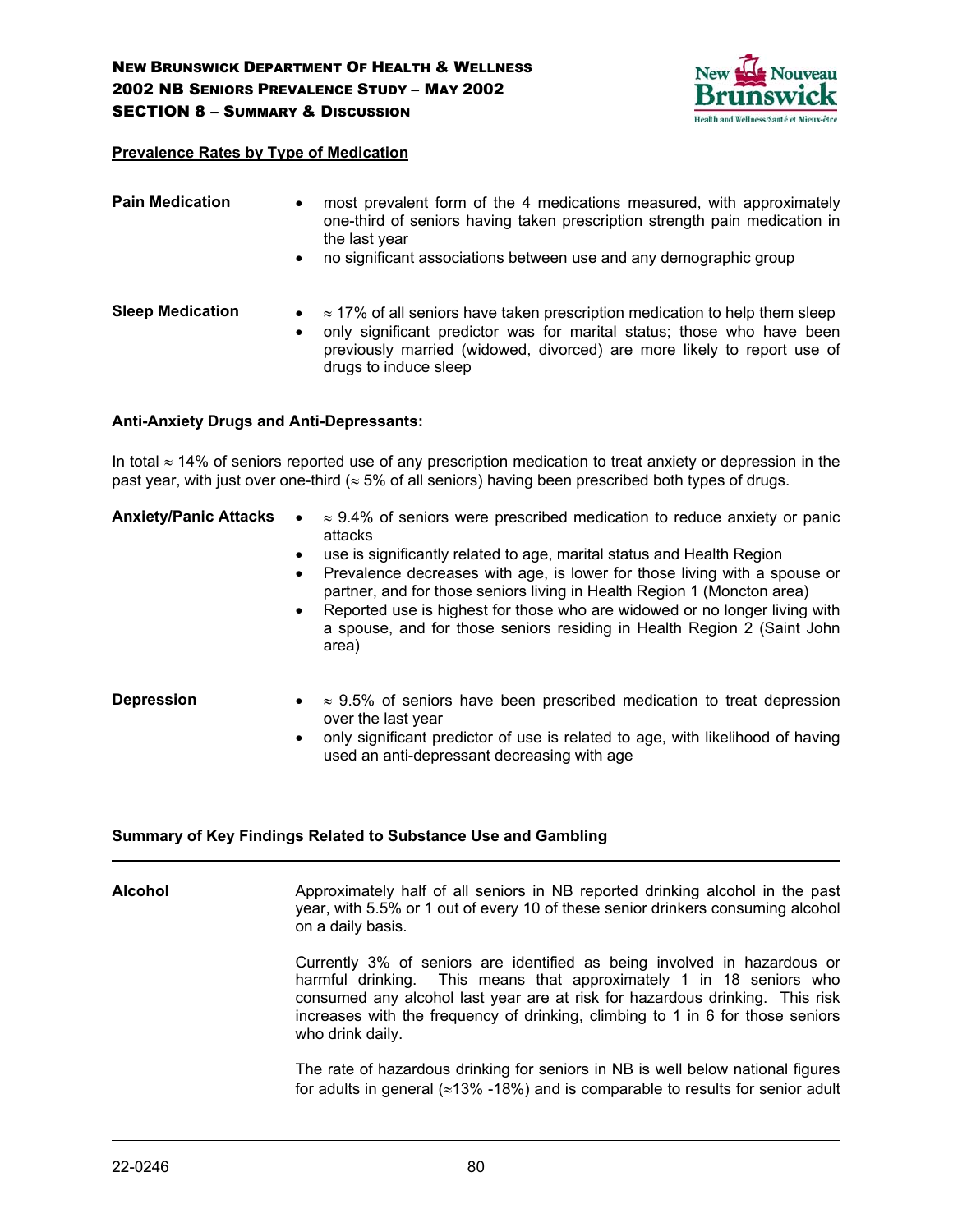

in Ontario as published in the CAMH Monitor ( $\approx$  5%).

While prevalence of hazardous drinking indicates the proportion of seniors qualifying for high risk drinking behaviours on a standardized screen, the experience of alcohol related problems is not necessarily exclusive to meeting this criteria. National recommended guidelines for alcohol use indicate that alcohol consumption on any one day should not exceed two standard drinks. Moreover, men should limit intake to 14 drinks or less per week and women should be consuming 9 or less drinks.<sup>18</sup> Currently only 3% of seniors who drink are reporting consumption rates beyond these recommended levels. However, such guidelines may be too excessive for seniors, particularly given the high level of prescription drug use or existing medical conditions among seniors.

- currently, 20% of seniors typically drink alcohol at least once per week with approximately 17% of these drinkers, on average, consuming 5 or more alcoholic beverages every week, and 7% drinking 10 or more.
- the only demographic characteristic significantly related to hazardous or harmful drinking is gender with males almost 8 times more likely than women to be identified as drinking in a hazardous manner.
- there is evidence that those with higher education levels and income levels have higher rates of regular and/or excessive drinking

To reduce or avoid alcohol related problems for seniors it may be advantageous to focus efforts on communicating recommended/adjusted guidelines for drinking and when alcohol is contraindicated, especially among the high risk group noted above.

 $\overline{a}$ 

<sup>&</sup>lt;sup>18</sup> Single, E., Truong, M., Adlaf, E., & Ialomiteanu, AA. (1999) Canadian Profile: Alcohol, Tobacco and Other Drugs 1999. Ottawa: Canadian Centre on Substance Abuse and Centre for Addiction and Mental Health.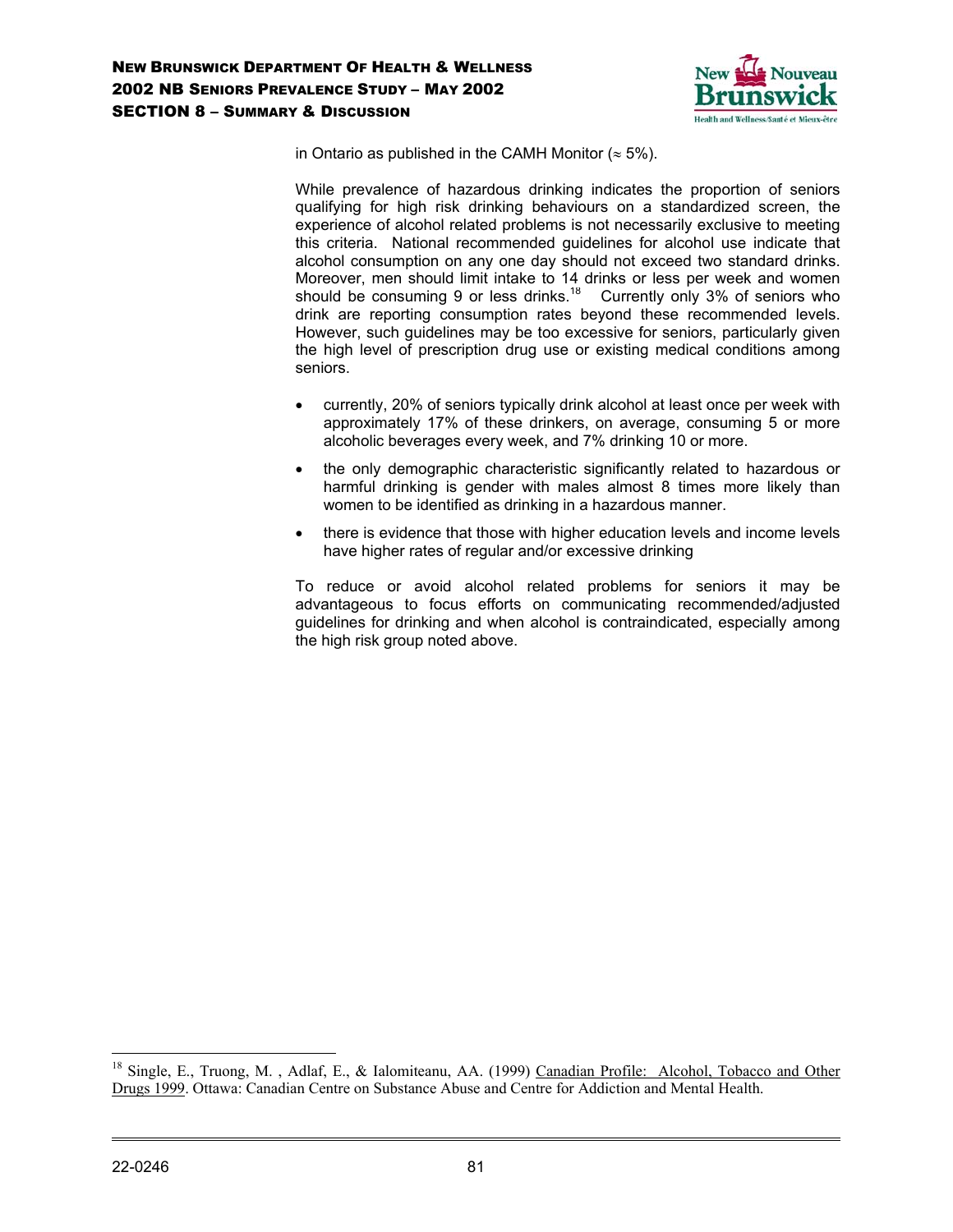

| <b>Smoking</b>  | Approximately, one out of every two seniors in NB have smoked at some time,<br>either currently (14%) or in the past (37%). Almost 70% of these adults are ex-<br>smokers largely having quit 5 or more years ago. Of the remaining adults $\approx$<br>12% are smoking on a daily basis, with a slight majority (57%) smoking under<br>20 cigarettes per day. Although according to Health Canada any level of<br>smoking is considered high risk, currently 5.3% of seniors are smoking daily at<br>excessive levels of 20+ cigarettes per day.<br>After adjusting for other factors only age and income are significantly related to<br>smoking rates by seniors.                                                                                                                                                                                                                     |
|-----------------|------------------------------------------------------------------------------------------------------------------------------------------------------------------------------------------------------------------------------------------------------------------------------------------------------------------------------------------------------------------------------------------------------------------------------------------------------------------------------------------------------------------------------------------------------------------------------------------------------------------------------------------------------------------------------------------------------------------------------------------------------------------------------------------------------------------------------------------------------------------------------------------|
|                 | • those seniors in the lowest income bracket (<\$25k per year) are at almost<br>3 times the risk for smoking<br>• smoking declines with age; the adjusted odds for smoking are almost 5<br>times higher for younger seniors (age $55 - 64$ years) versus those 75<br>years or older.                                                                                                                                                                                                                                                                                                                                                                                                                                                                                                                                                                                                     |
|                 | There is no difference in the percent of former smokers across age categories.<br>However, as age increases the proportion that have never smoked goes up,<br>while the proportion of current smokers declines. This suggests that the lower<br>risk for older seniors is associated with a reduced life expectancy for smokers<br>in general. However, it also appears that a generation bias may exist such that<br>those born prior to 1937, especially women, are less likely to have taken up<br>smoking than those seniors born after this date. There may be increasing<br>health implications related to smoking as those seniors age 55 to 64 years<br>grow older. Currently, daily smoking rates are twice as high among seniors<br>under age 65 ( $\approx$ 17% versus $\approx$ 8.5%) suggesting this is an important group to<br>target and support for cessation programs. |
| <b>Cannabis</b> | Only a small number of seniors in NB have ever tried cannabis (5.3%) and less<br>than 1% report use over the past year. Among lifetime users (have ever tried<br>cannabis) only 4% indicated regular use each month.                                                                                                                                                                                                                                                                                                                                                                                                                                                                                                                                                                                                                                                                     |
|                 | the odds of having ever used cannabis are 3.5 times higher among male<br>$\bullet$<br>seniors.<br>likelihood of use declines with age.<br>levels of current use were too low to assess dependence in the current<br>study                                                                                                                                                                                                                                                                                                                                                                                                                                                                                                                                                                                                                                                                |
|                 | For the most part seniors in NB report low exposure to and use of cannabis,<br>although rates of trial are substantially higher among those under 65 years of<br>age (10% versus $\approx$ 2%) and thus may become a more relevant consideration<br>in the future. Regardless cannabis use currently poses low risk to seniors in<br>the province.                                                                                                                                                                                                                                                                                                                                                                                                                                                                                                                                       |
| Gambling        | The majority of seniors (85%) have participated in gambling at some time in<br>the past with three-quarters having reported involvement in at least one<br>gambling activity over the past year.                                                                                                                                                                                                                                                                                                                                                                                                                                                                                                                                                                                                                                                                                         |
|                 | Lottery draws are the most popular gambling activities with 43% of seniors in                                                                                                                                                                                                                                                                                                                                                                                                                                                                                                                                                                                                                                                                                                                                                                                                            |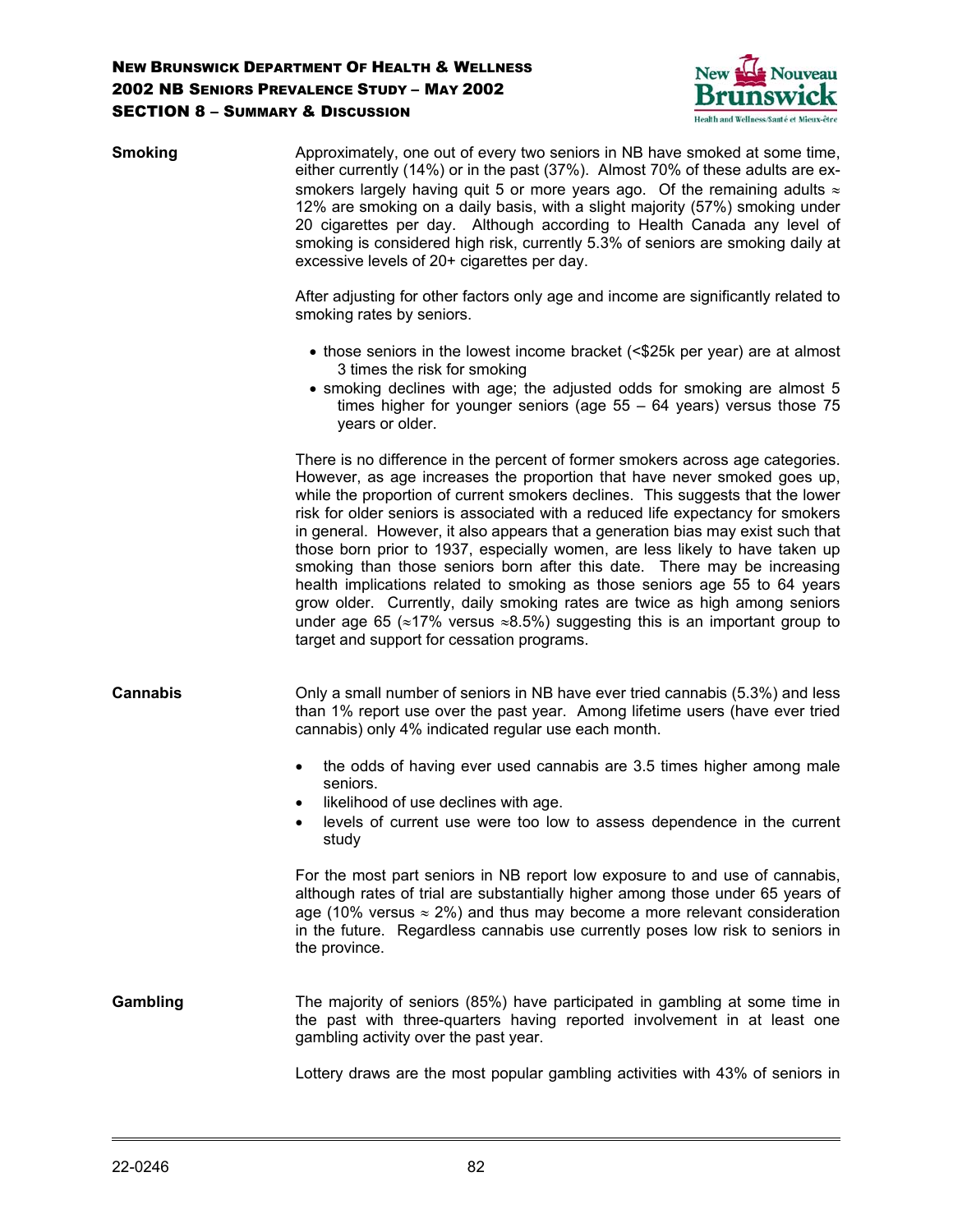

NB reporting regular monthly play especially in Health Region 1 (Rest of Province/Northern) as compared to Health Region 3 (Fredericton Area).

Scratch n' Win lottery tickets (≈13%) and Bingo (≈8%) are the only other games of chance typically played by seniors on a regular basis.

Only 2% of seniors report having played VLTs in the past year as compared to 15% for adults in general in NB.19 About 3 times as many seniors indicated play of slot machines at a casino setting (6%), especially younger seniors (age 55 - 64), and those living in Health Region 1 (Moncton Area). It is noteworthy that play of slots by seniors is similar to that noted for all adults in NB ( $\approx$ 9%).

- Age is the only significant predictor of gambling in the last year with participation rates declining as seniors become older.
- The odds of regular gambling by seniors are significantly higher for males, those seniors age 55 to 64 years, those with lower education levels, those living in Health Region 4 (Rest of Province/Northern)
- Due to higher participation rates, male seniors in NB, on average, have higher gambling expenditures than women. However, those senior women who gamble on a regular basis are playing more games of chance and spend at levels similar to men.

The vast majority (97%) of seniors in NB is not currently identified as having any risk for problem gambling. Only 3% are scoring at any level of risk, with less than 1% triggering for high risk gambling. These rate are lower than that noted for adults in general in NB, primarily due to lower levels of involvement in video lottery gambling or machine gambling which is associated with  $\approx$  90% of gambling problems identified in the province.<sup>20</sup> Changes in distribution strategies and the types of gambing options available in NB can be expected to influence particpation by seniors. This will be most relevant in relation to draw games, instant lottery tickets, bingo and casino slot machines, all of which have higher appeal to seniors. In particular older adults may be vulnerable to the expansion of satellite or TV type bingo, and the introduction of daily or more frequent draw games or other developments that increase their access to participation. Ensuring seniors are educated about how "the games work", informed of the potential risks and provided information to manage their gambling, ideally before they engage in the activity will be critical to reducing or avoiding problem development. This will require proactive initiatives in anticipation of the impact of changes in the gaming industry. Developing policy or recommended guidelines for gambling will likely be relevant and important as has been the case for alcohol and other substance use.

 $\overline{a}$ 

<sup>&</sup>lt;sup>19</sup> Focal Research, NBDOHW, 2001 Survey of Gambling and Problem Gambling in New Brunswick. p 2-4

 $20$  Ibid Section 5 p 5-7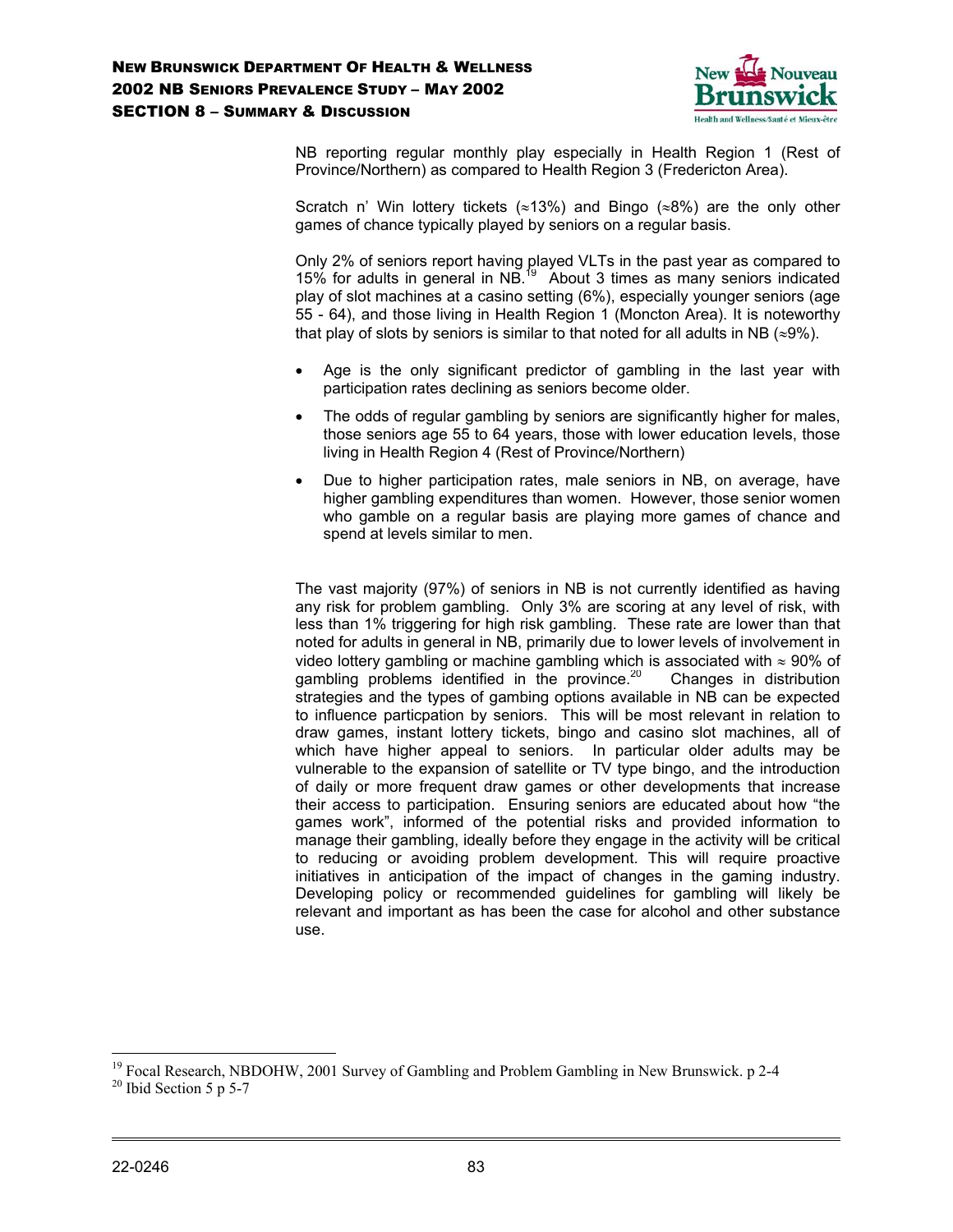

**Public Health Implications**

In terms of substance use and gambling, the results suggest that among seniors in NB there are two primary targets for remedial or preventative intervention; males in general and seniors who are age 55 to 64 years. This younger group of seniors in the province, are more likely to drink, smoke, have tried illicit drugs, use prescription medication for depression and/or anxiety despite exhibiting levels of impaired mental health comparable to that of older seniors, and to gamble. Not only are these younger seniors more likely to report current use but collectively they are also more likely to have tried the substance or activity. This means that as this group ages, trial rates among all seniors will climb as will the potential for current use and abuse. Currently, younger seniors account for approximately 40% of all adults over 55 years of age in NB. The proportion of seniors falling in this age category will increase substantially as the baby boomers continue to grow older (those born  $\approx$  1945 to 1964). Thus this group can be expected to continue to exert increasing influence on the healthcare system and health policy for seniors.

In general, the prevalence of pharmaceutical drug use and specifically the use of pain medication, sleeping aids, and psychotherapeutic drugs, poses unique needs in terms of policy development for seniors in the province. This also has implications for alcohol consumption guidelines and goals as it relates to interactions between alcohol and prescription drug use.

Finally, the findings also suggest that independent of any demographic associations, a significant proportion of seniors in NB are scoring for impaired mental health. The results are not indicative of those seniors qualifying for more severe or diagnosable mental disorders. However, approximately 21% of all seniors, who live in residential non-institutionalized settings, are estimated to be experiencing symptoms that could be expected to effect their capability of functioning productively on a social or emotional level. This rate of impaired mental health is higher than that noted in Ontario for general adults (15.5%) or for seniors (55-64 years: 14%, 65 years +:  $10.6\%$ ).<sup>21</sup> Overall, it can be estimated that 1 in 5 seniors, in NB, are reporting symptoms of mental health impairment, with approximately 1 in 7 seniors having been prescribed medication over the past year to treat anxiety and/or depression. Stress is reported to be a primary contributing factor. According to recent research cited in the 1999 CAMH Monitor "depression is one of the principal sources of the total burden of disease, followed only by cardiovascular disease" (p 83). Therefore, setting targets for improved mental health of seniors in New Brunswick can be expected to have benefits for healthcare in general.

 $\overline{a}$ <sup>21</sup> Adlaf, E.M., Ialomiteanu, A., Paglia, A. (1999) CAMH Monitor 1999: Substance Use and Mental Health Indicators Among Ontario Adults (1977-1999). Toronto: Centre for Addictions and Mental Health.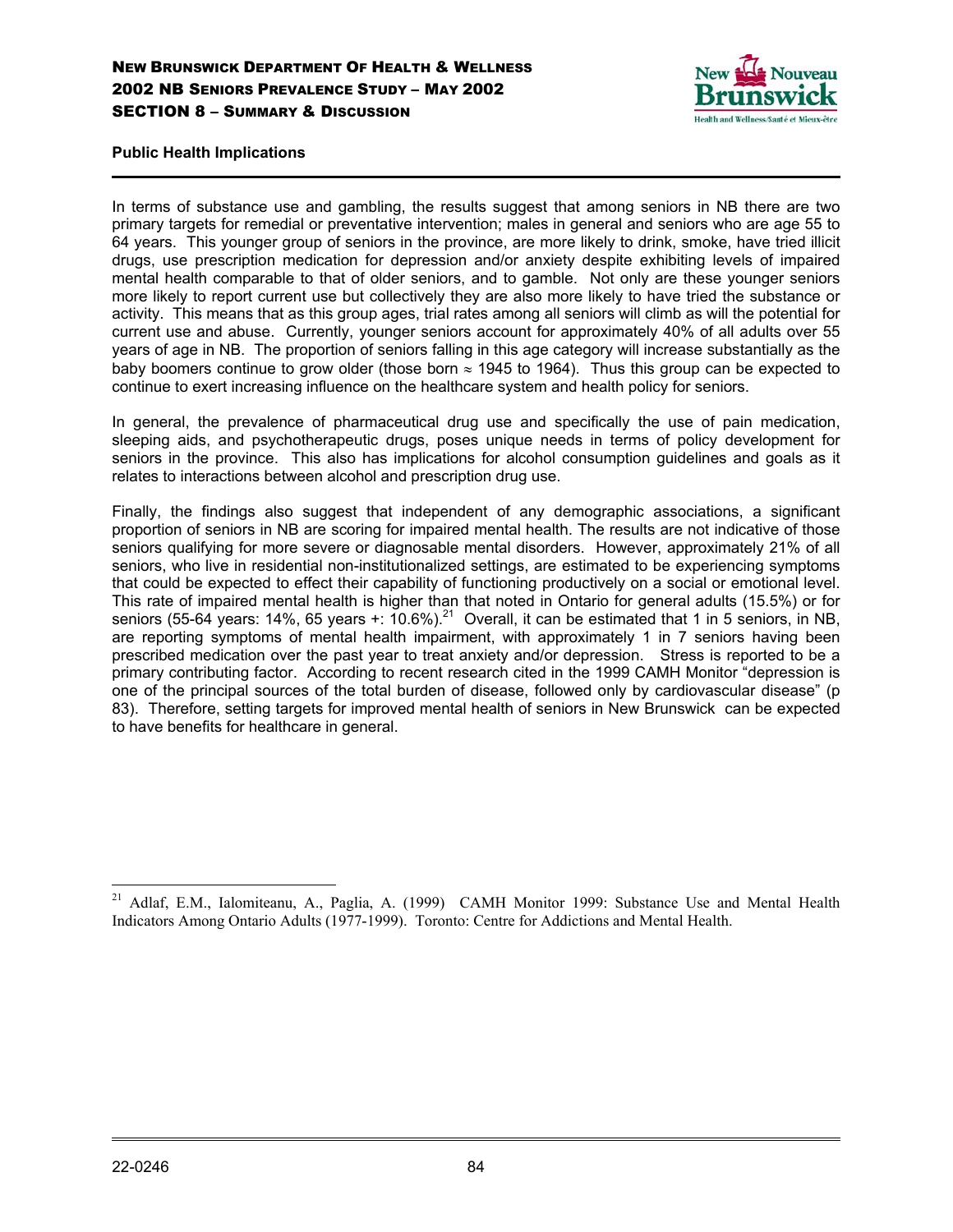

*APPENDIX A*

# *SURVEY INSTRUMENT*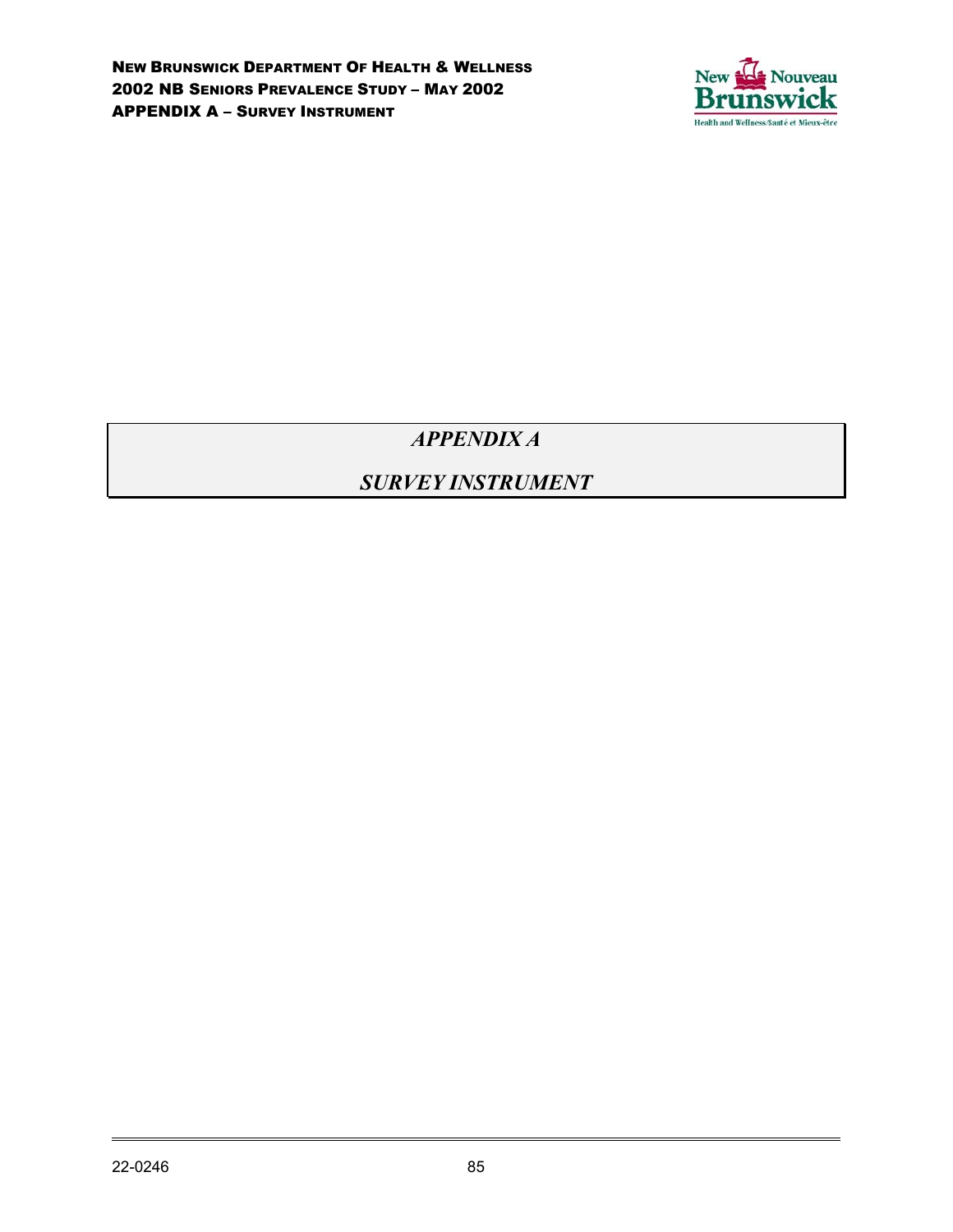## **22-0246 New Brunswick Department of Health & Wellness 2002 Seniors Survey**

| <b>January 29, 2002</b> | Respondent ID $#$ :  |  |
|-------------------------|----------------------|--|
|                         | Interviewer ID $#$ : |  |

End Time: Start Time: Survey Length  $=$  Minutes

Hello, my name is \_\_\_\_\_\_\_\_\_\_\_\_\_\_\_\_\_\_\_\_\_\_\_\_\_\_\_\_\_\_ from Focal Research, a professional research firm located in Atlantic Canada. We are conducting a survey about the health and well being of seniors in New Brunswick for the New Brunswick Department of Health and Wellness. The results will be used to help the province of New Brunswick in becoming more sensitive to the needs of seniors. Your household has been randomly selected to represent the opinions of seniors in the province. First of all, how many adults living in your household are 55 years of age or older?

*\_\_\_\_\_\_ \_\_\_\_\_\_\_\_*

## IF NO SENIORS IN HOUSEHOLD – **THANK & TERMINATE**

May I please speak to (one of the adults aged 55 and older)?

IF NOT AVAILABLE – Is there a good time I can call back to reach the correct person? Whom should I ask for? **(WRITE ON RECORD OF CALLS SHEET)**

We would like to assure you that your answers are anonymous and confidential, and the information gathered is used for research purposes only. The survey will take approximately 20 minutes and your contribution to this important study will be greatly appreciated. Is this a convenient time for you to take part? Would you like to take a moment to get comfortable before we begin?

IF REFUSED AT INTRODUCTION, STILL ATTEMPT TO FIND OUT HOW MANY ADULTS AGED 55 AND OLDER LIVE IN THE HOUSEHOLD. IF ONE OR MORE, ENTER ON RECORD OF CALL SHEETS UNDER REFUSAL. IF ZERO, ENTER UNDER TERMINATE.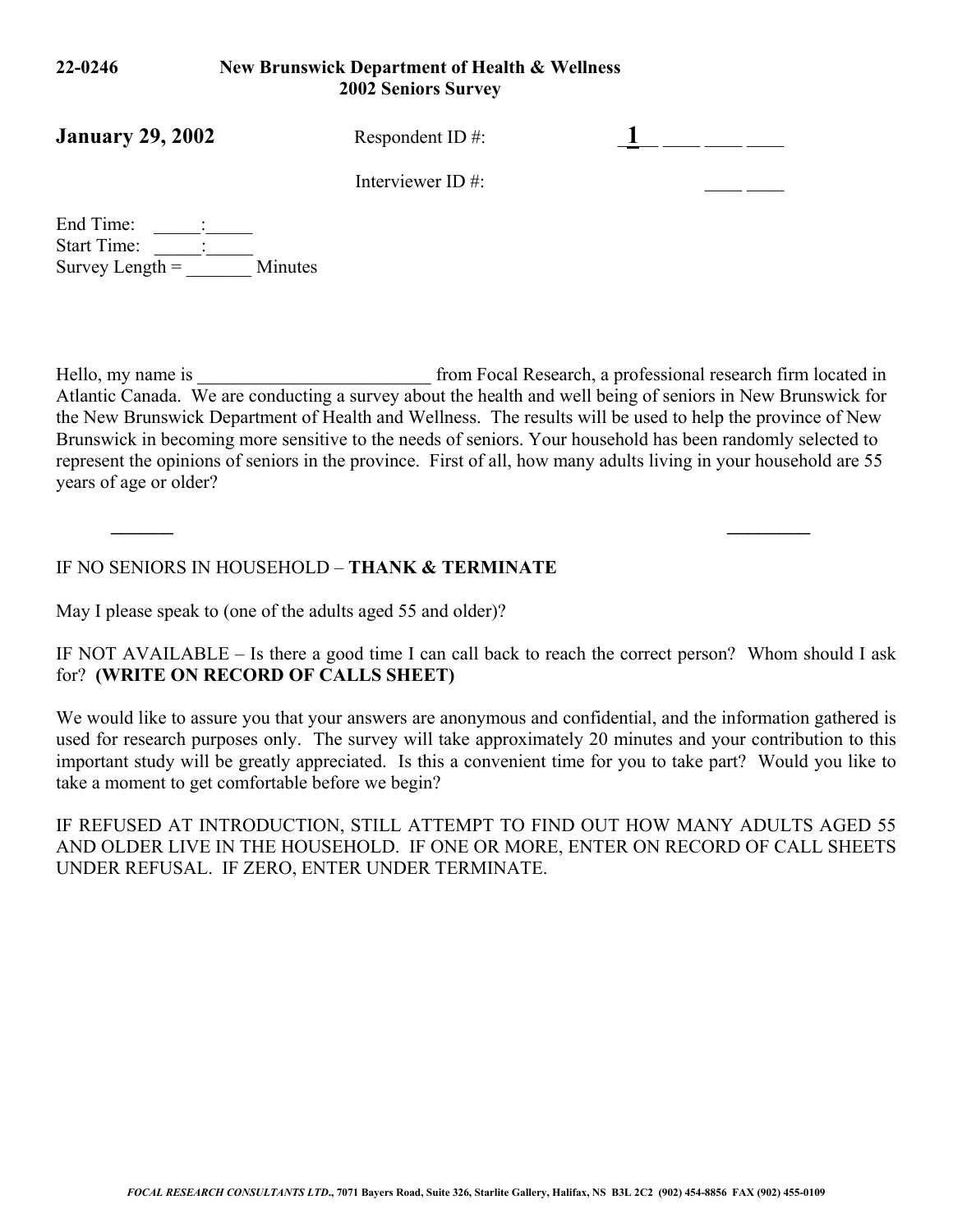

### **SECTION A: GENERAL HEALTH QUESTIONS**

We would like to begin by asking you a few questions about your general physical and emotional health and how you have been feeling lately.

A1. Compared to others your age, in general, would you say your health is excellent, very good, good, fair or poor?

| Excellent  |    |  |  |  |
|------------|----|--|--|--|
| Very good  | ∠  |  |  |  |
| Good       | к. |  |  |  |
| Fair       | 4  |  |  |  |
| Poor       |    |  |  |  |
| Don't know | 8  |  |  |  |
| Refused    | Q  |  |  |  |

A2. Over the past month, have you been able to concentrate on whatever you're doing better than usual, the same as usual, less than usual or much less than usual?

| Better than usual    |   |  |  |  |
|----------------------|---|--|--|--|
| Same as usual        | ∸ |  |  |  |
| Less than usual      |   |  |  |  |
| Much less than usual |   |  |  |  |
| Don't know           |   |  |  |  |
| Refused              |   |  |  |  |

A3. Over the past month, have you felt that you are playing a useful part in things? Would you say … (READ LIST).

| More so than usual          |  |  |  |
|-----------------------------|--|--|--|
| Same as usual               |  |  |  |
| Less useful than usual      |  |  |  |
| Much less useful than usual |  |  |  |
| Don't know                  |  |  |  |
| Refused                     |  |  |  |

A4. Over the past month, have you felt capable of making decisions about things? Would you say … (READ LIST).

| 4 |
|---|
|   |
|   |
|   |

A5. Over the past month, have you been able to enjoy your normal day-to-day activities more so than usual, the same as usual, less than usual, or much less than usual?

| More so than usual   |  |  |  |
|----------------------|--|--|--|
| Same as usual        |  |  |  |
| Less so than usual   |  |  |  |
| Much less than usual |  |  |  |
| Don't know           |  |  |  |
| Refused              |  |  |  |
|                      |  |  |  |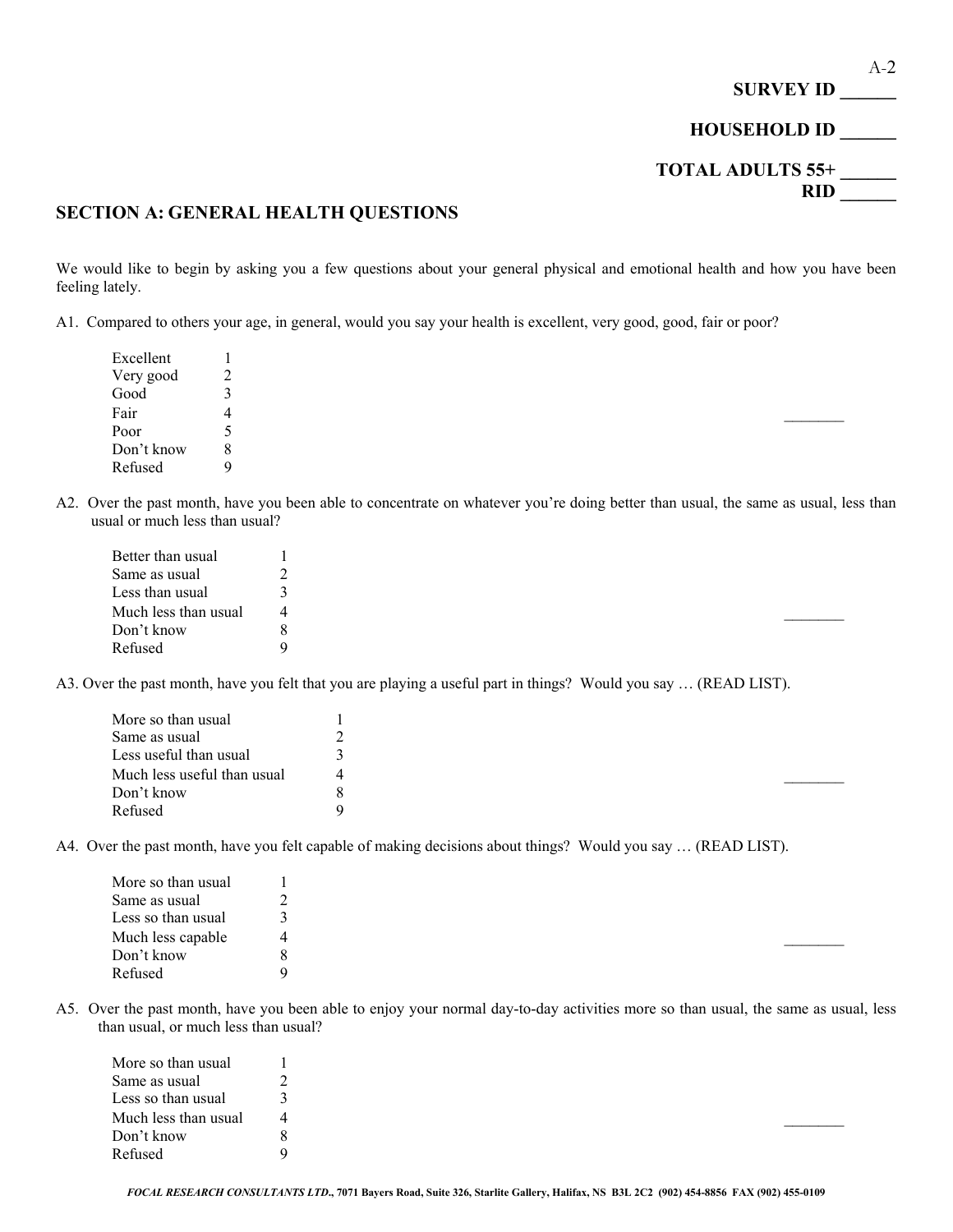A6. Over the past month, have you been able to face up to your problems more so than usual, the same as usual, less able than usual, or much less able?

| More so than usual   |  |
|----------------------|--|
| Same as usual        |  |
| Less able than usual |  |
| Much less able       |  |
| Don't know           |  |
| Refused              |  |

A7. Over the past month, all things considered, have you been feeling reasonably happy? Would you say … (READ LIST).

| More so than usual   |  |  |  |  |
|----------------------|--|--|--|--|
| Same as usual        |  |  |  |  |
| Less so than usual   |  |  |  |  |
| Much less than usual |  |  |  |  |
| Don't know           |  |  |  |  |
| Refused              |  |  |  |  |

A8. Over the past month, have you lost much sleep because of worry? Would you say … (READ LIST).

| Not at all               |  |  |  |
|--------------------------|--|--|--|
| No more than usual       |  |  |  |
| Somewhat more than usual |  |  |  |
| Much more than usual     |  |  |  |
| Don't know               |  |  |  |
| Refused                  |  |  |  |

A9. Over the past month, have you felt constantly under strain? Would you say … (READ LIST).

| Not at all               |  |  |  |
|--------------------------|--|--|--|
| No more than usual       |  |  |  |
| Somewhat more than usual |  |  |  |
| Much more than usual     |  |  |  |
| Don't know               |  |  |  |
| Refused                  |  |  |  |

A10. Over the past month, have you felt you could not overcome your difficulties? Would you say … (READ LIST).

| Not at all               |  |  |  |
|--------------------------|--|--|--|
| No more than usual       |  |  |  |
| Somewhat more than usual |  |  |  |
| Much more than usual     |  |  |  |
| Don't know               |  |  |  |
| Refused                  |  |  |  |

A11. Over the past month, have you been feeling unhappy and depressed? Would you say … (READ LIST).

| Not at all               |  |  |  |
|--------------------------|--|--|--|
| No more than usual       |  |  |  |
| Somewhat more than usual |  |  |  |
| Much more than usual     |  |  |  |
| Don't know               |  |  |  |
| Refused                  |  |  |  |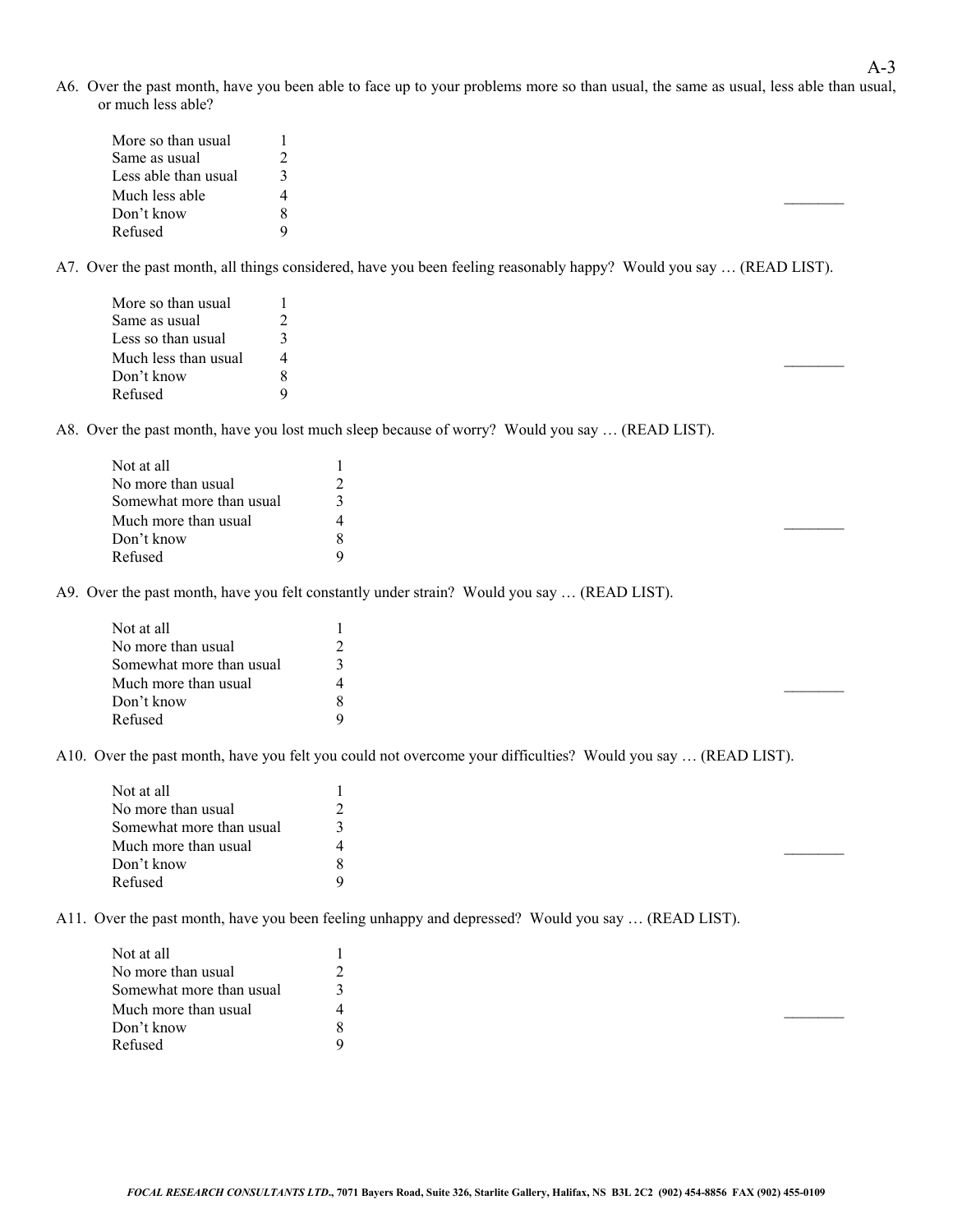A12. Over the past month, have you been losing confidence in yourself? Would you say … (READ LIST).

| Not at all               |  |  |  |
|--------------------------|--|--|--|
| No more than usual       |  |  |  |
| Somewhat more than usual |  |  |  |
| Much more than usual     |  |  |  |
| Don't know               |  |  |  |
| Refused                  |  |  |  |

A13. Over the past month, have you been thinking of yourself as a worthless person? Would you say … (READ LIST).

| Not at all               |  |  |  |  |
|--------------------------|--|--|--|--|
| No more than usual       |  |  |  |  |
| Somewhat more than usual |  |  |  |  |
| Much more than usual     |  |  |  |  |
| Don't know               |  |  |  |  |
| Refused                  |  |  |  |  |

A14. Would you describe yourself as being usually **(READ LIST):**

| Happy and interested in life           |  |  |
|----------------------------------------|--|--|
| Somewhat happy                         |  |  |
| Somewhat unhappy                       |  |  |
| Unhappy with little interest in life   |  |  |
| So unhappy that life is not worthwhile |  |  |

A15. How would you describe your usual ability to remember things **(READ LIST):**

| Able to remember most things       |  |  |  |
|------------------------------------|--|--|--|
| Somewhat forgetful                 |  |  |  |
| Very forgetful                     |  |  |  |
| Unable to remember anything at all |  |  |  |

A16. How would you describe your usual ability to think and solve day-to-day problems **(READ LIST**):

| Able to think clearly and solve problems |  |  |
|------------------------------------------|--|--|
| Having a little difficulty               |  |  |
| Having some difficulty                   |  |  |
| Having a great deal of difficulty        |  |  |
| Unable to think or solve problems        |  |  |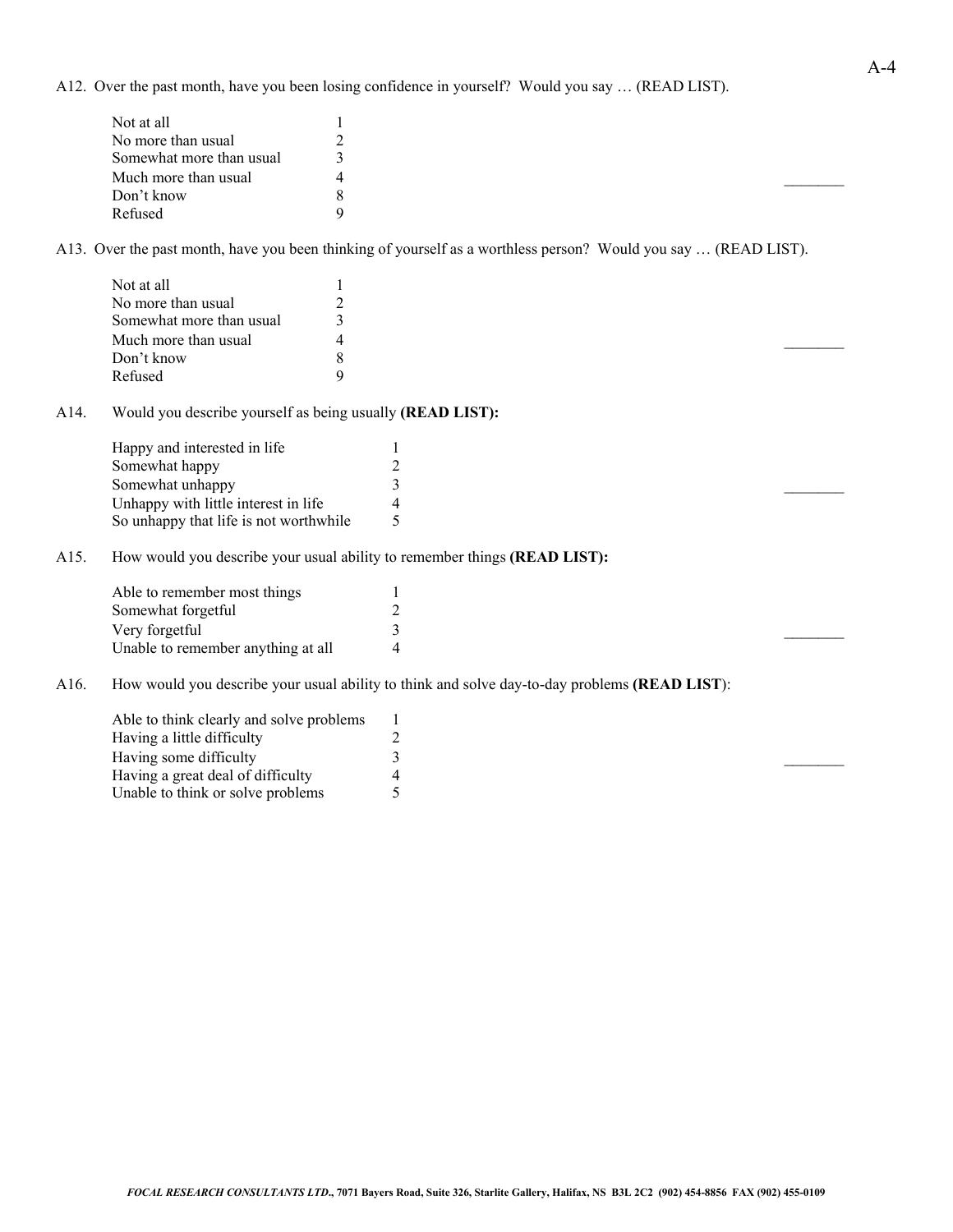### **SECTION B: TOBACCO CONSUMPTION**

#### **Next, I'd like to ask you some questions about cigarette smoking.**

B1. Have you ever smoked a cigarette?

| Yes        | (CONTINUE)               |
|------------|--------------------------|
| No         | (GO TO SECTION C PAGE 6) |
| Don't know | (GO TO SECTION C PAGE 6) |
| Refused    | (GO TO SECTION C PAGE 6) |

B2. Have you smoked at least 100 cigarettes in your life?

| Yes            | (CONTINUE)               |
|----------------|--------------------------|
| N <sub>0</sub> | (GO TO SECTION C PAGE 6) |
| Don't know     | (GO TO SECTION C PAGE 6) |
| Refused        | (GO TO SECTION C PAGE 6) |

B3. Have you ever smoked cigarettes daily?

| Yes        |                | (CONTINUE) |  |  |
|------------|----------------|------------|--|--|
| No         |                | (GO TO B5) |  |  |
| Don't know | 8 <sup>8</sup> | (GO TO B5) |  |  |
| Refused    |                | (GO TO B5) |  |  |

B4. **(ASK DAILY SMOKERS ONLY).** How old were you when you first started smoking daily?

| Don't know | 98 |
|------------|----|
| Refused    | 99 |

#### B5. How long ago was it that you last smoked: was it … (**READ LIST**)

| Less than one week ago                   |   |  |  |
|------------------------------------------|---|--|--|
| More than one week but less than a month |   |  |  |
| 1 to 6 months                            |   |  |  |
| 7 to 11 months                           | 4 |  |  |
| 1 to 5 years                             |   |  |  |
| More than 5 years                        | b |  |  |
| Don't know                               | 8 |  |  |
| Refused                                  | Q |  |  |
|                                          |   |  |  |

B6. At the present time do you smoke cigarettes daily, occasionally, or not at all?

| Daily        |   | (CONTINUE)                      |  |
|--------------|---|---------------------------------|--|
| Occasionally |   | <b>(GO TO SECTION C PAGE 6)</b> |  |
| Not at all   |   | <b>(GO TO SECTION C PAGE 6)</b> |  |
| Don't know   | 8 | <b>(GO TO SECTION C PAGE 6)</b> |  |
| Refused      |   | (GO TO SECTION C PAGE 6)        |  |

B7. How many cigarettes do you usually smoke each day? (**1 large pack=25 cigarettes, 1 small pack=20 cigarettes, Less than one a day=0**)

| Don't know 98 |  |  |  |
|---------------|--|--|--|
| Refused 00    |  |  |  |

Refused 99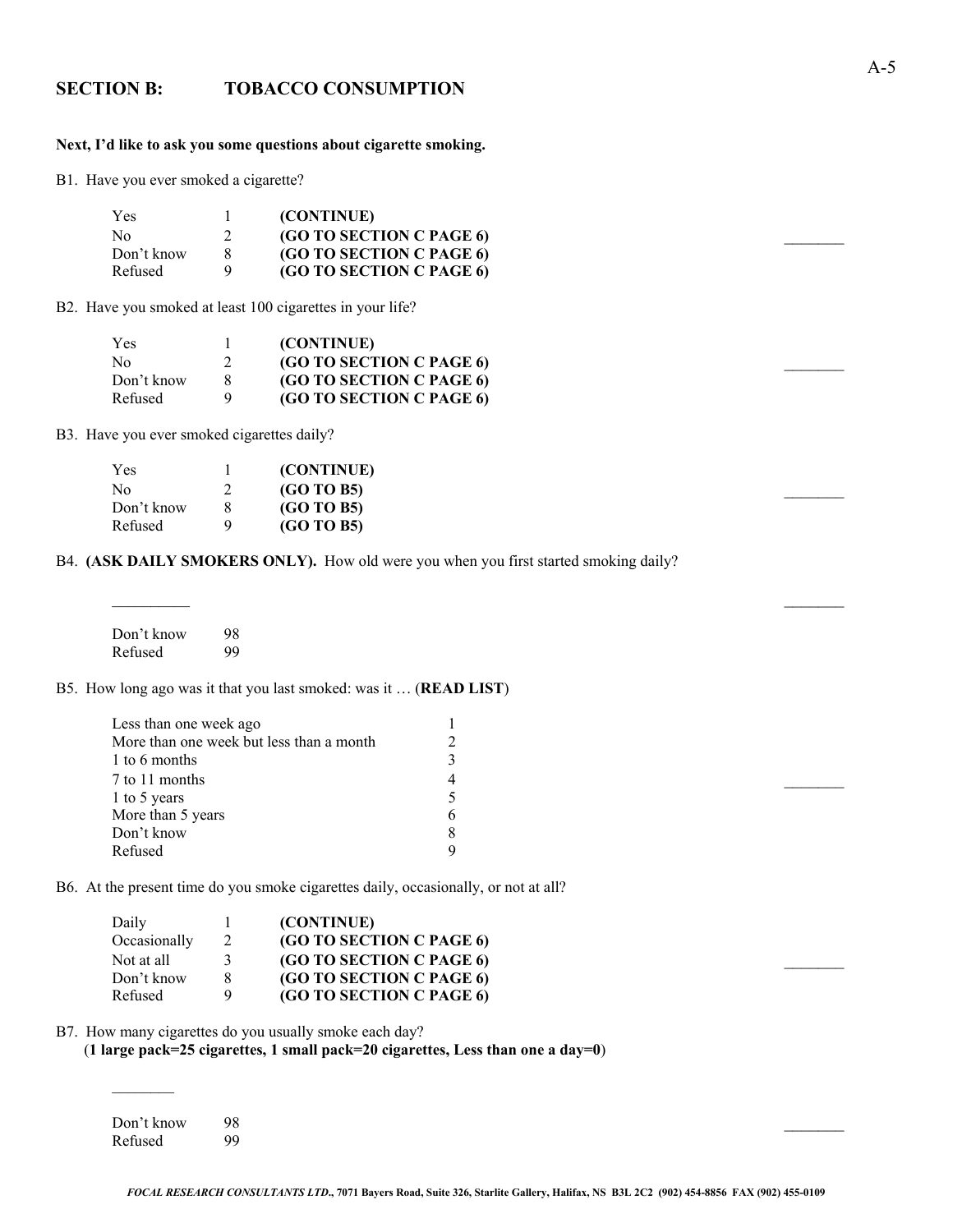### **SECTION C: ALCOHOL CONSUMPTION**

Now I would like to ask you some questions about drinking alcohol. In these questions, when we use the word "drink" it means one twelve ounce bottle of beer or a glass of draft, one five ounce glass of wine, or one straight or mixed drink with one and a half ounces of hard liquor.

C1. Did you ever have a drink of any alcoholic beverage?

| Yes        | (CONTINUE)                       |
|------------|----------------------------------|
| No         | (GO TO SECTION D, PAGE 9)        |
| Don't know | <b>(GO TO SECTION D, PAGE 9)</b> |
| Refused    | (GO TO SECTION D, PAGE 9)        |

C2. During the past 12 months have you had a drink of any alcoholic beverage? (Include light beer but do not include non-alcohol beer).

| Yes        |     | (CONTINUE)         |  |
|------------|-----|--------------------|--|
| No         |     | (GO TO C11)        |  |
| Don't know | - 8 | (GO TO C11)        |  |
| Refused    |     | <b>(GO TO C11)</b> |  |

C3a. How often, did you drink alcoholic beverages during the past 12 months? Would you say … (**READ LIST**). C3b. On average, approximately how many times (per week, per month or per year) did you drink alcohol in the last 12 months? **(C3A)**\_\_\_\_\_\_\_

| About every day (includes SIX OR SEVEN times a week) |                                |
|------------------------------------------------------|--------------------------------|
| Weekly (once a week or more)                         | $2 -$ SPECIFY # TIMES PER WEEK |
| Monthly (once a month or more)                       | 3 – SPECIFY # TIMES PER MONTH  |
| Less often than once a month                         | 4 - SPECIFY # TIMES PER YEAR   |
| Don't know                                           | 88                             |
| Refused                                              | -99                            |

C4. On those days that you drank during the past 12 months, how many drinks did you usually have?

| Don't know | - 98 |  |
|------------|------|--|
| Refused 99 |      |  |

C5a. About how often during the past twelve months would you say you had five or more drinks at the same sitting or occasion? Would you say … (**READ LIST**)

C5b. On average, approximately how many times (per week, per month or per year) did you have 5 or more drinks?

|                                                      | (C5A)                               |  |
|------------------------------------------------------|-------------------------------------|--|
| About every day (includes SIX OR SEVEN times a week) |                                     |  |
| Weekly (once a week or more)                         | $2 -$ SPECIFY # TIMES PER WEEK      |  |
| Monthly (once a month or more)                       | 3 - SPECIFY # TIMES PER MONTH       |  |
| Less often than once a month                         | <b>4 - SPECIFY # TIMES PER YEAR</b> |  |
| Never (in last 12 months)                            | 5 – GO TO C <sub>6</sub>            |  |
| Don't know                                           | 88                                  |  |
| Refused                                              | 99                                  |  |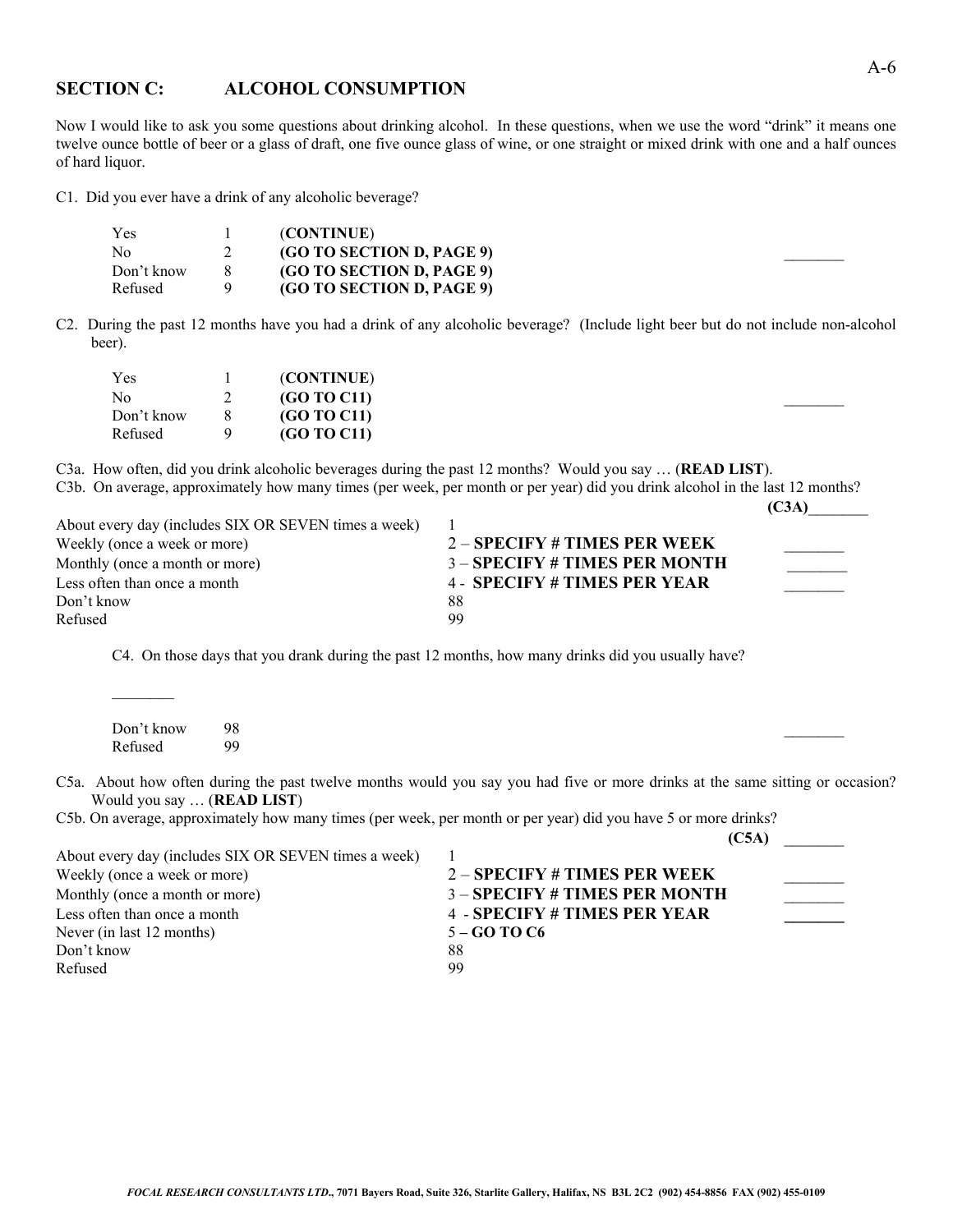C6. During the **PAST 12 MONTHS** have you found that you were not able to stop drinking once you had started? Would you say … (**READ LIST**).

| Never                 |   |
|-----------------------|---|
| Less than monthly     |   |
| Monthly               |   |
| Weekly                |   |
| Daily or almost daily | 4 |
| Don't know            |   |
| Refused               |   |

C7. How often during the last year have you failed to do what was normally expected from you because of drinking? Would you say … (**READ LIST**).

| Never                 |   |
|-----------------------|---|
| Less than monthly     |   |
| Monthly               |   |
| Weekly                |   |
| Daily or almost daily | 4 |
| Don't know            |   |
| Refused               |   |

C8. How often during the last year have you needed an alcoholic drink first thing in the morning to get yourself going after a heavy drinking session? Would you say … (**READ LIST**).

| Never                 |   |  |
|-----------------------|---|--|
| Less than monthly     |   |  |
| Monthly               |   |  |
| Weekly                |   |  |
| Daily or almost daily | 4 |  |
| Don't know            |   |  |
| Refused               |   |  |

C9. How often during the last year have you had a feeling of guilt or remorse after drinking? Would you say … (**READ LIST**).

| Never                 |   |  |
|-----------------------|---|--|
| Less than monthly     |   |  |
| Monthly               |   |  |
| Weekly                |   |  |
| Daily or almost daily | 4 |  |
| Don't know            |   |  |
| Refused               | a |  |

C10. How often during the last year have you been unable to remember what happened the night before because you had been drinking? Would you say … (**READ LIST**).

| Never                 |   |  |
|-----------------------|---|--|
| Less than monthly     |   |  |
| Monthly               |   |  |
| Weekly                |   |  |
| Daily or almost daily | 4 |  |
| Don't know            |   |  |
| Refused               |   |  |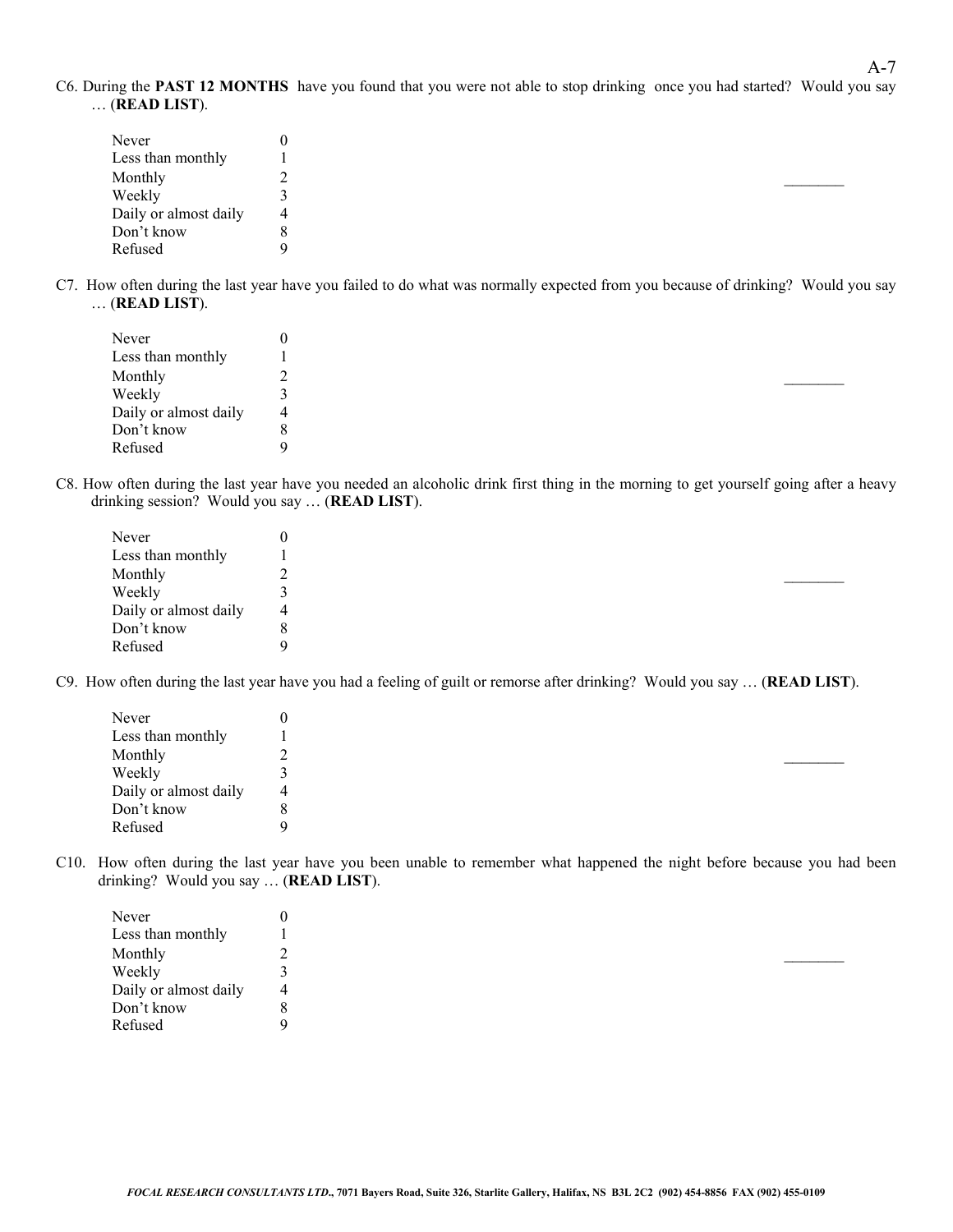C11. Was there ever a time in your life when you drank five or more drinks on one occasion at **LEAST ONCE A WEEK ON A REGULAR WEEKLY BASIS**?

| Yes            |   |  |  |  |
|----------------|---|--|--|--|
| N <sub>o</sub> |   |  |  |  |
| Don't know     | 8 |  |  |  |
| Refused        |   |  |  |  |

C12. Have you or someone else EVER been physically injured as a result of your drinking? **IF RESPONDENT ANSWERS "YES", ASK "WAS THIS IN THE LAST YEAR?"**

| Yes, but not in the last year |  |
|-------------------------------|--|
| Yes, in the last year         |  |
| N <sub>0</sub>                |  |
| Don't know                    |  |
| Refused                       |  |

C13. Has a relative or friend or doctor or other health worker EVER been concerned about your drinking or suggested that you cut down? **IF RESPONDENT ANSWERS "YES", ASK "WAS THIS IN THE LAST YEAR?"**

| Yes, but not in the last year |   |  |  |  |
|-------------------------------|---|--|--|--|
| Yes, in the last year         | - |  |  |  |
| N٥                            |   |  |  |  |
| Don't know                    |   |  |  |  |
| Refused                       |   |  |  |  |

C14. Have you now or in the past **ever** felt you were having a problem with your drinking?

| YES - | 1 – CONTINUE     |  |
|-------|------------------|--|
| NΟ    | $0 - GOTO \#C17$ |  |

C15. Have you solved your problem with drinking or is it still a concern for you? **(READ LIST)** Completely solved 1 **- CONTINUE** Partially solved 2 - **CONTINUE** Still a problem 3 **- GO TO #C17** 

C16. How long ago did you solve your drinking problem? **(CONVERT TO MONTHS)**

C17. In general, on a scale of 1 to 10 where 1 means your drinking is **not at all a problem** and 10 means your drinking is **a serious problem**, how would you rate your drinking right now?

| Not at all a problem |  |  |  |  | Serious problem |
|----------------------|--|--|--|--|-----------------|
| 1 2 3 4 5 6 7 8 9 10 |  |  |  |  |                 |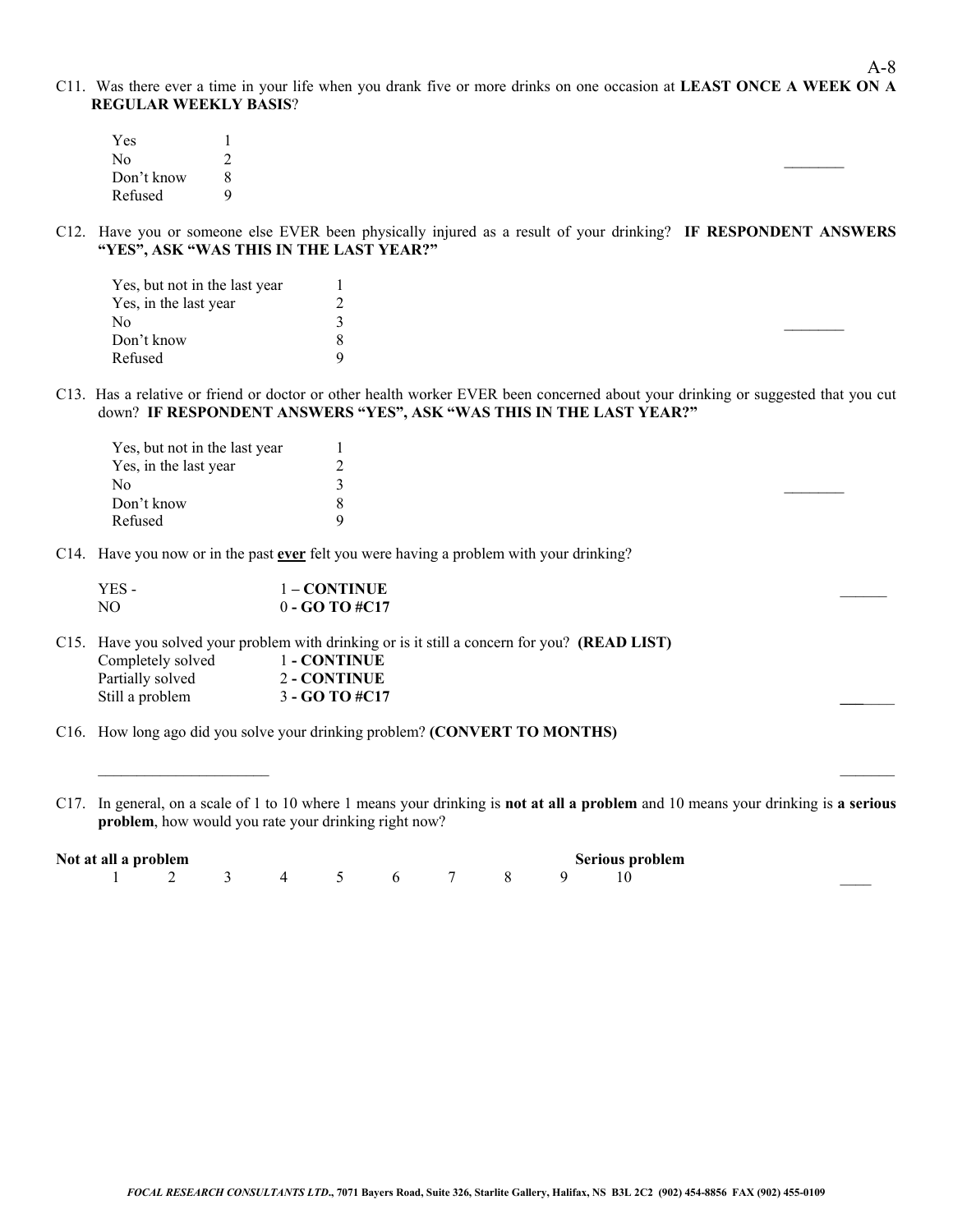### **SECTION D: PRESCRIPTION MEDICATION**

The next set of questions are about various types of prescription medications – medications that are prescribed by a doctor or psychiatrist.

D1. In the last 12 months, have you taken any prescription medication?

| Yes            |                            |  |
|----------------|----------------------------|--|
| N <sub>0</sub> | <b>(GO TO E1, PAGE 11)</b> |  |
| Don't know     | <b>(GO TO E1, PAGE 11)</b> |  |
| Refused        | <b>(GO TO E1, PAGE 11)</b> |  |

D2. In the last 12 months, have you taken any prescription medication to help you sleep?

| Yes        |   |
|------------|---|
| No         |   |
| Don't know | 8 |
| Refused    |   |

D3. In the last 12 months, have you taken any prescription medication to relieve any pain?

| Yes            |   |  |  |
|----------------|---|--|--|
| N <sub>0</sub> | ∸ |  |  |
| Don't know     | 8 |  |  |
| Refused        |   |  |  |

D4. In the last 12 months, have you taken any prescription medication to reduce anxiety or panic attacks?

| Yes        |   |
|------------|---|
| No         | ∸ |
| Don't know | 8 |
| Refused    |   |

D5. In the last 12 months, have you taken any prescription medication to treat depression?

| Yes             |   |
|-----------------|---|
| No              | ∸ |
| Don't know<br>8 |   |
| Refused         | Q |

D6. Other than for health reasons, during the last 12 months have you ever felt that you were dependent on any prescription medication? (**IF RESPONDENT NEEDS MEDICATION FOR HEALTH REASONS DO NOT CODE AS YES**).

| Yes        |   |            |  |
|------------|---|------------|--|
| No         |   | (GO TO D7) |  |
| Don't know | 8 | (GO TO D7) |  |
| Refused    | 9 | (GO TO D7) |  |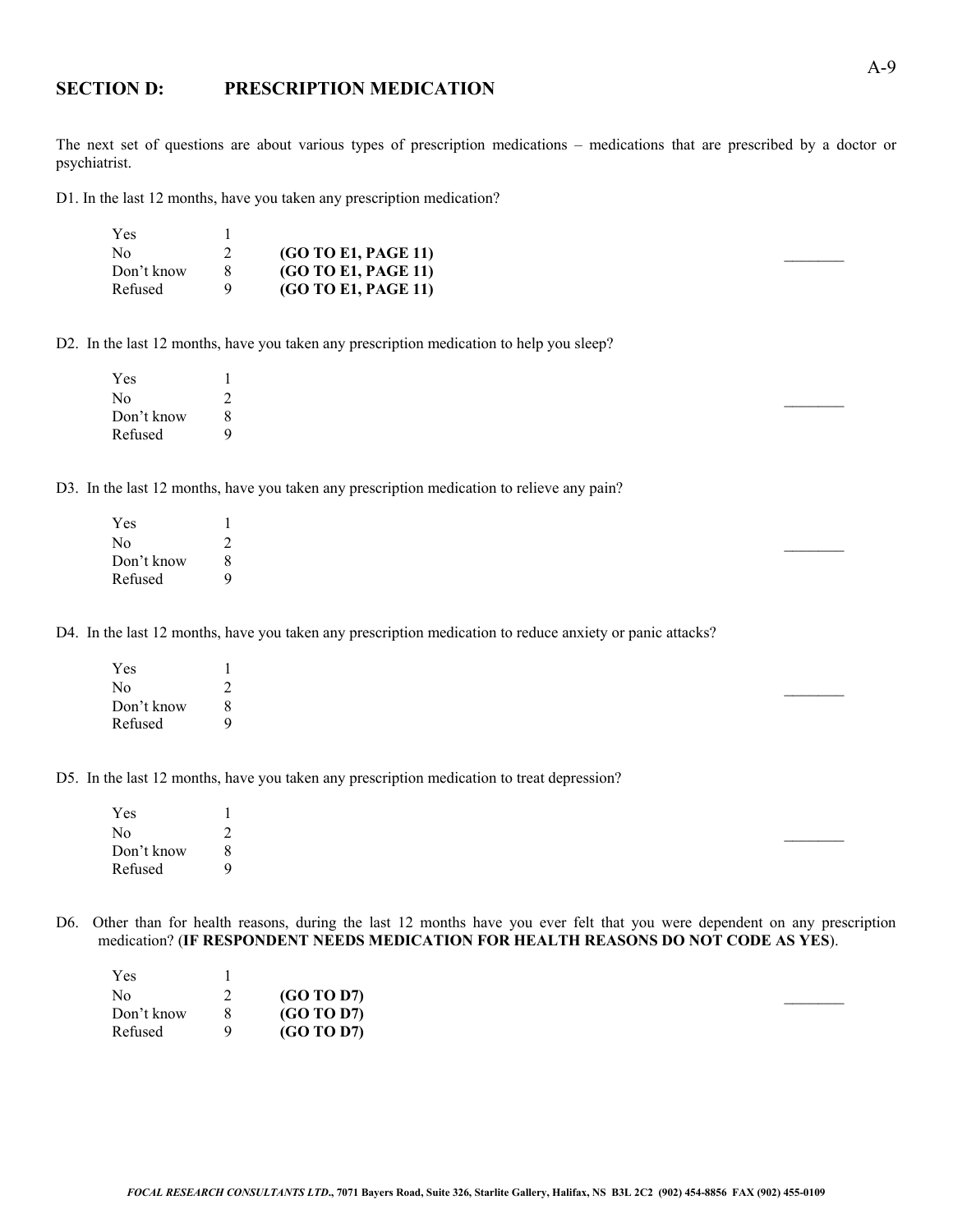| Doa. What was the hame of this medication? |  |  |                                                                                                                   |  |  |
|--------------------------------------------|--|--|-------------------------------------------------------------------------------------------------------------------|--|--|
|                                            |  |  |                                                                                                                   |  |  |
|                                            |  |  |                                                                                                                   |  |  |
|                                            |  |  |                                                                                                                   |  |  |
|                                            |  |  |                                                                                                                   |  |  |
|                                            |  |  | D7. During the last 12 months, have you needed a larger amount of prescription medication to get the same effect? |  |  |
| $V_{\rho c}$                               |  |  |                                                                                                                   |  |  |

| Yes            |   |                   |  |  |
|----------------|---|-------------------|--|--|
| N <sub>0</sub> |   | <b>(GO TO D8)</b> |  |  |
| Don't know     | 8 | <b>(GO TO D8)</b> |  |  |
| Refused        |   | (GO TO D8)        |  |  |

D7a. What was the name of this medication?

D8. During the last 12 months, have you tried to cut down or has your doctor suggested you cut down on your use of prescription medication?

 $\_$  , and the contribution of the contribution of  $\overline{a}$  , and  $\overline{a}$  , and  $\overline{a}$  , and  $\overline{a}$  , and  $\overline{a}$ 

 $\mathcal{L}_\text{max}$  , and the contract of the contract of the contract of the contract of the contract of the contract of

 $\mathcal{L}_\text{max}$  , and the contract of the contract of the contract of the contract of the contract of the contract of

| Yes        |   |                   |  |  |
|------------|---|-------------------|--|--|
| No         |   | (GO TO D9)        |  |  |
| Don't know | 8 | <b>(GO TO D9)</b> |  |  |
| Refused    |   | (GO TO D9)        |  |  |

D8a. What was the name of this medication?

D9. During the last 12 months, have you felt sick or had withdrawal symptoms because you had stopped or cut down on your use of prescription medication?

 $\_$  , and the contribution of the contribution of  $\mathcal{L}_\mathcal{A}$  , and the contribution of  $\mathcal{L}_\mathcal{A}$  , and

 $\mathcal{L}_\text{max}$  , and the contract of the contract of the contract of the contract of the contract of the contract of

| Yes            |                                |  |
|----------------|--------------------------------|--|
| N <sub>0</sub> | (GO TO SECTION E BELOW)        |  |
| Don't know     | (GO TO SECTION E BELOW)        |  |
| Refused        | <b>(GO TO SECTION E BELOW)</b> |  |

D9a. What was the name of this medication?

 $\mathcal{L}_\text{max}$  , and the contract of the contract of the contract of the contract of the contract of the contract of

 $\mathcal{L}_\text{max}$  , and the contract of the contract of the contract of the contract of the contract of the contract of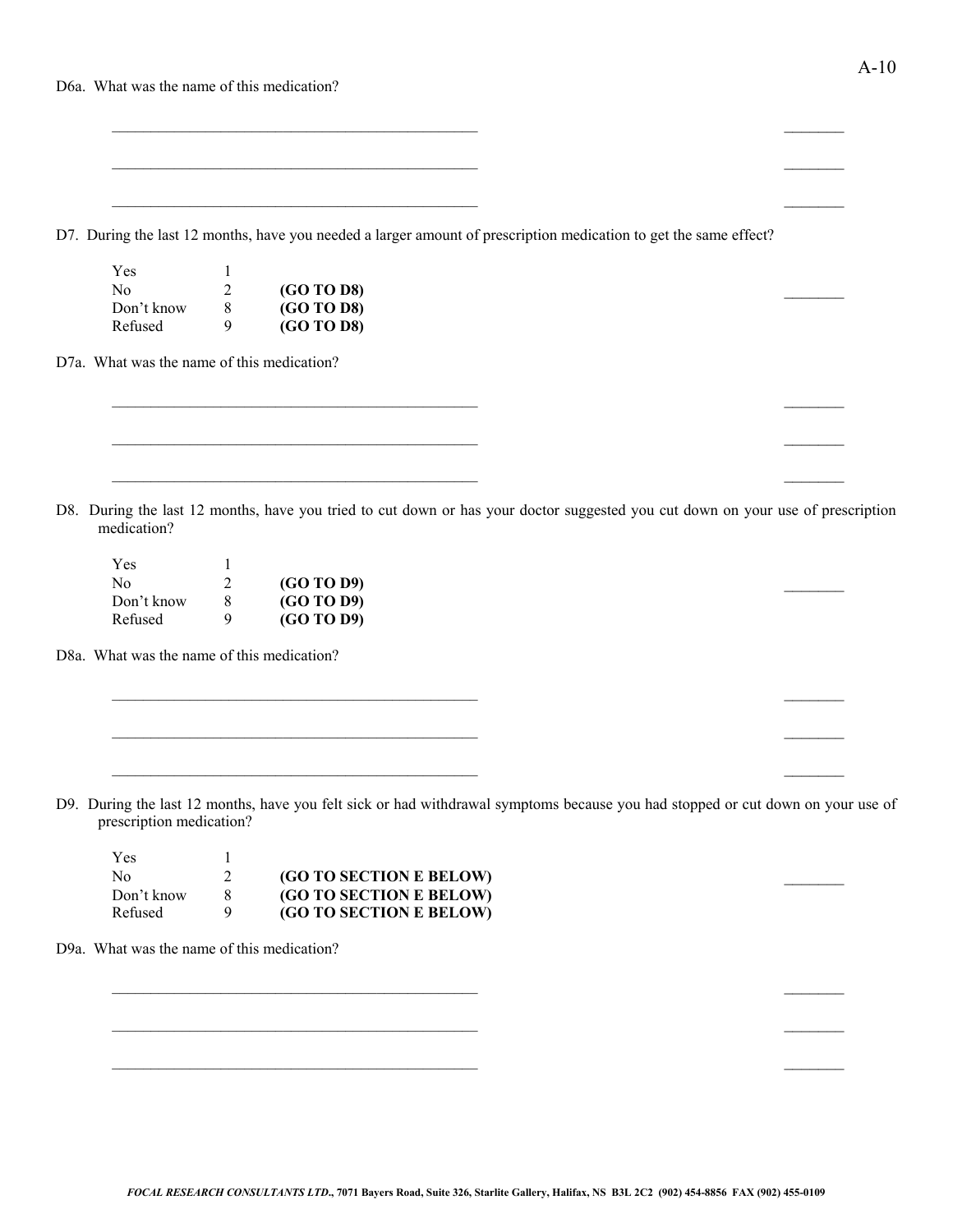### **SECTION E: CANNABIS CONSUMPTION**

E1. Some people use marijuana or hash in private, with friends, or in other situations. Have you **EVER** used marijuana or hash?

| Yes        | (CONTINUE)                 |
|------------|----------------------------|
| No         | (GO TO SECTION F, PAGE 12) |
| Don't know | (GO TO SECTION F, PAGE 12) |
| Refused    | (GO TO SECTION F, PAGE 12) |

E2. During the past 12 months, have you used marijuana or hash?

| Yes            | (CONTINUE)                 |
|----------------|----------------------------|
| N <sub>0</sub> | (GO TO SECTION F, PAGE 12) |
| Don't know     | (GO TO SECTION F, PAGE 12) |
| Refused        | (GO TO SECTION F, PAGE 12) |

E3a. How often did you use marijuana or hash during the PAST 12 Months? Would you say… **(READ LIST).**

E3b. On average, approximately how many times (per week, per month or per year) did you use marijuana or hash in the last 12 months?

|                                                      | (E3A)                               |  |
|------------------------------------------------------|-------------------------------------|--|
| About every day (includes SIX OR SEVEN times a week) |                                     |  |
| Weekly (once a week or more)                         | $2 -$ SPECIFY # TIMES PER WEEK      |  |
| Monthly (once a month or more)                       | $3 -$ SPECIFY # TIMES PER MONTH     |  |
| Less often than once a month                         | <b>4 - SPECIFY # TIMES PER YEAR</b> |  |
| Don't know                                           | 88                                  |  |
| Refused                                              | 99                                  |  |

E4. Have you now or in the past **ever** felt you were having a problem with your recreational drug use?

| YES - | $1 - CONTINUE$  |  |
|-------|-----------------|--|
| NO.   | $0 - GO$ TO #E7 |  |

E5. Have you solved your problem with recreational drug use or is it still a concern for you? **(READ LIST)** Completely solved 1 **- CONTINUE** Partially solved 2 – **CONTINUE** Still a problem 3 **- GO TO #E7** 

E6. How long ago did you solve your problem with recreational drug use? **(CONVERT TO MONTHS)**

E7. In general, on a scale of 1 to 10 where 1 means your recreational drug use is **not at all a problem** and 10 means your recreational drug use is **a serious problem**, how would you rate your recreational drug use right now?

\_\_\_\_\_\_\_\_\_\_\_\_\_\_\_\_\_\_\_\_\_\_ \_\_\_\_\_\_\_

| Not at all a problem                |  |  |  |  |  |  | <b>Serious problem</b> |  |  |  |
|-------------------------------------|--|--|--|--|--|--|------------------------|--|--|--|
| $1 \t2 \t3 \t4 \t5 \t6 \t7 \t8 \t9$ |  |  |  |  |  |  |                        |  |  |  |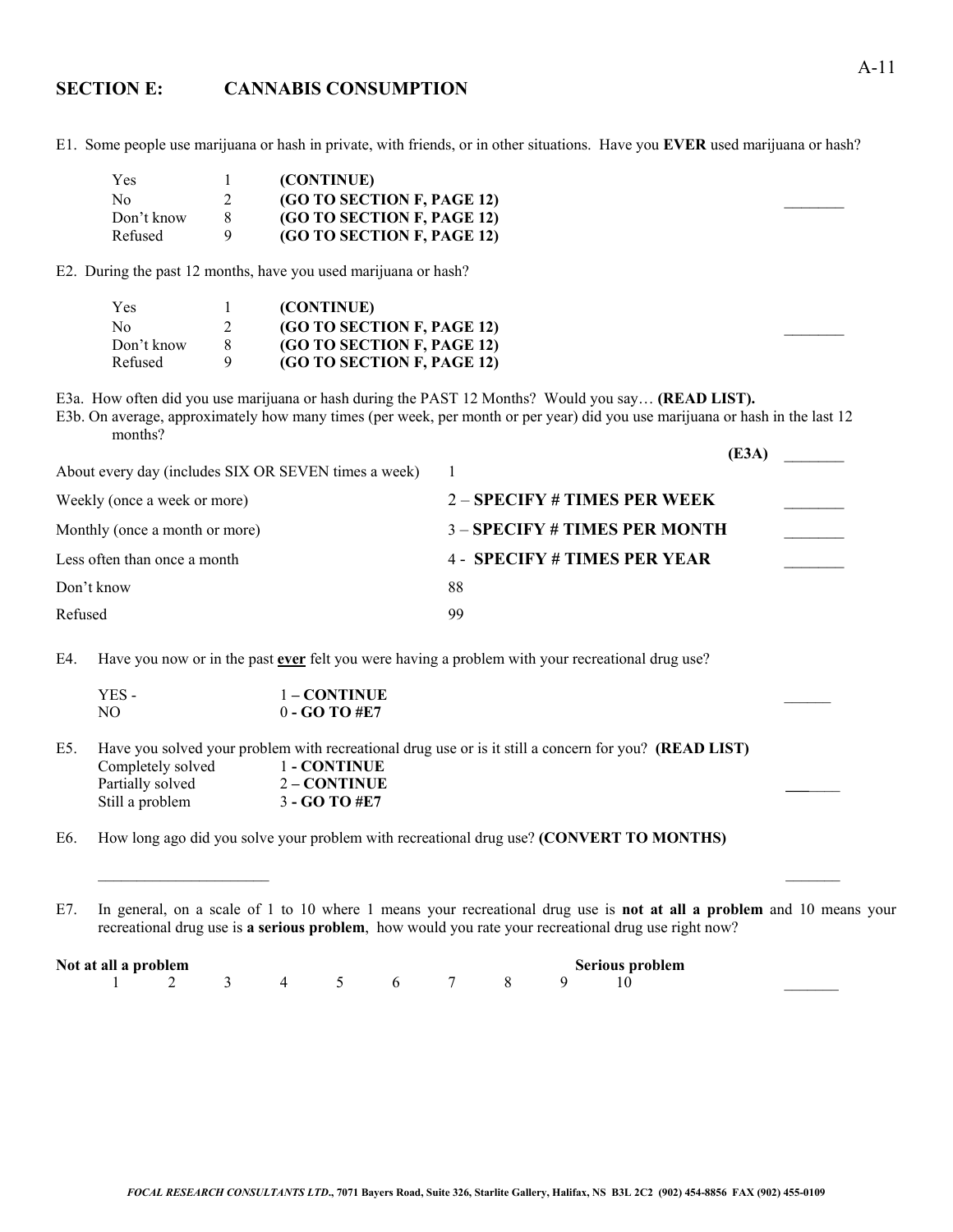#### **SECTION F: GAMBLING**

- F1a. Have you ever purchased or played any of the following games of chance for which you can win money? First of all… **(RECORD BELOW)**
- F1b. **IF EVER PLAYED THEN ASK:** During the last year, on average, how often did you purchase or play \_\_\_\_\_\_\_\_\_\_\_\_ ? **(READ LIST BELOW FOR EACH GAME EVER PLAYED)**
- F1c. **IF Q # A1B>0 THEN SPECIFY:** On average, approximately how many times (per week, per month, or in the last year) did you play/purchase ?

|    | <i>List &amp; Codes For <math>Q \# F1B</math>:</i>    | $Q \# FIC$ :                     |
|----|-------------------------------------------------------|----------------------------------|
|    | Weekly (once a week or more)                          | 5 – Specify # Times Per Week     |
|    | Monthly (once a month or more)                        | 4 – Specify # Times Per Month    |
|    | Occasionally (sporadic, less often than once a month) | 3                                |
|    | Rarely (only once or twice a year)                    | $\succ$ Specify # Times Per Year |
|    | Seasonal/Varies due to time of year                   |                                  |
| OR | DID NOT PLAY IN LAST YEAR                             | $\theta$                         |

- F1d. **IF Q # F1C>0 THEN ASK:** On average, how much did you spend, out of pocket (i.e., excluding any winnings) each time you played  $\qquad$  **(ROUND TO NEAREST DOLLAR)**
- F1e. **IF Q # F1C>0 THEN ASK:** In the last month, how many times did you purchase or play

|                                                                                    |        | $Q$ F <sub>1</sub> a)<br>Ever Played | $Q$ F <sub>1</sub> b)<br>Frequency of<br>Play | $Q$ F <sub>1c</sub> $)$<br># Times Played<br>Per<br>Wk/Mo/Yr | $Q$ F1d)<br>Avg.<br>Expenditure<br>Per Time | $Q$ F <sub>1</sub> $e$ $)$<br># Times<br>Played In Last<br>Month |
|------------------------------------------------------------------------------------|--------|--------------------------------------|-----------------------------------------------|--------------------------------------------------------------|---------------------------------------------|------------------------------------------------------------------|
| Lottery Draws, 6/49, Super 7, TAG                                                  | 1      |                                      | $\text{(code 0-5)}$                           | times                                                        | $\mathbb{S}$                                | times                                                            |
| Scratch 'n Win lottery tickets                                                     | 2      |                                      | $(code 0-5)$                                  | times                                                        | $\mathbb{S}$                                | times                                                            |
| 50¢ Breakopen/Pull-tab tickets                                                     | 3      |                                      | $(code 0-5)$                                  | times                                                        | \$                                          | times                                                            |
| Sport Select Proline                                                               | 4      |                                      | $(code 0-5)$                                  | times                                                        | $\mathbb{S}$                                | times                                                            |
| Video Lottery Terminals                                                            | 5      |                                      | $(code 0-5)$                                  | times                                                        | $\mathbb{S}$                                | times                                                            |
| Bingo in Bingo Halls, TV Bingo or<br>Satellite<br>Bingo (excluding Lotto<br>Bingo) | 6      |                                      | $(code 0-5)$                                  | times                                                        | $\mathbb{S}$                                | times                                                            |
| Slot Machines at a Casino                                                          | $\tau$ |                                      | $(code 0-5)$                                  | times                                                        | $\frac{\text{S}}{\text{S}}$                 | times                                                            |
| Dice or Card Games at a Casino                                                     | 8      |                                      | $(code 0-5)$                                  | times                                                        | $\mathbb{S}$                                | times                                                            |
| Sports Bets/Pools (Excluding Sport<br>Select Proline)                              | 9      |                                      | $(code 0-5)$                                  | times                                                        | \$                                          | times                                                            |

*FOCAL RESEARCH CONSULTANTS LTD***., 7071 Bayers Road, Suite 326, Starlite Gallery, Halifax, NS B3L 2C2 (902) 454-8856 FAX (902) 455-0109**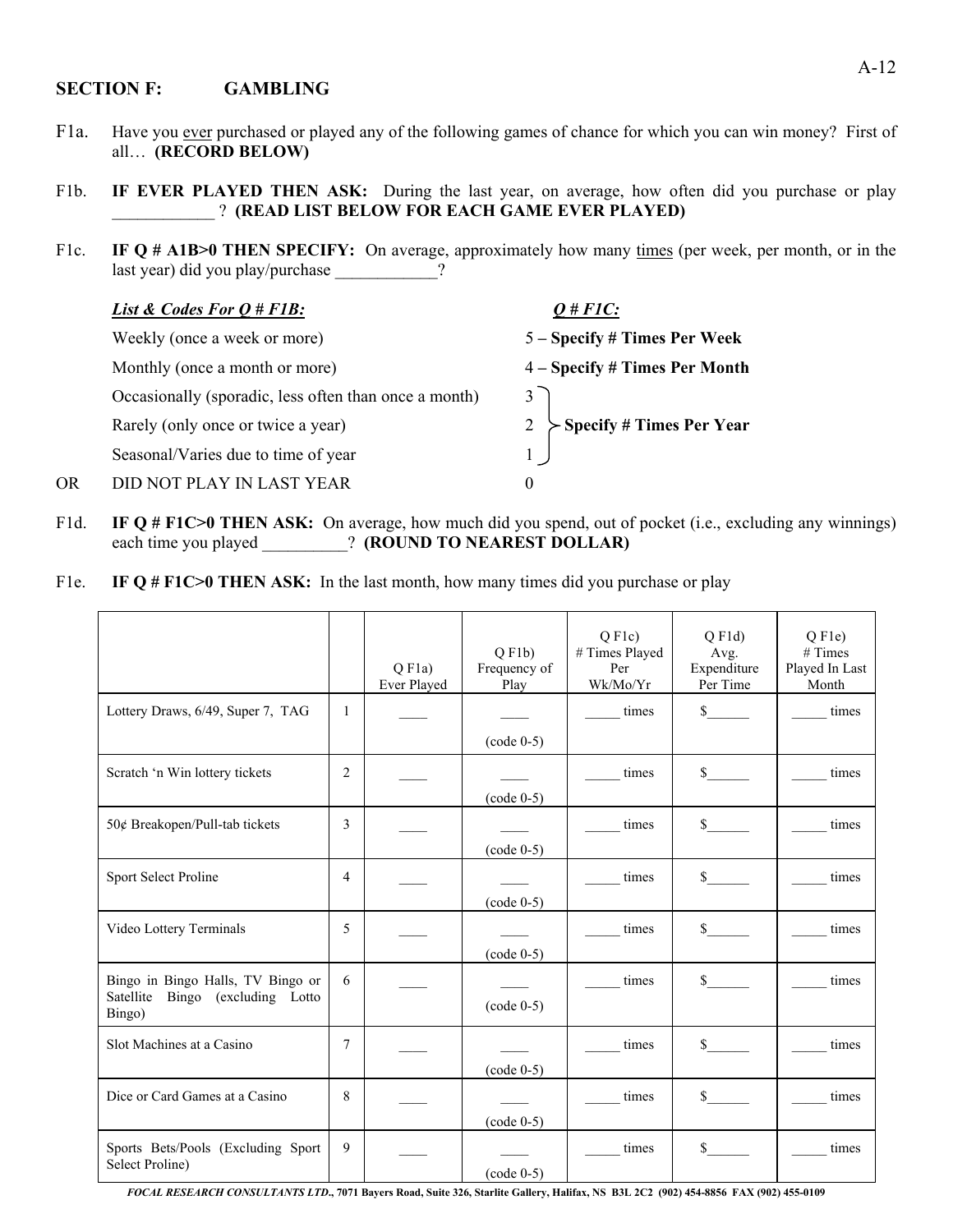|                                               |    | $O$ F <sub>1</sub> a)<br>Ever Played | $Q$ F <sub>1</sub> b)<br>Frequency of<br>Play | $Q$ F <sub>1c</sub> $)$<br># Times Played<br>Per<br>Wk/Mo/Yr | $O$ F <sub>1</sub> $d$ )<br>Avg.<br>Expenditure<br>Per Time | $Q$ F <sub>1</sub> $e$ $)$<br># Times<br>Played In Last<br>Month |
|-----------------------------------------------|----|--------------------------------------|-----------------------------------------------|--------------------------------------------------------------|-------------------------------------------------------------|------------------------------------------------------------------|
| Horse Racing                                  | 10 |                                      | $(code 0-5)$                                  | times                                                        | \$                                                          | times                                                            |
| Games for Money<br>Card<br>(not at<br>casino) | 11 |                                      | $(code 0-5)$                                  | times                                                        | \$.                                                         | times                                                            |
| Charity/Non-ALC Draws/Raffles                 | 12 |                                      | $(code 0-5)$                                  | times                                                        | \$                                                          | times                                                            |
| Internet Gambling                             | 13 |                                      | $(code 0-5)$                                  | times                                                        | $\mathbf S$                                                 | times                                                            |
| Any Other Types Of Betting                    | 14 |                                      | $(code 0-5)$                                  | times                                                        | \$                                                          | times                                                            |

## **SURVEY INSTRUCTIONS**

## **IF 0 to all in Q # F1a then GO TO SECTION J (Pg. 14)**

## **IF 0 to all in Q # F1b then GO TO SECTION I (Pg. 13)**

## **ELSE CONTINUE**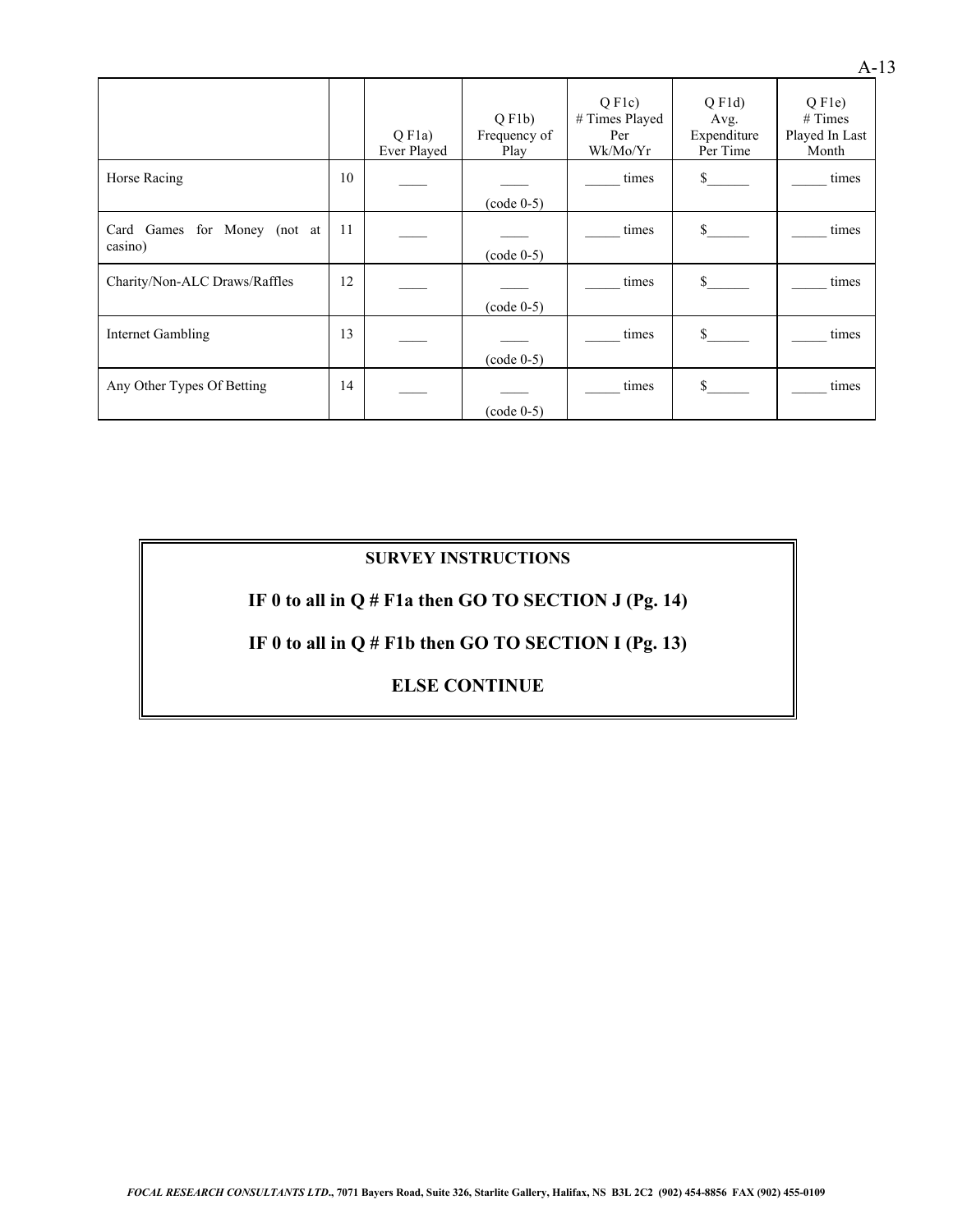### **SECTION G: GAMBLING STATEMENTS**

**G1. Next I'm going to read you a series of statements about gambling and games of chance and I would like you to tell me whether you agree or disagree with each one. Using a scale of 1 to 5, where 1 means Strongly Disagree and 5 means Strongly Agree, how much do you agree or disagree with each of the following? (ROTATE ORDER IN SETS)**

|                        |                                                                                   | Strongly<br>Disagree |                             |   |                | Strongly<br>Agree |  |
|------------------------|-----------------------------------------------------------------------------------|----------------------|-----------------------------|---|----------------|-------------------|--|
|                        | a) I find gambling/games of chance are fun and<br>entertaining                    | $\mathbf{1}$         | 2                           | 3 | $\overline{4}$ | 5                 |  |
|                        | b) I sometimes feel guilty about how much money I<br>have spent gambling          | 1                    | 2                           | 3 | $\overline{4}$ | 5                 |  |
|                        | c) After a string of losses while gambling, I feel<br>your are more likely to win | $\mathbf{1}$         | $\overline{2}$              | 3 | $\overline{4}$ | 5                 |  |
| $\left( \quad \right)$ | d) Gambling is an enjoyable part of socializing with<br>friends or family         | 1                    | $\overline{2}$              | 3 | $\overline{4}$ | 5                 |  |
|                        | e) I sometimes gamble in the hopes of paying off<br>debts or bills                | 1                    | 2                           | 3 | $\overline{4}$ | 5                 |  |
|                        | f) I gamble to forget my troubles or worries or when<br>I feel bad about myself   | 1                    | $\overline{2}$              | 3 | $\overline{4}$ | 5                 |  |
|                        | g) I have friends or family who worry or complain<br>about me gambling            | $\mathbf{1}$         | $\overline{2}$              | 3 | $\overline{4}$ | 5                 |  |
| $\left( \ \right)$     | h) I have lied about my gambling                                                  | 1                    | 2                           | 3 | $\overline{4}$ | 5                 |  |
|                        | i) I sometimes feel guilty about how much time I<br>spend gambling                | 1                    | $\overline{2}$              | 3 | $\overline{4}$ | 5                 |  |
|                        | j) I could stop gambling any time I wanted                                        | 1                    | $\mathcal{D}_{\mathcal{L}}$ | 3 | $\overline{4}$ | 5                 |  |
|                        | k) My gambling has put a strain on my relationships<br>at home                    | 1                    | $\overline{2}$              | 3 | $\overline{4}$ | 5                 |  |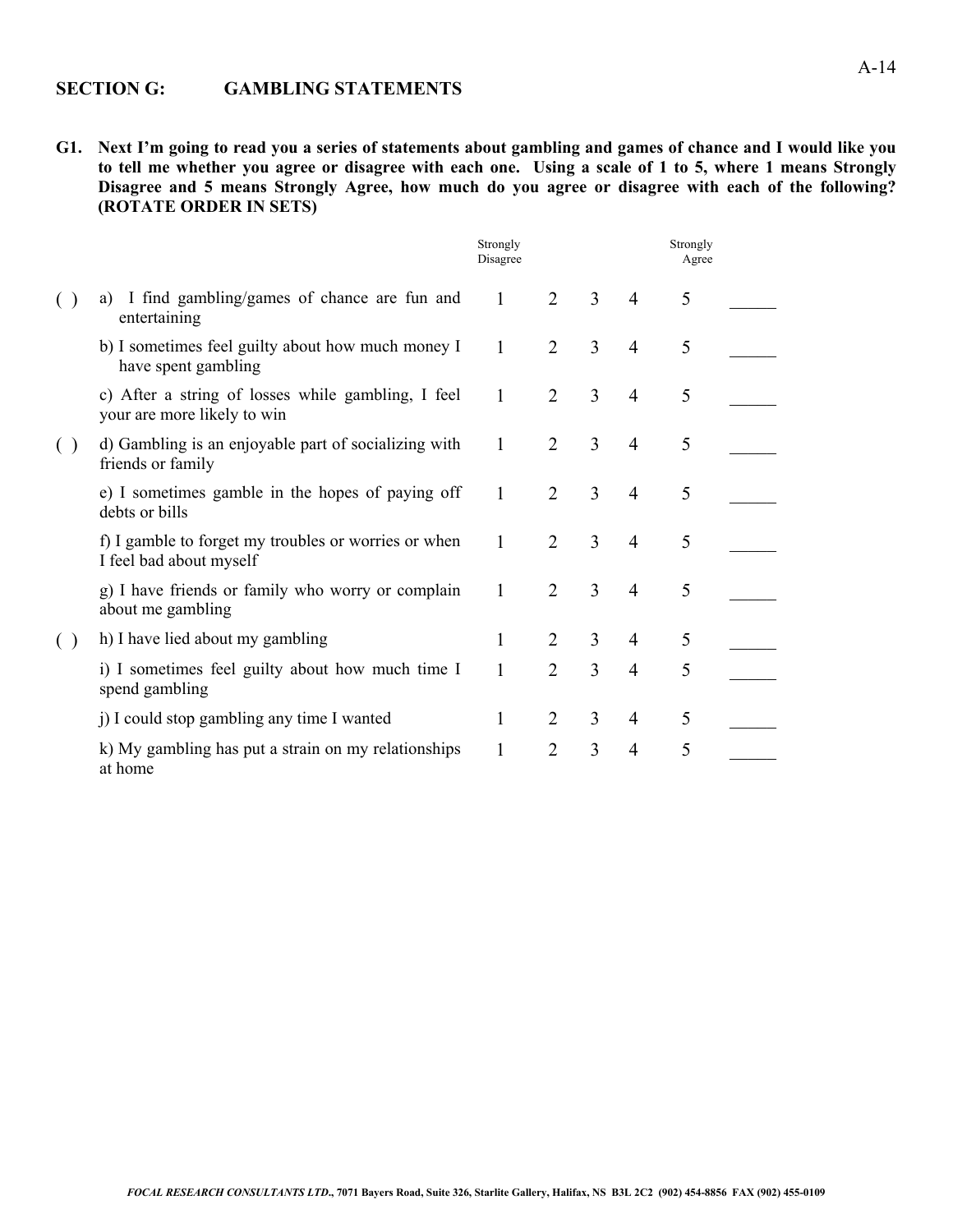#### **SECTION H: PROBLEM GAMBLING**

The next set of questions is part of a standard series of questions that have recently been used throughout Canada in surveys similar to this one. Again, there are no right or wrong answers and I want to reassure you that your answers are confidential and anonymous. We simply want to know about your experiences. Please try to be as accurate as possible.

#### **Thinking about the last twelve months only, that would be since last January…**

H1. Have you bet more than you could really afford to lose? Would you say:

| Never            |   |  |  |
|------------------|---|--|--|
| Sometimes        |   |  |  |
| Most of the time |   |  |  |
| Almost always    |   |  |  |
| Refused          | ð |  |  |
| Don't know       | Q |  |  |

H2. Have you needed to gamble with larger amounts of money to get the same feeling of excitement?

| Never            |   |  |  |  |
|------------------|---|--|--|--|
| Sometimes        | ∸ |  |  |  |
| Most of the time |   |  |  |  |
| Almost always    |   |  |  |  |
| Refused          | 8 |  |  |  |
| Don't know       | Q |  |  |  |

H3. When you gambled, did you go back another day to try and win back the money you lost?

| Never            |   |
|------------------|---|
| Sometimes        |   |
| Most of the time |   |
| Almost always    | 4 |
| Refused          | 8 |
| Don't know       | Q |

H4. Have you borrowed money or sold anything to get money to gamble?

| Never            |   |
|------------------|---|
| Sometimes        |   |
| Most of the time |   |
| Almost always    | 4 |
| Refused          | 8 |
| Don't know       | Q |
|                  |   |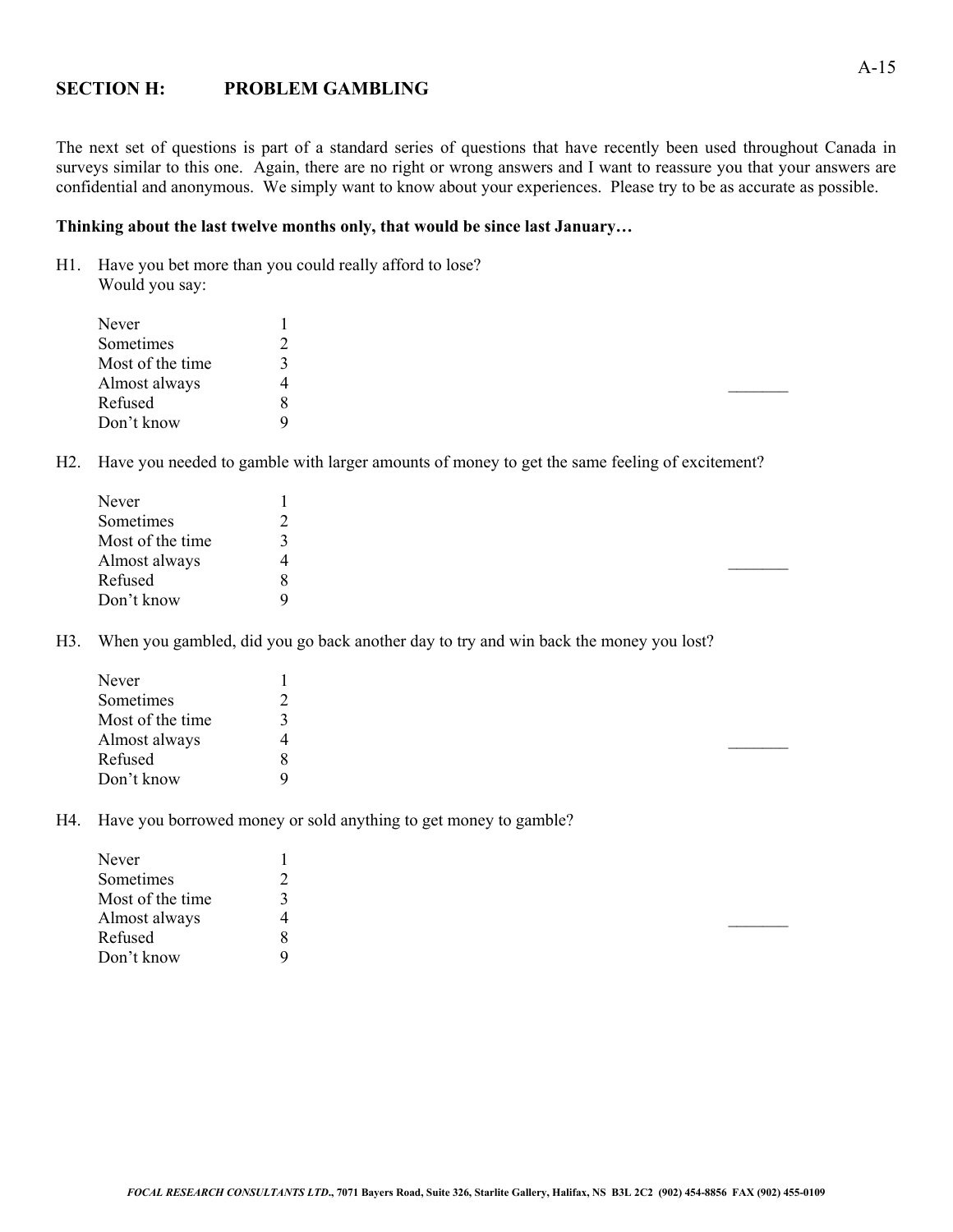H5. Have you felt that you might have a problem with gambling?

| Never            |   |
|------------------|---|
| Sometimes        |   |
| Most of the time |   |
| Almost always    |   |
| Refused          | 8 |
| Don't know       | Q |
|                  |   |

H6. Have people criticized your betting or told you that you had a gambling problem, regardless of whether or not you thought it was true?

| Never            |   |  |  |  |
|------------------|---|--|--|--|
| Sometimes        |   |  |  |  |
| Most of the time |   |  |  |  |
| Almost always    | 4 |  |  |  |
| Refused          | 8 |  |  |  |
| Don't know       | Q |  |  |  |

H7. Have you ever felt guilty about the way you gamble, or what happens when you gamble?

| Never            |   |  |  |  |
|------------------|---|--|--|--|
| Sometimes        |   |  |  |  |
| Most of the time |   |  |  |  |
| Almost always    |   |  |  |  |
| Refused          | 8 |  |  |  |
| Don't know       | Q |  |  |  |

H8. Has gambling caused you any health problems, including stress or anxiety?

| 4 |  |  |
|---|--|--|
| 8 |  |  |
| Q |  |  |
|   |  |  |

H9. Has your gambling caused any financial problems for you or your household?

| 4 |
|---|
| 8 |
| a |
|   |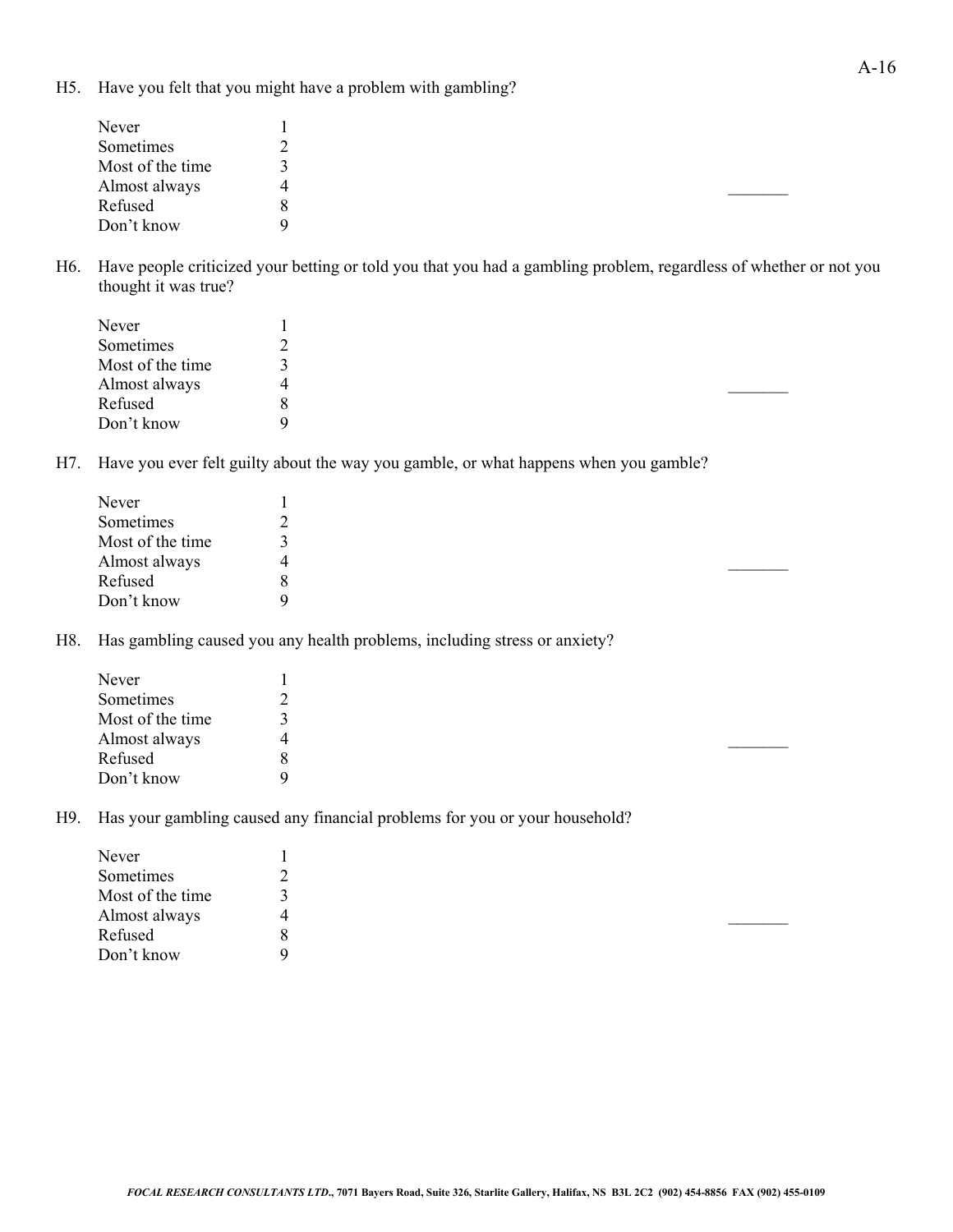#### **SECTION I: LIFETIME PROBLEM GAMBLING**

Now we would like you to focus on anytime you may have played games of chance.

I1. Have you now or in the past **ever** felt you were having a problem spending more time and/or money gambling or playing games of chance for money? **(READ LIST)**

| YES - More Money | 1 - CONTINUE   |  |
|------------------|----------------|--|
| YES - More Time  | 2 - CONTINUE   |  |
| $YES - Both$     | $3 - CONTINUE$ |  |
| NO.              | $0 - GOTOQ#I4$ |  |

I2. Have you solved your problem with gambling or is it still a concern for you? **(READ LIST)**

| Completely solved | 1 - CONTINUE    |  |
|-------------------|-----------------|--|
| Partially solved  | 2 - CONTINUE    |  |
| Still a problem   | 3 - GO TO Q# I4 |  |

I3. How long ago did you solve your gambling problem? **(CONVERT TO MONTHS)**

| Not at all a problem |  |               |  |  |  |  | Serious problem |  |
|----------------------|--|---------------|--|--|--|--|-----------------|--|
|                      |  | 2 3 4 5 6 7 8 |  |  |  |  |                 |  |

I4. In general, on a scale of 1 to 10 where 1 means your gambling is **not at all a problem** and 10 means your gambling is **a serious problem**, how would you rate your gambling right now?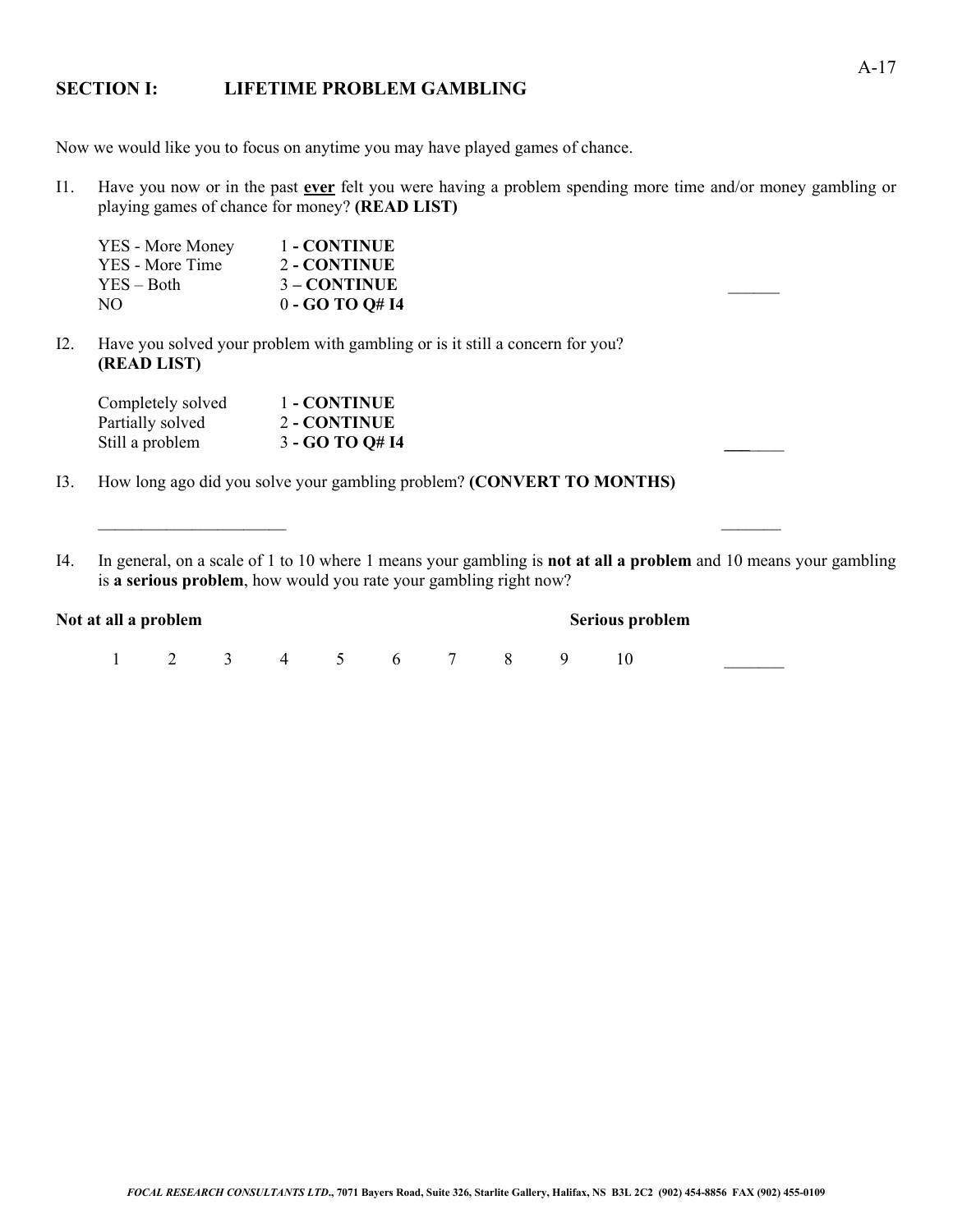### **SECTION J: DEMOGRAPHICS**

We are nearly finished the survey. I just need to know a little bit about yourself so that we can compare the answers of different groups of people.

#### J1. What is your current marital status? **(READ IF NECESSARY)**

| Never been married            |  |
|-------------------------------|--|
| Married / Living with partner |  |
| Separated                     |  |
| Divorced                      |  |
| Widowed                       |  |
| (No Answer/Refused)           |  |
| (Don't Know)                  |  |

J2. What is your mother tongue, the language you first learned to speak and still understand?

| English          |  |  |  |  |
|------------------|--|--|--|--|
| French           |  |  |  |  |
| Bilingual always |  |  |  |  |
| Other            |  |  |  |  |

J3. What is the highest level of education you have had the opportunity to complete?

| No formal schooling                          |    |  |
|----------------------------------------------|----|--|
| Elementary to some high school (grades 1-11) |    |  |
| Graduated high school                        |    |  |
| Some community college / trade school        | 4  |  |
| Completed community college / trade school   |    |  |
| Some university                              | 6  |  |
| Completed university (Bachelor's, Diploma)   |    |  |
| Post graduate (Master's, Ph.D.)              | 8  |  |
| (No answer/Refused)                          | 88 |  |
| (Don't know)                                 | 99 |  |
|                                              |    |  |

J4. In what year were you born?

J5. Which of the following best describes your current work status?

| Working Full-time              | 1 - CONTINUE        |  |
|--------------------------------|---------------------|--|
| Working Part-time              | 2 - CONTINUE        |  |
| Unemployed                     | $3 - GOTOQ#J7$      |  |
| Student                        | $4 - GOTOQ#J7$      |  |
| Homemaker                      | $5 - GO$ TO $Q#$ J7 |  |
| Retired                        | $6 - GOTOQ#J7$      |  |
| Not working for health reasons | $7 - GO$ TO Q# J7   |  |

 $\_$  , and the contribution of  $\mathcal{L}$  , and  $\mathcal{L}$  , and  $\mathcal{L}$  , and  $\mathcal{L}$  , and  $\mathcal{L}$  , and  $\mathcal{L}$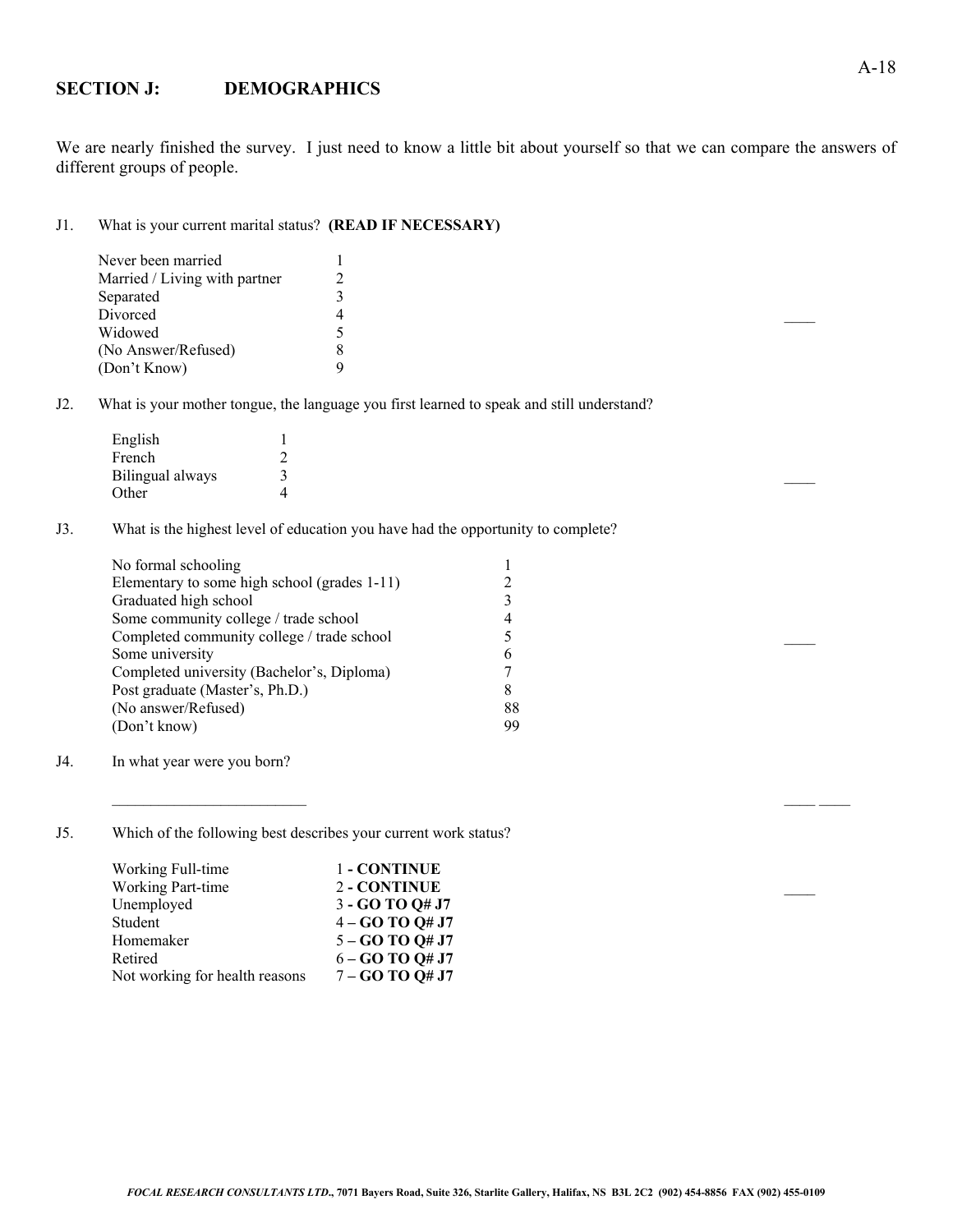J7. Do you have a religious affiliation?

| Yes        |               |            |  |  |
|------------|---------------|------------|--|--|
| No         | $\mathcal{L}$ | (GO TO J8) |  |  |
| Don't Know |               | (GO TO J8) |  |  |
| Refused    |               | (GO~TO~J8) |  |  |

J7a. What is your religious affiliation?

| ∍<br>∼               |
|----------------------|
| $\ddot{\phantom{1}}$ |
| 4                    |
| ╮                    |
| 8                    |
|                      |

J8. Which of the following broad income categories best describes your total household income before taxes in 2000? Would it be:

| Up to \$15,000                |  |  |  |
|-------------------------------|--|--|--|
| Between \$15,001 and \$25,000 |  |  |  |
| Between \$25,001 and \$50,000 |  |  |  |
| Between \$50,001 and \$70,000 |  |  |  |
| More than \$70,000            |  |  |  |
| (Refused)                     |  |  |  |
| (Don't know)                  |  |  |  |
|                               |  |  |  |

- J9. How many people contribute to this household income?
- J10a. Including yourself, how many people live in your household?

#### **(IF ONE – GO TO Q # J11)**

OR

J10b. Excluding yourself, how many adults in your household, 19 years of age or older, play any games of chance for money, including lottery tickets, bingo, charity games as well as other games of chance either…

 $\_$  , and the set of the set of the set of the set of the set of the set of the set of the set of the set of the set of the set of the set of the set of the set of the set of the set of the set of the set of the set of th

 $\_$  , and the contribution of the contribution of  $\mathcal{L}$  , and  $\mathcal{L}$  , and  $\mathcal{L}$  , and  $\mathcal{L}$  , and  $\mathcal{L}$ 

Occasionally once every few months or so

On a regular basis of once a month or more

**(TOTAL MUST BE LESS THAN Q # J10a)**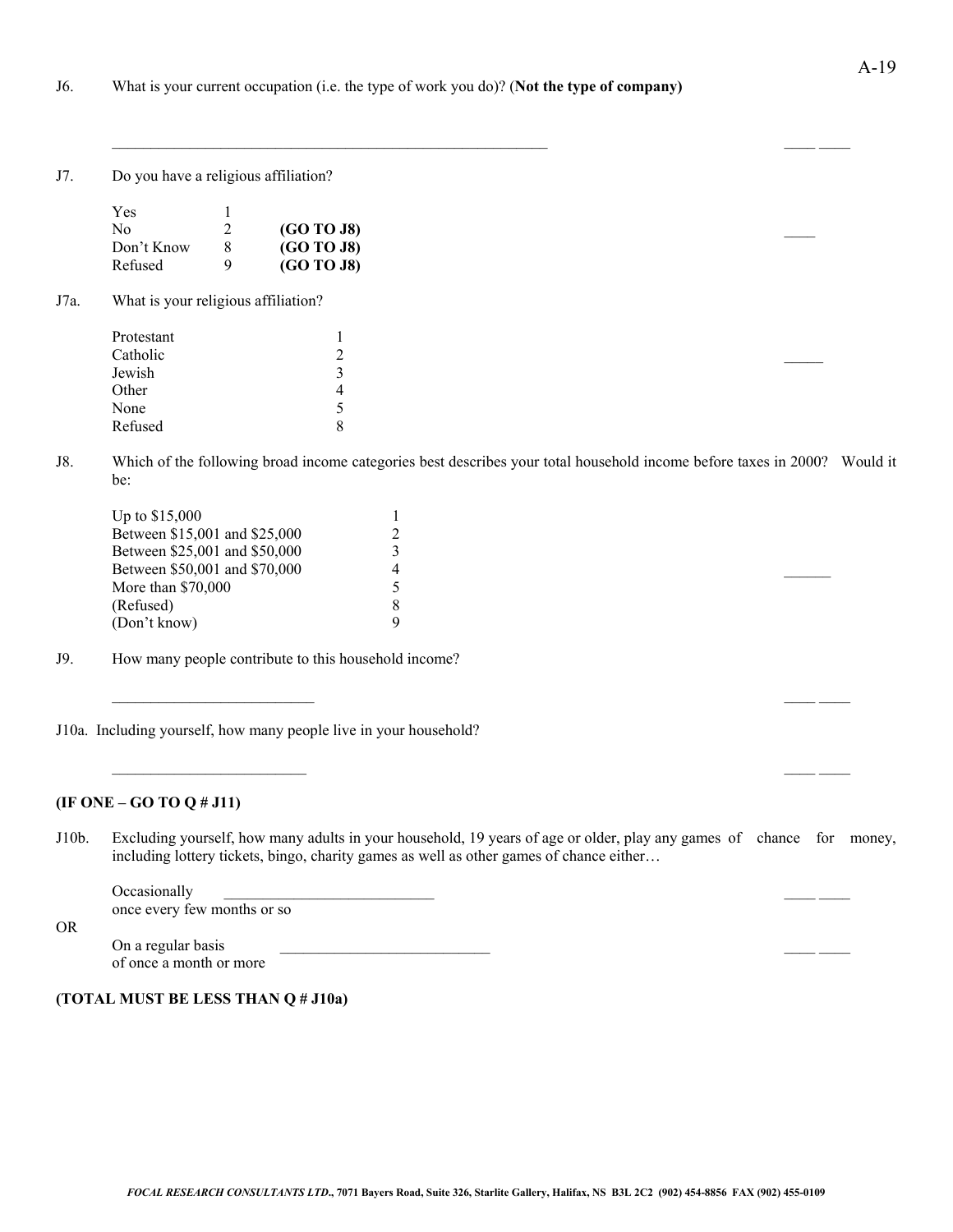J11. What county do you live in?

| Albert                |    |                             |
|-----------------------|----|-----------------------------|
| Carleton              |    |                             |
| Charlotte             |    |                             |
| Gloucester            | 4  | <b>IF DON'T KNOW COUNTY</b> |
| Kent                  | 5  | OR CIRCLED COUNTY IS BOLD   |
| Kings                 | 6  | <b>ASK FOR NAME OF TOWN</b> |
| Madawaska             |    |                             |
| <b>NORTHUMBERLAND</b> | 8  |                             |
| <b>OUEENS</b>         |    |                             |
| <b>RESTIGOUCHE</b>    | 10 |                             |
| Saint John            | 11 |                             |
| Sunbury               | 12 |                             |
| <b>VICTORIA</b>       | 13 |                             |
| Westmorland           | 14 |                             |
| York                  | 15 |                             |

J12. What is the name of your regional hospital?

J13. What are the first three digits of your postal code?

 $\mathcal{L}_\text{max}$  and the contract of the contract of the contract of the contract of the contract of the contract of the contract of the contract of the contract of the contract of the contract of the contract of the contrac

J14. INTERVIEWER ONLY:

Male 1<br>Female 2 Female  $2$ 

This completes your participation in our study, however, we would like to ask if you are interested in being part of an ongoing confidential research panel. You may be contacted in order to get your opinions on various issues or concepts concerning seniors. This would give you an opportunity to have direct input on issues that affect you and others you know. Your participation is voluntary and completely confidential. As members of the Professional Marketing Research Society and the Better Business Bureau, we guarantee that any information you provide will be used for research purposes only. Is this something you could help us with?

 $\overline{\phantom{a}}$  , and the contribution of the contribution of  $\overline{\phantom{a}}$  , and the contribution of  $\overline{\phantom{a}}$ 

 $YES$  1<br>NO 2  $NO$   $2$ 

**IF YES:** May I ask for your first name to keep in our panel?

| Telephone #: | Interviewer: |
|--------------|--------------|
| Date:        | Supervisor:  |
| Data Entry:  | QCC:         |

 $\mathcal{L}=\mathcal{L}^{\mathcal{L}}$  , we have the set of  $\mathcal{L}=\mathcal{L}^{\mathcal{L}}$ 

You may receive a quality control check. My supervisor calls back 10% of all my completed surveys to ensure you were comfortable participating in our study and that I was doing my job properly. May I please confirm your telephone number?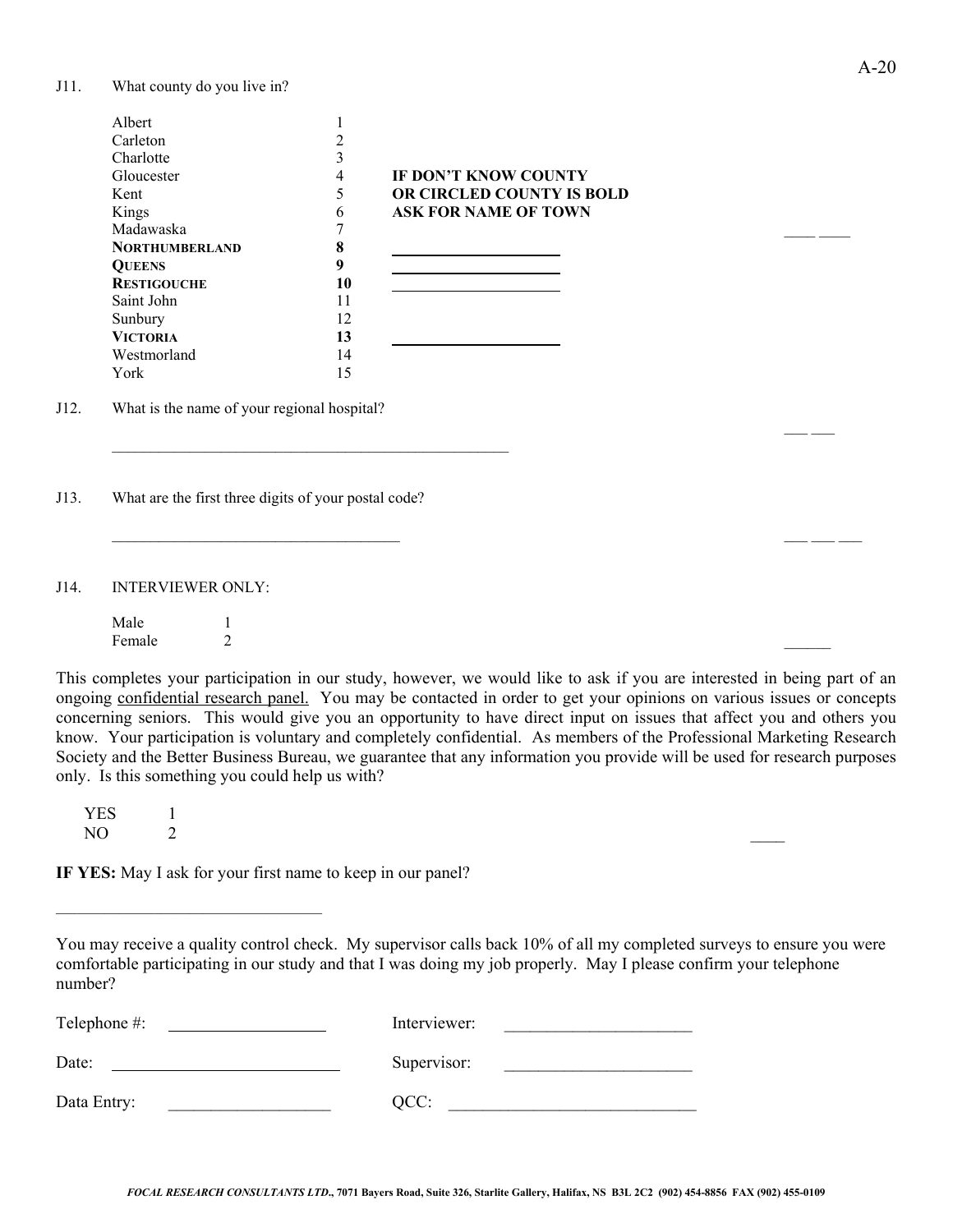

# *APPENDIX B*

# *SEGMENTATION ANALYSIS DATA TABLES*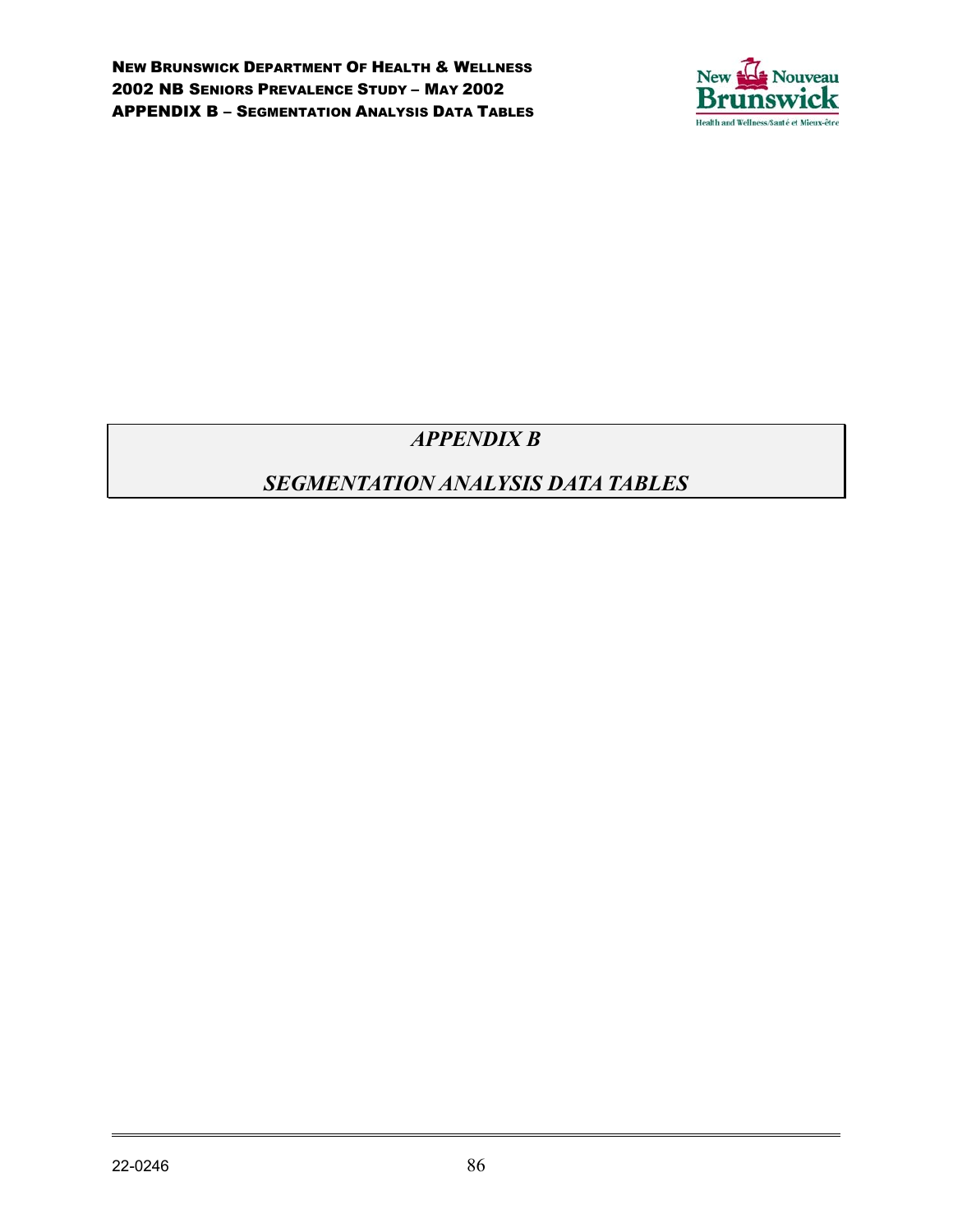

*APPENDIX C*

# *REGIONAL ADDICTIONS SERVICE CENTRES (HEALTH REGIONS)*

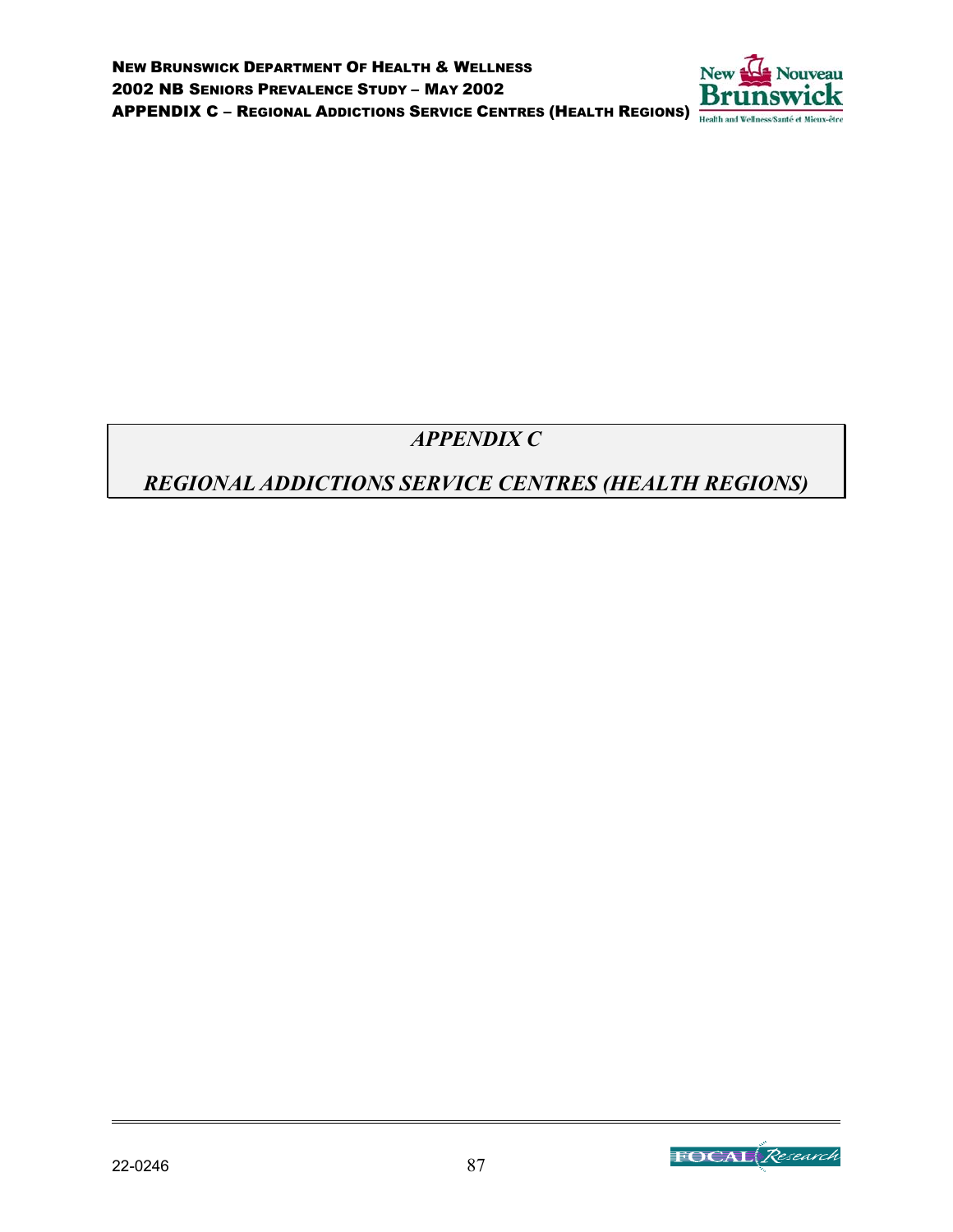

## **NEW BRUNSWICK HEALTH REGIONS (based on 1996 Census boundaries)**

| <b>Health Region</b> | <b>SGC</b>           | <b>Name</b>                                                                                                                                                                                                                                                                                                                                                                                                                                                                                                    |
|----------------------|----------------------|----------------------------------------------------------------------------------------------------------------------------------------------------------------------------------------------------------------------------------------------------------------------------------------------------------------------------------------------------------------------------------------------------------------------------------------------------------------------------------------------------------------|
| HR <sub>1</sub>      | 1306                 | <b>Albert County</b><br><b>Westmorland County</b><br>Kent County                                                                                                                                                                                                                                                                                                                                                                                                                                               |
| HR <sub>2</sub>      | 1301<br>1302<br>1304 | Saint John County<br><b>Charlotte County</b><br>Queens County:<br>Petersville PAR (1304001)<br>$\overline{\phantom{0}}$<br>Hampstead PAR (1304006)<br>$\overline{\phantom{0}}$<br>Wickham PAR (1304008)<br>$\overline{\phantom{0}}$<br>Cambridge-Narrows VL (1304013)<br>$\overline{\phantom{0}}$<br>Johnston PAR (1304014)<br>$\overline{\phantom{0}}$<br>Brunswick PAR (1304016)                                                                                                                             |
|                      | 1305                 | King County                                                                                                                                                                                                                                                                                                                                                                                                                                                                                                    |
| HR <sub>3</sub>      | 1303<br>1304         | <b>Sunbury County</b><br>Queens County less :<br>Petersville PAR (1304001)<br>Hampstead PAR (1304006)<br>$\overline{\phantom{0}}$<br>Wickham PAR (1304008)<br>$\overline{\phantom{0}}$<br>Cambridge-Narrows VL (1304013)<br>$\sim$<br>Johnston PAR (1304014)<br>$\overline{\phantom{0}}$<br>Brunswick PAR (1304016)<br>$\overline{\phantom{0}}$<br>Northumberland County:<br>Blissfield PAR (1309021)<br>$\overline{\phantom{a}}$<br>Doaktown VL (1309022)<br>Ludlow PAR (1309024)<br>$\overline{\phantom{0}}$ |
|                      | 1310<br>1311<br>1312 | <b>York County</b><br><b>Carleton County</b><br>Victoria County less:<br>Grand Falls PAR (1312016)<br>Grand Falls (Grand-Sault) T (1312019)<br>$\overline{\phantom{0}}$<br>Drummond PAR (1312021)<br>Drummond VL (1312023)<br>Ξ.                                                                                                                                                                                                                                                                               |